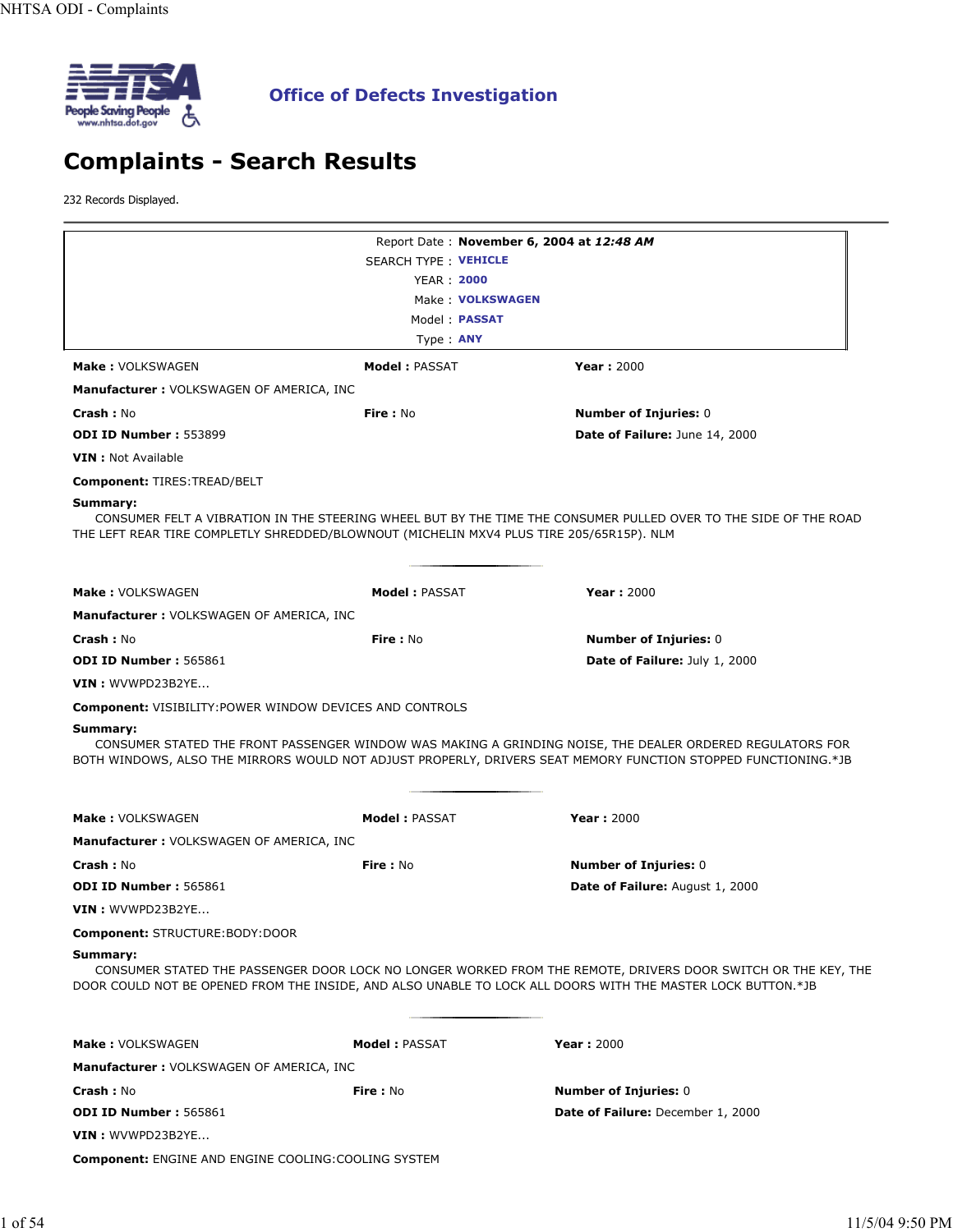CONSUMER STATED THE VEHICLE HESITATED DURING START UP IN COLD WEATHER, AND ALSO THERE WAS A ROUGH START AT TIMES, ALSO THE WATER PUMP SEIZED, CAUSING THE TIMING BELT AND THE HYDRAULIC TENSIONER TO BE DAMAGED.\*JB

| <b>Make: VOLKSWAGEN</b>                                                                                       | <b>Model: PASSAT</b> | <b>Year: 2000</b>                                                                                                                                                                                                           |
|---------------------------------------------------------------------------------------------------------------|----------------------|-----------------------------------------------------------------------------------------------------------------------------------------------------------------------------------------------------------------------------|
| Manufacturer: VOLKSWAGEN OF AMERICA, INC                                                                      |                      |                                                                                                                                                                                                                             |
| <b>Crash: No</b>                                                                                              | Fire: No             | <b>Number of Injuries: 0</b>                                                                                                                                                                                                |
| <b>ODI ID Number: 565861</b>                                                                                  |                      | Date of Failure: December 1, 2000                                                                                                                                                                                           |
| $VIN:$ WVWPD23B2YE                                                                                            |                      |                                                                                                                                                                                                                             |
| <b>Component: ENGINE AND ENGINE COOLING: ENGINE: GASOLINE</b>                                                 |                      |                                                                                                                                                                                                                             |
| Summary:<br>ALSO THE WATER PUMP SEIZED, CAUSING THE TIMING BELT AND THE HYDRAULIC TENSIONER TO BE DAMAGED.*JB |                      | CONSUMER STATED THE VEHICLE HESITATED DURING START UP IN COLD WEATHER, AND ALSO THERE WAS A ROUGH START AT TIMES,                                                                                                           |
| Make: VOLKSWAGEN                                                                                              | <b>Model: PASSAT</b> | <b>Year: 2000</b>                                                                                                                                                                                                           |
| <b>Manufacturer: VOLKSWAGEN OF AMERICA, INC</b>                                                               |                      |                                                                                                                                                                                                                             |
| <b>Crash: No</b>                                                                                              | Fire: No             | <b>Number of Injuries: 0</b>                                                                                                                                                                                                |
| ODI ID Number: 565861                                                                                         |                      | Date of Failure: January 1, 2001                                                                                                                                                                                            |
| $VIN:$ WVWPD23B2YE                                                                                            |                      |                                                                                                                                                                                                                             |
| <b>Component: ELECTRICAL SYSTEM: BATTERY</b>                                                                  |                      |                                                                                                                                                                                                                             |
| Summary:<br>BE REPLACED.*JB                                                                                   |                      | CONSUMER STATED ON 2 OCCASIONS THE VEHICLE WOULD NOT START, IT WAS FINALLY DETERMINED THAT THE BATTERY NEEDED TO                                                                                                            |
| <b>Make: VOLKSWAGEN</b>                                                                                       | <b>Model: PASSAT</b> | <b>Year: 2000</b>                                                                                                                                                                                                           |
| <b>Manufacturer: VOLKSWAGEN OF AMERICA, INC</b>                                                               |                      |                                                                                                                                                                                                                             |
| <b>Crash: No</b>                                                                                              | Fire: No             | <b>Number of Injuries: 0</b>                                                                                                                                                                                                |
| <b>ODI ID Number: 565861</b>                                                                                  |                      | <b>Date of Failure:</b> September 1, 2001                                                                                                                                                                                   |
| VIN: WVWPD23B2YE                                                                                              |                      |                                                                                                                                                                                                                             |
| <b>Component: TIRES</b>                                                                                       |                      |                                                                                                                                                                                                                             |
| Summary:<br>CHECKED OUT IT WAS DETERMIND THAT VEHICLE HAD A BAD TIRE.*JB                                      |                      | CONSUMER STATED THERE WAS A SHAKE/SHIMMY IN THE STEERING WHEEL, THE ALIGNMENT WAS CHECKED AND TIRES WERE<br>ROTATED, CONSUMER WAS INFORMED THAT EVERYTHING WAS OK, HOWEVER WHEN CONSUMER WENT BACK TO HAVE THE SHAKE/SHIMMY |
| <b>Make: VOLKSWAGEN</b>                                                                                       | <b>Model: PASSAT</b> | <b>Year: 2000</b>                                                                                                                                                                                                           |
| <b>Manufacturer: VOLKSWAGEN OF AMERICA, INC</b>                                                               |                      |                                                                                                                                                                                                                             |
| <b>Crash: No</b>                                                                                              | Fire: No             | <b>Number of Injuries: 0</b>                                                                                                                                                                                                |
| <b>ODI ID Number: 565861</b>                                                                                  |                      | <b>Date of Failure:</b>                                                                                                                                                                                                     |
| $VIN:$ WVWPD23B2YE                                                                                            |                      |                                                                                                                                                                                                                             |
| <b>Component: AIR BAGS</b>                                                                                    |                      |                                                                                                                                                                                                                             |
| Summary:<br>SPRING ASSEMBLY AND ADAPTER HARNESS.*JB                                                           |                      | CONSUMER STATED THE AIR BAG WARNING LIGHT CAME ON TWICE, THE SECOND TIME REQUIRED THE REPLACEMENT OF THE SPIRAL                                                                                                             |
| Make: VOLKSWAGEN                                                                                              | <b>Model: PASSAT</b> | <b>Year: 2000</b>                                                                                                                                                                                                           |
| <b>Manufacturer: VOLKSWAGEN OF AMERICA, INC</b>                                                               |                      |                                                                                                                                                                                                                             |
| <b>Crash: No</b>                                                                                              | <b>Fire:</b> No      | <b>Number of Injuries: 0</b>                                                                                                                                                                                                |
| <b>ODI ID Number: 565861</b>                                                                                  |                      | <b>Date of Failure:</b>                                                                                                                                                                                                     |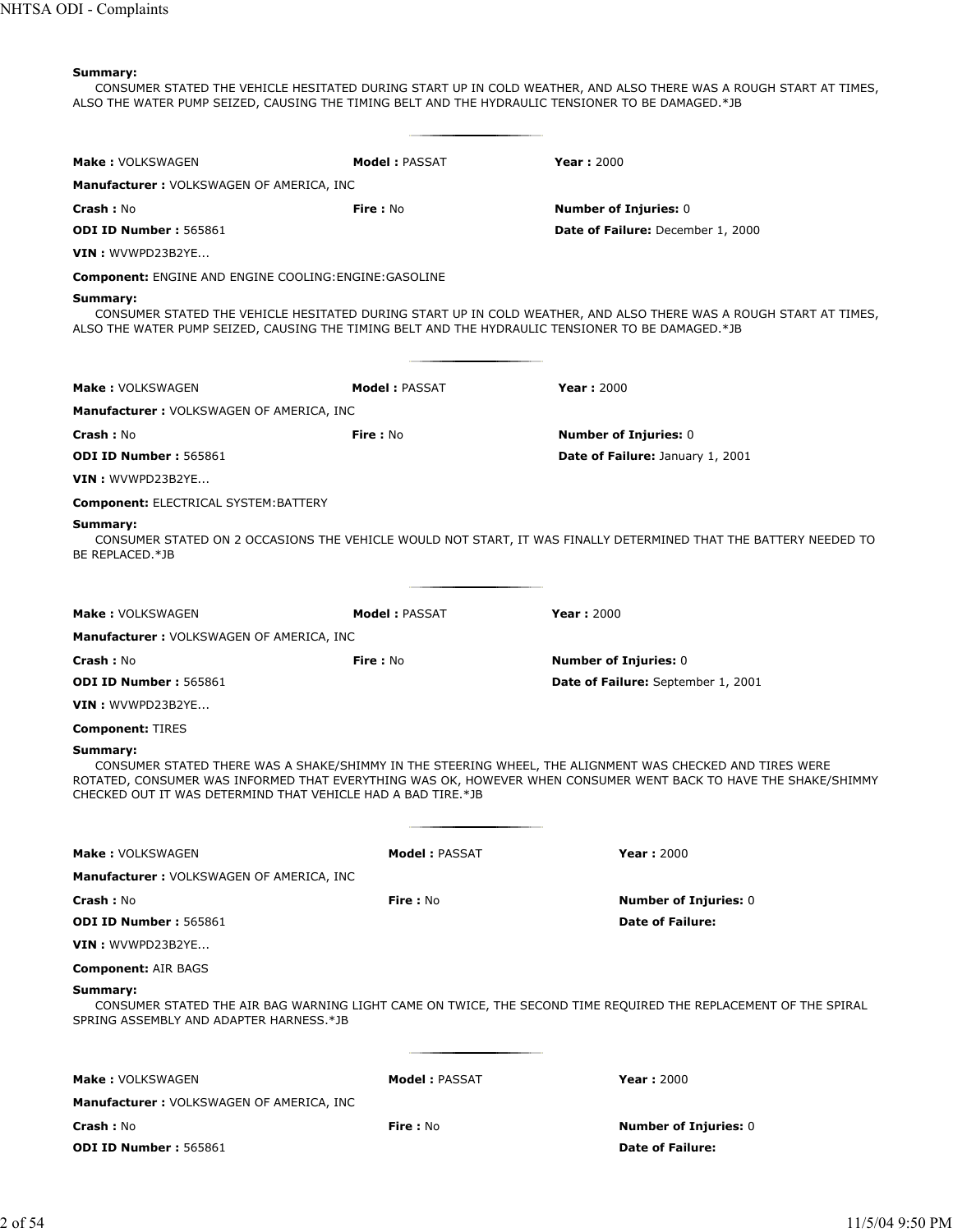**VIN :** WVWPD23B2YE...

#### **Component:** EXTERIOR LIGHTING:HEADLIGHTS

#### **Summary:**

CONSUMER STATED THE DRIVER SIDE HEADLAMP DID NOT ILLUMINATE THE ROAD PROPERLY, CONSUMER WAS INFORMED THAT THE HEADLAMP WAS OPERATING AS DESIGNED.\*JB

| Make: VOLKSWAGEN                         | Model: PASSAT   | <b>Year: 2000</b>                                                                                                                                                                                                                                                                                                                                       |
|------------------------------------------|-----------------|---------------------------------------------------------------------------------------------------------------------------------------------------------------------------------------------------------------------------------------------------------------------------------------------------------------------------------------------------------|
| Manufacturer: VOLKSWAGEN OF AMERICA, INC |                 |                                                                                                                                                                                                                                                                                                                                                         |
| Crash: No                                | <b>Fire: No</b> | <b>Number of Injuries: 0</b>                                                                                                                                                                                                                                                                                                                            |
| <b>ODI ID Number: 566860</b>             |                 | Date of Failure:                                                                                                                                                                                                                                                                                                                                        |
| <b>VIN</b> : Not Available               |                 |                                                                                                                                                                                                                                                                                                                                                         |
| <b>Component: ELECTRICAL SYSTEM</b>      |                 |                                                                                                                                                                                                                                                                                                                                                         |
| Summary:<br>HAZARD, NLM                  |                 | ONLY THE DRIVERS DOOR AND TRUNK LID HAVE A DASH LIGHT AND CHIME INDICATOR TO LET THE CONSUMER KNOW THAT THESE<br>DOORS ARE OPEN, ON ONE OCCASION THE CONSUMER WAS DRIVING WITH THREE SMALL CHILDREN WHEN HE NOTICED THAT THE<br>INTERIOR LIGHT WAS ON, ONLY THEN DID THE DRIVER REALIZED THAT A REAR DOOR WAS AJAR, THE CONSUMER FEELS THIS IS A SAFETY |

| Make: VOLKSWAGEN                                              | <b>Model: PASSAT</b> | <b>Year: 2000</b>                                                                                                                                                                                                                                                                                                                                               |
|---------------------------------------------------------------|----------------------|-----------------------------------------------------------------------------------------------------------------------------------------------------------------------------------------------------------------------------------------------------------------------------------------------------------------------------------------------------------------|
| <b>Manufacturer: VOLKSWAGEN OF AMERICA, INC.</b>              |                      |                                                                                                                                                                                                                                                                                                                                                                 |
| Crash: No                                                     | Fire: No             | <b>Number of Injuries: 0</b>                                                                                                                                                                                                                                                                                                                                    |
| <b>ODI ID Number: 721454</b>                                  |                      | <b>Date of Failure:</b>                                                                                                                                                                                                                                                                                                                                         |
| $VIN:$ WVWPD23BXYE                                            |                      |                                                                                                                                                                                                                                                                                                                                                                 |
| <b>Component: ENGINE AND ENGINE COOLING: ENGINE: GASOLINE</b> |                      |                                                                                                                                                                                                                                                                                                                                                                 |
| Summarv:                                                      |                      |                                                                                                                                                                                                                                                                                                                                                                 |
|                                                               |                      | CAR WOULDN'T START. WHEN BROUGHT TO THE DEALERSHIP, WE WERE TOLD THAT THERE WAS A DESIGN DEFECT IN THE V6 MODEL<br>PASSAT ENGINES. THEY ARE NOT PROPERLY BURNING ANY OF THE U>S> AVAILABLE GASOLINES. WHICH IS CAUSING A CARBON BUILD-UP<br>ON THE VALVES. THIS WILL BE AN ONGOING PROBLEM WITH THE VEHICLE. THEIR SOLUTION IS TO ADJUST THE ENGINE SO IT BURNS |
|                                                               |                      | HOTTED AND THIC MICHT ALLIEVIATE THE DDORLEM THEV ADE ALCO CLIDDIVING DEALEDC WITH A MACHINE TO CLEAN THE CADRON OFF                                                                                                                                                                                                                                            |

PASSAT ENGINES. THEY ARE NOT PROPERLY BURNING ANY OF THE U>S> AVAILABLE GASOLINES, WHICH IS CAUSING A CARBON BUILD-UP LYING DEALERS WITH A MACHINE TO CLEAN THE CARBON OFF THE VALVES, BUT THESE MACHINES ARE NOT AVAILABLE AT THIS TIME. \*AK

| <b>Make: VOLKSWAGEN</b>                  | Model: PASSAT | Year: $2000$                      |
|------------------------------------------|---------------|-----------------------------------|
| Manufacturer: VOLKSWAGEN OF AMERICA, INC |               |                                   |
| <b>Crash :</b> No                        | Fire : No     | <b>Number of Injuries: 0</b>      |
| <b>ODI ID Number: 737530</b>             |               | Date of Failure: October 26, 2000 |
| <b>VIN :</b> WVWTH23B6YE                 |               |                                   |

**Component:** FUEL SYSTEM, GASOLINE:FUEL INJECTION SYSTEM

#### **Summary:**

SULFUR DEPOSITS COLLECT ON SENDING UNITS CAUSING FUEL TO BE READ AS EMPTY WHEN TANK COULD BE EMPTY OR FULL. CAR WILL IMMEDIATELY SHUT OFF WHEN THIS OCCURS. THIS PROBLEM WAS A RECALL ISSUE BEGINNING IN JUNE OF 2000 FOR ALL 4MOTION PASSATS. I WAS NOT NOTIFIED OF THIS RECALL AT THE PURCHASE OF MY VEHICLE IN JULY OF 2000 NOR WHEN I BROUGHT THE CAR IN INTIALLY FOR THIS PROBLEM. ON SECOND VISIT TO LOCAL DEALER WAS A RECALL MENTIONED, BUT NOTHING WAS FIXED. I WAS INFORMED BY DEALER TO MONITOR FUEL LEVEL AT CERTAIN MILEAGE. ORIGINALLY 250 MILES, WHICH THEN DECREASED TO 200 AND THEN CURRENTLY 150 DUE TO LAST INCIDENT OF CAR FAILURE AGAIN. DEALER HAS BEEN NOTIFIED OF PROBLEM AND CAR WAS TAKEN INTO DEALERSHIP ON 10/26, 11/1, 11/28 AND WAS TO BE FIXED 12/2. PROBLEM NOT FIXED. WRONG PART WAS INSTALLED IN CAR. THEREFORE, I WILL BE HAVING TO TAKE CAR IN FOR A ADD'TL VISIT WHEN CORRECT PART ARRIVES AT DEALERSHIP. I AM TO WAIT FOR NOTIFICATION FROM THE DEALER WHEN PART WILL BE DELIVERED AND READY. RECENTLY FOUND ON WEBSITE THAT THIS PROBLEM HAS BEEN RENDERED BY THE NHTSA AS POSSIBLE TO CAUSE A CRASH. ONCE I NOTIFIED DEALER OF THIS, A RENTAL CAR WAS THE OFFERED, BUT AT NO OTHER TIME WAS A LOANER CAR OFFERRED EVEN WITH THE RECALL STATING SUCH A CLAIM. PROPER FOLLOW UP HAS NOT BEEN DONE IN REGARDS TO MY SITUATION AND I AM SEEKING A NEW CAR. I WOULD LIKE DEALER TO BUY BACK CAR AND ACKNOWLEDGE THE DEFAULT OF THIS CAR OR I REFUNDED THE PURCHASE PRICE OF THE CAR AS JUST COMPENSATION. THE PROBLEM HAS CAUSED MYSELF TO SUFFER LOST WAGES DUE TO TIME LOST AT WORK AND PLACED ME IN SEVERAL SAFTEY HAZARDS. ON THE FIRST INCIDENT MY VEHICLE STOPPED WHILE DRIVING ON THE FREEWAY AT 65MPH AND I HAD TO PULL OVER ON THE SIDE OF THE ROAD. I CALLED ROADSIDE ASSISTANCE THROUGH VOLKSWAGEN ON MY CELLULAR PHONE AND THE EMPLOYEE ARRIVED, REQUESTING \$10 BECAUSE THE PROBLEM WAS GAS RELATED, ALTHOUGH I HAD JUST FILLED UP MY TANK THE DAY BEFORE AND HAD NOT DRIVEN MORE THAN 30 MILES THAT DAY OR THE PREVIOUS ONE. \*AK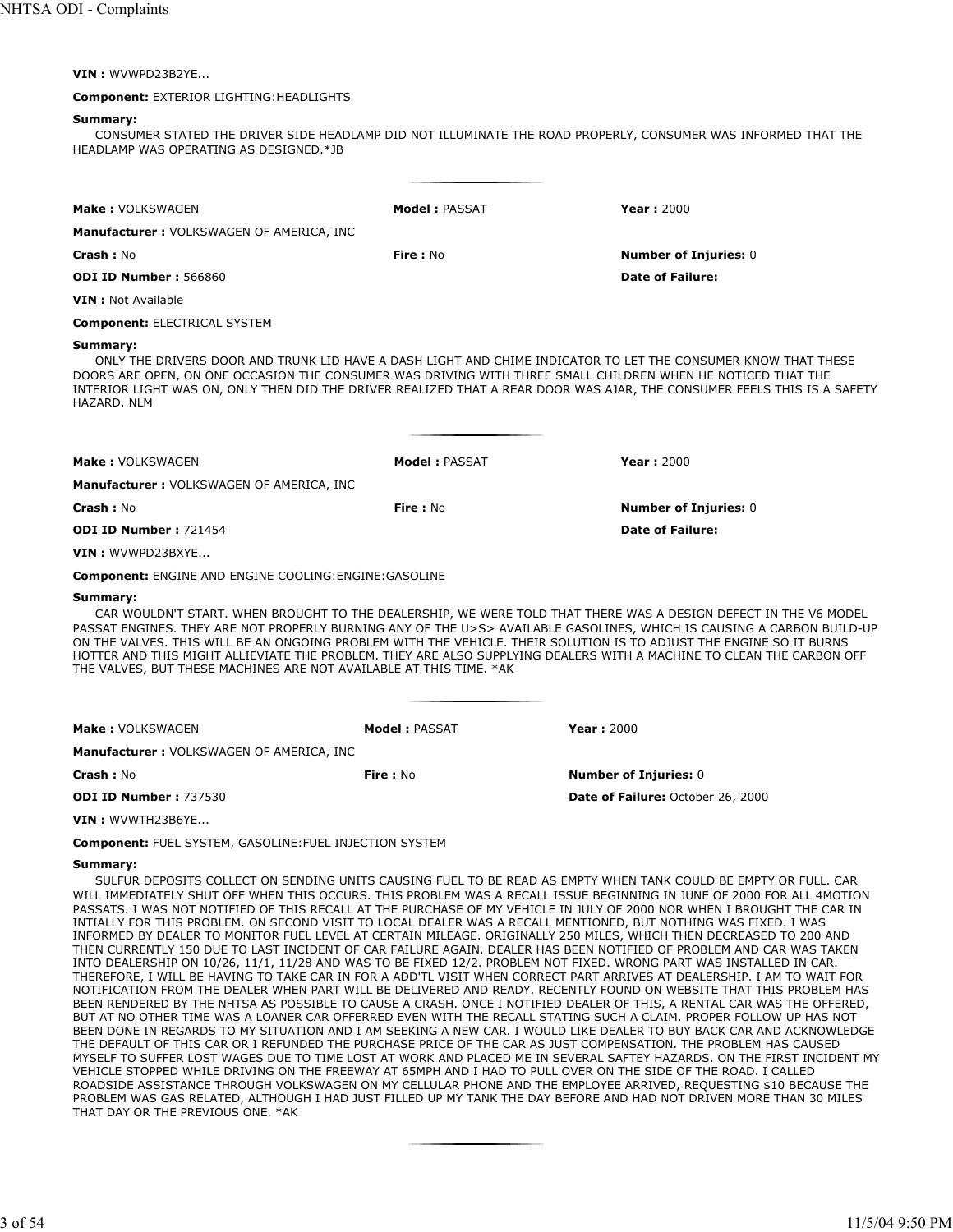| <b>Make: VOLKSWAGEN</b>                                                                                 | <b>Model: PASSAT</b> | <b>Year: 2000</b>                                                                                                                                                                                                                      |
|---------------------------------------------------------------------------------------------------------|----------------------|----------------------------------------------------------------------------------------------------------------------------------------------------------------------------------------------------------------------------------------|
|                                                                                                         |                      |                                                                                                                                                                                                                                        |
| Manufacturer: VOLKSWAGEN OF AMERICA, INC                                                                |                      |                                                                                                                                                                                                                                        |
| <b>Crash: Yes</b>                                                                                       | Fire: No             | <b>Number of Injuries: 2</b>                                                                                                                                                                                                           |
| <b>ODI ID Number: 737794</b>                                                                            |                      | Date of Failure: November 24, 2000                                                                                                                                                                                                     |
| $VIN:$ WVWMA23B9YP                                                                                      |                      |                                                                                                                                                                                                                                        |
| <b>Component: AIR BAGS</b>                                                                              |                      |                                                                                                                                                                                                                                        |
| Summary:<br>NO SUMMARY LISTED FOR ABOVE VEHICLE. * AK                                                   |                      |                                                                                                                                                                                                                                        |
| <b>Make: VOLKSWAGEN</b>                                                                                 | <b>Model: PASSAT</b> | <b>Year: 2000</b>                                                                                                                                                                                                                      |
| <b>Manufacturer: VOLKSWAGEN OF AMERICA, INC</b>                                                         |                      |                                                                                                                                                                                                                                        |
| <b>Crash: Yes</b>                                                                                       | <b>Fire: No</b>      | <b>Number of Injuries: 1</b>                                                                                                                                                                                                           |
| <b>ODI ID Number: 738203</b>                                                                            |                      | Date of Failure: December 1, 2000                                                                                                                                                                                                      |
| <b>VIN</b> : Not Available                                                                              |                      |                                                                                                                                                                                                                                        |
| <b>Component: SEATS:FRONT ASSEMBLY:RECLINER</b>                                                         |                      |                                                                                                                                                                                                                                        |
| Summary:<br>ON THE LEFT SIDE.*AK                                                                        |                      | WAS INVOLVED IN A COLLISION THAT SANDWICHED MY CAR BETWEEN TWO VEHICLES.THE SEATBACK ON THE DRIVER SIDE(THE ONLY<br>OCCUPIED SEAT). WENT BACKWARDS FROM A NEAR UPRIGHT POSITION TO APPROX 45 DEGREES.ALSO THE LUMBAR SUPPORT COLLAPSED |
| <b>Make: VOLKSWAGEN</b>                                                                                 | Model: PASSAT        | <b>Year: 2000</b>                                                                                                                                                                                                                      |
| <b>Manufacturer: VOLKSWAGEN OF AMERICA, INC</b>                                                         |                      |                                                                                                                                                                                                                                        |
| Crash: No                                                                                               | <b>Fire: No</b>      | <b>Number of Injuries: 0</b>                                                                                                                                                                                                           |
| <b>ODI ID Number: 740044</b>                                                                            |                      | Date of Failure: December 12, 2000                                                                                                                                                                                                     |
| VIN: WVWNA23B2YE                                                                                        |                      |                                                                                                                                                                                                                                        |
| <b>Component:</b> SERVICE BRAKES, HYDRAULIC: FOUNDATION COMPONENTS: HOSES, LINES/PIPING, AND FITTINGS   |                      |                                                                                                                                                                                                                                        |
| Summary:<br>WARNINGS THAT BRAKE LINE FAILURE WAS IMMINENT AS CLAIMED BY VWOFA SERVICE DEPARTMENTS. * AK |                      | SUSPICIOUS REPAIRS DENIED WARRANTY COVERAGE; THREATS OF UNSAFE CONDITION FORCED IMMED. REPAIRS; NUMEROUS<br>GRIEVANCES DUE TO DESPICABLE SERVICE TREATMENT; ADDITIONAL DAMAGE SUSTAINED WHILE AT DEALER; NO ACCIDENTS OR               |
| <b>Make: VOLKSWAGEN</b>                                                                                 | <b>Model: PASSAT</b> | Year: 2000                                                                                                                                                                                                                             |
| <b>Manufacturer: VOLKSWAGEN OF AMERICA, INC</b>                                                         |                      |                                                                                                                                                                                                                                        |
| <b>Crash: No</b>                                                                                        | <b>Fire: No</b>      | <b>Number of Injuries: 0</b>                                                                                                                                                                                                           |
| <b>ODI ID Number: 740124</b>                                                                            |                      | Date of Failure: January 30, 2001                                                                                                                                                                                                      |
| VIN: WVWMA23B4YP                                                                                        |                      |                                                                                                                                                                                                                                        |
| <b>Component: SERVICE BRAKES, HYDRAULIC: ANTILOCK</b>                                                   |                      |                                                                                                                                                                                                                                        |
| Summary:<br>INVESTIGATION (BOTH CARS ARE "B5" PLATFORM CARS). *AK                                       |                      | WHEN IT RAINS, THERE IS A 3+ SECOND DELAY BEFORE THE BRAKES ENGAGE. THIS CAR IS IDENTICAL TO THE AUDI A4 (SAME<br>PLATFORM AND BRAKE SYSTEM) WHICH CURRENTLY HAS A DEFECT INVESTIGATION OPEN. THE PASSAT SHOULD BE INCLUDED IN THIS    |
|                                                                                                         |                      |                                                                                                                                                                                                                                        |
| <b>Make: VOLKSWAGEN</b>                                                                                 | <b>Model: PASSAT</b> | <b>Year: 2000</b>                                                                                                                                                                                                                      |
| <b>Manufacturer: VOLKSWAGEN OF AMERICA, INC</b>                                                         |                      |                                                                                                                                                                                                                                        |
| <b>Crash: No</b>                                                                                        | <b>Fire</b> : No     | <b>Number of Injuries: 0</b>                                                                                                                                                                                                           |
| ODI ID Number: 740126                                                                                   |                      | <b>Date of Failure:</b>                                                                                                                                                                                                                |
| VIN: WVWNA23B0YE                                                                                        |                      |                                                                                                                                                                                                                                        |
| <b>Component:</b> SERVICE BRAKES, HYDRAULIC: ANTILOCK                                                   |                      |                                                                                                                                                                                                                                        |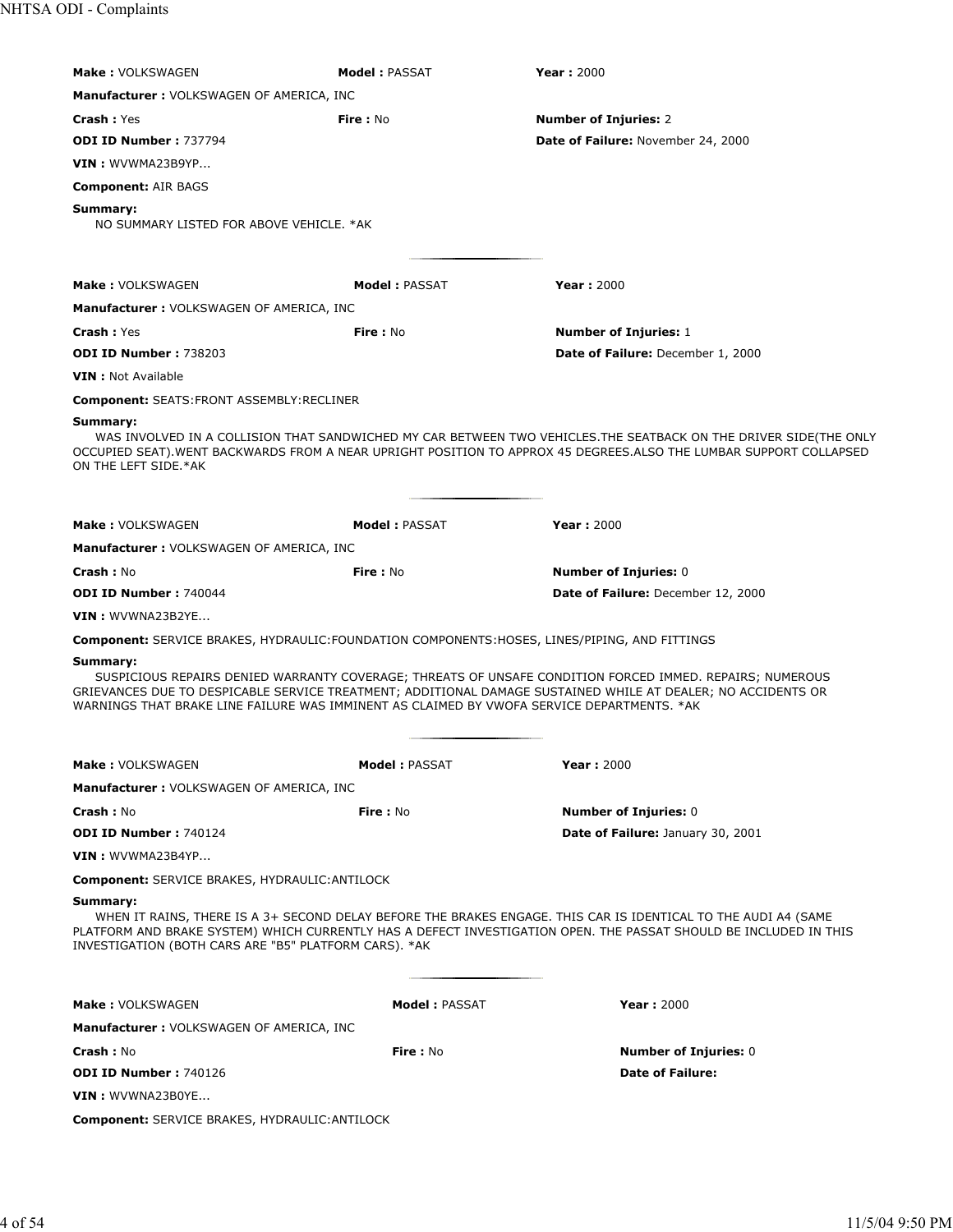WET BRAKING IS POOR - AT HIGHWAY SPEEDS IN RAIN AT NEAR-FREEZING TEMPERATURES, BRAKE PEDAL APPLICATION RESULTS IN A LAG TIME BEFORE BRAKING BEGINS. OCCURS WHEN ROADS ARE WET, NOT ICY. PROBLEM VANISHES IF BRAKES ARE APPLIED FIRST TO "DRY" THEM AND THEN APPLIED, BUT CAN'T ALWAYS PLAN FOR THAT. \*AK

| <b>Make: VOLKSWAGEN</b>                                                          | <b>Model: PASSAT</b> | <b>Year: 2000</b>                                                                                                                                                                                                                           |
|----------------------------------------------------------------------------------|----------------------|---------------------------------------------------------------------------------------------------------------------------------------------------------------------------------------------------------------------------------------------|
| <b>Manufacturer: VOLKSWAGEN OF AMERICA, INC</b>                                  |                      |                                                                                                                                                                                                                                             |
| <b>Crash: No</b>                                                                 | Fire: No             | <b>Number of Injuries: 0</b>                                                                                                                                                                                                                |
| ODI ID Number: 740136                                                            |                      | <b>Date of Failure:</b>                                                                                                                                                                                                                     |
| VIN: WVWMA23B3YE                                                                 |                      |                                                                                                                                                                                                                                             |
| <b>Component: SERVICE BRAKES, HYDRAULIC: ANTILOCK</b>                            |                      |                                                                                                                                                                                                                                             |
| Summary:<br>CAR HAD HAD SUBSTANTIAL DECREASE IN BRAKING CAPABILITY WHEN WET, *AK |                      | VERY POOR WET BRAKING. CAR IS NOT PREDICTABLE WHEN BRAKING DRIVING UP INTERSTATE 83 IN MARYLAND, NO STANDING<br>WATER ON ROAD, JUST WET RAINING CONDITIONS. I ATTEMPTED TO BRAKE SUDDENLY AND CAR PULLED TO LEFT. OTHER OCCASIONS           |
|                                                                                  |                      |                                                                                                                                                                                                                                             |
| <b>Make: VOLKSWAGEN</b>                                                          | <b>Model: PASSAT</b> | <b>Year: 2000</b>                                                                                                                                                                                                                           |
| <b>Manufacturer: VOLKSWAGEN OF AMERICA, INC</b>                                  |                      |                                                                                                                                                                                                                                             |
| <b>Crash: No</b>                                                                 | Fire: No             | <b>Number of Injuries: 0</b>                                                                                                                                                                                                                |
| <b>ODI ID Number: 740195</b>                                                     |                      | Date of Failure: February 10, 2000                                                                                                                                                                                                          |
| VIN: WVWPD23B2YE                                                                 |                      |                                                                                                                                                                                                                                             |
| <b>Component: SERVICE BRAKES, HYDRAULIC: ANTILOCK</b>                            |                      |                                                                                                                                                                                                                                             |
| Summary:<br>THE EXTRA CAUTION REQUIRED DURING ADVERSE WEATHER.*AK                |                      | I HAVE HAD THIS PROBLEM OCCURRING CONSISTANTLY WHEN IN RAIN/SNOW. INITALLY THE BRAKE PEDAL GOES TO THE FLOOR, BUT<br>AFTER A 1-2 SECOND BRAKE APPLICATION, BRAKE PEDAL FEEL RETURNS TO NORMAL. THIS IS A FRIGHTENING SITUATION, CONSIDERING |
| <b>Make: VOLKSWAGEN</b>                                                          | <b>Model: PASSAT</b> | <b>Year: 2000</b>                                                                                                                                                                                                                           |
| <b>Manufacturer: VOLKSWAGEN OF AMERICA, INC</b>                                  |                      |                                                                                                                                                                                                                                             |
| <b>Crash: No</b>                                                                 | Fire: No             | <b>Number of Injuries: 0</b>                                                                                                                                                                                                                |
| ODI ID Number: 740197                                                            |                      | Date of Failure: March 10, 2000                                                                                                                                                                                                             |
| VIN: WVWPD23B2YE                                                                 |                      |                                                                                                                                                                                                                                             |
| <b>Component: SERVICE BRAKES, HYDRAULIC: ANTILOCK</b>                            |                      |                                                                                                                                                                                                                                             |
| Summary:<br>*AK                                                                  |                      | I HAVE HAD THIS PROBLEM OCCURRING CONSISTANTLY WHEN IN RAIN/SNOW. INITALLY THE BRAKE PEDAL GOES TO FLOORBOARD.                                                                                                                              |
| <b>Make: VOLKSWAGEN</b>                                                          | <b>Model: PASSAT</b> | <b>Year: 2000</b>                                                                                                                                                                                                                           |
| Manufacturer: VOLKSWAGEN OF AMERICA, INC                                         |                      |                                                                                                                                                                                                                                             |
| <b>Crash: No</b>                                                                 | Fire: No             | <b>Number of Injuries: 0</b>                                                                                                                                                                                                                |
| ODI ID Number: 740197                                                            |                      | Date of Failure: March 10, 2000                                                                                                                                                                                                             |
| VIN : WVWPD23B2YE                                                                |                      |                                                                                                                                                                                                                                             |
| <b>Component: SERVICE BRAKES, HYDRAULIC: FOUNDATION COMPONENTS: DISC</b>         |                      |                                                                                                                                                                                                                                             |
| Summary:<br>*AK                                                                  |                      | I HAVE HAD THIS PROBLEM OCCURRING CONSISTANTLY WHEN IN RAIN/SNOW. INITALLY THE BRAKE PEDAL GOES TO FLOORBOARD.                                                                                                                              |
| <b>Make: VOLKSWAGEN</b>                                                          | <b>Model: PASSAT</b> | <b>Year: 2000</b>                                                                                                                                                                                                                           |
| <b>Manufacturer: VOLKSWAGEN OF AMERICA, INC</b>                                  |                      |                                                                                                                                                                                                                                             |
| Crash: No                                                                        | Fire: No             | <b>Number of Injuries: 0</b>                                                                                                                                                                                                                |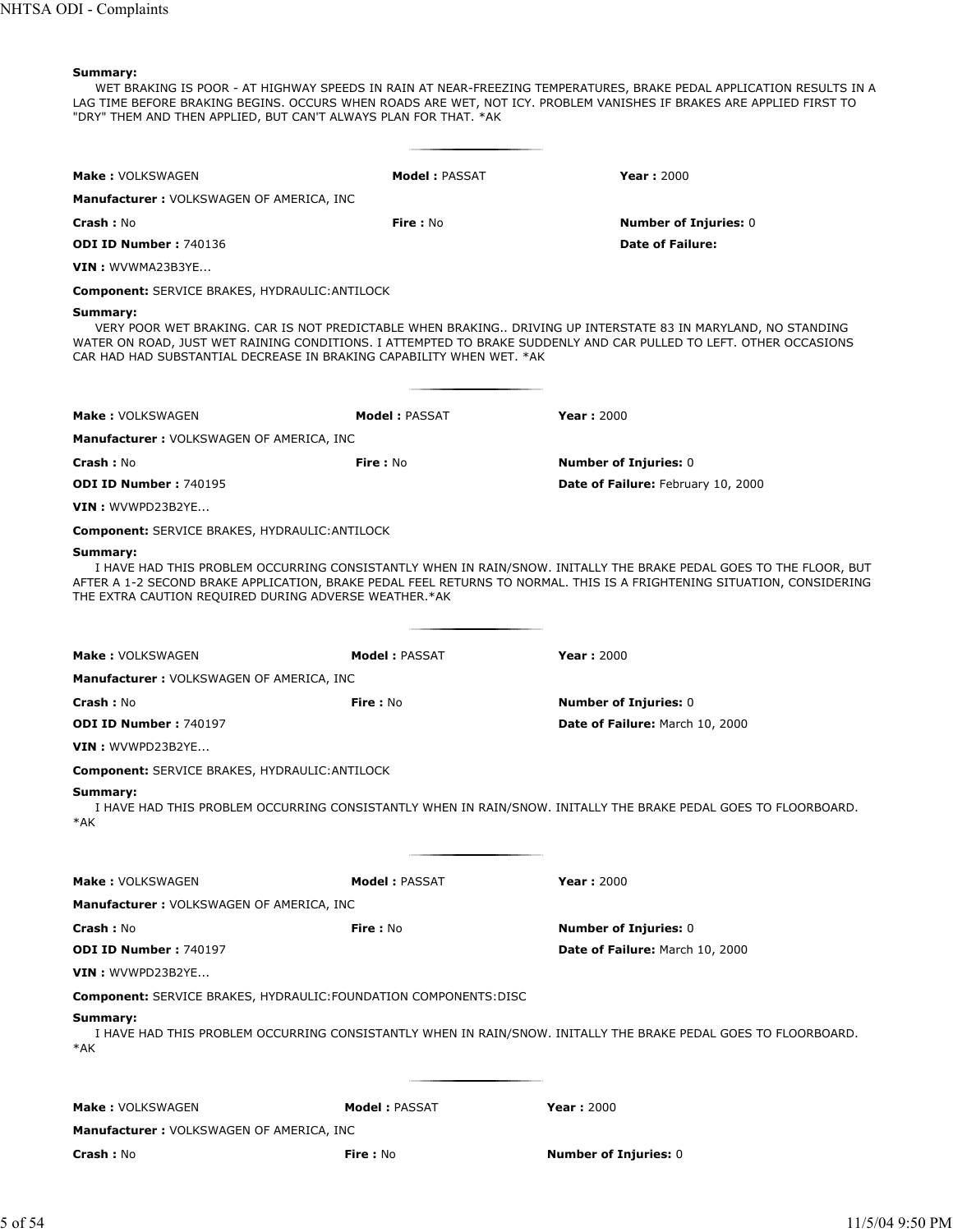| ODI ID Number: 740289                                                                                                                                                         |                      |                                                                                                                                                                                                                                                                                                                                                                                                                                                                                                                                                                                                                        |
|-------------------------------------------------------------------------------------------------------------------------------------------------------------------------------|----------------------|------------------------------------------------------------------------------------------------------------------------------------------------------------------------------------------------------------------------------------------------------------------------------------------------------------------------------------------------------------------------------------------------------------------------------------------------------------------------------------------------------------------------------------------------------------------------------------------------------------------------|
|                                                                                                                                                                               |                      | <b>Date of Failure: January 30, 2001</b>                                                                                                                                                                                                                                                                                                                                                                                                                                                                                                                                                                               |
| VIN: WVWMA23B3YP                                                                                                                                                              |                      |                                                                                                                                                                                                                                                                                                                                                                                                                                                                                                                                                                                                                        |
| <b>Component: SERVICE BRAKES, HYDRAULIC: ANTILOCK</b>                                                                                                                         |                      |                                                                                                                                                                                                                                                                                                                                                                                                                                                                                                                                                                                                                        |
| Summary:<br>BRAKES FADE TERRIBLY IN WET WEATHER, *AK                                                                                                                          |                      |                                                                                                                                                                                                                                                                                                                                                                                                                                                                                                                                                                                                                        |
|                                                                                                                                                                               |                      |                                                                                                                                                                                                                                                                                                                                                                                                                                                                                                                                                                                                                        |
| Make: VOLKSWAGEN                                                                                                                                                              | <b>Model: PASSAT</b> | <b>Year: 2000</b>                                                                                                                                                                                                                                                                                                                                                                                                                                                                                                                                                                                                      |
| <b>Manufacturer: VOLKSWAGEN OF AMERICA, INC</b>                                                                                                                               |                      |                                                                                                                                                                                                                                                                                                                                                                                                                                                                                                                                                                                                                        |
| <b>Crash: No</b>                                                                                                                                                              | Fire: No             | <b>Number of Injuries: 0</b>                                                                                                                                                                                                                                                                                                                                                                                                                                                                                                                                                                                           |
| <b>ODI ID Number: 740317</b>                                                                                                                                                  |                      | <b>Date of Failure: January 10, 2001</b>                                                                                                                                                                                                                                                                                                                                                                                                                                                                                                                                                                               |
| VIN: WVWMD23B9YE                                                                                                                                                              |                      |                                                                                                                                                                                                                                                                                                                                                                                                                                                                                                                                                                                                                        |
| <b>Component: SERVICE BRAKES, HYDRAULIC: ANTILOCK</b>                                                                                                                         |                      |                                                                                                                                                                                                                                                                                                                                                                                                                                                                                                                                                                                                                        |
| Summary:                                                                                                                                                                      |                      |                                                                                                                                                                                                                                                                                                                                                                                                                                                                                                                                                                                                                        |
| TIRE GRIP. SEE THE FOLLOWING LINKS: HTTP://WWW.CLUBB5.COM/DISCUSSIONFORUMS/INDEX.HTM AND<br>BEEN DRIVING FOR 16 YEARS AND THIS IS THE FIRST TIME I HAVE EXPERIENCED THIS. *AK |                      | BRAKING POWER GREATLY REDUCED IN THE RAIN. TAKES A COUPLE OF SECONDS FOR THE BRAKES TO WORK AFTER APPLYING<br>BRAKES. THE BRAKE PEDAL DROPS QUITE FAR BEFORE YOU CAN FEEL THE BRAKES START TO WORK. THIS IS NOT A MATTER OF REDUCED<br>HTTP://WWW.AUDIWORLD.COM/FORUM/M/A4/MSGS/233090.PHTML. TO MY KNOWLEDGE, THE PASSAT AND A4 HAVE THE SAME OR<br>SIMILAR BRAKING SYSTEMS. THIS PROBLEM ONLY OCCURS IN THE RAIN AND DID NOT OCCUR WHEN THE CAR WAS NEW. BEING IN<br>SOUTHERN CALIFORNIA I DO NOT DRIVE IN THE RAIN VERY OFTEN BUT IT IS STILL ALARMING THAT I AM HAVING THIS TROUBLE. I HAVE                        |
| <b>Make: VOLKSWAGEN</b>                                                                                                                                                       | <b>Model: PASSAT</b> | <b>Year: 2000</b>                                                                                                                                                                                                                                                                                                                                                                                                                                                                                                                                                                                                      |
| <b>Manufacturer: VOLKSWAGEN OF AMERICA, INC</b>                                                                                                                               |                      |                                                                                                                                                                                                                                                                                                                                                                                                                                                                                                                                                                                                                        |
| <b>Crash: No</b>                                                                                                                                                              | Fire: No             | <b>Number of Injuries: 0</b>                                                                                                                                                                                                                                                                                                                                                                                                                                                                                                                                                                                           |
| <b>ODI ID Number: 742699</b>                                                                                                                                                  |                      | Date of Failure: November 24, 2000                                                                                                                                                                                                                                                                                                                                                                                                                                                                                                                                                                                     |
| $VIN:$ WVWUH23B2YE                                                                                                                                                            |                      |                                                                                                                                                                                                                                                                                                                                                                                                                                                                                                                                                                                                                        |
| <b>Component: ENGINE AND ENGINE COOLING: ENGINE</b>                                                                                                                           |                      |                                                                                                                                                                                                                                                                                                                                                                                                                                                                                                                                                                                                                        |
| Summary:<br>HERE IN TX. I WENT TO AUTOBAHN VW IN FORT WORTH, TX FOR REPAIRS. PLEASE HELP.*AK                                                                                  |                      | I HAD TO REPLACE 2 OIL PANS WITHIN A WEEK APART DUE TO SMALL HOLE IN PAN. THEY TOLD ME IT WAS FROM DRIVER ERROR BUT I<br>KNOW I DID NOT GO OVER ANYTHING TO MAKE HOLE. I WAS WILLING TO CONCEDE FIRST TIME AS I COULD NOT REMEMBER IF I HAD<br>INDEED MAYBE HIT SOMETHING BUT A WEEK LATER IT HAPPENED AGAIN AND I HAD BEEN EXTREMELY CAREFUL. THE HOLE HAPPENED TO<br>BE IN THE EXACT SAME SPOT AS BEFORE. THEY GAVE ME VERY HARD TIME AND WOULD NOT ALLOW ME TO TAKE BOTH OIL PANS WITH ME<br>SO I COULD INVESTIGATE. I BOUGHT CAR FROM CHECKERED FLAG IN VIRGINIA BEACH BUT LIVE IN TEXAS AND THESE EVENTS OCCURRED |
| <b>Make: VOLKSWAGEN</b>                                                                                                                                                       | <b>Model: PASSAT</b> | <b>Year: 2000</b>                                                                                                                                                                                                                                                                                                                                                                                                                                                                                                                                                                                                      |
| <b>Manufacturer: VOLKSWAGEN OF AMERICA, INC</b>                                                                                                                               |                      |                                                                                                                                                                                                                                                                                                                                                                                                                                                                                                                                                                                                                        |
| <b>Crash: No</b>                                                                                                                                                              | Fire: No             | <b>Number of Injuries: 0</b>                                                                                                                                                                                                                                                                                                                                                                                                                                                                                                                                                                                           |
| <b>ODI ID Number: 743228</b>                                                                                                                                                  |                      | Date of Failure: February 18, 2001                                                                                                                                                                                                                                                                                                                                                                                                                                                                                                                                                                                     |
| VIN: WVWRH23BXYE                                                                                                                                                              |                      |                                                                                                                                                                                                                                                                                                                                                                                                                                                                                                                                                                                                                        |
| <b>Component: SERVICE BRAKES, HYDRAULIC: ANTILOCK</b>                                                                                                                         |                      |                                                                                                                                                                                                                                                                                                                                                                                                                                                                                                                                                                                                                        |
| Summary:<br>INPUT. *AK                                                                                                                                                        |                      | DURING WET WEATHER BRAKING, PEDAL IS NOT FIRM AND PRONOUNCED DELAY(2+ SECONDS)BEFORE BRAKES RESPOND TO DRIVER                                                                                                                                                                                                                                                                                                                                                                                                                                                                                                          |
|                                                                                                                                                                               |                      |                                                                                                                                                                                                                                                                                                                                                                                                                                                                                                                                                                                                                        |
| <b>Make: VOLKSWAGEN</b>                                                                                                                                                       | <b>Model: PASSAT</b> | <b>Year: 2000</b>                                                                                                                                                                                                                                                                                                                                                                                                                                                                                                                                                                                                      |
| <b>Manufacturer: VOLKSWAGEN OF AMERICA, INC</b>                                                                                                                               |                      |                                                                                                                                                                                                                                                                                                                                                                                                                                                                                                                                                                                                                        |
| <b>Crash: No</b><br><b>ODI ID Number: 744300</b>                                                                                                                              | Fire: No             | <b>Number of Injuries: 0</b><br><b>Date of Failure: April 18, 2001</b>                                                                                                                                                                                                                                                                                                                                                                                                                                                                                                                                                 |
| <b>VIN</b> : Not Available                                                                                                                                                    |                      |                                                                                                                                                                                                                                                                                                                                                                                                                                                                                                                                                                                                                        |
|                                                                                                                                                                               |                      |                                                                                                                                                                                                                                                                                                                                                                                                                                                                                                                                                                                                                        |
| <b>Component: TIRES</b>                                                                                                                                                       |                      |                                                                                                                                                                                                                                                                                                                                                                                                                                                                                                                                                                                                                        |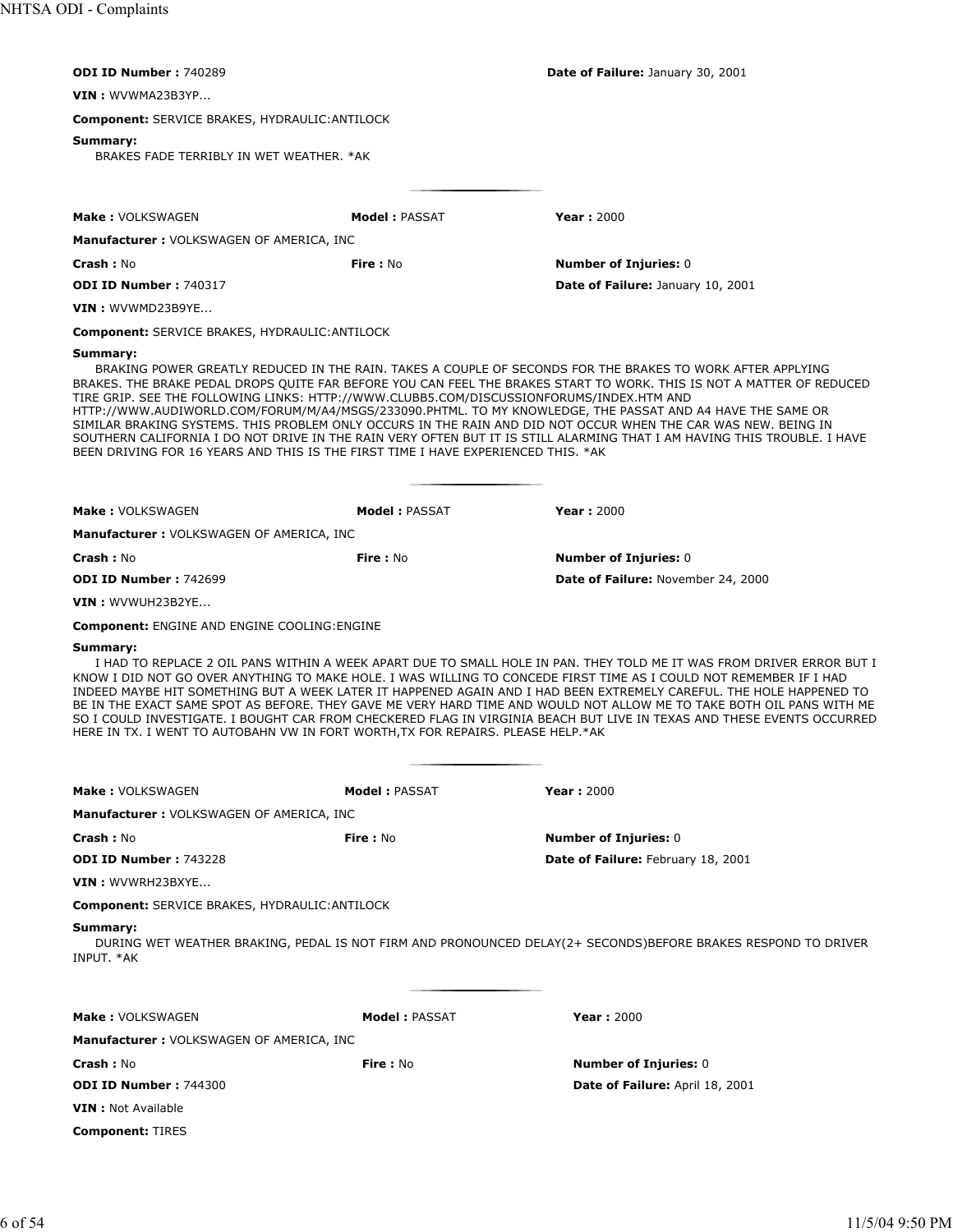TIRE FAILURE. TIRE RIPPED FROM WHEEL. BY THE TIME THE CAR STOPPED, THE ENTIRE TIRE HOUSEING HAD SHREDDED OFF THE RIM.\*AK (TIRESIZE: R195/65R15)( DOT NUMBER: TIRE SIZE: R195/65R15 )

| Make: VOLKSWAGEN                                                    | <b>Model: PASSAT</b>                                                        | <b>Year: 2000</b>                                                                                                                                                                                                                   |
|---------------------------------------------------------------------|-----------------------------------------------------------------------------|-------------------------------------------------------------------------------------------------------------------------------------------------------------------------------------------------------------------------------------|
| <b>Manufacturer: VOLKSWAGEN OF AMERICA, INC</b>                     |                                                                             |                                                                                                                                                                                                                                     |
| <b>Crash: No</b>                                                    | Fire: No                                                                    | <b>Number of Injuries: 1</b>                                                                                                                                                                                                        |
| <b>ODI ID Number: 745174</b>                                        |                                                                             | Date of Failure: April 23, 2001                                                                                                                                                                                                     |
| $VIN:$ WVWMA23B1YP                                                  |                                                                             |                                                                                                                                                                                                                                     |
| <b>Component: SEAT BELTS: FRONT: ANCHORAGE</b>                      |                                                                             |                                                                                                                                                                                                                                     |
| Summary:                                                            | AIRBAGS DIDN'T DEPLOY. NOW THEY WANT ME TO DRIVE THIS CAR AGAIN. *AK        | THE EXPLOSIVE IN THE SEAT BELT WENT OFF WHEN THE DOOR WAS CLOSED WHEN THE CAR WAS PARKED. INJURING THE DRIVER OF<br>THE VEHICLE WITH EAR RINGING AND BRUSING. THE VEHICLE FILLED WITH SMOKE. THE DEALER TOLD ME THEY WONDER WHY THE |
| <b>Make: VOLKSWAGEN</b>                                             | <b>Model: PASSAT</b>                                                        | <b>Year: 2000</b>                                                                                                                                                                                                                   |
| <b>Manufacturer: VOLKSWAGEN OF AMERICA, INC</b>                     |                                                                             |                                                                                                                                                                                                                                     |
| <b>Crash: No</b>                                                    | Fire: No                                                                    | <b>Number of Injuries: 0</b>                                                                                                                                                                                                        |
| <b>ODI ID Number: 745912</b>                                        |                                                                             | <b>Date of Failure:</b>                                                                                                                                                                                                             |
| VIN: WVWND23B2YE                                                    |                                                                             |                                                                                                                                                                                                                                     |
| <b>Component: VISIBILITY:DEFROSTER/DEFOGGER SYSTEM</b>              |                                                                             |                                                                                                                                                                                                                                     |
| Summary:                                                            | TO FIX BY "CLEANING" THE SYSTEM. CANNOT USE HEATER BECAUSE OF THIS PROBLEM. | SINCE I PURCHASE THIS CAR THERE HAS BEEN A BAD ODOR WHEN THE HEAT HAS BEEN TURNED ON, THE DEALER HAS TWICE TRIED                                                                                                                    |
| <b>Make: VOLKSWAGEN</b>                                             | <b>Model: PASSAT</b>                                                        | <b>Year: 2000</b>                                                                                                                                                                                                                   |
| <b>Manufacturer: VOLKSWAGEN OF AMERICA, INC</b>                     |                                                                             |                                                                                                                                                                                                                                     |
| <b>Crash: No</b>                                                    | Fire: No                                                                    | <b>Number of Injuries: 0</b>                                                                                                                                                                                                        |
| <b>ODI ID Number: 746986</b>                                        |                                                                             | Date of Failure: May 20, 2001                                                                                                                                                                                                       |
| VIN : WVWMA23B4YP                                                   |                                                                             |                                                                                                                                                                                                                                     |
| <b>Component: TIRES</b>                                             |                                                                             |                                                                                                                                                                                                                                     |
| Summary:                                                            |                                                                             | MY REAR RIGHT TIRE BLEW OUT AND COMPLETELY SHREDDED ON THE FREEWAY FOR NO REASON. IT APPEARED OTHERS HAVE<br>REPORTED THE SAME SITUATION. IS THIS VEHICLE WITH THESE TIRES SAFE?*AK (DOT NUMBER: HDTACXYX48 TIRESIZE: 19565R1591)   |
| <b>Make: VOLKSWAGEN</b>                                             | <b>Model: PASSAT</b>                                                        | <b>Year: 2000</b>                                                                                                                                                                                                                   |
| <b>Manufacturer: VOLKSWAGEN OF AMERICA, INC</b>                     |                                                                             |                                                                                                                                                                                                                                     |
| <b>Crash: No</b>                                                    | Fire: No                                                                    | <b>Number of Injuries: 0</b>                                                                                                                                                                                                        |
| <b>ODI ID Number: 747106</b>                                        |                                                                             | Date of Failure: June 9, 2001                                                                                                                                                                                                       |
| VIN: WVWVD23B2YE                                                    |                                                                             |                                                                                                                                                                                                                                     |
| <b>Component: ENGINE AND ENGINE COOLING: ENGINE: GASOLINE</b>       |                                                                             |                                                                                                                                                                                                                                     |
| Summary:<br>WORKED FOR NEARLY TWO WEEKS - PROBLEM NOT RESOLVED. *AK |                                                                             | THE PROBLEM RESULTED IN ENGINE SHUT DOWN WITHOUT WARNING. POTENTIAL FOR CATASTROPHIC FAILURE. TECHNICIANS                                                                                                                           |
| <b>Make: VOLKSWAGEN</b>                                             | <b>Model: PASSAT</b>                                                        | <b>Year: 2000</b>                                                                                                                                                                                                                   |
| <b>Manufacturer: VOLKSWAGEN OF AMERICA, INC</b>                     |                                                                             |                                                                                                                                                                                                                                     |
| <b>Crash: No</b>                                                    | Fire: No                                                                    | <b>Number of Injuries: 0</b>                                                                                                                                                                                                        |
| ODI ID Number: 748685                                               |                                                                             | Date of Failure: June 11, 2001                                                                                                                                                                                                      |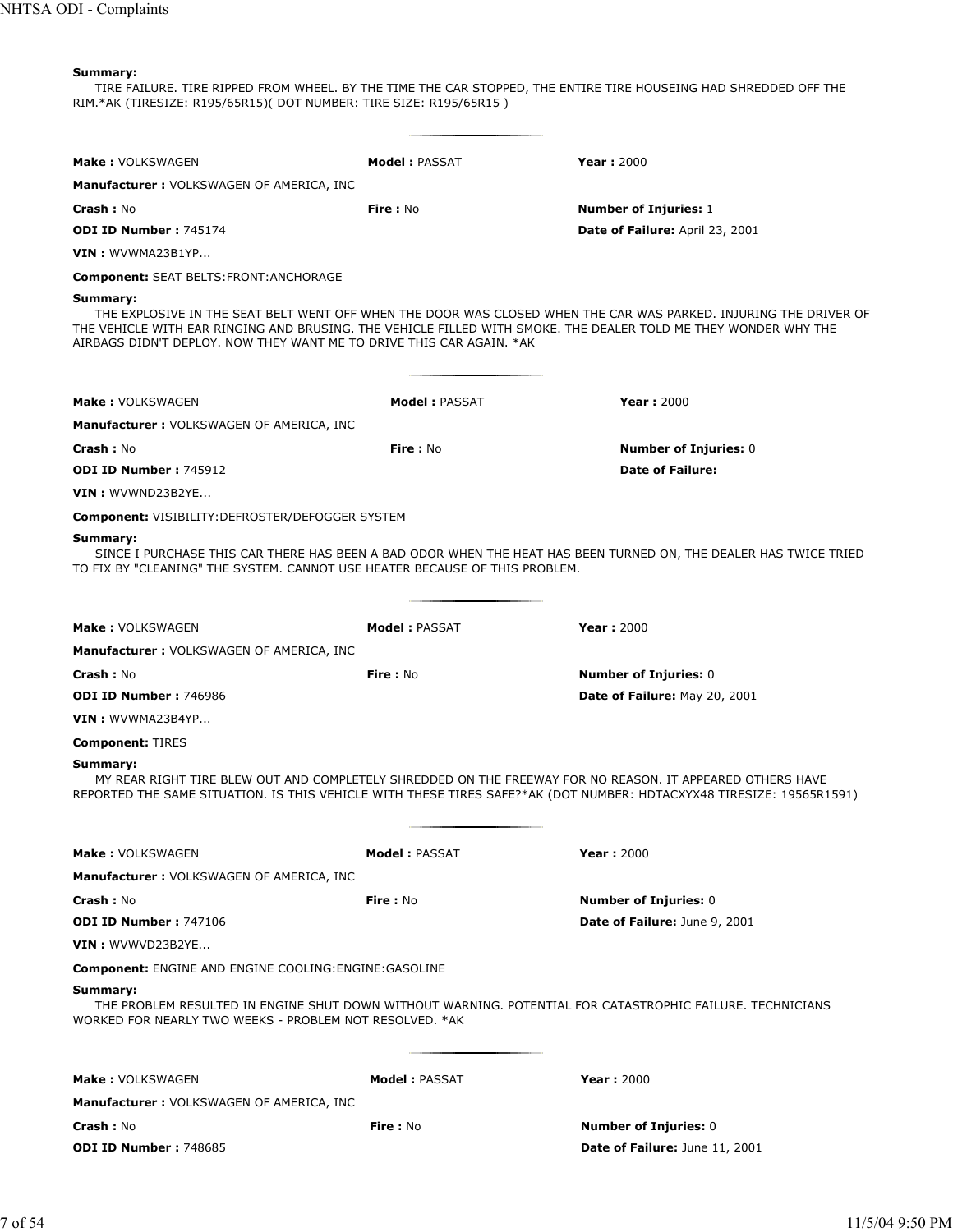**VIN :** WVWNA23BXYE...

**Component:** ENGINE AND ENGINE COOLING:EXHAUST SYSTEM:EMISSION CONTROL

# **Summary:**

THE VEHICLE HAS HAD THREE FAILURES OF THE MASS AIRFLOW SENSOR SINCE IT WAS PURCHASED. IN EACH INSTANCE THE FAILURE OCCURRED WHILE ACCELERATING ONTO A FREEWAY. EACH FAILURE RESULTED IN A SEVERE LOSS OF POWER FOR SEVERAL SECONDS THAT COULD HAVE RESULTED IN AN ACCIDENT. THE DEALER HAS ONLY REPLACED THE MASS AIRFLOW SENSOR WITH NO OTHER CAUSE FOUND REPORTED FOR THE PREVIOUS FAILURES.\*AK

| Make: VOLKSWAGEN                                                                                       | <b>Model: PASSAT</b> | <b>Year: 2000</b>                                              |
|--------------------------------------------------------------------------------------------------------|----------------------|----------------------------------------------------------------|
|                                                                                                        |                      |                                                                |
| <b>Manufacturer: VOLKSWAGEN OF AMERICA, INC</b>                                                        |                      |                                                                |
| <b>Crash: No</b><br><b>ODI ID Number: 749279</b>                                                       | <b>Fire: No</b>      | <b>Number of Injuries: 0</b><br>Date of Failure: July 26, 2001 |
|                                                                                                        |                      |                                                                |
| VIN: WVWPD23B5YP                                                                                       |                      |                                                                |
| <b>Component: SERVICE BRAKES, HYDRAULIC: ANTILOCK</b>                                                  |                      |                                                                |
| Summary:<br>2-3 SEC DELAY WHEN BRAKES ARE USED IN WET WEATHER. PROBLEM PRESENT SINCE NEW. *AK          |                      |                                                                |
|                                                                                                        |                      |                                                                |
| <b>Make: VOLKSWAGEN</b>                                                                                | <b>Model: PASSAT</b> | <b>Year: 2000</b>                                              |
| <b>Manufacturer: VOLKSWAGEN OF AMERICA, INC</b>                                                        |                      |                                                                |
| Crash: No                                                                                              | Fire: No             | <b>Number of Injuries: 0</b>                                   |
| ODI ID Number: 749665                                                                                  |                      | <b>Date of Failure:</b>                                        |
| VIN: WVWUH23B6YE                                                                                       |                      |                                                                |
| <b>Component: SERVICE BRAKES, HYDRAULIC: ANTILOCK</b>                                                  |                      |                                                                |
| Summary:                                                                                               |                      |                                                                |
| VEHICLE ENGINE FAILS TO RESPOND IN EMERGENCY SITUATION / PEDAL TO THE FLOOR. *AK                       |                      |                                                                |
|                                                                                                        |                      |                                                                |
| <b>Make: VOLKSWAGEN</b>                                                                                | <b>Model: PASSAT</b> | Year: $2000$                                                   |
| <b>Manufacturer: VOLKSWAGEN OF AMERICA, INC</b>                                                        |                      |                                                                |
| <b>Crash: No</b>                                                                                       | Fire: No             | <b>Number of Injuries: 0</b>                                   |
| <b>ODI ID Number: 750297</b>                                                                           |                      | Date of Failure: June 23, 2000                                 |
| VIN : WVWMA23B2YP                                                                                      |                      |                                                                |
| <b>Component: ENGINE AND ENGINE COOLING: ENGINE: GASOLINE</b>                                          |                      |                                                                |
| Summary:                                                                                               |                      |                                                                |
| NO SUMMARY LISTED FOR ABOVE VEHICLE. *AK                                                               |                      |                                                                |
| <b>Make: VOLKSWAGEN</b>                                                                                | <b>Model: PASSAT</b> | <b>Year: 2000</b>                                              |
|                                                                                                        |                      |                                                                |
| <b>Manufacturer: VOLKSWAGEN OF AMERICA, INC</b>                                                        |                      |                                                                |
| Crash: No<br><b>ODI ID Number: 750432</b>                                                              | Fire: No             | Number of Injuries: 0<br>Date of Failure: August 1, 2001       |
|                                                                                                        |                      |                                                                |
| VIN: WVWMA23B4YP                                                                                       |                      |                                                                |
| Component: SEAT BELTS: FRONT: BUCKLE ASSEMBLY                                                          |                      |                                                                |
| Summary:<br>DRIVERS SEAT BELT COMES UNLATCHED INTERMITTENTLY, SUNROOF SLIDER JAMBS/HARD TO SLIDE. * AK |                      |                                                                |
|                                                                                                        |                      |                                                                |
| Make: VOLKSWAGEN                                                                                       | Model: PASSAT        | Year: 2000                                                     |
| <b>Manufacturer: VOLKSWAGEN OF AMERICA, INC</b>                                                        |                      |                                                                |
| Crash: No                                                                                              | Fire: No             | <b>Number of Injuries: 0</b>                                   |
| ODI ID Number: 750432                                                                                  |                      | Date of Failure: August 1, 2001                                |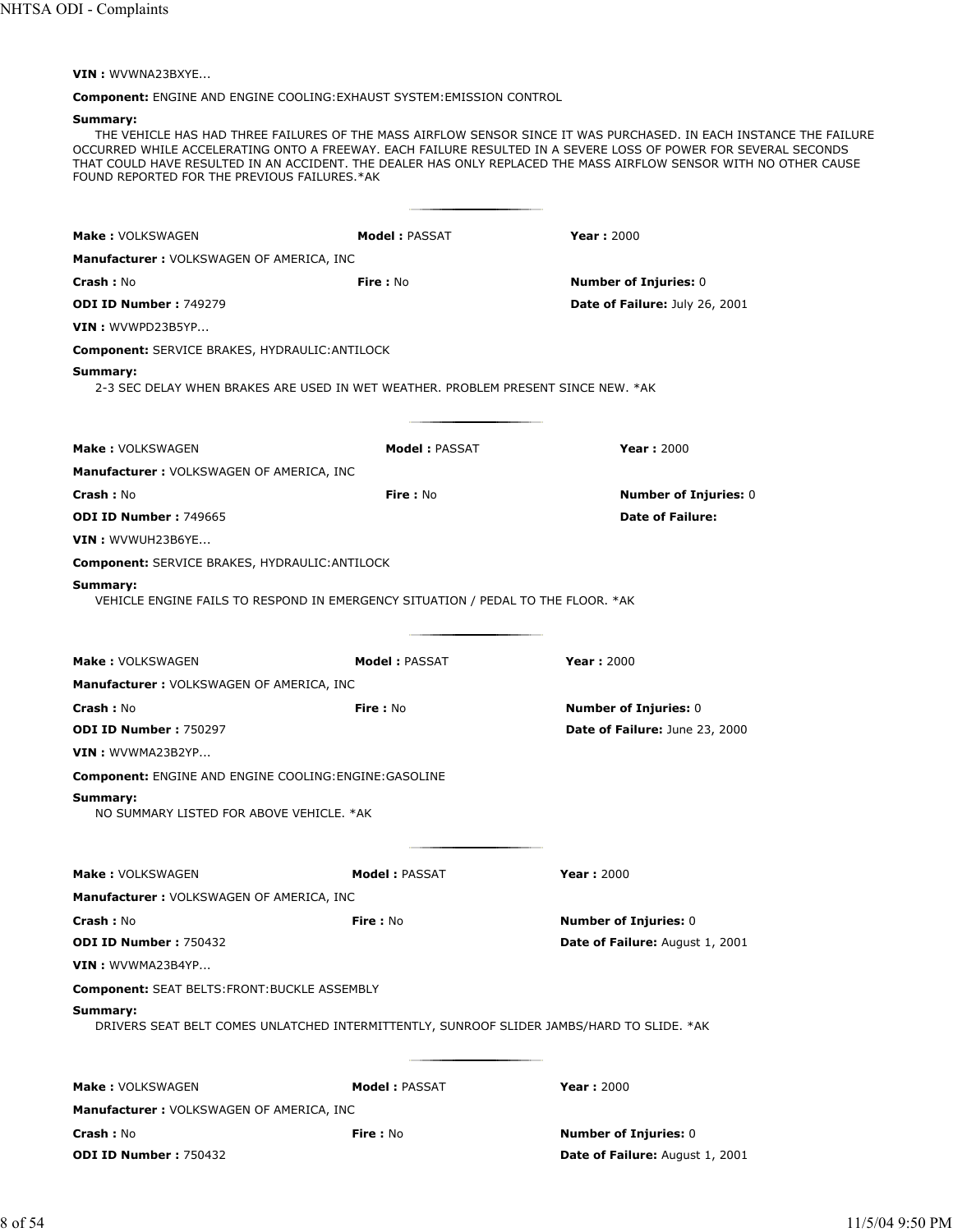| VIN: WVWMA23B4YP                                                                                                           |                      |                                                                                                                |
|----------------------------------------------------------------------------------------------------------------------------|----------------------|----------------------------------------------------------------------------------------------------------------|
| Component: VISIBILITY: SUN ROOF ASSEMBLY                                                                                   |                      |                                                                                                                |
| Summary:                                                                                                                   |                      | DRIVERS SEAT BELT COMES UNLATCHED INTERMITTENTLY, SUNROOF SLIDER JAMBS/HARD TO SLIDE. * AK                     |
| <b>Make: VOLKSWAGEN</b>                                                                                                    | <b>Model: PASSAT</b> | <b>Year: 2000</b>                                                                                              |
| Manufacturer: VOLKSWAGEN OF AMERICA, INC                                                                                   |                      |                                                                                                                |
| Crash: No                                                                                                                  | Fire: No             | <b>Number of Injuries: 0</b>                                                                                   |
| <b>ODI ID Number: 750796</b>                                                                                               |                      | Date of Failure: August 25, 2000                                                                               |
| VIN: WVWUH23B6YE                                                                                                           |                      |                                                                                                                |
| Component: ENGINE AND ENGINE COOLING: ENGINE: GASOLINE                                                                     |                      |                                                                                                                |
| Summary:                                                                                                                   |                      | DEADLY FAULT AT LOW MPH, LOW RPM, EMERGENCY OR LANE CHANGE SITUATION! NO SAFETY DEFECT LISTED. *AK             |
| <b>Make: VOLKSWAGEN</b>                                                                                                    | <b>Model: PASSAT</b> | <b>Year: 2000</b>                                                                                              |
| <b>Manufacturer: VOLKSWAGEN OF AMERICA, INC</b>                                                                            |                      |                                                                                                                |
| Crash: No                                                                                                                  | Fire: No             | <b>Number of Injuries: 0</b>                                                                                   |
| <b>ODI ID Number: 751337</b>                                                                                               |                      | Date of Failure: August 28, 2001                                                                               |
| VIN: WVWNA23B6YE                                                                                                           |                      |                                                                                                                |
| Component: SERVICE BRAKES, HYDRAULIC: ANTILOCK                                                                             |                      |                                                                                                                |
| Summary:<br>VOLKSWAGEN, *AK                                                                                                |                      | BRAAKE PEDAL GOES SLOWLY TO FLOOR WHEN BRAKES APPLIED. DEALER COULD NOT REPAIR. NEEDS FURTHER INFO FROM        |
| <b>Make: VOLKSWAGEN</b>                                                                                                    | <b>Model: PASSAT</b> | <b>Year: 2000</b>                                                                                              |
| Manufacturer : VOLKSWAGEN OF AMERICA, INC                                                                                  |                      |                                                                                                                |
| <b>Crash: No</b><br><b>ODI ID Number: 751882</b>                                                                           | <b>Fire: No</b>      | <b>Number of Injuries: 0</b>                                                                                   |
| VIN: WVWND23BXYE                                                                                                           |                      | Date of Failure: September 7, 2001                                                                             |
|                                                                                                                            |                      |                                                                                                                |
| <b>Component: ENGINE AND ENGINE COOLING: EXHAUST SYSTEM</b><br>Summary:<br>REPLACED BUT STILL THIS PROBLEM CONTINUES. * AK |                      | CHECK ENGINE LIGHT KEEPS COMING ON ALONG WITH EMISSIONS WORKSHOP LIGHTS; GAS TANK, VACUMN PUMP AND SENSORS ALL |
| <b>Make: VOLKSWAGEN</b>                                                                                                    | <b>Model: PASSAT</b> | <b>Year: 2000</b>                                                                                              |
| <b>Manufacturer: VOLKSWAGEN OF AMERICA, INC</b>                                                                            |                      |                                                                                                                |
| Crash: No                                                                                                                  | Fire: No             | <b>Number of Injuries: 0</b>                                                                                   |
| <b>ODI ID Number: 751882</b>                                                                                               |                      | Date of Failure: September 7, 2001                                                                             |
| VIN: WVWND23BXYE                                                                                                           |                      |                                                                                                                |
| Component: FUEL SYSTEM, GASOLINE:STORAGE:TANK ASSEMBLY                                                                     |                      |                                                                                                                |
| Summary:<br>REPLACED BUT STILL THIS PROBLEM CONTINUES. * AK                                                                |                      | CHECK ENGINE LIGHT KEEPS COMING ON ALONG WITH EMISSIONS WORKSHOP LIGHTS; GAS TANK, VACUMN PUMP AND SENSORS ALL |
| Make: VOLKSWAGEN                                                                                                           | <b>Model: PASSAT</b> | <b>Year: 2000</b>                                                                                              |
| <b>Manufacturer: VOLKSWAGEN OF AMERICA, INC</b>                                                                            |                      |                                                                                                                |
| Crash: No                                                                                                                  | Fire: No             | <b>Number of Injuries: 0</b>                                                                                   |
| ODI ID Number: 751882                                                                                                      |                      | Date of Failure: September 7, 2001                                                                             |
|                                                                                                                            |                      |                                                                                                                |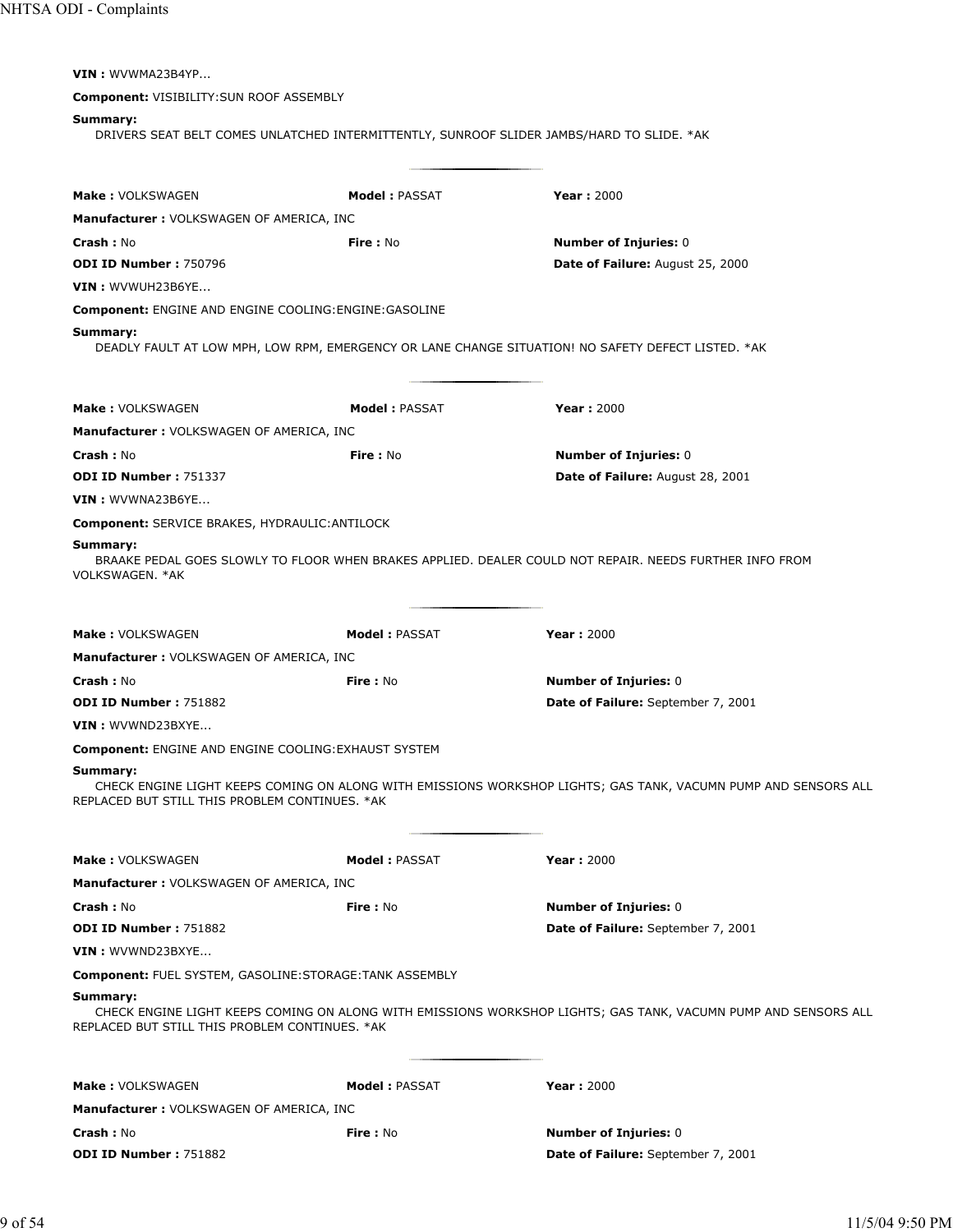|  |  | VIN: WVWND23BXYE |
|--|--|------------------|
|--|--|------------------|

#### **Component:** OTHER

#### **Summary:**

CHECK ENGINE LIGHT KEEPS COMING ON ALONG WITH EMISSIONS WORKSHOP LIGHTS; GAS TANK, VACUMN PUMP AND SENSORS ALL REPLACED BUT STILL THIS PROBLEM CONTINUES. \*AK

| Make: VOLKSWAGEN                                           | <b>Model: PASSAT</b> | <b>Year: 2000</b>                  |
|------------------------------------------------------------|----------------------|------------------------------------|
| Manufacturer: VOLKSWAGEN OF AMERICA, INC                   |                      |                                    |
| Crash: No                                                  | Fire: No             | <b>Number of Injuries: 0</b>       |
| <b>ODI ID Number: 752370</b>                               |                      | Date of Failure: September 9, 2001 |
| VIN: WVWMD23B6YE                                           |                      |                                    |
| <b>Component: VISIBILITY: WINDSHIELD</b>                   |                      |                                    |
| Summary:<br>WINDOW MOLDING AND DOOR MOLDINGS FALL OFF. *AK |                      |                                    |
| <b>Make: VOLKSWAGEN</b>                                    | <b>Model: PASSAT</b> | Year: $2000$                       |
| Manufacturer: VOLKSWAGEN OF AMERICA, INC                   |                      |                                    |
| <b>Crash: No</b>                                           | Fire: No             | <b>Number of Injuries: 0</b>       |
| <b>ODI ID Number: 752876</b>                               |                      | Date of Failure: June 13, 2001     |

**VIN :** WVWMA23B8YP...

**Component:** POWER TRAIN:AUTOMATIC TRANSMISSION

#### **Summary:**

TRANSMISSION PERIODICALLY EXPERIENCES INTERMITTENT HARD SHIFTING ON STARTUP. THE VEHICLE THEN GOES INTO "LIMPING MODE" WHICH CAUSES VERY SLOW ACCELERATION. THE PROBLEM CAUSES A SENSOR IN THE CAR TO DISPLAY "EMISSIONS WORKSHOP" WARNING ON THE DASH INDICATOR. TURNING THE CAR OFF AND RESTARTING SEEMS TO CORRECT THE FAULT. VW DIAGNOSTIC PROCEDURES IDENTIFIED THE PROBLEM AS "1 DTC RECOGNIZED 18227 P1819 035 PRESSURE CONTROL SOLENOID 2 OPEN/SHORT TO GROUND SPORADIC DTC 1551 DIAGNOSIS". THE PROBLEM HAS OCCURRED IMMEDIATELY AFTER STARTUP, AND ON A SECOND OCCASSION WHILE IN GEAR STANDING AT A TRAFFIC SIGNAL. SUBSEQUENT TESTING COULD NOT IDENTIFY A SPECIFIC DEFECTIVE COMPONENT AND NO CORRECTIVE REPAIRS WERE MADE. THIS PROBLEM IS A SAFETY HAZARD IF THE VEHICLE FAILS TO OPERATE ACCORDING TO MANUFACTURERS SPECIFICATIONS WHEN OPERATED ON HIGH SPEED CONTROLLED ACCESS HIGHWAYS. FAILURE TO ACCELERATE ON A FREEWAY AT A CRITICAL TIME COULD RESULT IN DEATH OR SERIOUS INJURY.\*AK

| <b>Make: VOLKSWAGEN</b>                  | Model: PASSAT | Year: $2000$                         |
|------------------------------------------|---------------|--------------------------------------|
| Manufacturer: VOLKSWAGEN OF AMERICA, INC |               |                                      |
| <b>Crash :</b> No                        | Fire : No     | <b>Number of Injuries: 0</b>         |
| <b>ODI ID Number: 753393</b>             |               | <b>Date of Failure: July 4, 2000</b> |
| $VIN:$ $WVWNA23B6YE$                     |               |                                      |

**Component:** SERVICE BRAKES, HYDRAULIC:ANTILOCK

# **Summary:**

BRAKE PEDAL SLOWLY WENT TO FLOOR. VEHICLE AT MAJOR INTERSECTION AND SITUATION DANGEROUS. NEXT TIME, BRAKE PEDAL WENT DIRECTLY TO FLOOR AND HAD TO BE PUMPED TO STOP THE CAR. REPORTED TO DEALER ON FIRST WARRANTY CHECK. DEALER FAILED TO CHECK BRAKES AT ALL. RETURNED TO DEALER WITH COMPLAINT THAT THEY FAILED TO CHECK BRAKES. FLUSHED HYDRAULIC BRAKE SYSTEM AND CHECKED COMPLETELY AT REQUEST OF OWNER. DEALER ASSERTS "BRAKE SYSTEM IS TO FACTORY SPECIFICATION." I HAVE NO REASON TO BELIEVE PROBLEM RESOLVED AS DEALER STATES HE MUST STILL REFER TO VW IN GERMANY FOR ADVICE AND INSTRUCTIONS. VW IN GERMANY HAS BEEN CONTACTED AND THEY CAN ONLY REFER TO SUBSIDIARY IN AUBURN MI WHO DOES NOT KNOW ANYTHING EXCEPT MATTER IS ENTIRELY IN HANDS OF DEALER.\*AK

| <b>Make: VOLKSWAGEN</b>                  | <b>Model: PASSAT</b> | <b>Year: 2000</b>                  |
|------------------------------------------|----------------------|------------------------------------|
| Manufacturer: VOLKSWAGEN OF AMERICA, INC |                      |                                    |
| <b>Crash: No</b>                         | Fire : No            | <b>Number of Injuries: 0</b>       |
| <b>ODI ID Number: 753941</b>             |                      | Date of Failure: September 1, 2001 |
| $VIN:$ WVWMD23B2YP                       |                      |                                    |

**Component:** SUSPENSION:FRONT:CONTROL ARM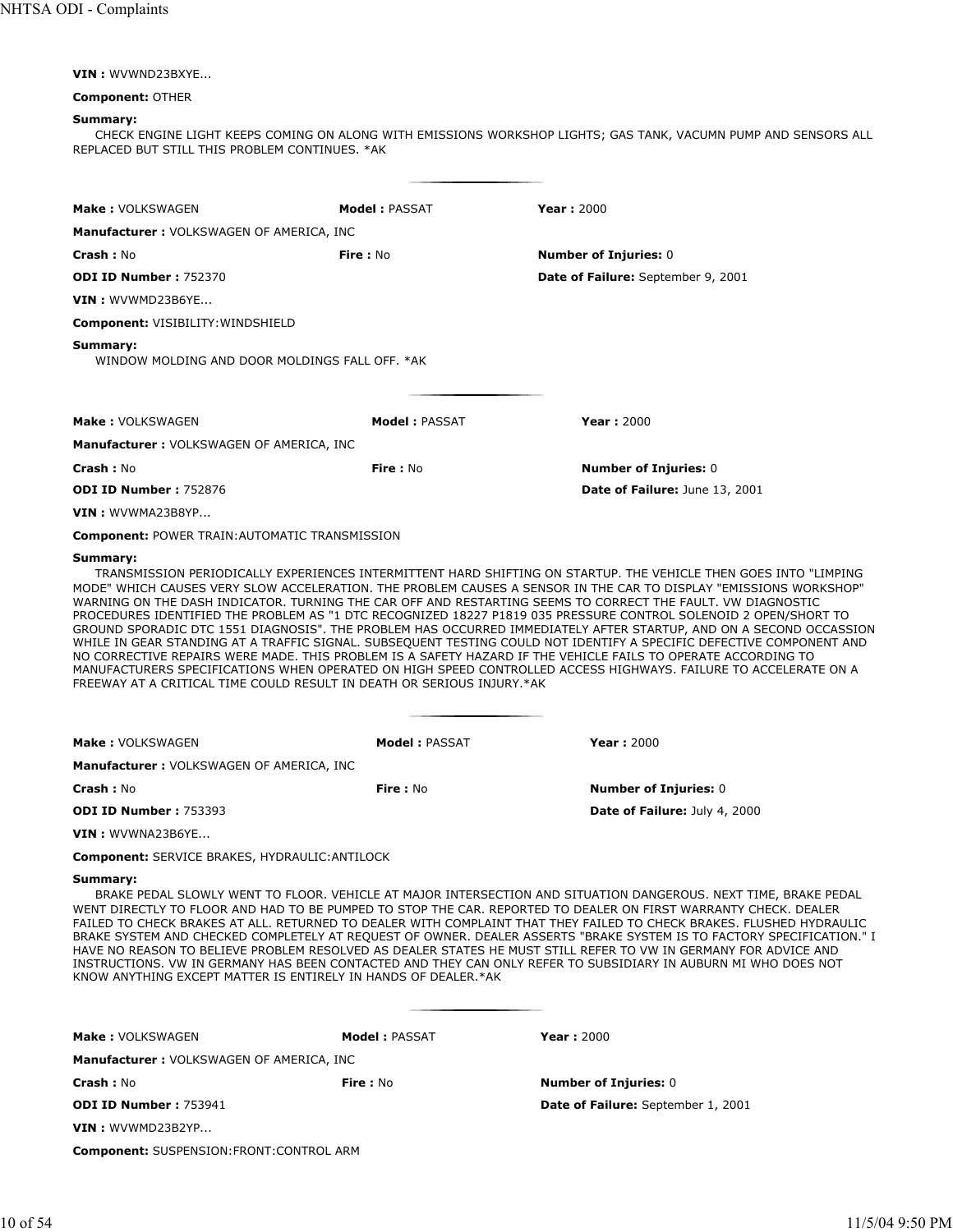CONTROL ARM FAILURE IS COMMON AMONG VW PASSATS. PLEASE DO SOMETHING ABOUT THIS POTENTIALLY LIFE THREATENING PROBLEM.\*AK

| <b>Make: VOLKSWAGEN</b>                                       | <b>Model: PASSAT</b> | <b>Year: 2000</b>                       |
|---------------------------------------------------------------|----------------------|-----------------------------------------|
| Manufacturer: VOLKSWAGEN OF AMERICA, INC                      |                      |                                         |
| <b>Crash: No</b>                                              | Fire: No             | <b>Number of Injuries: 0</b>            |
| ODI ID Number: 754173                                         |                      | Date of Failure: October 1, 2001        |
| VIN: WVWMA23B8YE                                              |                      |                                         |
| <b>Component: ENGINE AND ENGINE COOLING: ENGINE: GASOLINE</b> |                      |                                         |
| Summary:<br>NO SUMMARY LISTED FOR ABOVE VEHICLE. * AK         |                      |                                         |
| <b>Make: VOLKSWAGEN</b>                                       | <b>Model: PASSAT</b> | <b>Year: 2000</b>                       |
| <b>Manufacturer: VOLKSWAGEN OF AMERICA, INC</b>               |                      |                                         |
| <b>Crash: No</b>                                              | Fire: No             | <b>Number of Injuries: 0</b>            |
| <b>ODI ID Number: 754173</b>                                  |                      | Date of Failure: October 1, 2001        |
| VIN: WVWMA23B8YE                                              |                      |                                         |
| Component: EXTERIOR LIGHTING: BRAKE LIGHTS                    |                      |                                         |
| Summary:<br>NO SUMMARY LISTED FOR ABOVE VEHICLE. * AK         |                      |                                         |
| <b>Make: VOLKSWAGEN</b>                                       | <b>Model: PASSAT</b> | <b>Year: 2000</b>                       |
| <b>Manufacturer: VOLKSWAGEN OF AMERICA, INC</b>               |                      |                                         |
| Crash: No                                                     | Fire: No             | <b>Number of Injuries: 0</b>            |
| <b>ODI ID Number: 754173</b>                                  |                      | <b>Date of Failure: October 1, 2001</b> |
| VIN: WVWMA23B8YE                                              |                      |                                         |
| <b>Component: EXTERIOR LIGHTING: HEADLIGHTS</b>               |                      |                                         |
| Summary:<br>NO SUMMARY LISTED FOR ABOVE VEHICLE, *AK          |                      |                                         |
| <b>Make: VOLKSWAGEN</b>                                       | <b>Model: PASSAT</b> | <b>Year: 2000</b>                       |
| <b>Manufacturer: VOLKSWAGEN OF AMERICA, INC</b>               |                      |                                         |
| <b>Crash: No</b>                                              | Fire: No             | <b>Number of Injuries: 0</b>            |
| ODI ID Number: 754173                                         |                      | Date of Failure: October 1, 2001        |
| VIN: WVWMA23B8YE                                              |                      |                                         |
| <b>Component: OTHER</b>                                       |                      |                                         |
| Summary:<br>NO SUMMARY LISTED FOR ABOVE VEHICLE. *AK          |                      |                                         |
| <b>Make: VOLKSWAGEN</b>                                       | <b>Model: PASSAT</b> | <b>Year: 2000</b>                       |
| <b>Manufacturer: VOLKSWAGEN OF AMERICA, INC</b>               |                      |                                         |
| <b>Crash: No</b>                                              | Fire: No             | <b>Number of Injuries: 0</b>            |
| <b>ODI ID Number: 754496</b>                                  |                      | Date of Failure: December 1, 2000       |
| VIN : WVWVD23BXYE                                             |                      |                                         |
| Component: SUSPENSION:FRONT                                   |                      |                                         |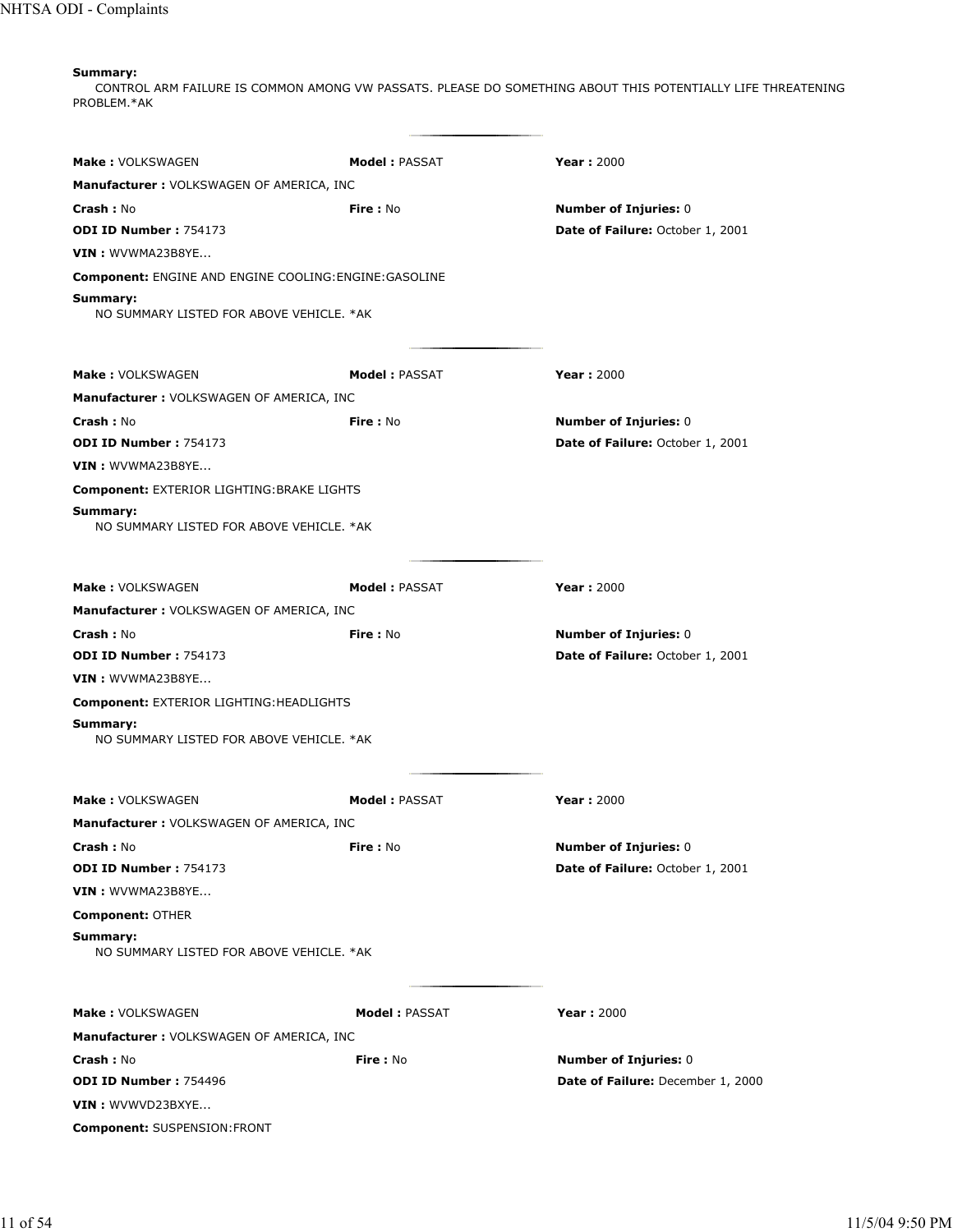DEALER HAS FAILED SEVERAL TIMES TO CORRECT STEERING PROBLEM. CAR HAS CONSTANT VIBRATION AND STEERING WHEEL SHAKE ON TURNS. FRONT END ALIGNED (NOT NEEDED) WHEELS BALANCED AND ROTATED (AT MY EXPENSE) WITHOUT PROBLEM CORRECTION. SUNROOF LEAKS. DRIVER'S POWER SEAT MOVES WHEN COMING TO A FULL STOP. DEALER STATES THIS IS OK

| <b>Make: VOLKSWAGEN</b>                                                                                                                                                                            | <b>Model: PASSAT</b> | <b>Year: 2000</b>                                                                                                                                                                                                                                                                                                                                           |
|----------------------------------------------------------------------------------------------------------------------------------------------------------------------------------------------------|----------------------|-------------------------------------------------------------------------------------------------------------------------------------------------------------------------------------------------------------------------------------------------------------------------------------------------------------------------------------------------------------|
| <b>Manufacturer: VOLKSWAGEN OF AMERICA, INC</b>                                                                                                                                                    |                      |                                                                                                                                                                                                                                                                                                                                                             |
| <b>Crash :</b> No                                                                                                                                                                                  | <b>Fire</b> : No     | <b>Number of Injuries: 0</b>                                                                                                                                                                                                                                                                                                                                |
| <b>ODI ID Number: 755324</b>                                                                                                                                                                       |                      | Date of Failure: November 1, 2000                                                                                                                                                                                                                                                                                                                           |
| VIN : WVWVD23BXYE                                                                                                                                                                                  |                      |                                                                                                                                                                                                                                                                                                                                                             |
| <b>Component: SEATS:FRONT ASSEMBLY:RECLINER</b>                                                                                                                                                    |                      |                                                                                                                                                                                                                                                                                                                                                             |
| Summary:<br>MOST SPEEDS. DEALER CLAIMS TIRES ARE THE PROBLEM. HOWEVER, TIRES HAVE BEEN INSPECTED TWICE (AT MY EXPENSE) BY<br>PERSISTS. VW REFUSES TO HELP CLAIMING PROBLEM IS RELATED TO TIRES.*AK |                      | SUN ROOF LEAKS - DRAINS CLEANED BY DEALER TWICE - STILL LEAKING. DRIVER'S SEAT BACK MOVES FORWARD WHEN BRAKE<br>APPLIED. DEALER CLAIMS THIS IS NORMAL. SEAT BACK CAN BE MOVED BY HAND. CAR HAS VIBRATION AND STEERING WHEEL SHAKES AT<br>INDEPENDENT DEALERS WHO STATE TIRES ARE O.K. WHEELS REBALANCED, FRONT END ALIGNED, (ALL AT MY EXPENSE) AND PROPLEM |
| <b>Make: VOLKSWAGEN</b>                                                                                                                                                                            | <b>Model: PASSAT</b> | <b>Year: 2000</b>                                                                                                                                                                                                                                                                                                                                           |
| <b>Manufacturer: VOLKSWAGEN OF AMERICA, INC</b>                                                                                                                                                    |                      |                                                                                                                                                                                                                                                                                                                                                             |
| <b>Crash :</b> No                                                                                                                                                                                  | Fire: No             | <b>Number of Injuries: 0</b>                                                                                                                                                                                                                                                                                                                                |
| <b>ODI ID Number: 755324</b>                                                                                                                                                                       |                      | Date of Failure: November 1, 2000                                                                                                                                                                                                                                                                                                                           |
| $\textsf{VIN}:$ WVWVD23BXYE                                                                                                                                                                        |                      |                                                                                                                                                                                                                                                                                                                                                             |
| <b>Component: SUSPENSION:FRONT</b>                                                                                                                                                                 |                      |                                                                                                                                                                                                                                                                                                                                                             |
| MOST SPEEDS. DEALER CLAIMS TIRES ARE THE PROBLEM. HOWEVER, TIRES HAVE BEEN INSPECTED TWICE (AT MY EXPENSE) BY<br>PERSISTS. VW REFUSES TO HELP CLAIMING PROBLEM IS RELATED TO TIRES.*AK             |                      | APPLIED. DEALER CLAIMS THIS IS NORMAL. SEAT BACK CAN BE MOVED BY HAND. CAR HAS VIBRATION AND STEERING WHEEL SHAKES AT<br>INDEPENDENT DEALERS WHO STATE TIRES ARE O.K. WHEELS REBALANCED, FRONT END ALIGNED, (ALL AT MY EXPENSE) AND PROPLEM                                                                                                                 |
| Make: VOLKSWAGEN                                                                                                                                                                                   | <b>Model: PASSAT</b> | <b>Year: 2000</b>                                                                                                                                                                                                                                                                                                                                           |
| <b>Manufacturer: VOLKSWAGEN OF AMERICA, INC</b>                                                                                                                                                    |                      |                                                                                                                                                                                                                                                                                                                                                             |
| <b>Crash :</b> No                                                                                                                                                                                  | Fire: No             | <b>Number of Injuries: 0</b>                                                                                                                                                                                                                                                                                                                                |
| ODI ID Number: 755324                                                                                                                                                                              |                      | Date of Failure: November 1, 2000                                                                                                                                                                                                                                                                                                                           |
| VIN : WVWVD23BXYE                                                                                                                                                                                  |                      |                                                                                                                                                                                                                                                                                                                                                             |
| <b>Component: VISIBILITY:SUN ROOF ASSEMBLY</b>                                                                                                                                                     |                      |                                                                                                                                                                                                                                                                                                                                                             |
| Summary:<br>MOST SPEEDS. DEALER CLAIMS TIRES ARE THE PROBLEM. HOWEVER, TIRES HAVE BEEN INSPECTED TWICE (AT MY EXPENSE) BY<br>PERSISTS. VW REFUSES TO HELP CLAIMING PROBLEM IS RELATED TO TIRES.*AK |                      | SUN ROOF LEAKS - DRAINS CLEANED BY DEALER TWICE - STILL LEAKING. DRIVER'S SEAT BACK MOVES FORWARD WHEN BRAKE<br>APPLIED. DEALER CLAIMS THIS IS NORMAL. SEAT BACK CAN BE MOVED BY HAND. CAR HAS VIBRATION AND STEERING WHEEL SHAKES AT<br>INDEPENDENT DEALERS WHO STATE TIRES ARE O.K. WHEELS REBALANCED, FRONT END ALIGNED, (ALL AT MY EXPENSE) AND PROPLEM |
| Make: VOLKSWAGEN                                                                                                                                                                                   | <b>Model: PASSAT</b> | <b>Year: 2000</b>                                                                                                                                                                                                                                                                                                                                           |
| Manufacturer: VOLKSWAGEN OF AMERICA, INC                                                                                                                                                           |                      |                                                                                                                                                                                                                                                                                                                                                             |
| <b>Crash: No</b>                                                                                                                                                                                   | <b>Fire: No</b>      | <b>Number of Injuries: 0</b>                                                                                                                                                                                                                                                                                                                                |
| <b>ODI ID Number: 756517</b>                                                                                                                                                                       |                      | Date of Failure: January 3, 2002                                                                                                                                                                                                                                                                                                                            |
| VIN: WVWUH23B2YE                                                                                                                                                                                   |                      |                                                                                                                                                                                                                                                                                                                                                             |
| <b>Component: VISIBILITY:SUN ROOF ASSEMBLY</b>                                                                                                                                                     |                      |                                                                                                                                                                                                                                                                                                                                                             |
| Summary:<br>MY SUNROOF SHATTERED OUTWARD WITH EXPLOSIVE FORCE, NO WARNING, NO COLLISION.*AK                                                                                                        |                      |                                                                                                                                                                                                                                                                                                                                                             |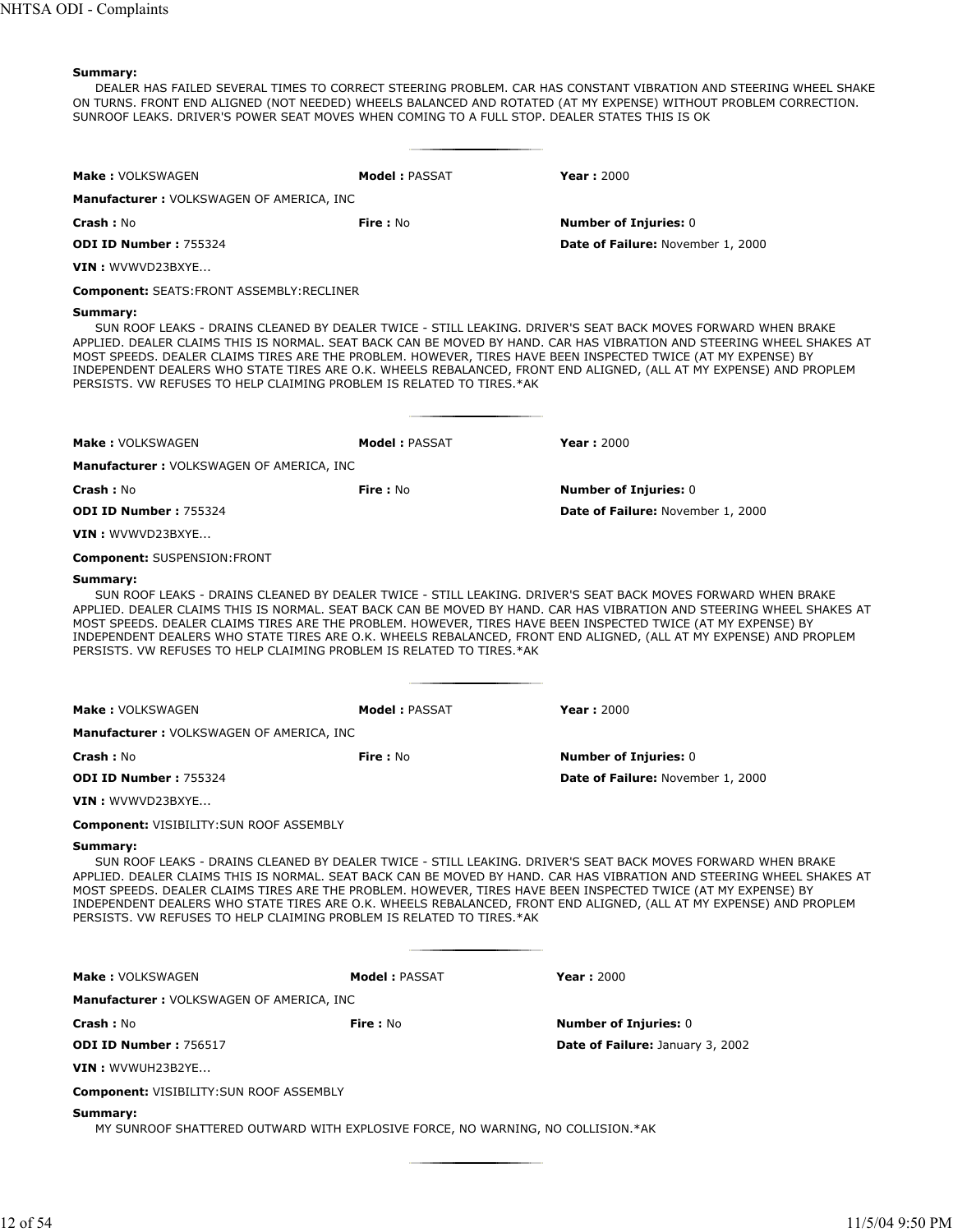| <b>Make: VOLKSWAGEN</b>                                                                | <b>Model: PASSAT</b> | <b>Year: 2000</b>                                                                                                                                                                                                                                                                                                                                                                                                                                                             |
|----------------------------------------------------------------------------------------|----------------------|-------------------------------------------------------------------------------------------------------------------------------------------------------------------------------------------------------------------------------------------------------------------------------------------------------------------------------------------------------------------------------------------------------------------------------------------------------------------------------|
| <b>Manufacturer: VOLKSWAGEN OF AMERICA, INC</b>                                        |                      |                                                                                                                                                                                                                                                                                                                                                                                                                                                                               |
|                                                                                        |                      |                                                                                                                                                                                                                                                                                                                                                                                                                                                                               |
| <b>Crash: No</b><br><b>ODI ID Number: 756742</b>                                       | <b>Fire: No</b>      | <b>Number of Injuries: 0</b><br>Date of Failure: December 14, 2001                                                                                                                                                                                                                                                                                                                                                                                                            |
| VIN: WVWMA23B6YP                                                                       |                      |                                                                                                                                                                                                                                                                                                                                                                                                                                                                               |
| <b>Component: ENGINE AND ENGINE COOLING: EXHAUST SYSTEM</b>                            |                      |                                                                                                                                                                                                                                                                                                                                                                                                                                                                               |
| Summary:                                                                               |                      |                                                                                                                                                                                                                                                                                                                                                                                                                                                                               |
| LOSS AS WELL AS FOR OUR TIME AND TROUBLE.*AK                                           |                      | EMISSIONS WORKSHOP LIGHT COMES ON, THEN ENGINE CHECK LAMP SHOWS ON DASH. DEALER REPLACED AIR PUMP, SAID THAT A<br>HOSE WAS LOOSE AND NEVER FOUND THE PROBLEM. VW OF AMERICA WAS CONTACTED ALONG WITH THE CUSTOMER SERVICE REP AT<br>THE DEALER. WE HAD TO TRADE THE CAR BECAUCE THE PROBLEM COULD NOT BE REPAIRED. I HAVE NOT CONTACTED AN ATTORNEY AT<br>THIS TIME. WHY IS VW ALLOWED TO SELL CARS THAT THEY CANNOT REPAIR? I WOULD LIKE TO BE COMPENSATED FOR OUR FINANCIAL |
|                                                                                        |                      |                                                                                                                                                                                                                                                                                                                                                                                                                                                                               |
| <b>Make: VOLKSWAGEN</b>                                                                | <b>Model: PASSAT</b> | <b>Year: 2000</b>                                                                                                                                                                                                                                                                                                                                                                                                                                                             |
| <b>Manufacturer: VOLKSWAGEN OF AMERICA, INC</b>                                        |                      |                                                                                                                                                                                                                                                                                                                                                                                                                                                                               |
| <b>Crash: No</b>                                                                       | <b>Fire: No</b>      | <b>Number of Injuries: 0</b>                                                                                                                                                                                                                                                                                                                                                                                                                                                  |
| ODI ID Number: 756742                                                                  |                      | Date of Failure: December 14, 2001                                                                                                                                                                                                                                                                                                                                                                                                                                            |
| VIN: WVWMA23B6YP                                                                       |                      |                                                                                                                                                                                                                                                                                                                                                                                                                                                                               |
| <b>Component: OTHER</b>                                                                |                      |                                                                                                                                                                                                                                                                                                                                                                                                                                                                               |
| Summary:<br>LOSS AS WELL AS FOR OUR TIME AND TROUBLE.*AK                               |                      | EMISSIONS WORKSHOP LIGHT COMES ON, THEN ENGINE CHECK LAMP SHOWS ON DASH. DEALER REPLACED AIR PUMP, SAID THAT A<br>HOSE WAS LOOSE AND NEVER FOUND THE PROBLEM. VW OF AMERICA WAS CONTACTED ALONG WITH THE CUSTOMER SERVICE REP AT<br>THE DEALER. WE HAD TO TRADE THE CAR BECAUCE THE PROBLEM COULD NOT BE REPAIRED. I HAVE NOT CONTACTED AN ATTORNEY AT<br>THIS TIME. WHY IS VW ALLOWED TO SELL CARS THAT THEY CANNOT REPAIR? I WOULD LIKE TO BE COMPENSATED FOR OUR FINANCIAL |
| <b>Make: VOLKSWAGEN</b>                                                                | Model: PASSAT        | <b>Year: 2000</b>                                                                                                                                                                                                                                                                                                                                                                                                                                                             |
| <b>Manufacturer: VOLKSWAGEN OF AMERICA, INC</b>                                        |                      |                                                                                                                                                                                                                                                                                                                                                                                                                                                                               |
| <b>Crash: No</b>                                                                       | Fire: No             | <b>Number of Injuries: 0</b>                                                                                                                                                                                                                                                                                                                                                                                                                                                  |
| <b>ODI ID Number: 757181</b>                                                           |                      | Date of Failure: January 20, 2002                                                                                                                                                                                                                                                                                                                                                                                                                                             |
| VIN: JN1CA21D2WT                                                                       |                      |                                                                                                                                                                                                                                                                                                                                                                                                                                                                               |
| <b>Component: ENGINE AND ENGINE COOLING: ENGINE</b>                                    |                      |                                                                                                                                                                                                                                                                                                                                                                                                                                                                               |
| Summary:<br>CHANGE THERMOSTAT, FUEL CLEANER. COST \$946 NOT COVERED UNDER WARANTY. *AK |                      | CAR WOULDN'T START, TOWED TO DEALER, WAS TOLD IT WAS A CARBON BUILDUP ON THE VALVES. SOLUTION OIL CHANGE, TUNE UP,                                                                                                                                                                                                                                                                                                                                                            |
| <b>Make: VOLKSWAGEN</b>                                                                | <b>Model: PASSAT</b> | <b>Year: 2000</b>                                                                                                                                                                                                                                                                                                                                                                                                                                                             |
| <b>Manufacturer: VOLKSWAGEN OF AMERICA, INC</b>                                        |                      |                                                                                                                                                                                                                                                                                                                                                                                                                                                                               |
| <b>Crash: No</b>                                                                       | Fire: No             | <b>Number of Injuries: 0</b>                                                                                                                                                                                                                                                                                                                                                                                                                                                  |
| <b>ODI ID Number: 759498</b>                                                           |                      | <b>Date of Failure:</b>                                                                                                                                                                                                                                                                                                                                                                                                                                                       |
| VIN: WVWMA23B5YP                                                                       |                      |                                                                                                                                                                                                                                                                                                                                                                                                                                                                               |
| <b>Component: ENGINE AND ENGINE COOLING: EXHAUST SYSTEM</b>                            |                      |                                                                                                                                                                                                                                                                                                                                                                                                                                                                               |
| Summary:                                                                               |                      | EVERY PASSAT OWNER I HAVE TALKED TO (5) INDICATED THIS PART HAD FAILED. RECALL? NO SAFETY DEFECT LISTED. *AK                                                                                                                                                                                                                                                                                                                                                                  |
| <b>Make: VOLKSWAGEN</b>                                                                | <b>Model: PASSAT</b> | <b>Year: 2000</b>                                                                                                                                                                                                                                                                                                                                                                                                                                                             |
| <b>Manufacturer: VOLKSWAGEN OF AMERICA, INC</b>                                        |                      |                                                                                                                                                                                                                                                                                                                                                                                                                                                                               |
| Crash: No                                                                              | <b>Fire: No</b>      | <b>Number of Injuries: 0</b>                                                                                                                                                                                                                                                                                                                                                                                                                                                  |
| <b>ODI ID Number: 759531</b>                                                           |                      | <b>Date of Failure:</b>                                                                                                                                                                                                                                                                                                                                                                                                                                                       |
| VIN : WVWMA23B1YE                                                                      |                      |                                                                                                                                                                                                                                                                                                                                                                                                                                                                               |
| Component: ENGINE AND ENGINE COOLING: ENGINE: GASOLINE                                 |                      |                                                                                                                                                                                                                                                                                                                                                                                                                                                                               |
|                                                                                        |                      |                                                                                                                                                                                                                                                                                                                                                                                                                                                                               |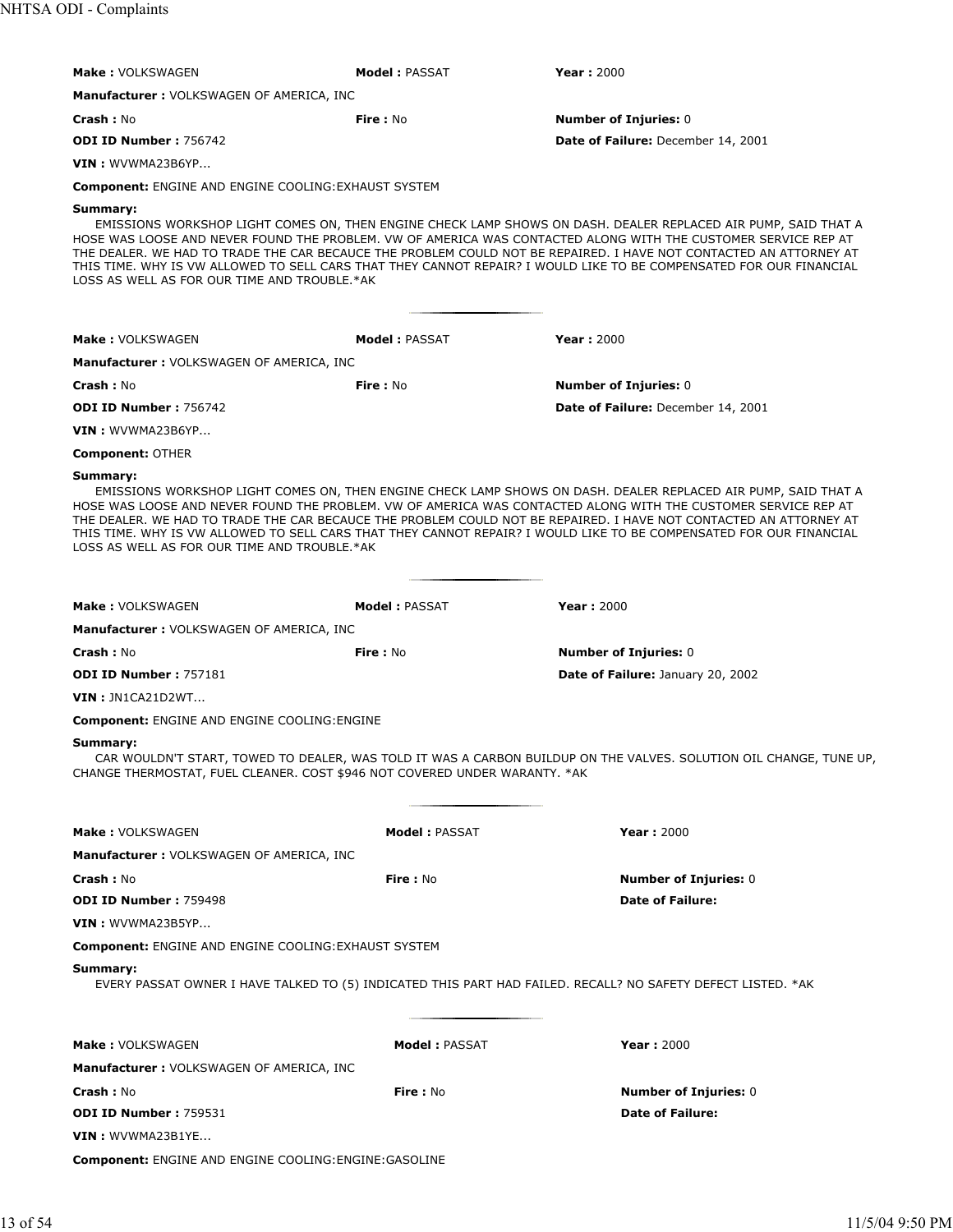THE ENGINE STARTS TO STALL WHEN YOU ACCELERATE AT HIGHER SPEEDS. EVERY TIME TAKEN TO THE DEALER, HE SAYS THE AIR FILTER IS SOAKED W/WATER. HE HAS NO EXPLAINATION. FINALLY ADMITTED THAT THERE ARE "SEVERAL" CARS THROUGHOUT THE COUNTRY W/THIS PROBLEM. HIS LAST SOLUTION (FROM VW) WAS TO REMOVE THE SNOW GRILL (WHICH MAKES NO SENSE & DID NOT CORRECT THE PROBLEM). IT IS TERRIFYING TO TRY & PASS A CAR ON A 2 LANE ROAD OR IN THE MIDDLE OF A 5 LANE EXPRESSWAY & HAVE YOUR CAR START TO STALL . THE AIRBAG DEFAULT LIGHT HAS ALSO COME ON TWICE. PLEASE HELP. \*AK

| <b>Make: VOLKSWAGEN</b>                                                                                                                                                                                                                   | <b>Model: PASSAT</b> | <b>Year: 2000</b>                                                                                                                                                                                                                      |
|-------------------------------------------------------------------------------------------------------------------------------------------------------------------------------------------------------------------------------------------|----------------------|----------------------------------------------------------------------------------------------------------------------------------------------------------------------------------------------------------------------------------------|
| <b>Manufacturer: VOLKSWAGEN OF AMERICA, INC</b>                                                                                                                                                                                           |                      |                                                                                                                                                                                                                                        |
| <b>Crash: No</b>                                                                                                                                                                                                                          | Fire: No             | <b>Number of Injuries: 0</b>                                                                                                                                                                                                           |
| <b>ODI ID Number: 760134</b>                                                                                                                                                                                                              |                      | Date of Failure: February 1, 2002                                                                                                                                                                                                      |
| VIN: WVWMA23B9YP                                                                                                                                                                                                                          |                      |                                                                                                                                                                                                                                        |
| <b>Component: STEERING:RACK AND PINION</b>                                                                                                                                                                                                |                      |                                                                                                                                                                                                                                        |
| Summary:<br>RACK AND PINION. HAVE HEARD OF ONE INSTANCE WHERE STEERING WENT COMPLETELY OUT. PLEASE CORRECT THIS PROBLEM SO<br>MYLSELF AND OTHER ARE NOT IN DANGER OF LOOSING STEERING WHILE DRIVING.*AK                                   |                      | RACK AND PINION NEEDS TO BE REPLACED. THIS PROBLEM STARTED DIRECTLY AFTER 40,000 MILE TUNE UP AT DEALER. I HAVE<br>HEARD STORIES OF OTHER PEOPLE WITH SAME PROBLEM OF WHEEL STICKING WHEN TURNING. FEELS LIKE RACK IS NOT ALIGNED WITH |
| <b>Make: VOLKSWAGEN</b>                                                                                                                                                                                                                   | <b>Model: PASSAT</b> | <b>Year: 2000</b>                                                                                                                                                                                                                      |
| <b>Manufacturer: VOLKSWAGEN OF AMERICA, INC</b>                                                                                                                                                                                           |                      |                                                                                                                                                                                                                                        |
| <b>Crash: No</b>                                                                                                                                                                                                                          | Fire: No             | <b>Number of Injuries: 0</b>                                                                                                                                                                                                           |
| <b>ODI ID Number: 760734</b>                                                                                                                                                                                                              |                      | Date of Failure: April 15, 2002                                                                                                                                                                                                        |
| VIN: WVWNA23B6YE                                                                                                                                                                                                                          |                      |                                                                                                                                                                                                                                        |
| <b>Component: SUSPENSION:FRONT:CONTROL ARM</b>                                                                                                                                                                                            |                      |                                                                                                                                                                                                                                        |
| Summary:<br>FATALITIES. *AK                                                                                                                                                                                                               |                      | CONTROL ARM FAILURES ARE VERY COMMON ON THIS SUSPENSION DESIGN, PLEASE INVESTIGATE FURTHER BEFORE THERE ARE                                                                                                                            |
| <b>Make: VOLKSWAGEN</b>                                                                                                                                                                                                                   | <b>Model: PASSAT</b> | <b>Year: 2000</b>                                                                                                                                                                                                                      |
| <b>Manufacturer: VOLKSWAGEN OF AMERICA, INC</b>                                                                                                                                                                                           |                      |                                                                                                                                                                                                                                        |
| <b>Crash: No</b>                                                                                                                                                                                                                          | Fire: No             | <b>Number of Injuries: 0</b>                                                                                                                                                                                                           |
| <b>ODI ID Number: 761307</b>                                                                                                                                                                                                              |                      | Date of Failure: April 13, 2000                                                                                                                                                                                                        |
| <b>VIN</b> : Not Available                                                                                                                                                                                                                |                      |                                                                                                                                                                                                                                        |
| <b>Component: VISIBILITY: POWER WINDOW DEVICES AND CONTROLS</b>                                                                                                                                                                           |                      |                                                                                                                                                                                                                                        |
| Summary:<br>DRIVER'S SIDE POWER DOOR LOCK UNLOCKS ITSELF WHILE CAR PARKED. INTERVALS VARY. *AK                                                                                                                                            |                      |                                                                                                                                                                                                                                        |
| Make: VOLKSWAGEN                                                                                                                                                                                                                          | <b>Model: PASSAT</b> | <b>Year: 2000</b>                                                                                                                                                                                                                      |
| Manufacturer: VOLKSWAGEN OF AMERICA, INC                                                                                                                                                                                                  |                      |                                                                                                                                                                                                                                        |
| <b>Crash: No</b>                                                                                                                                                                                                                          | Fire: No             | <b>Number of Injuries: 0</b>                                                                                                                                                                                                           |
| ODI ID Number: 765379                                                                                                                                                                                                                     |                      | <b>Date of Failure:</b>                                                                                                                                                                                                                |
| VIN: WVWNA23B2YE                                                                                                                                                                                                                          |                      |                                                                                                                                                                                                                                        |
| <b>Component: POWER TRAIN: AUTOMATIC TRANSMISSION</b>                                                                                                                                                                                     |                      |                                                                                                                                                                                                                                        |
| Summary:<br>TRANSMISSION (AUTOMATIC) DROPPED TO LOW GEAR. RESPONDED BY DEPRESSING ACCELERATOR ALL THE WAY DOWN WITH NO<br>TOOK PLACE 08/2002 EXCEPT THIS TIME CAR EXHIBITED SIMILAR TRAIT AFTER HAVING BEEN PARKED. ON BOTH OCCASIONS THE |                      | FIRST PROBLEM 07/2002 DRIVING AT APPROXIMATELY 45 MPH, CAR DECELERATED AS THOUGH BRAKES APPLIED TO ABOUT 5MPH.<br>INCREASE IN SPEED. CAR ACTED LIKE THERE WAS EITHER A TRANSMISSION OR FUEL FEED PROBLEM. A SECOND SIMILAR OCCURRENCE  |

TOOK PLACE 08/2002 EXCEPT THIS TIME CAR EXHIBITED SIMILAR TRAIT AFTER HAVING BEEN PARKED. ON BOTH OCCASIONS, THE IDENTICAL PROBLEM LASTED APPROXIMATELY FIVE TO SEVEN MINUTES AND THEN THE VEHICLE RESUMED NORMAL OPERATION. AFTER THE SECOND EPISODE, CONTACTED VW DEALER, THE IMPORTED CAR STORE, 1432 S HARBOR CITY BLVD., MELBOURNE, FL WHO PERFORMED DIAGNOSTIC TESTS, BUT COULD FIND NO CAUSATIVE FACTOR. WHILE IN THE DEALER SERVICE WAITING ROOM, AFEMALE OWNING A VW JETTA, SPOKE OF HAVING A VERY SIMILAR PROBLEM WITH HER 2001 0R 2002 MODEL. HAD WE BEEN TRAVELING ON AN INTERSTATE HIGHWAY AND HAD THESE PROBLEMS, THE ACTION OF THE VEHICLE COULD VERY LIKELY RESULT IN AN ACCIDENT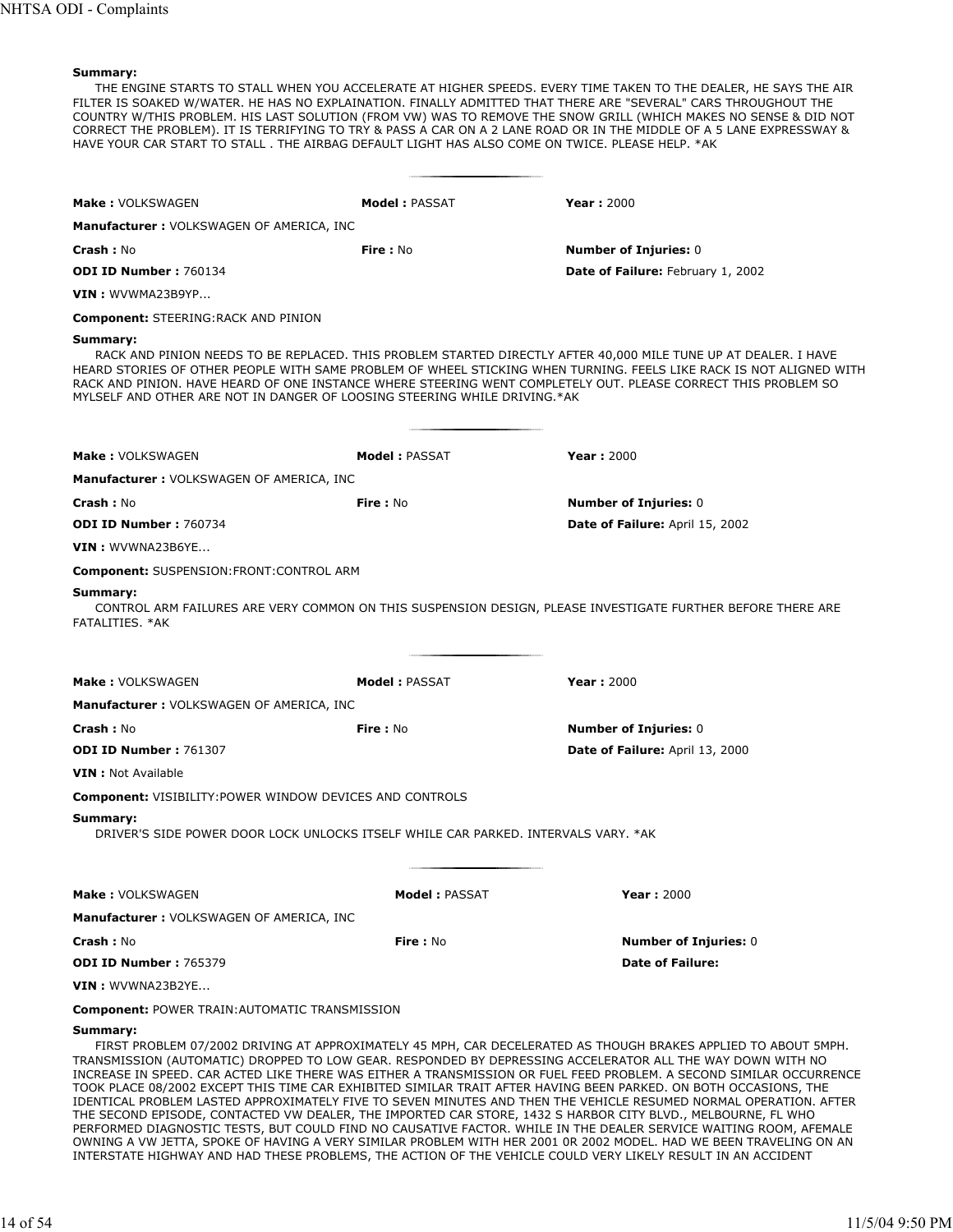INVOLVING PERSONAL INJURY OR DEATH. EVERY TIME I OPERATE THE CAR, I FEEL AS THOUGH A REPETITION OF HTE BEHAVIOR COULD HAPPEN AND I FEEL THE SAFETY OF ANY OCCUPANTS OF THE CAR ARE IN JEAPORDY. \*AK

| <b>Make: VOLKSWAGEN</b>                                                                   | <b>Model : PASSAT</b> | <b>Year: 2000</b>                                                                                                                                                                                                                                                                                                                                                                                                                                                                                                                                                                                                                                                                                                                                                                                                                                                                                                                                                                                                                                                                                                                                                                                |
|-------------------------------------------------------------------------------------------|-----------------------|--------------------------------------------------------------------------------------------------------------------------------------------------------------------------------------------------------------------------------------------------------------------------------------------------------------------------------------------------------------------------------------------------------------------------------------------------------------------------------------------------------------------------------------------------------------------------------------------------------------------------------------------------------------------------------------------------------------------------------------------------------------------------------------------------------------------------------------------------------------------------------------------------------------------------------------------------------------------------------------------------------------------------------------------------------------------------------------------------------------------------------------------------------------------------------------------------|
| <b>Manufacturer: VOLKSWAGEN OF AMERICA, INC</b>                                           |                       |                                                                                                                                                                                                                                                                                                                                                                                                                                                                                                                                                                                                                                                                                                                                                                                                                                                                                                                                                                                                                                                                                                                                                                                                  |
| <b>Crash: No</b>                                                                          | Fire: No              | <b>Number of Injuries: 0</b>                                                                                                                                                                                                                                                                                                                                                                                                                                                                                                                                                                                                                                                                                                                                                                                                                                                                                                                                                                                                                                                                                                                                                                     |
| <b>ODI ID Number: 765379</b>                                                              |                       | <b>Date of Failure:</b>                                                                                                                                                                                                                                                                                                                                                                                                                                                                                                                                                                                                                                                                                                                                                                                                                                                                                                                                                                                                                                                                                                                                                                          |
| VIN: WVWNA23B2YE                                                                          |                       |                                                                                                                                                                                                                                                                                                                                                                                                                                                                                                                                                                                                                                                                                                                                                                                                                                                                                                                                                                                                                                                                                                                                                                                                  |
| <b>Component: VEHICLE SPEED CONTROL</b>                                                   |                       |                                                                                                                                                                                                                                                                                                                                                                                                                                                                                                                                                                                                                                                                                                                                                                                                                                                                                                                                                                                                                                                                                                                                                                                                  |
| Summary:<br>HAPPEN AND I FEEL THE SAFETY OF ANY OCCUPANTS OF THE CAR ARE IN JEAPORDY. *AK |                       | FIRST PROBLEM 07/2002 DRIVING AT APPROXIMATELY 45 MPH, CAR DECELERATED AS THOUGH BRAKES APPLIED TO ABOUT 5MPH.<br>TRANSMISSION (AUTOMATIC) DROPPED TO LOW GEAR. RESPONDED BY DEPRESSING ACCELERATOR ALL THE WAY DOWN WITH NO<br>INCREASE IN SPEED. CAR ACTED LIKE THERE WAS EITHER A TRANSMISSION OR FUEL FEED PROBLEM. A SECOND SIMILAR OCCURRENCE<br>TOOK PLACE 08/2002 EXCEPT THIS TIME CAR EXHIBITED SIMILAR TRAIT AFTER HAVING BEEN PARKED. ON BOTH OCCASIONS, THE<br>IDENTICAL PROBLEM LASTED APPROXIMATELY FIVE TO SEVEN MINUTES AND THEN THE VEHICLE RESUMED NORMAL OPERATION. AFTER<br>THE SECOND EPISODE, CONTACTED VW DEALER, THE IMPORTED CAR STORE, 1432 S HARBOR CITY BLVD., MELBOURNE, FL WHO<br>PERFORMED DIAGNOSTIC TESTS, BUT COULD FIND NO CAUSATIVE FACTOR. WHILE IN THE DEALER SERVICE WAITING ROOM, AFEMALE<br>OWNING A VW JETTA, SPOKE OF HAVING A VERY SIMILAR PROBLEM WITH HER 2001 OR 2002 MODEL. HAD WE BEEN TRAVELING ON AN<br>INTERSTATE HIGHWAY AND HAD THESE PROBLEMS, THE ACTION OF THE VEHICLE COULD VERY LIKELY RESULT IN AN ACCIDENT<br>INVOLVING PERSONAL INJURY OR DEATH. EVERY TIME I OPERATE THE CAR, I FEEL AS THOUGH A REPETITION OF HTE BEHAVIOR COULD |
| <b>Make: VOLKSWAGEN</b>                                                                   | Model: PASSAT         | <b>Year: 2000</b>                                                                                                                                                                                                                                                                                                                                                                                                                                                                                                                                                                                                                                                                                                                                                                                                                                                                                                                                                                                                                                                                                                                                                                                |
| Manufacturer: VOLKSWAGEN OF AMERICA, INC                                                  |                       |                                                                                                                                                                                                                                                                                                                                                                                                                                                                                                                                                                                                                                                                                                                                                                                                                                                                                                                                                                                                                                                                                                                                                                                                  |
| <b>Crash: No</b>                                                                          | <b>Fire: No</b>       | <b>Number of Injuries: 0</b>                                                                                                                                                                                                                                                                                                                                                                                                                                                                                                                                                                                                                                                                                                                                                                                                                                                                                                                                                                                                                                                                                                                                                                     |
| ODI ID Number: 767409                                                                     |                       | Date of Failure: August 15, 2002                                                                                                                                                                                                                                                                                                                                                                                                                                                                                                                                                                                                                                                                                                                                                                                                                                                                                                                                                                                                                                                                                                                                                                 |
| <b>VIN</b> : Not Available                                                                |                       |                                                                                                                                                                                                                                                                                                                                                                                                                                                                                                                                                                                                                                                                                                                                                                                                                                                                                                                                                                                                                                                                                                                                                                                                  |
| <b>Component: VISIBILITY: WINDSHIELD</b>                                                  |                       |                                                                                                                                                                                                                                                                                                                                                                                                                                                                                                                                                                                                                                                                                                                                                                                                                                                                                                                                                                                                                                                                                                                                                                                                  |
| Summary:<br>BECAUSE SOMEONE DIES FROM A WINDOW MALFUNCTION IN AN AUTO ACCIDENT?*AK        |                       | IN THE PAST 12 MONTHS, I HAVE HAD THE WINDOW REGULATOR IN MY VEHICLE REPLACED 4 TIMES. UPON RESEARCHING, THERE<br>APPEARS TO BE (LITERALLY) HUNDREDS OF CUSTOMERS WITH THE SAME COMPLAINT. I UNDERSTAND THERE IS A SHORTAGE OF<br>REPLACEMENT PARTS, THERE NEEDS TO BE A RECALL. WILL VOLKSWAGEN DO NOTHING UNTIL SLAPPED WITH A CLASS ACTION LAW SUIT                                                                                                                                                                                                                                                                                                                                                                                                                                                                                                                                                                                                                                                                                                                                                                                                                                           |
| <b>Make: VOLKSWAGEN</b>                                                                   | <b>Model: PASSAT</b>  | <b>Year: 2000</b>                                                                                                                                                                                                                                                                                                                                                                                                                                                                                                                                                                                                                                                                                                                                                                                                                                                                                                                                                                                                                                                                                                                                                                                |
| Manufacturer: VOLKSWAGEN OF AMERICA, INC                                                  |                       |                                                                                                                                                                                                                                                                                                                                                                                                                                                                                                                                                                                                                                                                                                                                                                                                                                                                                                                                                                                                                                                                                                                                                                                                  |
| <b>Crash: No</b>                                                                          | <b>Fire</b> : No      | <b>Number of Injuries: 0</b>                                                                                                                                                                                                                                                                                                                                                                                                                                                                                                                                                                                                                                                                                                                                                                                                                                                                                                                                                                                                                                                                                                                                                                     |
| <b>ODI ID Number: 768943</b>                                                              |                       | <b>Date of Failure: October 12, 2002</b>                                                                                                                                                                                                                                                                                                                                                                                                                                                                                                                                                                                                                                                                                                                                                                                                                                                                                                                                                                                                                                                                                                                                                         |
| VIN: WVWMA23B1YE                                                                          |                       |                                                                                                                                                                                                                                                                                                                                                                                                                                                                                                                                                                                                                                                                                                                                                                                                                                                                                                                                                                                                                                                                                                                                                                                                  |
| <b>Component: ENGINE AND ENGINE COOLING: ENGINE: GASOLINE</b>                             |                       |                                                                                                                                                                                                                                                                                                                                                                                                                                                                                                                                                                                                                                                                                                                                                                                                                                                                                                                                                                                                                                                                                                                                                                                                  |
| Summary:                                                                                  |                       | I BOUGHT MY 2000 VOLKSWAGEN PASSAT FROM GEORGIA AUTO SQUARE IN ATHENS, GA. IT WAS BRAND NEW WITH NO MILES. I HAVE<br>HAD ALL SERVICE REQUIREMENTS & RECOMMENDATIONS DONE AT THIS DEALER. MY CAR HESITATES & LOSES POWER WHEN TRYING TO<br>PASS OTHER CARS ON TWO LANE ROADS, ACCELERATING ONTO THE EXPRESSWAY OR ACCELERATING WHILE ON THE EXPRESSWAY. I                                                                                                                                                                                                                                                                                                                                                                                                                                                                                                                                                                                                                                                                                                                                                                                                                                         |

HAVE TAKEN MY CAR TO THE DEALER ONE HOUR AWAY SIX TO SEVEN TIMES OVER A YEAR (NOT INCLUDING THE TIMES IT WAS IN FOR ROUTINE MAINTENANCE). THEY HAVE KEPT MY CAR OVER 50 DAYS TRYING TO FIND THE PROBLEM, WHICH THEY CLAIM, IS A WET AIR FILTER. THEY TOLD ONCE THAT THEY HAD TO REMOVE THE SNOW GUARD, WHICH WORKED WITH OTHER CARS EXPERIENCING THIS PROBLEM (OBVIOUSLY I AM NOT THE ONLY ONE). THIS SEEMS BIZARRE SINCE IT DOESN'T APPEAR TO BE WEATHER RELATED. HOW DOES WATER GET INTO AN AIR FILTER (IF THAT IN FACT IS THE PROBLEM) AND WHY AFTER ALL THIS TIME HAVEN'T THEY BEEN ABLE REMEDY IT? I HAVE HAD NUMEROUS CLOSE CALLS INVOLVING MY FAMILY & OTHER DRIVERS UNFORTUNATE ENOUGH TO BE NEAR ME DURING THESE POWER FAILURES. BEING IN SEVERAL LIFE THREATENING SITUATIONS AFTER BEING ASSURED THAT MY CAR WAS FIXED, THEIR SERVICE MANAGER APOLOGIZED FOR "MY INCONVENIENCE". THREE WEEKS AGO WHILE DRIVING TO A FUNERAL, MY CAR STALLED WHILE MERGING AT I-985 & I-85. AFTER SUDDENLY LOSING POWER & TERRIFYING ME AND THE DRIVER BEHIND ME, WHO SAW THAT I EXPERIENCING TROUBLE, THE CAR FINALLY STARTED JERKING, LET OUT A BILLOW OF SMOKE & FINALLY (AND THANKFULLY) CAUGHT & DROVE ON. I HAVE BEEN FORCED TO DRIVE A NISSAN WITH 240,000 MILES ON IT WHILE I PAY FOR A VOLKSWAGEN WITH A LITTLE OVER 40,000 MILES, WHICH ONCE AGAIN SITS AT THE DEALER'S. THIS TIME HE HAS HAD IT FOR OVER A WEEK (TEST DRIVING, YET AGAIN) THE CAR I AM PAYING FOR. HE HAS ADMITTED PREVIOUS TIMES EXPERIENCING THE EXACT PROBLEMS I REPORTED WHILE DRIVING THE VEHICLE. YET, THE DEALER AND THE VOLKSWAGEN REP CONTINUE TO EXERCISE RECKLESS DISREGARD FOR MY LIFE, MY FAMILY'S LIVES, AND OTHERS ON THE ROAD. DT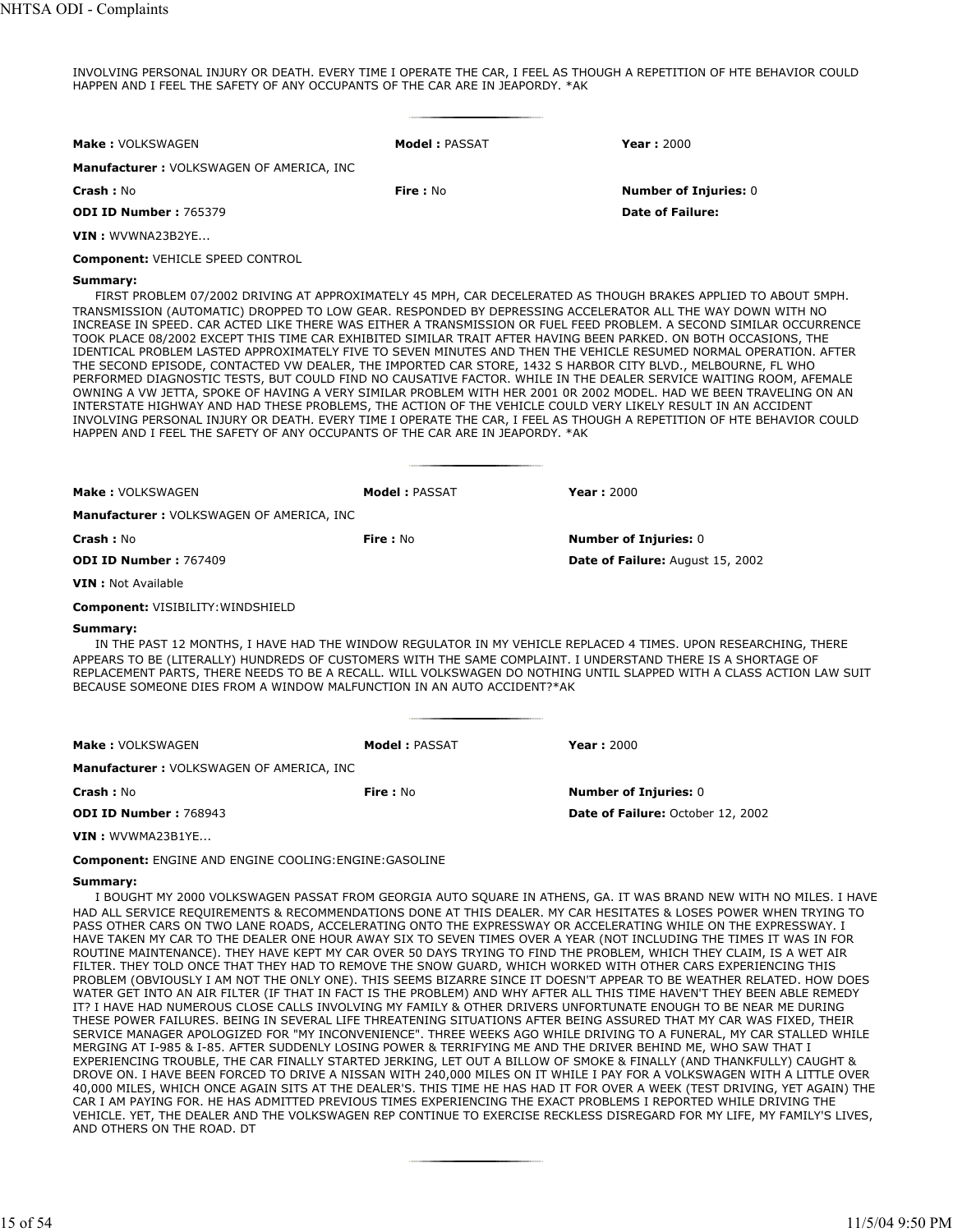| Make: VOLKSWAGEN                                                                                                                 | <b>Model: PASSAT</b> | <b>Year: 2000</b>                                                                                                                                                                                                                                                                                                                                                                                                                                                                                                                                                                                                                                                                                                                                                                                                                                                                                                                                                                                                                                                                                                                                                                                                                                                                                                                                 |
|----------------------------------------------------------------------------------------------------------------------------------|----------------------|---------------------------------------------------------------------------------------------------------------------------------------------------------------------------------------------------------------------------------------------------------------------------------------------------------------------------------------------------------------------------------------------------------------------------------------------------------------------------------------------------------------------------------------------------------------------------------------------------------------------------------------------------------------------------------------------------------------------------------------------------------------------------------------------------------------------------------------------------------------------------------------------------------------------------------------------------------------------------------------------------------------------------------------------------------------------------------------------------------------------------------------------------------------------------------------------------------------------------------------------------------------------------------------------------------------------------------------------------|
| Manufacturer: VOLKSWAGEN OF AMERICA, INC                                                                                         |                      |                                                                                                                                                                                                                                                                                                                                                                                                                                                                                                                                                                                                                                                                                                                                                                                                                                                                                                                                                                                                                                                                                                                                                                                                                                                                                                                                                   |
| Crash: No                                                                                                                        | Fire: No             | <b>Number of Injuries: 0</b>                                                                                                                                                                                                                                                                                                                                                                                                                                                                                                                                                                                                                                                                                                                                                                                                                                                                                                                                                                                                                                                                                                                                                                                                                                                                                                                      |
| <b>ODI ID Number: 769063</b>                                                                                                     |                      | Date of Failure: October 19, 2002                                                                                                                                                                                                                                                                                                                                                                                                                                                                                                                                                                                                                                                                                                                                                                                                                                                                                                                                                                                                                                                                                                                                                                                                                                                                                                                 |
| VIN: WVWMA23B0YP                                                                                                                 |                      |                                                                                                                                                                                                                                                                                                                                                                                                                                                                                                                                                                                                                                                                                                                                                                                                                                                                                                                                                                                                                                                                                                                                                                                                                                                                                                                                                   |
| <b>Component: ENGINE AND ENGINE COOLING: ENGINE</b>                                                                              |                      |                                                                                                                                                                                                                                                                                                                                                                                                                                                                                                                                                                                                                                                                                                                                                                                                                                                                                                                                                                                                                                                                                                                                                                                                                                                                                                                                                   |
| Summary:<br>SITUATION, DT                                                                                                        |                      | THE BELLY PAN BECAME DISLODGED FROM THE FRONT UNDERCARRIAGE AS I ACCELERATED ONTO A MAJOR HIGHWAY. WHEN I<br>STOPPED FOR ASSISTANCE AT THE NEAREST GAS STATION. THE TWO MECHANICS ON DUTY TOLD ME THAT THEY HAD SEEN EIGHT<br>SIMILAR INSTANCES THAT WEEK, ALL INVOLVING VOLKSWAGENS. TO MY KNOWLEDGE, I HADN'T RAN INTO ANY CURBS OR BELGIAN<br>BLOCKS WITH THE FRONT OF MY CAR RECENTLY. I BELIEVE THAT ALL THE SCREWS/BOLTS THAT HAD HELD UP THE PAN HAD FALLLEN OUT<br>OVER TIME. THREE DAYS LATER, I TOOK THE CAR TO A VW DEALER, BECAUSE ONLY A DEALER HAD THE RIGHT FASTENERS TO SECURE THE<br>PAN. THEY TOLD ME THAT THE PAN WAS SCRAPED IN THE FRONT, THAT I MUST HAVE HIT SOMETHING FOR THE PAN TO FALL OFF. I<br>DISAGREE I THINK THE SCREWS FELL OUT OVER TIME. THE MECHANICS HAD THE OPINION THAT THE DESIGN OF THE SCREWS/BOLTS IS<br>FLAWED, SINCE THEY HAD SEEN THIS SITUATION HAPPEN ON SO MANY RECENT MODEL VWS. I'D LIKE TO KNOW IF THERE IS A TREND OF<br>VW BELLY PANS COMING LOOSE OVER TIME. I WAS TOLD THAT THE BELLY PAN SERVES TO DEADEN ROAD NOISE. ISN'T IT PURPOSE ALSO<br>TO PROTECT THE UINDERCARRIAGE? IF SO, IT SHOULD BE ABLE TO WITHSTAND SCRAPING UP AGAINST CURBS OR SURVIVNG ASSAULT<br>FROM OTHER REGULAR ROAD DEBRIS. THE FACT THAT THE BELLY PAN MAY FALL OFF WITHOUT WARNING AT ANY TIME IS A DANGEROUS |
| <b>Make: VOLKSWAGEN</b>                                                                                                          | <b>Model: PASSAT</b> | <b>Year: 2000</b>                                                                                                                                                                                                                                                                                                                                                                                                                                                                                                                                                                                                                                                                                                                                                                                                                                                                                                                                                                                                                                                                                                                                                                                                                                                                                                                                 |
| Manufacturer: VOLKSWAGEN OF AMERICA, INC                                                                                         |                      |                                                                                                                                                                                                                                                                                                                                                                                                                                                                                                                                                                                                                                                                                                                                                                                                                                                                                                                                                                                                                                                                                                                                                                                                                                                                                                                                                   |
| Crash: No                                                                                                                        | Fire: No             | <b>Number of Injuries: 0</b>                                                                                                                                                                                                                                                                                                                                                                                                                                                                                                                                                                                                                                                                                                                                                                                                                                                                                                                                                                                                                                                                                                                                                                                                                                                                                                                      |
| <b>ODI ID Number: 769192</b>                                                                                                     |                      | Date of Failure: November 1, 2002                                                                                                                                                                                                                                                                                                                                                                                                                                                                                                                                                                                                                                                                                                                                                                                                                                                                                                                                                                                                                                                                                                                                                                                                                                                                                                                 |
| VIN: WVWMA23B7YP                                                                                                                 |                      |                                                                                                                                                                                                                                                                                                                                                                                                                                                                                                                                                                                                                                                                                                                                                                                                                                                                                                                                                                                                                                                                                                                                                                                                                                                                                                                                                   |
| <b>Component: ENGINE AND ENGINE COOLING: ENGINE: GASOLINE</b><br>Summary:<br>IT TO A LOCAL VW SHOP SOON TO GET THIER OPINION. DT |                      | ENGINE OCCASSIONALLY STALLS WHEN SHIFTING FROM A GEAR INTO NEUTRAL (FOR THE PURPOSE OF BRAKING). TODAY IT<br>HAPPENED 3 TIMES STOPPING AT STOP LIGHTS, AND 2 TIMES IN PARKING LOTS. THIS HAS BEEN HAPPENING, OFTEN, ALL WEEK (ONCE AT<br>HIGHWAY SPEEDS, SLOWING FOR AN EXIT RAMP - ENGINE STALLS, POWER STEERING AND BRAKING GOES OUT, NOT GOOD). THIS<br>PROBLEM WAS 'FIXED' AT AROUND 40K MILES WHEN A 'WASTE SOLENOID GATE' AND A 'TURBO VALVE' WERE REPLACED AT THE<br>DEALERSHIP OVER 3 SEPARATE VISITS. THE STALLING WAS GONE FOR ABOUT 6000 MILES, BUT NOW IT HAS RETURNED. THIS MAY BE<br>CONNECTED WITH THE 'CHECK ENGINE LIGHT' WHICH WAS ON AT THAT TIME, AND HAS FLASHED ON RECENTLY. I'M PLANNING ON TAKING                                                                                                                                                                                                                                                                                                                                                                                                                                                                                                                                                                                                                         |
| Make: VOLKSWAGEN                                                                                                                 | <b>Model: PASSAT</b> | <b>Year: 2000</b>                                                                                                                                                                                                                                                                                                                                                                                                                                                                                                                                                                                                                                                                                                                                                                                                                                                                                                                                                                                                                                                                                                                                                                                                                                                                                                                                 |
| Manufacturer : VOLKSWAGEN OF AMERICA, INC                                                                                        |                      |                                                                                                                                                                                                                                                                                                                                                                                                                                                                                                                                                                                                                                                                                                                                                                                                                                                                                                                                                                                                                                                                                                                                                                                                                                                                                                                                                   |
| Crash: No                                                                                                                        | <b>Fire: No</b>      | <b>Number of Injuries: 0</b>                                                                                                                                                                                                                                                                                                                                                                                                                                                                                                                                                                                                                                                                                                                                                                                                                                                                                                                                                                                                                                                                                                                                                                                                                                                                                                                      |
| <b>ODI ID Number: 769530</b>                                                                                                     |                      | Date of Failure: June 1, 2001                                                                                                                                                                                                                                                                                                                                                                                                                                                                                                                                                                                                                                                                                                                                                                                                                                                                                                                                                                                                                                                                                                                                                                                                                                                                                                                     |
| VIN: WVWAA23B5YP                                                                                                                 |                      |                                                                                                                                                                                                                                                                                                                                                                                                                                                                                                                                                                                                                                                                                                                                                                                                                                                                                                                                                                                                                                                                                                                                                                                                                                                                                                                                                   |
|                                                                                                                                  |                      |                                                                                                                                                                                                                                                                                                                                                                                                                                                                                                                                                                                                                                                                                                                                                                                                                                                                                                                                                                                                                                                                                                                                                                                                                                                                                                                                                   |
| <b>Component: SERVICE BRAKES, HYDRAULIC: FOUNDATION COMPONENTS: DRUM</b>                                                         |                      |                                                                                                                                                                                                                                                                                                                                                                                                                                                                                                                                                                                                                                                                                                                                                                                                                                                                                                                                                                                                                                                                                                                                                                                                                                                                                                                                                   |
| Summary:<br>DT                                                                                                                   |                      | BRAKE PAD SENSORS FAILED BY CRACKING DOWN THE MIDDLE PREMATURELY, SETTING OFF BRAKE LIGHT SNESOR ON DASHBOARD.                                                                                                                                                                                                                                                                                                                                                                                                                                                                                                                                                                                                                                                                                                                                                                                                                                                                                                                                                                                                                                                                                                                                                                                                                                    |
| Make: VOLKSWAGEN                                                                                                                 | <b>Model: PASSAT</b> | <b>Year: 2000</b>                                                                                                                                                                                                                                                                                                                                                                                                                                                                                                                                                                                                                                                                                                                                                                                                                                                                                                                                                                                                                                                                                                                                                                                                                                                                                                                                 |
| <b>Manufacturer: VOLKSWAGEN OF AMERICA, INC</b>                                                                                  |                      |                                                                                                                                                                                                                                                                                                                                                                                                                                                                                                                                                                                                                                                                                                                                                                                                                                                                                                                                                                                                                                                                                                                                                                                                                                                                                                                                                   |

**VIN :** WVWPD23B8YE...

**Component:** STEERING:LINKAGES

#### **Summary:**

THE BOOT COVERING THE BALL JOINT FOR THE TIE ROD ENDS AND BOTH FRONT AND REAR UPPER CONTROL ARMS HAS FAILED ON BOTH SIDES OF THE VEHICLE. THE BOOT FAILING HAS CAUSED THE BALL JOINT TO FAIL CAUSING EXCESSIVE PLAY IN THE WHEELS. THIS IS CAUSING THE VEHICLE TO BE DIFFICULT TO CONTROL AND COULD POSSIBLY CAUSE AN ACCIDENT. VOLKSWAGEN RECALLED THE PARTS DUE TO THE SAME FAILURE FOR 1998 & 1999 PASSATS, SO THEY SHOULD ALSO INCLUDE THE 2000'S. DT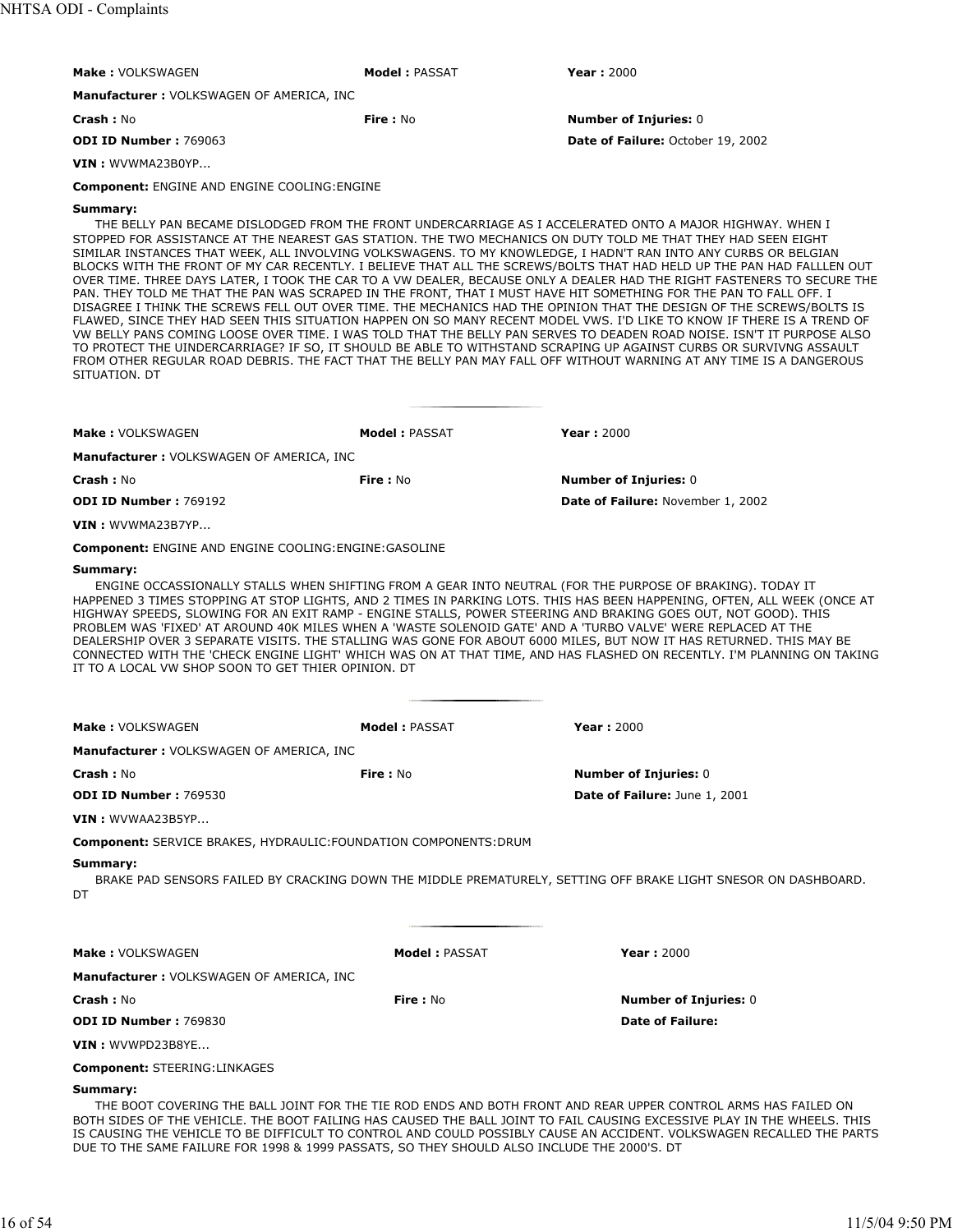| <b>Make: VOLKSWAGEN</b>                                                                                 | <b>Model: PASSAT</b>  | <b>Year: 2000</b>                                                                                                                                                                                                                                                                                                                                                                                                                                                                                                                                                                                                                                                                                                                                                                                                                                                                                                                                                                   |
|---------------------------------------------------------------------------------------------------------|-----------------------|-------------------------------------------------------------------------------------------------------------------------------------------------------------------------------------------------------------------------------------------------------------------------------------------------------------------------------------------------------------------------------------------------------------------------------------------------------------------------------------------------------------------------------------------------------------------------------------------------------------------------------------------------------------------------------------------------------------------------------------------------------------------------------------------------------------------------------------------------------------------------------------------------------------------------------------------------------------------------------------|
| <b>Manufacturer: VOLKSWAGEN OF AMERICA, INC</b>                                                         |                       |                                                                                                                                                                                                                                                                                                                                                                                                                                                                                                                                                                                                                                                                                                                                                                                                                                                                                                                                                                                     |
| <b>Crash: No</b>                                                                                        | <b>Fire: No</b>       | <b>Number of Injuries: 0</b>                                                                                                                                                                                                                                                                                                                                                                                                                                                                                                                                                                                                                                                                                                                                                                                                                                                                                                                                                        |
| <b>ODI ID Number: 769830</b>                                                                            |                       | <b>Date of Failure:</b>                                                                                                                                                                                                                                                                                                                                                                                                                                                                                                                                                                                                                                                                                                                                                                                                                                                                                                                                                             |
| VIN: WVWPD23B8YE                                                                                        |                       |                                                                                                                                                                                                                                                                                                                                                                                                                                                                                                                                                                                                                                                                                                                                                                                                                                                                                                                                                                                     |
| <b>Component: SUSPENSION:FRONT</b>                                                                      |                       |                                                                                                                                                                                                                                                                                                                                                                                                                                                                                                                                                                                                                                                                                                                                                                                                                                                                                                                                                                                     |
| Summary:<br>DUE TO THE SAME FAILURE FOR 1998 & 1999 PASSATS, SO THEY SHOULD ALSO INCLUDE THE 2000'S. DT |                       | THE BOOT COVERING THE BALL JOINT FOR THE TIE ROD ENDS AND BOTH FRONT AND REAR UPPER CONTROL ARMS HAS FAILED ON<br>BOTH SIDES OF THE VEHICLE. THE BOOT FAILING HAS CAUSED THE BALL JOINT TO FAIL CAUSING EXCESSIVE PLAY IN THE WHEELS. THIS<br>IS CAUSING THE VEHICLE TO BE DIFFICULT TO CONTROL AND COULD POSSIBLY CAUSE AN ACCIDENT. VOLKSWAGEN RECALLED THE PARTS                                                                                                                                                                                                                                                                                                                                                                                                                                                                                                                                                                                                                 |
|                                                                                                         |                       |                                                                                                                                                                                                                                                                                                                                                                                                                                                                                                                                                                                                                                                                                                                                                                                                                                                                                                                                                                                     |
| <b>Make: VOLKSWAGEN</b>                                                                                 | <b>Model: PASSAT</b>  | <b>Year: 2000</b>                                                                                                                                                                                                                                                                                                                                                                                                                                                                                                                                                                                                                                                                                                                                                                                                                                                                                                                                                                   |
| Manufacturer: VOLKSWAGEN OF AMERICA, INC                                                                |                       |                                                                                                                                                                                                                                                                                                                                                                                                                                                                                                                                                                                                                                                                                                                                                                                                                                                                                                                                                                                     |
| <b>Crash: No</b>                                                                                        | <b>Fire: No</b>       | <b>Number of Injuries: 0</b>                                                                                                                                                                                                                                                                                                                                                                                                                                                                                                                                                                                                                                                                                                                                                                                                                                                                                                                                                        |
| <b>ODI ID Number: 770022</b>                                                                            |                       | Date of Failure: October 24, 2002                                                                                                                                                                                                                                                                                                                                                                                                                                                                                                                                                                                                                                                                                                                                                                                                                                                                                                                                                   |
| VIN: WVWWH23BOYE                                                                                        |                       |                                                                                                                                                                                                                                                                                                                                                                                                                                                                                                                                                                                                                                                                                                                                                                                                                                                                                                                                                                                     |
| <b>Component: ENGINE AND ENGINE COOLING: EXHAUST SYSTEM</b>                                             |                       |                                                                                                                                                                                                                                                                                                                                                                                                                                                                                                                                                                                                                                                                                                                                                                                                                                                                                                                                                                                     |
| ATTEMPT IS SUCCESSFUL (11/22/02) DT                                                                     |                       | VEHICLE CHECK ENGINE LIGHT AND EMISSIONS WORKSHOP INDICATOR HAVE BEEN COMING ON 2-3 MINUTES AFTER START UP.<br>VEHICLE TAKEN IN FOR 40,000 MILE SERVICE AND CHECK ENGINE LIGHT DIAGNOSTIC. VISIT # 1) REPLACED OXYGEN SENSOR ON<br>EMISSIONS SYSTEM. CHECK ENGINE LIGHT BACK ON NEXT DAY. VISIT # 2) RESET CHECK ENGINE LIGHT. CHECK ENGINE LIGHT BACK ON<br>NEXT DAY. SCHEDULED APPOINTMENT FOR FULL DIAGNOSTIC NEXT WEEK. VISIT #3) REPLACED VACUUM LINES, THOUGHT 40,000 MILE<br>SERVICE WAS STRESSING OLDER PARTS. CHECK ENGINE LIGHT ON NEXT DAY. VISIT # 4) RESET CHECK ENGINE LIGHT. CHECK ENGINE<br>LIGHT ON NEXT DAY. SCHEDULED ANOTHER FULL DIAGNOSTIC. VISIT # 5) ORDERED AND REPLACED SECONDARY AIR PUMP, LEFT VEHICLE<br>OVERNIGHT. CHECK ENGINE LIGHT ON AT PICK UP. NO ALTERNATE TRANSPORTATION AVAILABLE, AGREED TO RETURN VEHICLE NEXT DAY.<br>VISIT # 6) REPLACED RELAY FOR SECONDARY AIR PUMP. PLAN TO RETURN VEHICLE TO ME AFTER 3 MORE DAYS. HOPING 6TH REPAIR |
| Make: VOLKSWAGEN                                                                                        | <b>Model: PASSAT</b>  | <b>Year: 2000</b>                                                                                                                                                                                                                                                                                                                                                                                                                                                                                                                                                                                                                                                                                                                                                                                                                                                                                                                                                                   |
| <b>Manufacturer: VOLKSWAGEN OF AMERICA, INC</b>                                                         |                       |                                                                                                                                                                                                                                                                                                                                                                                                                                                                                                                                                                                                                                                                                                                                                                                                                                                                                                                                                                                     |
| Crash: No                                                                                               | Fire: No              | <b>Number of Injuries: 0</b>                                                                                                                                                                                                                                                                                                                                                                                                                                                                                                                                                                                                                                                                                                                                                                                                                                                                                                                                                        |
| ODI ID Number: 784923                                                                                   |                       | Date of Failure: August 15, 2000                                                                                                                                                                                                                                                                                                                                                                                                                                                                                                                                                                                                                                                                                                                                                                                                                                                                                                                                                    |
| <b>VIN</b> : Not Available                                                                              |                       |                                                                                                                                                                                                                                                                                                                                                                                                                                                                                                                                                                                                                                                                                                                                                                                                                                                                                                                                                                                     |
| <b>Component: ENGINE AND ENGINE COOLING: ENGINE: GASOLINE</b>                                           |                       |                                                                                                                                                                                                                                                                                                                                                                                                                                                                                                                                                                                                                                                                                                                                                                                                                                                                                                                                                                                     |
| Summary:<br>VEHICLE FAILED TO START.*ET                                                                 |                       |                                                                                                                                                                                                                                                                                                                                                                                                                                                                                                                                                                                                                                                                                                                                                                                                                                                                                                                                                                                     |
| <b>Make: VOLKSWAGEN</b>                                                                                 | <b>Model : PASSAT</b> | <b>Year: 2000</b>                                                                                                                                                                                                                                                                                                                                                                                                                                                                                                                                                                                                                                                                                                                                                                                                                                                                                                                                                                   |
| <b>Manufacturer: VOLKSWAGEN OF AMERICA, INC</b>                                                         |                       |                                                                                                                                                                                                                                                                                                                                                                                                                                                                                                                                                                                                                                                                                                                                                                                                                                                                                                                                                                                     |
| Crash: No                                                                                               | Fire: No              | <b>Number of Injuries: 0</b>                                                                                                                                                                                                                                                                                                                                                                                                                                                                                                                                                                                                                                                                                                                                                                                                                                                                                                                                                        |
| <b>ODI ID Number: 785018</b>                                                                            |                       | Date of Failure: January 1, 2001                                                                                                                                                                                                                                                                                                                                                                                                                                                                                                                                                                                                                                                                                                                                                                                                                                                                                                                                                    |
| <b>VIN</b> : Not Available                                                                              |                       |                                                                                                                                                                                                                                                                                                                                                                                                                                                                                                                                                                                                                                                                                                                                                                                                                                                                                                                                                                                     |
| <b>Component: ENGINE AND ENGINE COOLING: ENGINE: GASOLINE</b>                                           |                       |                                                                                                                                                                                                                                                                                                                                                                                                                                                                                                                                                                                                                                                                                                                                                                                                                                                                                                                                                                                     |
| Summary:<br>AND THE PROBLEM CONTIUES TO EXIST, POSSIBLY ENGINE RELATED. *JB                             |                       | CONSUMER STATES VEHICLE SHAKES WHEN IDLE AT A LIGHT, CONSUMER STATES VEHICLE HAS BEEN IN FOR SERVICE MANY TIMES                                                                                                                                                                                                                                                                                                                                                                                                                                                                                                                                                                                                                                                                                                                                                                                                                                                                     |
| Make: VOLKSWAGEN                                                                                        | <b>Model: PASSAT</b>  | Year: 2000                                                                                                                                                                                                                                                                                                                                                                                                                                                                                                                                                                                                                                                                                                                                                                                                                                                                                                                                                                          |
| <b>Manufacturer: VOLKSWAGEN OF AMERICA, INC</b>                                                         |                       |                                                                                                                                                                                                                                                                                                                                                                                                                                                                                                                                                                                                                                                                                                                                                                                                                                                                                                                                                                                     |
|                                                                                                         |                       |                                                                                                                                                                                                                                                                                                                                                                                                                                                                                                                                                                                                                                                                                                                                                                                                                                                                                                                                                                                     |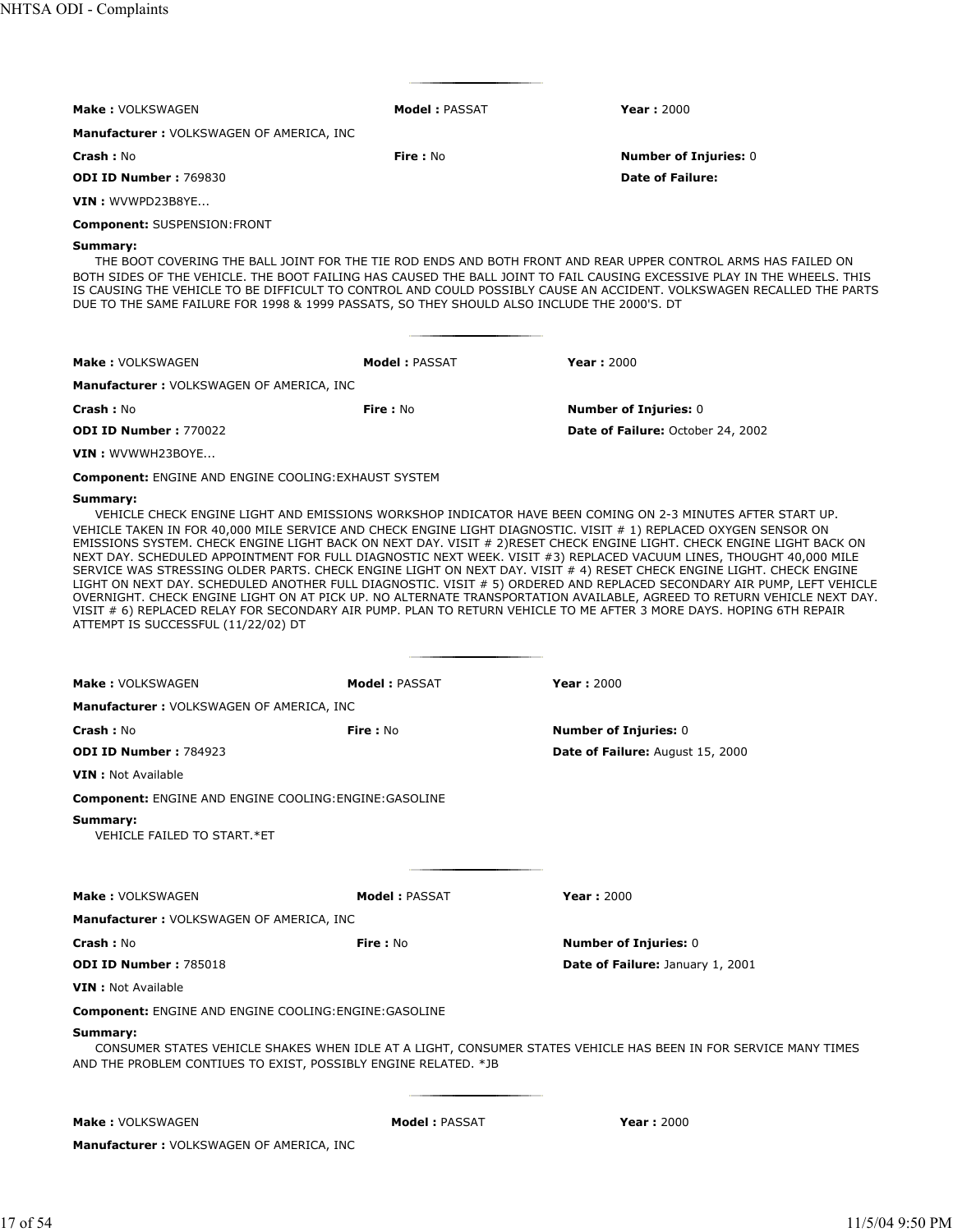NHTSA ODI - Complaints

| <b>Crash: No</b>                                                                                   | Fire: No             | <b>Number of Injuries: 0</b>                                                                                                                                                                                                       |
|----------------------------------------------------------------------------------------------------|----------------------|------------------------------------------------------------------------------------------------------------------------------------------------------------------------------------------------------------------------------------|
| <b>ODI ID Number: 785387</b>                                                                       |                      | <b>Date of Failure:</b>                                                                                                                                                                                                            |
| <b>VIN</b> : Not Available                                                                         |                      |                                                                                                                                                                                                                                    |
| <b>Component: POWER TRAIN</b>                                                                      |                      |                                                                                                                                                                                                                                    |
| Summary:                                                                                           |                      |                                                                                                                                                                                                                                    |
|                                                                                                    |                      | THE SPEEDOMETER DOES NOT READ CORRECTLY, THE SPEEDOMETER IS APPROXIMATELY 3 MPH HIGHER, READING 73 MPH WHEN<br>ACTUALLY GOING 70 MPH, VOLKSWAGEN ACCEPTS AN ERROR OF UP TO 5 MPH AND WILL CORRECT PROBLEM FROM MANUFACTURING. *MJS |
|                                                                                                    |                      |                                                                                                                                                                                                                                    |
|                                                                                                    |                      |                                                                                                                                                                                                                                    |
| Make: VOLKSWAGEN                                                                                   | <b>Model: PASSAT</b> | <b>Year: 2000</b>                                                                                                                                                                                                                  |
| <b>Manufacturer: VOLKSWAGEN OF AMERICA, INC</b>                                                    |                      |                                                                                                                                                                                                                                    |
| <b>Crash: No</b>                                                                                   | <b>Fire: No</b>      | <b>Number of Injuries: 0</b>                                                                                                                                                                                                       |
| <b>ODI ID Number: 785471</b>                                                                       |                      | Date of Failure: August 23, 2001                                                                                                                                                                                                   |
| <b>VIN</b> : Not Available                                                                         |                      |                                                                                                                                                                                                                                    |
| <b>Component: ENGINE AND ENGINE COOLING: ENGINE: GASOLINE</b>                                      |                      |                                                                                                                                                                                                                                    |
| Summary:<br>NLM                                                                                    |                      | THE ENGINE USES TOO MUCH OIL PRIOR TO THE RECOMMENDED REGULAR SERVICE CHANGES, THE VEHICLE HAS HAD 3 OIL CHANGES.                                                                                                                  |
|                                                                                                    |                      |                                                                                                                                                                                                                                    |
| Make: VOLKSWAGEN                                                                                   | <b>Model: PASSAT</b> | <b>Year: 2000</b>                                                                                                                                                                                                                  |
| <b>Manufacturer: VOLKSWAGEN OF AMERICA, INC</b>                                                    |                      |                                                                                                                                                                                                                                    |
| Crash: No                                                                                          | <b>Fire: No</b>      | <b>Number of Injuries: 0</b>                                                                                                                                                                                                       |
| <b>ODI ID Number: 785988</b>                                                                       |                      | Date of Failure: March 1, 2002                                                                                                                                                                                                     |
| <b>VIN</b> : Not Available                                                                         |                      |                                                                                                                                                                                                                                    |
| <b>Component: SUSPENSION: FRONT: CONTROL ARM</b>                                                   |                      |                                                                                                                                                                                                                                    |
| Summary:                                                                                           |                      | THE CONSUMER STATES THE PROBLEM IS THE CONTROL ARM BUSHINGS BECAUSE THE CAR CREAKS OVER BUMPS AND WHEN BEING                                                                                                                       |
| DRIVEN AROUND CORNERS ALSO WHEN YOU SIT DOWN IN THE CAR IT CREAKS. *JG                             |                      |                                                                                                                                                                                                                                    |
|                                                                                                    |                      |                                                                                                                                                                                                                                    |
| Make: VOLKSWAGEN                                                                                   | <b>Model: PASSAT</b> | <b>Year: 2000</b>                                                                                                                                                                                                                  |
| <b>Manufacturer: VOLKSWAGEN OF AMERICA, INC.</b>                                                   |                      |                                                                                                                                                                                                                                    |
| <b>Crash:</b> No                                                                                   | <b>Fire: No</b>      | <b>Number of Injuries: 0</b>                                                                                                                                                                                                       |
| <b>ODI ID Number: 857387</b>                                                                       |                      | Date of Failure: February 12, 2000                                                                                                                                                                                                 |
| VIN: WVWMD23B2YE                                                                                   |                      |                                                                                                                                                                                                                                    |
| <b>Component: ENGINE AND ENGINE COOLING: ENGINE: GASOLINE</b>                                      |                      |                                                                                                                                                                                                                                    |
| Summary:                                                                                           |                      |                                                                                                                                                                                                                                    |
| VEHICLE STALLED AND DIED WHILE DRIVING. VEHICLE IS CURRENTLY AT THE DEALERSHIP AWAITING PARTS. *AK |                      |                                                                                                                                                                                                                                    |
| Make: VOLKSWAGEN                                                                                   | Model: PASSAT        | <b>Year: 2000</b>                                                                                                                                                                                                                  |
| Manufacturer: VOLKSWAGEN OF AMERICA, INC                                                           |                      |                                                                                                                                                                                                                                    |
| Crash: No                                                                                          | Fire: No             | <b>Number of Injuries: 0</b>                                                                                                                                                                                                       |
| <b>ODI ID Number: 861881</b>                                                                       |                      | Date of Failure: May 15, 2000                                                                                                                                                                                                      |
| <b>VIN</b> : Not Available                                                                         |                      |                                                                                                                                                                                                                                    |
| Component: ELECTRICAL SYSTEM: IGNITION                                                             |                      |                                                                                                                                                                                                                                    |
| Summary:                                                                                           |                      |                                                                                                                                                                                                                                    |
| EXISTS. *AK                                                                                        |                      | INTERMITTENTLY VEHICLE WILL NOT START UP. DEALER HAS REPAIRED AND REPLACED VARIOUS PARTS, AND THE PROBLEM STILL                                                                                                                    |
| <b>Make: VOLKSWAGEN</b>                                                                            | Model : PASSAT       | <b>Year: 2000</b>                                                                                                                                                                                                                  |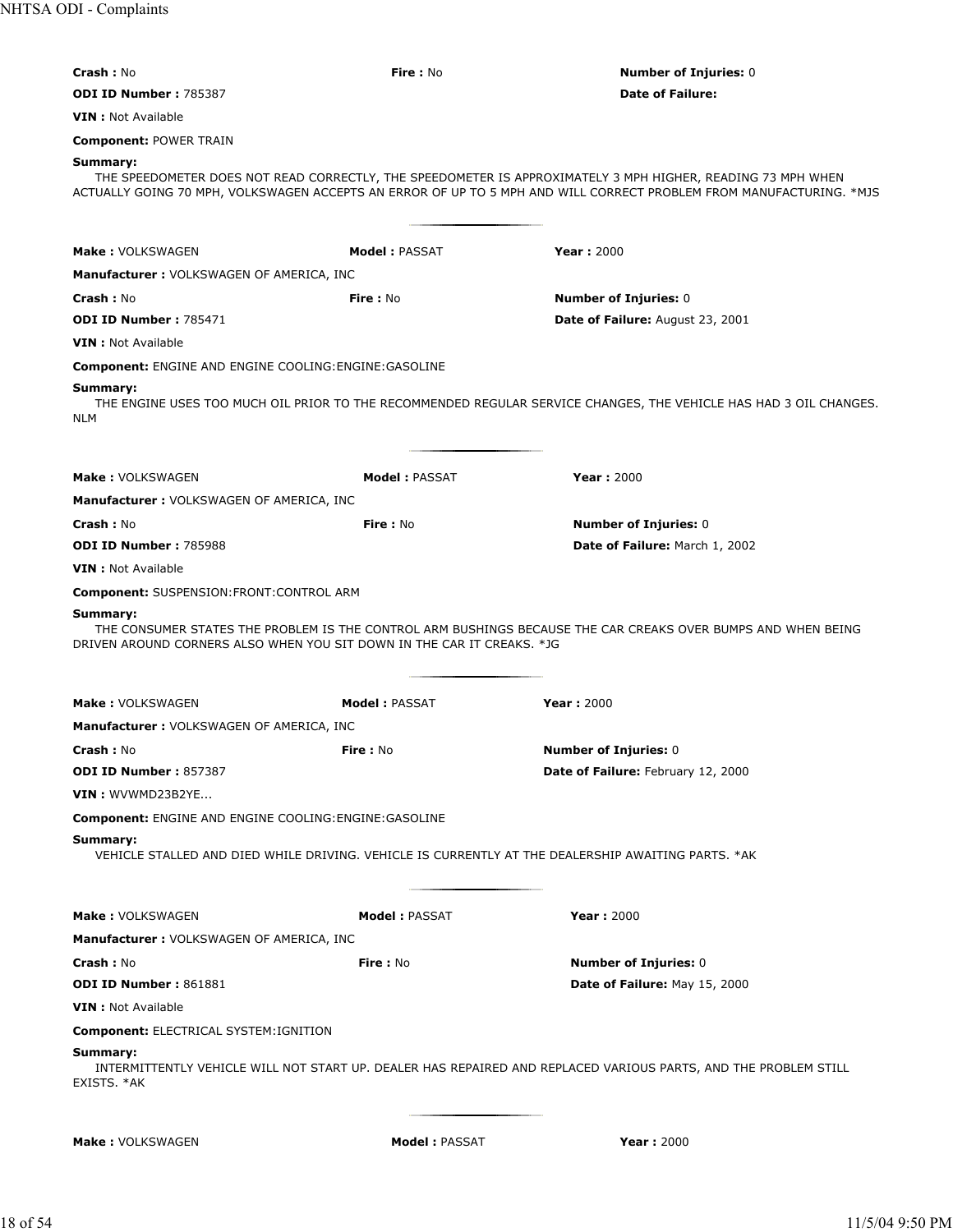| <b>Manufacturer: VOLKSWAGEN OF AMERICA, INC</b>                     |                      |                                                                                                                                                                                                                                          |
|---------------------------------------------------------------------|----------------------|------------------------------------------------------------------------------------------------------------------------------------------------------------------------------------------------------------------------------------------|
| Crash: No                                                           | Fire: No             | <b>Number of Injuries: 0</b>                                                                                                                                                                                                             |
| <b>ODI ID Number: 875191</b>                                        |                      | <b>Date of Failure:</b>                                                                                                                                                                                                                  |
| VIN: WVWUH23B7YE                                                    |                      |                                                                                                                                                                                                                                          |
| <b>Component: VEHICLE SPEED CONTROL:LINKAGES</b>                    |                      |                                                                                                                                                                                                                                          |
| Summary:                                                            |                      | CONSUMER WAS PULLING INTO PARKING LOT AT APPROXIMATELY 10 MPH WHEN ENGINE STARTED TO RACE AND REV UP TO 6000-<br>7000 RPMS. CONSUMER HAD TO HIT BRAKES AND SHIFT INTO NEUTRAL. DEALER COULD NOT DETERMINE CAUSE. *AK                     |
| Make: VOLKSWAGEN                                                    | <b>Model: PASSAT</b> | <b>Year: 2000</b>                                                                                                                                                                                                                        |
| <b>Manufacturer: VOLKSWAGEN OF AMERICA, INC</b>                     |                      |                                                                                                                                                                                                                                          |
| <b>Crash: No</b>                                                    | Fire: No             | <b>Number of Injuries: 0</b>                                                                                                                                                                                                             |
| <b>ODI ID Number: 875978</b>                                        |                      | Date of Failure: October 24, 2000                                                                                                                                                                                                        |
| VIN: WVWWH23BXYE                                                    |                      |                                                                                                                                                                                                                                          |
| <b>Component: FUEL SYSTEM, OTHER: STORAGE: FUEL GAUGE SYSTEM</b>    |                      |                                                                                                                                                                                                                                          |
| Summary:<br>PART WAS STILL ON BACK ORDER FROM FACTORY OVERSEAS. *YH |                      | RECALL 00V147000; BEEN PUT OFF BY DEALER AND VOLKSWAGEN COMPANY SINCE OCTOBER 2000, NO PARTS AVAILABLE.*AK THE                                                                                                                           |
| <b>Make: VOLKSWAGEN</b>                                             | <b>Model: PASSAT</b> | <b>Year: 2000</b>                                                                                                                                                                                                                        |
| Manufacturer : VOLKSWAGEN OF AMERICA, INC                           |                      |                                                                                                                                                                                                                                          |
| <b>Crash: Yes</b>                                                   | <b>Fire</b> : No     | <b>Number of Injuries: 1</b>                                                                                                                                                                                                             |
| <b>ODI ID Number: 882319</b>                                        |                      | Date of Failure: March 1, 2001                                                                                                                                                                                                           |
| VIN: WYWMD23B2YP                                                    |                      |                                                                                                                                                                                                                                          |
| <b>Component: AIR BAGS:SIDE/WINDOW</b>                              |                      |                                                                                                                                                                                                                                          |
| Summary:                                                            |                      | VEHICLE WAS INVOLVED IN A SIDE IMPACT COLLISION. LEFT SIDE AIRBAG MADE CONTACT WITH "LEFT CENTER PILLAR POST" WHICH<br>RUPTURED AIRBAG, RELEASING GASSES INTO VEHICLE. CONSUMER HAS EXPERIENCED VISION PROBLEMS AFTER THIS INCIDENT. *AK |
| <b>Make: VOLKSWAGEN</b>                                             | <b>Model: PASSAT</b> | <b>Year: 2000</b>                                                                                                                                                                                                                        |
| <b>Manufacturer: VOLKSWAGEN OF AMERICA, INC</b>                     |                      |                                                                                                                                                                                                                                          |
| Crash: No                                                           | Fire: No             | <b>Number of Injuries: 0</b>                                                                                                                                                                                                             |
| <b>ODI ID Number: 886172</b>                                        |                      | <b>Date of Failure:</b>                                                                                                                                                                                                                  |
| <b>VIN</b> : Not Available                                          |                      |                                                                                                                                                                                                                                          |
| <b>Component: ENGINE AND ENGINE COOLING: ENGINE: GASOLINE</b>       |                      |                                                                                                                                                                                                                                          |
| Summary:<br>PLEASE PROVIDE FURTHER INFORMATION.*AK                  |                      | WHILE TRAVELING ENGINE CHECK INDICATOR WOULD FLASH, AND SOON AFTER VEHICLE WOULD STALL. DEALER HAS BEEN NOTIFED.                                                                                                                         |
| <b>Make: VOLKSWAGEN</b>                                             | <b>Model: PASSAT</b> | <b>Year: 2000</b>                                                                                                                                                                                                                        |
| <b>Manufacturer: VOLKSWAGEN OF AMERICA, INC</b>                     |                      |                                                                                                                                                                                                                                          |
| Crash: No                                                           | Fire: No             | <b>Number of Injuries: 0</b>                                                                                                                                                                                                             |
| <b>ODI ID Number: 886172</b>                                        |                      | <b>Date of Failure:</b>                                                                                                                                                                                                                  |
| <b>VIN</b> : Not Available                                          |                      |                                                                                                                                                                                                                                          |
| <b>Component: OTHER</b>                                             |                      |                                                                                                                                                                                                                                          |
| Summary:<br>PLEASE PROVIDE FURTHER INFORMATION.*AK                  |                      | WHILE TRAVELING ENGINE CHECK INDICATOR WOULD FLASH, AND SOON AFTER VEHICLE WOULD STALL. DEALER HAS BEEN NOTIFED.                                                                                                                         |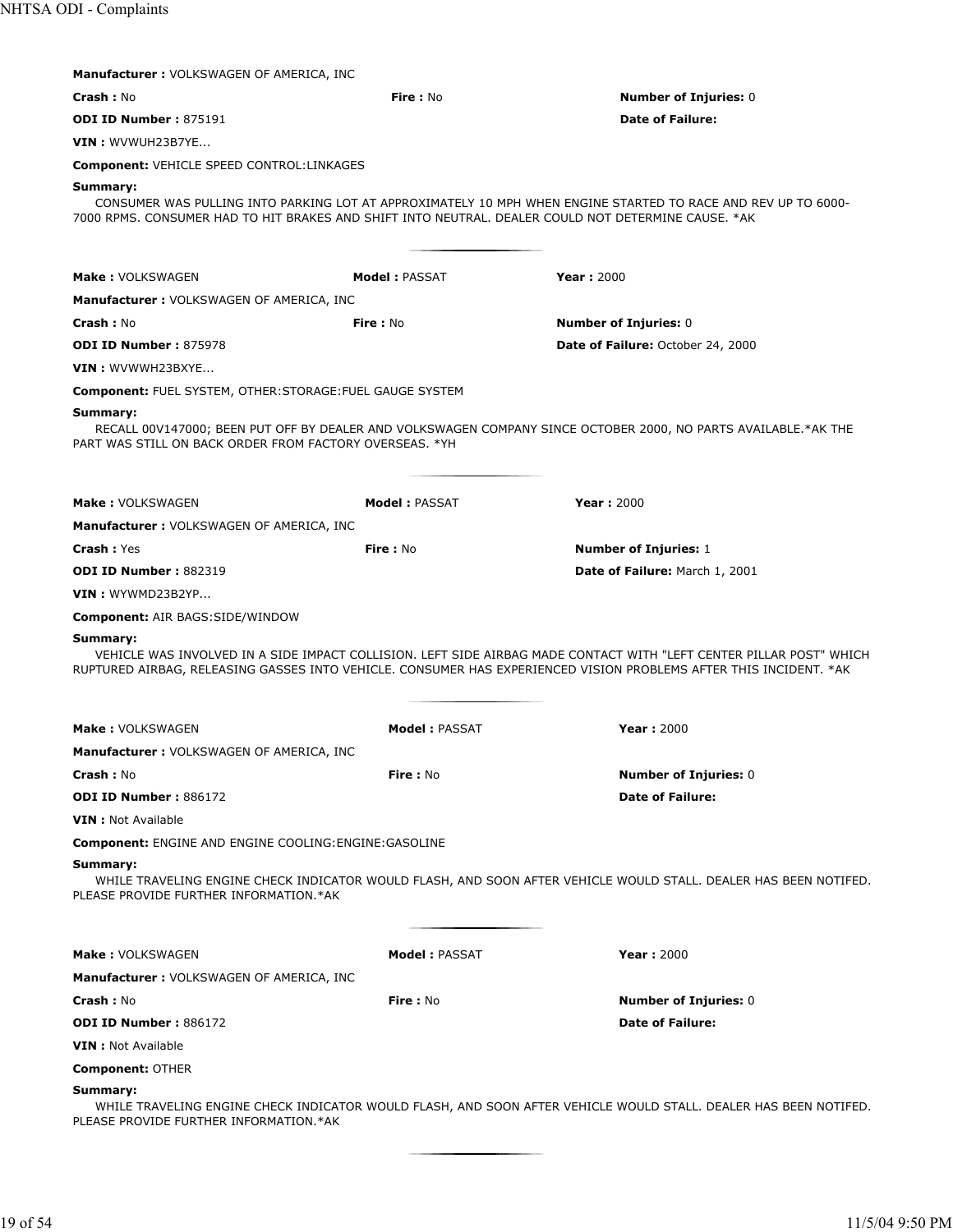| <b>Make: VOLKSWAGEN</b><br><b>Model: PASSAT</b><br><b>Year: 2000</b>                                                                                                                                                |                                                                                                                                                                                                                                                                                                                                                                    |                                                                                                                  |  |  |  |
|---------------------------------------------------------------------------------------------------------------------------------------------------------------------------------------------------------------------|--------------------------------------------------------------------------------------------------------------------------------------------------------------------------------------------------------------------------------------------------------------------------------------------------------------------------------------------------------------------|------------------------------------------------------------------------------------------------------------------|--|--|--|
| <b>Manufacturer: VOLKSWAGEN OF AMERICA, INC</b>                                                                                                                                                                     |                                                                                                                                                                                                                                                                                                                                                                    |                                                                                                                  |  |  |  |
| <b>Crash: No</b>                                                                                                                                                                                                    | <b>Fire: No</b>                                                                                                                                                                                                                                                                                                                                                    | <b>Number of Injuries: 0</b>                                                                                     |  |  |  |
| <b>ODI ID Number: 890143</b>                                                                                                                                                                                        |                                                                                                                                                                                                                                                                                                                                                                    | <b>Date of Failure: March 7, 2001</b>                                                                            |  |  |  |
| VIN : WVWPD23B3YE                                                                                                                                                                                                   |                                                                                                                                                                                                                                                                                                                                                                    |                                                                                                                  |  |  |  |
| <b>Component: ENGINE AND ENGINE COOLING: ENGINE</b>                                                                                                                                                                 |                                                                                                                                                                                                                                                                                                                                                                    |                                                                                                                  |  |  |  |
| Summary:<br>4 OTHER TIMES. CONTACTED DEALER AND INFORMED USE DIFFERENT FUEL WHICH DID NOT WORK. *AK                                                                                                                 |                                                                                                                                                                                                                                                                                                                                                                    | WOULD BE PULLING OUT OF PARKING LOT OR DRIVEWAY WHEN VEHICLE WOULD STALL OUT. THIS PROBLEM HAS HAPPENED AT LEAST |  |  |  |
| <b>Make: VOLKSWAGEN</b>                                                                                                                                                                                             | <b>Model :</b> PASSAT                                                                                                                                                                                                                                                                                                                                              | <b>Year: 2000</b>                                                                                                |  |  |  |
| <b>Manufacturer: VOLKSWAGEN OF AMERICA, INC</b>                                                                                                                                                                     |                                                                                                                                                                                                                                                                                                                                                                    |                                                                                                                  |  |  |  |
| <b>Crash: No</b>                                                                                                                                                                                                    | <b>Fire</b> : No                                                                                                                                                                                                                                                                                                                                                   | <b>Number of Injuries: 0</b>                                                                                     |  |  |  |
| ODI ID Number: 894146                                                                                                                                                                                               |                                                                                                                                                                                                                                                                                                                                                                    | <b>Date of Failure:</b> August 8, 2001                                                                           |  |  |  |
| VIN: WVWWH23B9YE                                                                                                                                                                                                    |                                                                                                                                                                                                                                                                                                                                                                    |                                                                                                                  |  |  |  |
| <b>Component: FUEL SYSTEM, GASOLINE:STORAGE:TANK ASSEMBLY</b>                                                                                                                                                       |                                                                                                                                                                                                                                                                                                                                                                    |                                                                                                                  |  |  |  |
|                                                                                                                                                                                                                     |                                                                                                                                                                                                                                                                                                                                                                    |                                                                                                                  |  |  |  |
| DEFECTIVE AND NEEDED REPLACING.*AK                                                                                                                                                                                  | Summary:<br>HAD RECEIVED RECALL NOTICE #00V1471000. CONTACTED DEALERSHIP SEVERAL TIMES BEFORE APPOINTMENT WAS GIVEN. AFTER<br>TAKING VEHICLE TO DEALERSHIP FOR REPAIRS,HAD TO WAIT. WAS INFORMED REPAIRS WERE DONE. ONE (1) WEEK LATER, VEHICLE RAN<br>OUT OF GAS. HAD VEHICLE TOWED TO DEALERSHIP, WHERE REPAIRS WERE DONE. MECHANIC INDICATED THAT GAS GAUGE WAS |                                                                                                                  |  |  |  |
| <b>Make: VOLKSWAGEN</b>                                                                                                                                                                                             | <b>Model: PASSAT</b>                                                                                                                                                                                                                                                                                                                                               | <b>Year: 2000</b>                                                                                                |  |  |  |
| <b>Manufacturer: VOLKSWAGEN OF AMERICA, INC</b>                                                                                                                                                                     |                                                                                                                                                                                                                                                                                                                                                                    |                                                                                                                  |  |  |  |
| <b>Crash: No</b>                                                                                                                                                                                                    | Fire: No                                                                                                                                                                                                                                                                                                                                                           | <b>Number of Injuries: 0</b>                                                                                     |  |  |  |
| <b>ODI ID Number: 896693</b>                                                                                                                                                                                        |                                                                                                                                                                                                                                                                                                                                                                    | Date of Failure: March 16, 2001                                                                                  |  |  |  |
| VIN: WVWRH23B3YE                                                                                                                                                                                                    |                                                                                                                                                                                                                                                                                                                                                                    |                                                                                                                  |  |  |  |
| <b>Component: ENGINE AND ENGINE COOLING: ENGINE</b>                                                                                                                                                                 |                                                                                                                                                                                                                                                                                                                                                                    |                                                                                                                  |  |  |  |
| Summary:<br>OIL PAN WAS DESIGNED WITHOUT A PROTECTIVE COVER, AND HAS ON TWO OCCASIONS BECAME PUNCTURED, CAUSING A MAJOR OIL<br>LEAK.*AK *NLM                                                                        |                                                                                                                                                                                                                                                                                                                                                                    |                                                                                                                  |  |  |  |
| <b>Make: VOLKSWAGEN</b>                                                                                                                                                                                             | <b>Model: PASSAT</b>                                                                                                                                                                                                                                                                                                                                               | <b>Year: 2000</b>                                                                                                |  |  |  |
| <b>Manufacturer: VOLKSWAGEN OF AMERICA, INC</b>                                                                                                                                                                     |                                                                                                                                                                                                                                                                                                                                                                    |                                                                                                                  |  |  |  |
|                                                                                                                                                                                                                     |                                                                                                                                                                                                                                                                                                                                                                    |                                                                                                                  |  |  |  |
| <b>Crash: No</b><br><b>ODI ID Number: 899359</b>                                                                                                                                                                    | <b>Fire:</b> No                                                                                                                                                                                                                                                                                                                                                    | <b>Number of Injuries: 0</b><br>Date of Failure: September 20, 2001                                              |  |  |  |
|                                                                                                                                                                                                                     |                                                                                                                                                                                                                                                                                                                                                                    |                                                                                                                  |  |  |  |
|                                                                                                                                                                                                                     |                                                                                                                                                                                                                                                                                                                                                                    | VIN : ADD                                                                                                        |  |  |  |
| <b>Component: ENGINE AND ENGINE COOLING: ENGINE: GASOLINE</b><br>Summary:<br>VEHICLE HAS STALLED NUMEROUS TIMES AT ANY SPEED. VEHICLE TAKEN TO DEALER EVERY TIME VEHICLE STALLED, COULD NOT<br>REMEDY PROBLEM. * AK |                                                                                                                                                                                                                                                                                                                                                                    |                                                                                                                  |  |  |  |
|                                                                                                                                                                                                                     |                                                                                                                                                                                                                                                                                                                                                                    |                                                                                                                  |  |  |  |
| <b>Make: VOLKSWAGEN</b>                                                                                                                                                                                             | <b>Model: PASSAT</b>                                                                                                                                                                                                                                                                                                                                               | Year: 2000                                                                                                       |  |  |  |
| <b>Manufacturer: VOLKSWAGEN OF AMERICA, INC</b>                                                                                                                                                                     |                                                                                                                                                                                                                                                                                                                                                                    |                                                                                                                  |  |  |  |
| <b>Crash: No</b>                                                                                                                                                                                                    | Fire: No                                                                                                                                                                                                                                                                                                                                                           | <b>Number of Injuries: 0</b>                                                                                     |  |  |  |
| <b>ODI ID Number: 899786</b>                                                                                                                                                                                        |                                                                                                                                                                                                                                                                                                                                                                    | <b>Date of Failure: December 2, 2001</b>                                                                         |  |  |  |
| VIN : WVWMD23B5YE                                                                                                                                                                                                   |                                                                                                                                                                                                                                                                                                                                                                    |                                                                                                                  |  |  |  |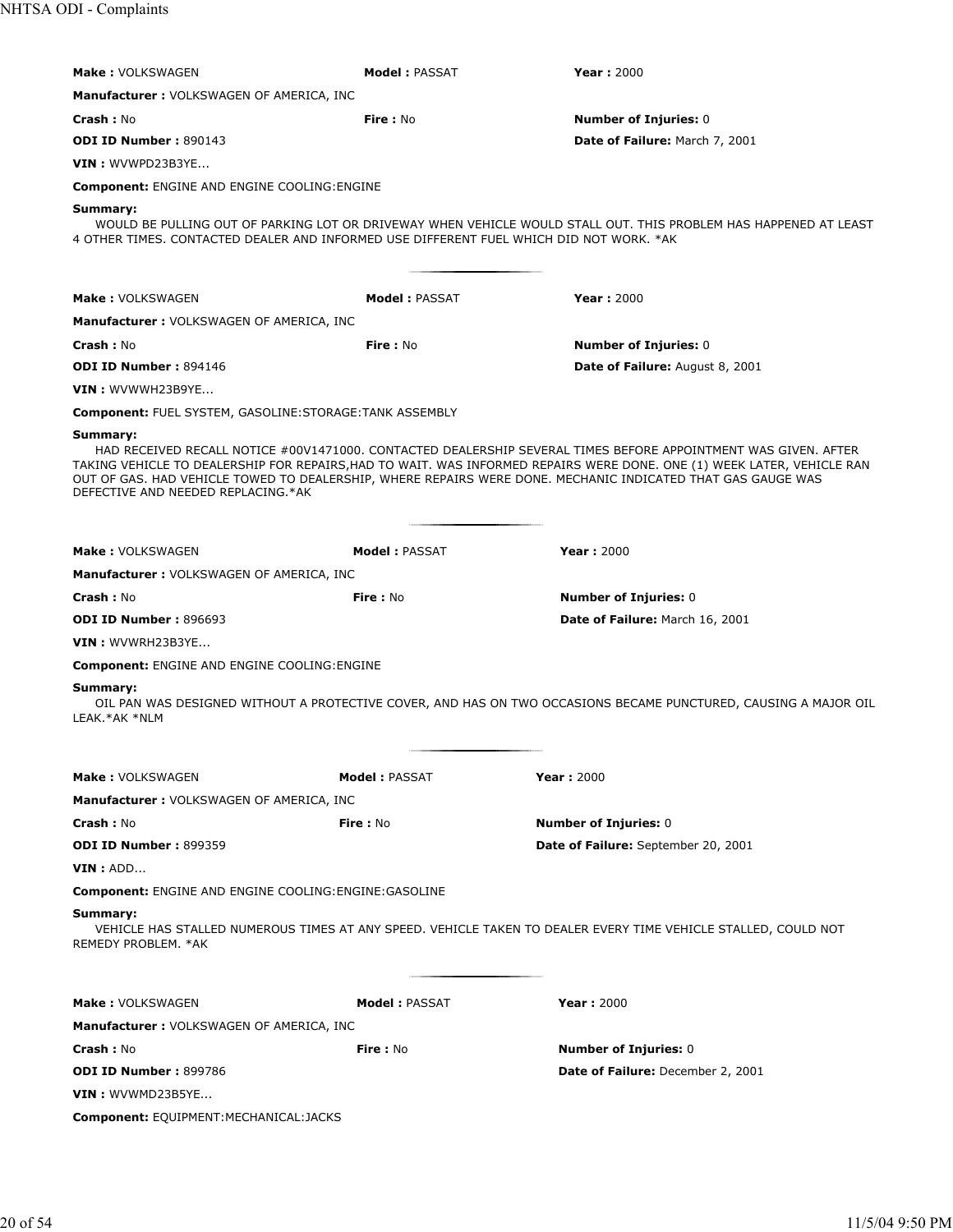TIRE JACK IS WEAK. CONSUMER JACKED UP VEHICLE TO CHANGE TIRE, AND JACK BENT/ TWISTED, CAUSING IT TO FALL FROM UNDER VEHICLE.ALSO, AXLE OF VEHICLE FELL TO GROUND. CONTACTED DEALER, AND DEALER URGED CONSUMER TO CALL THE MANUFACTURER'S CUSTOMER SERVICE. MANUFACTURER TOLD CONSUMER TO TAKE JACK TO DEALER FOR INSPECTION. \*AK

| <b>Make: VOLKSWAGEN</b>                                                                             | <b>Model: PASSAT</b>  | <b>Year: 2000</b>                                                                                                                                                                                                                           |
|-----------------------------------------------------------------------------------------------------|-----------------------|---------------------------------------------------------------------------------------------------------------------------------------------------------------------------------------------------------------------------------------------|
| <b>Manufacturer: VOLKSWAGEN OF AMERICA, INC</b>                                                     |                       |                                                                                                                                                                                                                                             |
| <b>Crash :</b> No                                                                                   | Fire: No              | <b>Number of Injuries: 0</b>                                                                                                                                                                                                                |
| <b>ODI ID Number: 899786</b>                                                                        |                       | Date of Failure: December 2, 2001                                                                                                                                                                                                           |
| <b>VIN</b> : WVWMD23B5YE                                                                            |                       |                                                                                                                                                                                                                                             |
| <b>Component: POWER TRAIN: AXLE ASSEMBLY</b>                                                        |                       |                                                                                                                                                                                                                                             |
| Summary:<br>CUSTOMER SERVICE. MANUFACTURER TOLD CONSUMER TO TAKE JACK TO DEALER FOR INSPECTION. *AK |                       | TIRE JACK IS WEAK. CONSUMER JACKED UP VEHICLE TO CHANGE TIRE, AND JACK BENT/ TWISTED, CAUSING IT TO FALL FROM UNDER<br>VEHICLE.ALSO, AXLE OF VEHICLE FELL TO GROUND. CONTACTED DEALER, AND DEALER URGED CONSUMER TO CALL THE MANUFACTURER'S |
| Make: VOLKSWAGEN                                                                                    | <b>Model: PASSAT</b>  | <b>Year: 2000</b>                                                                                                                                                                                                                           |
| <b>Manufacturer: VOLKSWAGEN OF AMERICA, INC</b>                                                     |                       |                                                                                                                                                                                                                                             |
| <b>Crash: No</b>                                                                                    | Fire: No              | <b>Number of Injuries: 0</b>                                                                                                                                                                                                                |
| <b>ODI ID Number: 6901313</b>                                                                       |                       | Date of Failure: December 27, 2000                                                                                                                                                                                                          |
| $VIN:$ WVWPD23B3YE                                                                                  |                       |                                                                                                                                                                                                                                             |
|                                                                                                     |                       |                                                                                                                                                                                                                                             |
| <b>Component: AIR BAGS</b>                                                                          |                       |                                                                                                                                                                                                                                             |
| Summary:<br>NEEDED AN ALIGNMENT, CLAIM 13-7212-517. *SLC                                            |                       | RIGHT FRONT SEAT SIDE AIR BAG DEPLOYED WHEN CONSUMER HIT A POTHOLE, DAMAGE TO RIGHT WHEEL AND TIRE, VEHICLE                                                                                                                                 |
| Make: VOLKSWAGEN                                                                                    | <b>Model: PASSAT</b>  | <b>Year: 2000</b>                                                                                                                                                                                                                           |
| <b>Manufacturer: VOLKSWAGEN OF AMERICA, INC</b>                                                     |                       |                                                                                                                                                                                                                                             |
| <b>Crash :</b> No                                                                                   | Fire: No              | <b>Number of Injuries: 0</b>                                                                                                                                                                                                                |
| <b>ODI ID Number: 8004591</b>                                                                       |                       | <b>Date of Failure: July 1, 2001</b>                                                                                                                                                                                                        |
| VIN : PLEASE FILL                                                                                   |                       |                                                                                                                                                                                                                                             |
| Component: SERVICE BRAKES, HYDRAULIC: ANTILOCK                                                      |                       |                                                                                                                                                                                                                                             |
| Summary:<br>CONSUMER THAT FRONT ROTORS AND CALIPERS NEEDED TO BE REPLACED. *AK *JG                  |                       | WHILE DRIVING, A LOUD GRINDING NOISE WOULD BE COMING FROM THE FRONT WHEELS. DEALER NOTIFIED AND INFORMED                                                                                                                                    |
| <b>Make: VOLKSWAGEN</b>                                                                             | <b>Model: PASSAT</b>  | <b>Year: 2000</b>                                                                                                                                                                                                                           |
| <b>Manufacturer: VOLKSWAGEN OF AMERICA, INC</b>                                                     |                       |                                                                                                                                                                                                                                             |
| <b>Crash: No</b>                                                                                    | Fire: No              | <b>Number of Injuries: 0</b>                                                                                                                                                                                                                |
| <b>ODI ID Number: 8004591</b>                                                                       |                       | Date of Failure: July 1, 2001                                                                                                                                                                                                               |
| VIN : PLEASE FILL                                                                                   |                       |                                                                                                                                                                                                                                             |
| <b>Component:</b> SERVICE BRAKES, HYDRAULIC: FOUNDATION COMPONENTS: DISC                            |                       |                                                                                                                                                                                                                                             |
| Summary:                                                                                            |                       |                                                                                                                                                                                                                                             |
| CONSUMER THAT FRONT ROTORS AND CALIPERS NEEDED TO BE REPLACED. *AK *JG                              |                       | WHILE DRIVING, A LOUD GRINDING NOISE WOULD BE COMING FROM THE FRONT WHEELS. DEALER NOTIFIED AND INFORMED                                                                                                                                    |
| Make: VOLKSWAGEN                                                                                    | <b>Model : PASSAT</b> | <b>Year: 2000</b>                                                                                                                                                                                                                           |
| <b>Manufacturer: VOLKSWAGEN OF AMERICA, INC</b>                                                     |                       |                                                                                                                                                                                                                                             |
| <b>Crash :</b> No                                                                                   | <b>Fire:</b> No       | <b>Number of Injuries: 0</b>                                                                                                                                                                                                                |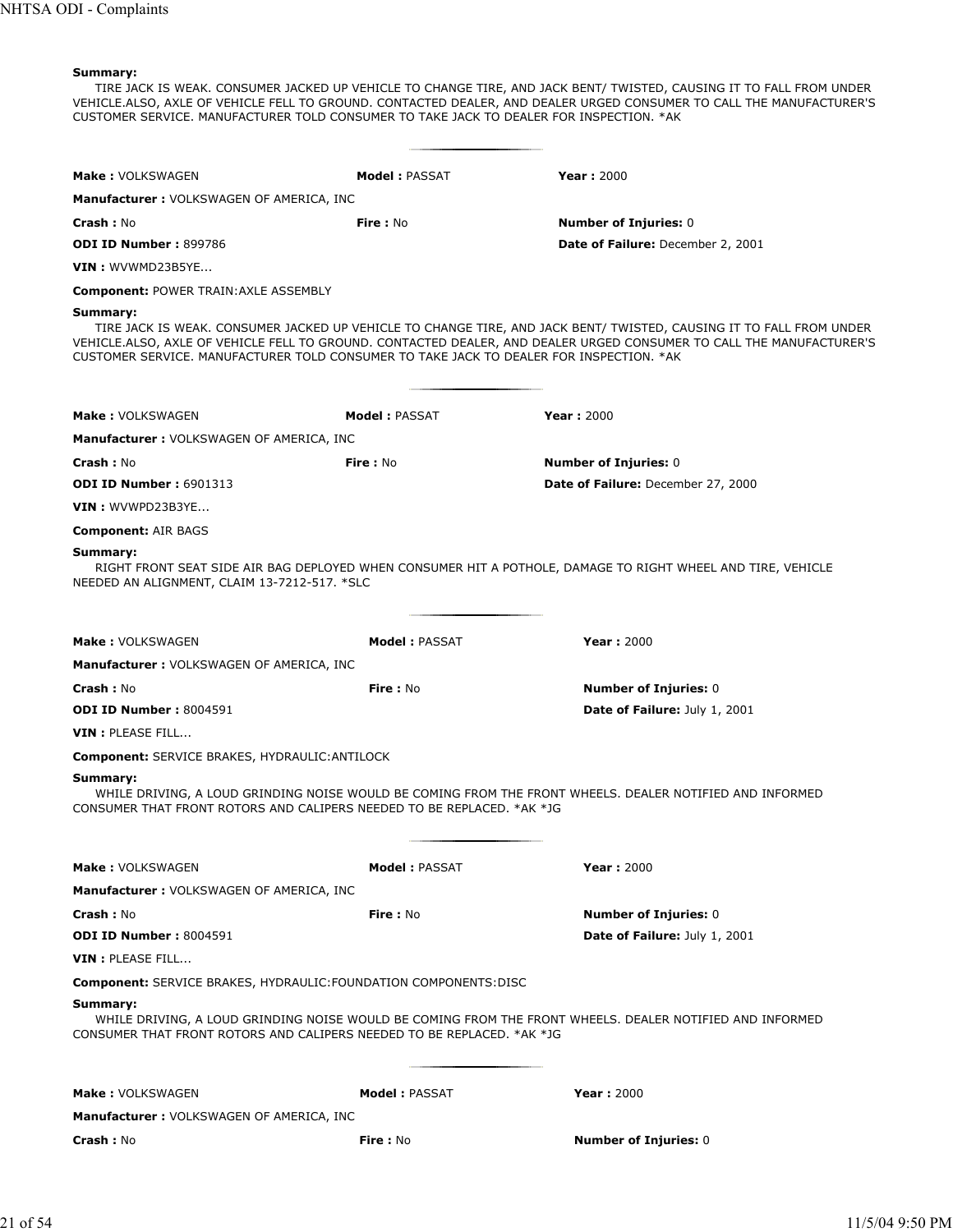| <b>ODI ID Number: 8005710</b>                                                                                                                                                        |                      | Date of Failure: June 1, 2001                                                                                      |
|--------------------------------------------------------------------------------------------------------------------------------------------------------------------------------------|----------------------|--------------------------------------------------------------------------------------------------------------------|
| <b>VIN</b> : Not Available                                                                                                                                                           |                      |                                                                                                                    |
| <b>Component: SUSPENSION:FRONT</b>                                                                                                                                                   |                      |                                                                                                                    |
| Summary:                                                                                                                                                                             |                      | THERE IS A NOISE IN FRONT, UNDERNEATH VEHICLE WHILE WHEELS ARE IN MOTION. DEALERSHIP IS AWARE OF PROBLEM.*AK       |
| Make: VOLKSWAGEN                                                                                                                                                                     | Model: PASSAT        | <b>Year: 2000</b>                                                                                                  |
| <b>Manufacturer: VOLKSWAGEN OF AMERICA, INC</b>                                                                                                                                      |                      |                                                                                                                    |
| Crash: No                                                                                                                                                                            | Fire: No             | <b>Number of Injuries: 0</b>                                                                                       |
| <b>ODI ID Number: 8006391</b>                                                                                                                                                        |                      | Date of Failure: May 1, 2000                                                                                       |
| <b>VIN</b> : WVWNA23B2YE                                                                                                                                                             |                      |                                                                                                                    |
| <b>Component: EXTERIOR LIGHTING:HEADLIGHTS</b>                                                                                                                                       |                      |                                                                                                                    |
| Summary:<br>NOT EXTEND OUT FAR ENOUGH. NLM                                                                                                                                           |                      | LOW BEAM HEADLIGHTS CANNOT BE ADJUSTED, VEHICLE HAS BEEN INSPECTED BY DEALER 3 TIMES INDICATING THAT THE LIGHTS DO |
| <b>Make: VOLKSWAGEN</b>                                                                                                                                                              | <b>Model: PASSAT</b> | <b>Year: 2000</b>                                                                                                  |
| <b>Manufacturer: VOLKSWAGEN OF AMERICA, INC</b>                                                                                                                                      |                      |                                                                                                                    |
| <b>Crash: No</b>                                                                                                                                                                     | <b>Fire: No</b>      | <b>Number of Injuries: 0</b>                                                                                       |
| <b>ODI ID Number: 8006392</b>                                                                                                                                                        |                      | Date of Failure: March 22, 2002                                                                                    |
| VIN: WVWNA23B2YE                                                                                                                                                                     |                      |                                                                                                                    |
| <b>Component:</b> STEERING: GEAR BOX (OTHER THAN RACK AND PINION)                                                                                                                    |                      |                                                                                                                    |
| Summary:<br>THE SHIFT LEVER CANNOT BE SHIFTED PAST REVERSE DUE TO FAULTY GEARBOX. NLM                                                                                                |                      |                                                                                                                    |
| <b>Make: VOLKSWAGEN</b>                                                                                                                                                              | <b>Model: PASSAT</b> | <b>Year: 2000</b>                                                                                                  |
| <b>Manufacturer: VOLKSWAGEN OF AMERICA, INC</b>                                                                                                                                      |                      |                                                                                                                    |
| Crash: No                                                                                                                                                                            | Fire: No             | <b>Number of Injuries: 0</b>                                                                                       |
| <b>ODI ID Number: 8006753</b>                                                                                                                                                        |                      | <b>Date of Failure:</b>                                                                                            |
| <b>VIN</b> : WVWNA23B4YE                                                                                                                                                             |                      |                                                                                                                    |
| <b>Component: SEAT BELTS</b>                                                                                                                                                         |                      |                                                                                                                    |
| Summary:                                                                                                                                                                             |                      | MIDDLE REAR SEAT, WHEN BACK SEAT IS FOLDED DOWN SEAT BELT WILL GET STUCK.DEALERSHIP IS AWARE OF PROBLEM.*AK        |
| <b>Make: VOLKSWAGEN</b>                                                                                                                                                              | <b>Model: PASSAT</b> | <b>Year: 2000</b>                                                                                                  |
| <b>Manufacturer: VOLKSWAGEN OF AMERICA, INC</b>                                                                                                                                      |                      |                                                                                                                    |
| <b>Crash: No</b>                                                                                                                                                                     | Fire: No             | <b>Number of Injuries: 0</b>                                                                                       |
| <b>ODI ID Number: 8009633</b>                                                                                                                                                        |                      | Date of Failure: May 12, 2002                                                                                      |
| VIN: WVWPD23B8YE                                                                                                                                                                     |                      |                                                                                                                    |
| <b>Component: VEHICLE SPEED CONTROL: ACCELERATOR PEDAL</b>                                                                                                                           |                      |                                                                                                                    |
| Summary:<br>PEDAL GOT STUCK BY SLAMMING DOWN ON IT. CONSUMER HAD TO REACH DOWN AND PULL PEDAL UP WHILE DRIVING. VOLKSWAGEN<br>WILL BE CONTACTED. PLEASE PROVIDE MORE INFORMATION.*AK |                      | VEHICLE WAS ENTERING HIGHWAY AND DUE TO TRAFFIC SPEEDING UP CONSUMER HAD TO ACCELERATE FASTER. ACCELERATOR         |
| <b>Make: VOLKSWAGEN</b>                                                                                                                                                              | <b>Model: PASSAT</b> | Year: 2000                                                                                                         |
| Manufacturer: VOLKSWAGEN OF AMERICA, INC                                                                                                                                             |                      |                                                                                                                    |
| <b>Crash: No</b>                                                                                                                                                                     | Fire: No             | <b>Number of Injuries: 0</b>                                                                                       |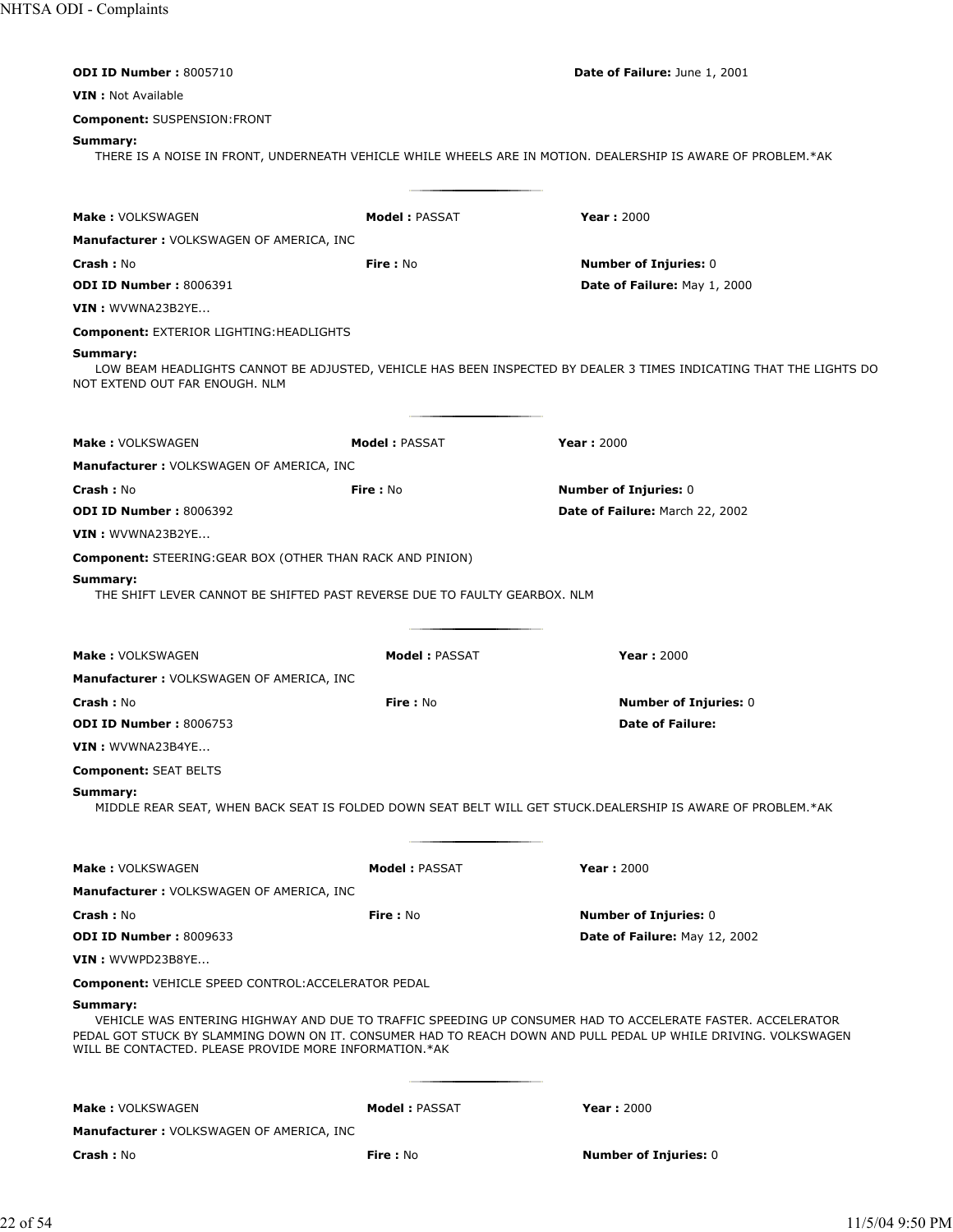| Date of Failure: July 2, 2002 |  |
|-------------------------------|--|
|                               |  |

**ODI ID Number : 8014774** 

**VIN :** WVWUH23B8YE...

**Component:** VISIBILITY:SUN ROOF ASSEMBLY

# **Summary:**

CONSUMER STATES WHILE DRIVING THE VEHICLES SUN ROOF SUDDENLY SHATTERED, CAUSE IS UNKNOWN. TOOK TO DEALER AND THEY STATED IT PROBABLY WAS A ROCK.\*JB \*JB

| Make: VOLKSWAGEN                                                    | <b>Model: PASSAT</b> | <b>Year: 2000</b>                                                                                                                                                                                                                                                                                                                                                                                                                                                                                                                                                                             |
|---------------------------------------------------------------------|----------------------|-----------------------------------------------------------------------------------------------------------------------------------------------------------------------------------------------------------------------------------------------------------------------------------------------------------------------------------------------------------------------------------------------------------------------------------------------------------------------------------------------------------------------------------------------------------------------------------------------|
| Manufacturer : VOLKSWAGEN OF AMERICA, INC                           |                      |                                                                                                                                                                                                                                                                                                                                                                                                                                                                                                                                                                                               |
| <b>Crash :</b> No                                                   | <b>Fire: No</b>      | <b>Number of Injuries: 0</b>                                                                                                                                                                                                                                                                                                                                                                                                                                                                                                                                                                  |
| <b>ODI ID Number: 8015830</b>                                       |                      | Date of Failure: June 8, 2002                                                                                                                                                                                                                                                                                                                                                                                                                                                                                                                                                                 |
| VIN : WVWNA23B2YE                                                   |                      |                                                                                                                                                                                                                                                                                                                                                                                                                                                                                                                                                                                               |
| <b>Component: POWER TRAIN: AUTOMATIC TRANSMISSION</b>               |                      |                                                                                                                                                                                                                                                                                                                                                                                                                                                                                                                                                                                               |
| Summary:<br>FOR THE PROBLEM. *SCC                                   |                      | WHILE DRIVING AT 45MPH VEHICLE DECELERATED TO 5MPH, LIKE THE BRAKES WERE BEING APPLIED. CONSUMER PRESSED<br>ACCELERATOR, HOWEVER VEHICLE WOULD NOT ACCELERATE. TRANSMISSION WILL NOT SHIFT GEARS. DROVE VEHICLE AT 15 MPH.<br>VEHICLE DECELERATED AT 5 MPH, AND MASHING THE ACCELERATOR TO THE FLOOR DID NOT INCREASE THE SPEED. BOTH HAPPENED IN A<br>DURATION OF 5-7 MINS. THE VEHICLE THEN RESUMED AT NORMAL OPERATION. CONSUMER HAD TAKEN VEHICLE TO THE DEALER, NO<br>PROBLEM WAS DETERMINED. DEALER CLAIMED THAT THE VW FACTORY CONTACT HAD NO RECORD OF ABERRANT ACTION AND HAD NO FIX |
| <b>Make: VOLKSWAGEN</b>                                             | <b>Model: PASSAT</b> | <b>Year: 2000</b>                                                                                                                                                                                                                                                                                                                                                                                                                                                                                                                                                                             |
| Manufacturer : VOLKSWAGEN OF AMERICA, INC                           |                      |                                                                                                                                                                                                                                                                                                                                                                                                                                                                                                                                                                                               |
| <b>Crash :</b> No                                                   | Fire: No             | <b>Number of Injuries: 0</b>                                                                                                                                                                                                                                                                                                                                                                                                                                                                                                                                                                  |
| <b>ODI ID Number: 8015830</b>                                       |                      | Date of Failure: June 8, 2002                                                                                                                                                                                                                                                                                                                                                                                                                                                                                                                                                                 |
| VIN : WVWNA23B2YE                                                   |                      |                                                                                                                                                                                                                                                                                                                                                                                                                                                                                                                                                                                               |
| Component: VEHICLE SPEED CONTROL                                    |                      |                                                                                                                                                                                                                                                                                                                                                                                                                                                                                                                                                                                               |
| FOR THE PROBLEM. *SCC                                               |                      | ACCELERATOR, HOWEVER VEHICLE WOULD NOT ACCELERATE. TRANSMISSION WILL NOT SHIFT GEARS. DROVE VEHICLE AT 15 MPH.<br>VEHICLE DECELERATED AT 5 MPH, AND MASHING THE ACCELERATOR TO THE FLOOR DID NOT INCREASE THE SPEED. BOTH HAPPENED IN A<br>DURATION OF 5-7 MINS. THE VEHICLE THEN RESUMED AT NORMAL OPERATION. CONSUMER HAD TAKEN VEHICLE TO THE DEALER, NO<br>PROBLEM WAS DETERMINED. DEALER CLAIMED THAT THE VW FACTORY CONTACT HAD NO RECORD OF ABERRANT ACTION AND HAD NO FIX                                                                                                             |
| <b>Make: VOLKSWAGEN</b>                                             | <b>Model: PASSAT</b> | Year: $2000$                                                                                                                                                                                                                                                                                                                                                                                                                                                                                                                                                                                  |
| Manufacturer : VOLKSWAGEN OF AMERICA, INC                           |                      |                                                                                                                                                                                                                                                                                                                                                                                                                                                                                                                                                                                               |
| <b>Crash :</b> No                                                   | <b>Fire: No</b>      | <b>Number of Injuries: 0</b>                                                                                                                                                                                                                                                                                                                                                                                                                                                                                                                                                                  |
| <b>ODI ID Number: 8016599</b>                                       |                      | Date of Failure: March 1, 2002                                                                                                                                                                                                                                                                                                                                                                                                                                                                                                                                                                |
| VIN : WVWMA23B6YE                                                   |                      |                                                                                                                                                                                                                                                                                                                                                                                                                                                                                                                                                                                               |
| Component: ENGINE AND ENGINE COOLING: EXHAUST SYSTEM                |                      |                                                                                                                                                                                                                                                                                                                                                                                                                                                                                                                                                                                               |
| Summary:<br>HARD PART REPLACED 3 TIMES, BUT PROBLEM REOCCURRED. *AK |                      | SECONDARY AIR INJECTION PUMP USED FOR IGNITION HAS FAILED. WHEN STARTING VEHICLE IT MAKES A LOUD WINING NOISE.                                                                                                                                                                                                                                                                                                                                                                                                                                                                                |
| <b>Make: VOLKSWAGEN</b>                                             | <b>Model: PASSAT</b> | <b>Year: 2000</b>                                                                                                                                                                                                                                                                                                                                                                                                                                                                                                                                                                             |
| <b>Manufacturer :</b> VOLKSWAGEN OF AMERICA, INC                    |                      |                                                                                                                                                                                                                                                                                                                                                                                                                                                                                                                                                                                               |
| <b>Crash :</b> No                                                   | Fire: No             | <b>Number of Injuries: 0</b>                                                                                                                                                                                                                                                                                                                                                                                                                                                                                                                                                                  |
| <b>ODI ID Number :</b> 8020378                                      |                      | Date of Failure: September 8, 2002                                                                                                                                                                                                                                                                                                                                                                                                                                                                                                                                                            |
| $\textsf{VIN}:\textsf{PLEASE}\textsf{ FILL}$                        |                      |                                                                                                                                                                                                                                                                                                                                                                                                                                                                                                                                                                                               |
| <b>Component:</b> AIR BAGS:FRONTAL                                  |                      |                                                                                                                                                                                                                                                                                                                                                                                                                                                                                                                                                                                               |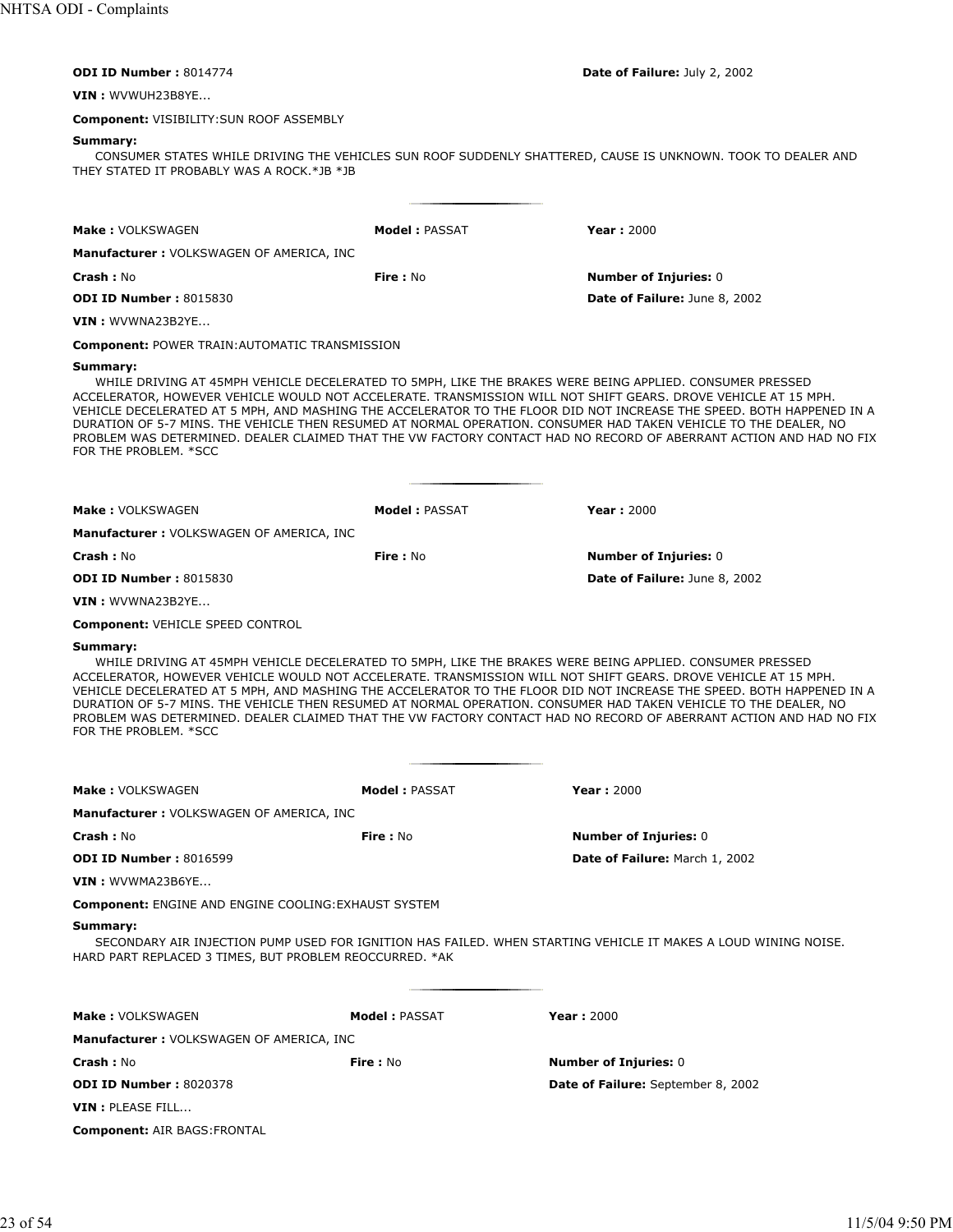CONSUMER STATES THAT THE AIR BAG SENOR LIGHT CAME ON AND STAYED ON. VEHICLE RAN OVER A SMALL ROCK AND THE AIR BAG DEPLOYED. WHICH CAUSE DAMAGE TO VEHICLE. REPLACED AIR BAG, SENOR LIGHT CAME BACK ON AND STAYED ON. \*MR

| Make: VOLKSWAGEN                                                                                                           | Model: PASSAT | <b>Year: 2000</b>                                                                                                                                                                                                                                                                                                                                                       |  |  |  |
|----------------------------------------------------------------------------------------------------------------------------|---------------|-------------------------------------------------------------------------------------------------------------------------------------------------------------------------------------------------------------------------------------------------------------------------------------------------------------------------------------------------------------------------|--|--|--|
| <b>Manufacturer: VOLKSWAGEN OF AMERICA, INC</b>                                                                            |               |                                                                                                                                                                                                                                                                                                                                                                         |  |  |  |
| Crash: No                                                                                                                  | Fire: $No$    | <b>Number of Injuries: 0</b>                                                                                                                                                                                                                                                                                                                                            |  |  |  |
| <b>ODI ID Number: 8023591</b>                                                                                              |               | Date of Failure: November 28, 2002                                                                                                                                                                                                                                                                                                                                      |  |  |  |
| VIN : PLEASE FILL                                                                                                          |               |                                                                                                                                                                                                                                                                                                                                                                         |  |  |  |
| <b>Component: ELECTRICAL SYSTEM: IGNITION</b>                                                                              |               |                                                                                                                                                                                                                                                                                                                                                                         |  |  |  |
| Summary:<br>PROBLEM WITH THE IGNITION SWITCH COIL, AND IT NEEDS TO BE REPLACE. THIS IS A COMMON PROBLEM PER DEALERSHIP. TS |               | WHILE DRIVING THE MALFUNCTION LIGHT CAME ON AND STAYED ON. IN THE OWNER MANUAL IT STATES WHEN THIS LIGHT COMES<br>ON DON'T DRIVE VEHICLE. CONSUMER TOOK VEHICLE TO THE DEALERSHIP TO HAVE SERVICE. THE DEALERSHIP INDICATED THEIRS A                                                                                                                                    |  |  |  |
| Make: VOLKSWAGEN                                                                                                           | Model: PASSAT | <b>Year: 2000</b>                                                                                                                                                                                                                                                                                                                                                       |  |  |  |
| <b>Manufacturer: VOLKSWAGEN OF AMERICA, INC</b>                                                                            |               |                                                                                                                                                                                                                                                                                                                                                                         |  |  |  |
| Crash: No                                                                                                                  | Fire: No      | <b>Number of Injuries: 0</b>                                                                                                                                                                                                                                                                                                                                            |  |  |  |
| <b>ODI ID Number: 10000417</b>                                                                                             |               | Date of Failure: December 26, 2002                                                                                                                                                                                                                                                                                                                                      |  |  |  |
| VIN: WVWUH23B9YE                                                                                                           |               |                                                                                                                                                                                                                                                                                                                                                                         |  |  |  |
| <b>Component: ENGINE AND ENGINE COOLING</b>                                                                                |               |                                                                                                                                                                                                                                                                                                                                                                         |  |  |  |
| Summary:                                                                                                                   |               | I DRIVE A 2000 VOLKSWAGON PASSAT GLX 4MOTION. I HAVE FELT THAT I GOT A BAD CAR SINCE VERY EARLY ON IN MY LEASE (I NOW<br>HAVE 8 MONTHS LEFT). ON THIS PARTICULAR OCCAISION, I HAD A SEVERE OIL LEAK. THE DEALER INFORMED ME THAT THERE WAS A<br>HOLE IN MY OIL PAN THAT MUST HAVE BEEN CAUSED BY A ROCK (I DON'T RECALL FEELING ANYTHING HIT THE CAR HARD ENOUGH TO PUT |  |  |  |

HOLE IN MY OIL PAN THAT MUST HAVE BEEN CAUSED BY A ROCK (I DON'T RECALL FEELING ANYTHING HIT THE CAR HARD ENOUGH TO PUT A HOLE IN ANYTHING). I WAS TOLD THAT THIS WAS NOT A WARRANTEED ITEM, RATHER NORMAL WEAR AND TEAR. I HAVE OWNED 5 OTHER CARS AND NEVER HAD THIS PROBLEM. I ALSO NOTICED THAT THE CAR WAS SHAKING WHEN THE BREAKS ARE APPLIED. I WAS TOLD BY THE DEALER THAT THIS IS DUE TO WARPED ROTORS. I ONLY HAVE 20,000 MILES ON THE VEHICLE AND HAVE NEVER HEARD OF ANY KIND OF BREAK PROBLEMS WITH THAT FEW MILES. I WAS ALSO TOLD THAT IS NOT COVERED BY WARRANTEE EITHER, AGAIN, NORMAL WEAR AND TEAR. THE OTHER 5 CARS THAT I OWNED EASILY HAD OVER 20,000 MILES ON THEM AND NEVER HAD A PROBLEM WITH BRAKE ROTORS. THIS SEEMS TO BE A TREND WITH THIS VEHICLE. EARLY ON IN MY LEASE, I HAD MULTIPLE PROBLEMS WITH MY CAR NOT STARTING. EACH TIME IT WAS DUE TO CARBON BUILDUP ON MY SPARK PLUGS. THE FIRST TIME IT HAPPENED THERE WAS ONLY 2,000 MILES ON THE CAR AND THE DEALER HAD THE NERVE TO TELL ME THAT SPARK PLUGS WERE STANDARD MAINTENENANCE ITEMS AND I MUST NOT BE TAKING CARE OF MY CAR PROPERLY. 2 YEARS LATER, THERE WAS AN EMISSION CONTROLS RECALL WHICH FIXED THIS PROBLEM, WHICH THE DEALER INITIALLY CALLED DRIVER ERROR, NOT A VEHICLE PROBLEM.

| <b>Make: VOLKSWAGEN</b>                  | Model: PASSAT | Year: $2000$                       |
|------------------------------------------|---------------|------------------------------------|
| Manufacturer: VOLKSWAGEN OF AMERICA, INC |               |                                    |
| <b>Crash: No</b>                         | Fire : No     | <b>Number of Injuries: 0</b>       |
| <b>ODI ID Number: 10000417</b>           |               | Date of Failure: December 26, 2002 |
| $VIN:$ WVWUH23B9YE                       |               |                                    |

**Component:** SERVICE BRAKES, HYDRAULIC:FOUNDATION COMPONENTS:DISC:ROTOR

# **Summary:**

I DRIVE A 2000 VOLKSWAGON PASSAT GLX 4MOTION. I HAVE FELT THAT I GOT A BAD CAR SINCE VERY EARLY ON IN MY LEASE (I NOW HAVE 8 MONTHS LEFT). ON THIS PARTICULAR OCCAISION, I HAD A SEVERE OIL LEAK. THE DEALER INFORMED ME THAT THERE WAS A HOLE IN MY OIL PAN THAT MUST HAVE BEEN CAUSED BY A ROCK (I DON'T RECALL FEELING ANYTHING HIT THE CAR HARD ENOUGH TO PUT A HOLE IN ANYTHING). I WAS TOLD THAT THIS WAS NOT A WARRANTEED ITEM, RATHER NORMAL WEAR AND TEAR. I HAVE OWNED 5 OTHER CARS AND NEVER HAD THIS PROBLEM. I ALSO NOTICED THAT THE CAR WAS SHAKING WHEN THE BREAKS ARE APPLIED. I WAS TOLD BY THE DEALER THAT THIS IS DUE TO WARPED ROTORS. I ONLY HAVE 20,000 MILES ON THE VEHICLE AND HAVE NEVER HEARD OF ANY KIND OF BREAK PROBLEMS WITH THAT FEW MILES. I WAS ALSO TOLD THAT IS NOT COVERED BY WARRANTEE EITHER, AGAIN, NORMAL WEAR AND TEAR. THE OTHER 5 CARS THAT I OWNED EASILY HAD OVER 20,000 MILES ON THEM AND NEVER HAD A PROBLEM WITH BRAKE ROTORS. THIS SEEMS TO BE A TREND WITH THIS VEHICLE. EARLY ON IN MY LEASE, I HAD MULTIPLE PROBLEMS WITH MY CAR NOT STARTING. EACH TIME IT WAS DUE TO CARBON BUILDUP ON MY SPARK PLUGS. THE FIRST TIME IT HAPPENED THERE WAS ONLY 2,000 MILES ON THE CAR AND THE DEALER HAD THE NERVE TO TELL ME THAT SPARK PLUGS WERE STANDARD MAINTENENANCE ITEMS AND I MUST NOT BE TAKING CARE OF MY CAR PROPERLY. 2 YEARS LATER, THERE WAS AN EMISSION CONTROLS RECALL WHICH FIXED THIS PROBLEM, WHICH THE DEALER INITIALLY CALLED DRIVER ERROR, NOT A VEHICLE PROBLEM.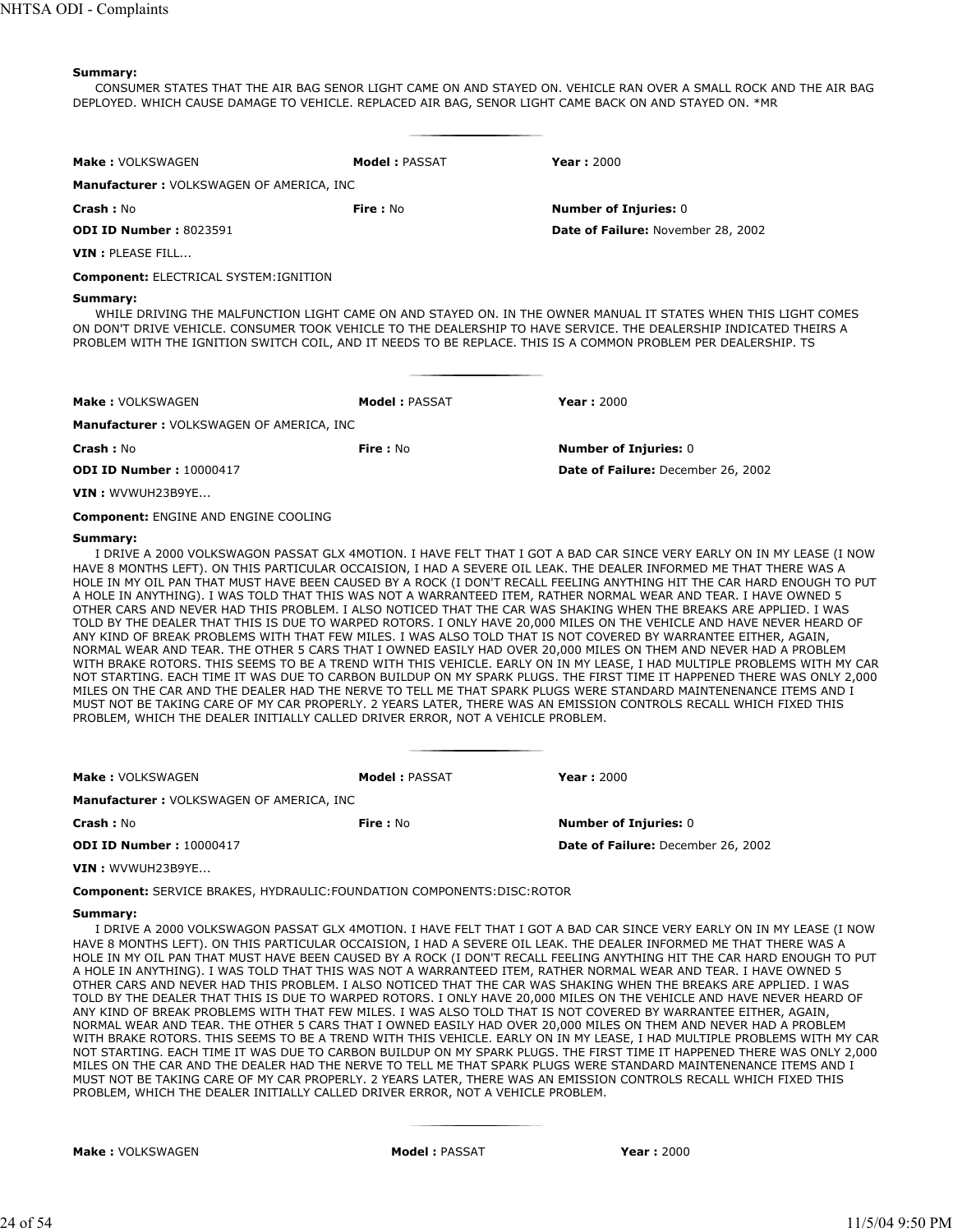| <b>Manufacturer: VOLKSWAGEN OF AMERICA, INC</b>                                                                                                                                                                                                                                                                      |                      |                                                                                                                                                                                                                                           |  |
|----------------------------------------------------------------------------------------------------------------------------------------------------------------------------------------------------------------------------------------------------------------------------------------------------------------------|----------------------|-------------------------------------------------------------------------------------------------------------------------------------------------------------------------------------------------------------------------------------------|--|
| <b>Crash: No</b>                                                                                                                                                                                                                                                                                                     | Fire: No             | <b>Number of Injuries: 0</b>                                                                                                                                                                                                              |  |
| <b>ODI ID Number: 10001228</b>                                                                                                                                                                                                                                                                                       |                      | <b>Date of Failure:</b>                                                                                                                                                                                                                   |  |
| <b>VIN: WVWVD63B42E</b>                                                                                                                                                                                                                                                                                              |                      |                                                                                                                                                                                                                                           |  |
|                                                                                                                                                                                                                                                                                                                      |                      | Component: ENGINE AND ENGINE COOLING: EXHAUST SYSTEM: EMISSION CONTROL: GAS RECIRCULATION VALVE (EGR VALVE)                                                                                                                               |  |
| Summary:<br>DASHBOARD. PLEASE PROVIDE ADDITIONAL INFORMATION DEALER IS AWARE OF THE PROBLEM. TS                                                                                                                                                                                                                      |                      | THERE ARE FOUR OIL PACKETS LOCATED INTO HER VEHICLE. CAUSING THE VEHICLE TO STALL AND THE ENGINE LIGHT APPEAR ON THE                                                                                                                      |  |
| Make: VOLKSWAGEN                                                                                                                                                                                                                                                                                                     | <b>Model: PASSAT</b> | <b>Year: 2000</b>                                                                                                                                                                                                                         |  |
| Manufacturer: VOLKSWAGEN OF AMERICA, INC                                                                                                                                                                                                                                                                             |                      |                                                                                                                                                                                                                                           |  |
| <b>Crash: Yes</b>                                                                                                                                                                                                                                                                                                    | <b>Fire: No</b>      | <b>Number of Injuries: 0</b>                                                                                                                                                                                                              |  |
| <b>ODI ID Number: 10001553</b>                                                                                                                                                                                                                                                                                       |                      | Date of Failure: November 24, 2002                                                                                                                                                                                                        |  |
| VIN: WVWMA23B9YP                                                                                                                                                                                                                                                                                                     |                      |                                                                                                                                                                                                                                           |  |
| <b>Component: AIR BAGS:FRONTAL</b>                                                                                                                                                                                                                                                                                   |                      |                                                                                                                                                                                                                                           |  |
| Summary:                                                                                                                                                                                                                                                                                                             |                      |                                                                                                                                                                                                                                           |  |
| BY THIS ACCIDENT. PLEASE PROVIDE MORE DETAILS. TS                                                                                                                                                                                                                                                                    |                      | WHILE DRIVING AT 35 MPH, VEHICLE WAS IN A FRONTAL COLLISION, AND NONE OF THE AIRBAGS DEPLOYED UPON IMPACT. THIS<br>RESULTED IN DRIVER BEING SERIOUSLY INJURED. CONSUMER IS CURRENTLY ON DISABILITY AS THE RESULT OF THE INJURIES OBTAINED |  |
| Make: VOLKSWAGEN                                                                                                                                                                                                                                                                                                     | <b>Model: PASSAT</b> | <b>Year: 2000</b>                                                                                                                                                                                                                         |  |
| <b>Manufacturer: VOLKSWAGEN OF AMERICA, INC</b>                                                                                                                                                                                                                                                                      |                      |                                                                                                                                                                                                                                           |  |
| <b>Crash: Yes</b>                                                                                                                                                                                                                                                                                                    | Fire: No             | <b>Number of Injuries: 0</b>                                                                                                                                                                                                              |  |
| <b>ODI ID Number: 10001555</b>                                                                                                                                                                                                                                                                                       |                      | <b>Date of Failure:</b>                                                                                                                                                                                                                   |  |
| VIN: WVWMA23B9YP                                                                                                                                                                                                                                                                                                     |                      |                                                                                                                                                                                                                                           |  |
| <b>Component: SEAT BELTS: FRONT</b>                                                                                                                                                                                                                                                                                  |                      |                                                                                                                                                                                                                                           |  |
| Summary:<br>VEHICLE WAS IN A FRONTAL COLLISION, AND THE PRESSURE OF THE DRIVER IMPACTING THE CONSOLE, CAUSED THE CONSOLE TO<br>TWIST AND ACTIVATE THE SEAT BELT RELEASE BOTTOM. THIS RESULTED IN THE DRIVER BEING THROWN FROM THERE SEAT, WHICH<br>CAUSE THEM TO HAVE HEAD INJURIES. PLEASE PROVIDE MORE DETAILS. TS |                      |                                                                                                                                                                                                                                           |  |
| <b>Make: VOLKSWAGEN</b>                                                                                                                                                                                                                                                                                              | <b>Model: PASSAT</b> | <b>Year: 2000</b>                                                                                                                                                                                                                         |  |
| <b>Manufacturer: VOLKSWAGEN OF AMERICA, INC</b>                                                                                                                                                                                                                                                                      |                      |                                                                                                                                                                                                                                           |  |
| Crash: No                                                                                                                                                                                                                                                                                                            | <b>Fire: No</b>      | <b>Number of Injuries: 0</b>                                                                                                                                                                                                              |  |
| <b>ODI ID Number: 10003757</b>                                                                                                                                                                                                                                                                                       |                      | <b>Date of Failure:</b>                                                                                                                                                                                                                   |  |
| <b>VIN</b> : Not Available                                                                                                                                                                                                                                                                                           |                      |                                                                                                                                                                                                                                           |  |
| <b>Component: ELECTRICAL SYSTEM: IGNITION</b>                                                                                                                                                                                                                                                                        |                      |                                                                                                                                                                                                                                           |  |
| Summary:<br>CONSUMER STATES WHILE DRIVING THE IGNITION COIL BROKE CAUSING LOST OF ACCELERATION. PLEASE PROVIDE ANY ADDITIONAL<br><b>INFORMATION, TS</b>                                                                                                                                                              |                      |                                                                                                                                                                                                                                           |  |
| <b>Make: VOLKSWAGEN</b>                                                                                                                                                                                                                                                                                              | <b>Model: PASSAT</b> | <b>Year: 2000</b>                                                                                                                                                                                                                         |  |
| <b>Manufacturer: VOLKSWAGEN OF AMERICA, INC</b>                                                                                                                                                                                                                                                                      |                      |                                                                                                                                                                                                                                           |  |
| <b>Crash: No</b>                                                                                                                                                                                                                                                                                                     | Fire: No             | <b>Number of Injuries: 0</b>                                                                                                                                                                                                              |  |
| <b>ODI ID Number: 10005473</b>                                                                                                                                                                                                                                                                                       |                      | <b>Date of Failure: February 7, 2003</b>                                                                                                                                                                                                  |  |
| VIN: WVWWH23B0YE                                                                                                                                                                                                                                                                                                     |                      |                                                                                                                                                                                                                                           |  |
| Component: SERVICE BRAKES, HYDRAULIC: ANTILOCK                                                                                                                                                                                                                                                                       |                      |                                                                                                                                                                                                                                           |  |
| Summary:                                                                                                                                                                                                                                                                                                             |                      |                                                                                                                                                                                                                                           |  |

WET WEATHER BRAKING...SAME AS OTHER COMPLAINTS. THERE IS A SIGNIFICANT DELAY IN BRAKING RESPONSE IN WET WEATHER. ONCE THE BRAKES 'GRAB' STOPPING IS NOT A PROBLEM; I'VE LEARNED TO BRAKE EARLY. THE PROBLEM SEEMS TO BE REDUCED IF YOU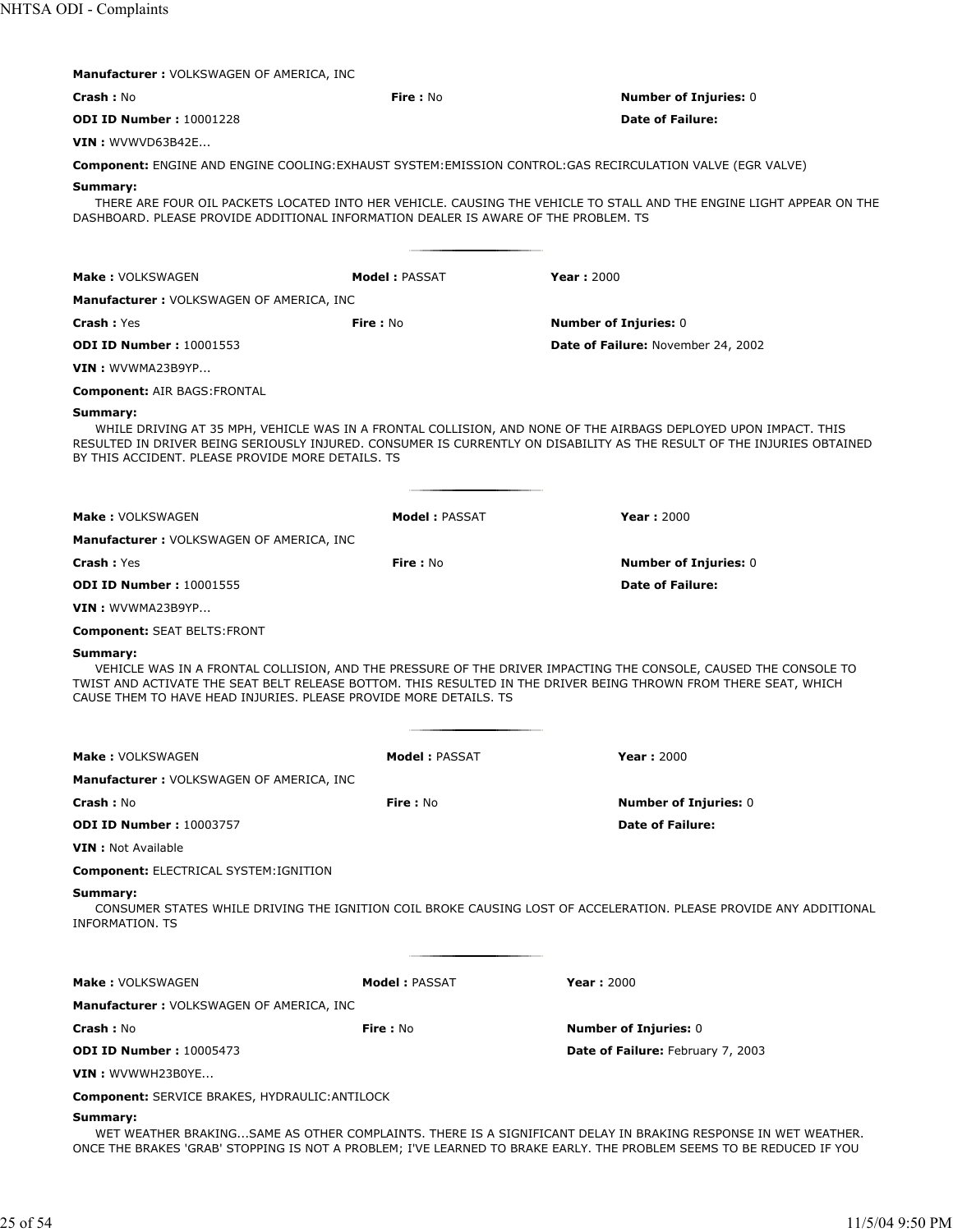TRY TO FREQUENTLY TOUCH THE BRAKES, I'M ASSUMING THIS CLEARS WATER BUILD-UP FROM THE ROTORS/PADS. IS THIS A PROBLEM WITH THE OPEN DESIGN OF THE ALLOY WHEELS OR IS THE DISC/ROTOR GUARD THAT SITS BEHIND THE WHEEL BECOMING FILLED WITH WATER? FYI, I HAVE A 2000 PASSAT 4MOTION GLX WAGON.

| <b>Make: VOLKSWAGEN</b>                                                                                                                                                                                                                                                             | <b>Model: PASSAT</b> | <b>Year: 2000</b>                                                                                                                                                                                                                   |  |
|-------------------------------------------------------------------------------------------------------------------------------------------------------------------------------------------------------------------------------------------------------------------------------------|----------------------|-------------------------------------------------------------------------------------------------------------------------------------------------------------------------------------------------------------------------------------|--|
| <b>Manufacturer: VOLKSWAGEN OF AMERICA, INC</b>                                                                                                                                                                                                                                     |                      |                                                                                                                                                                                                                                     |  |
| Crash: No                                                                                                                                                                                                                                                                           | Fire: No             | <b>Number of Injuries: 0</b>                                                                                                                                                                                                        |  |
| <b>ODI ID Number: 10006826</b>                                                                                                                                                                                                                                                      |                      | <b>Date of Failure:</b>                                                                                                                                                                                                             |  |
| VIN : WVWPD23B6YE                                                                                                                                                                                                                                                                   |                      |                                                                                                                                                                                                                                     |  |
| <b>Component: SUSPENSION:FRONT:CONTROL ARM</b>                                                                                                                                                                                                                                      |                      |                                                                                                                                                                                                                                     |  |
| Summary:                                                                                                                                                                                                                                                                            |                      | VW WILL NOT COVER THE REPAIR OF THE CONTROL ARMS AND AFTER RESEARCHING THE WEB I FOUND THAT FAILURE OF THE<br>CONTROL ARMS ARE NORMAL FOR THIS MODEL. *PH *JB **DIMSII IVOQ ENTRY POSTED AFTER 12/12/02 CUT OVER TO ARTEMIS**770854 |  |
| <b>Make: VOLKSWAGEN</b>                                                                                                                                                                                                                                                             | <b>Model: PASSAT</b> | <b>Year: 2000</b>                                                                                                                                                                                                                   |  |
| <b>Manufacturer: VOLKSWAGEN OF AMERICA, INC</b>                                                                                                                                                                                                                                     |                      |                                                                                                                                                                                                                                     |  |
| Crash: No                                                                                                                                                                                                                                                                           | <b>Fire: No</b>      | <b>Number of Injuries: 0</b>                                                                                                                                                                                                        |  |
| <b>ODI ID Number: 10007366</b>                                                                                                                                                                                                                                                      |                      | Date of Failure: February 11, 2003                                                                                                                                                                                                  |  |
| VIN: WVWMA23B2YP                                                                                                                                                                                                                                                                    |                      |                                                                                                                                                                                                                                     |  |
| <b>Component: AIR BAGS</b>                                                                                                                                                                                                                                                          |                      |                                                                                                                                                                                                                                     |  |
| Summary:<br>THE AIRBAG LIGHT ILLUMINATED ON THE DASHBOARD.*JB                                                                                                                                                                                                                       |                      |                                                                                                                                                                                                                                     |  |
| <b>Make: VOLKSWAGEN</b>                                                                                                                                                                                                                                                             | <b>Model: PASSAT</b> | <b>Year: 2000</b>                                                                                                                                                                                                                   |  |
| <b>Manufacturer: VOLKSWAGEN OF AMERICA, INC</b>                                                                                                                                                                                                                                     |                      |                                                                                                                                                                                                                                     |  |
| <b>Crash: No</b>                                                                                                                                                                                                                                                                    | Fire: No             | <b>Number of Injuries: 0</b>                                                                                                                                                                                                        |  |
| <b>ODI ID Number: 10009694</b>                                                                                                                                                                                                                                                      |                      | Date of Failure: March 1, 2003                                                                                                                                                                                                      |  |
| VIN : PLEASE FILL                                                                                                                                                                                                                                                                   |                      |                                                                                                                                                                                                                                     |  |
| <b>Component: ENGINE AND ENGINE COOLING: ENGINE</b>                                                                                                                                                                                                                                 |                      |                                                                                                                                                                                                                                     |  |
| Summary:<br>THE VEHICLE STARTED TO MAKE A NOISE, AND THEN STALLED.*JB                                                                                                                                                                                                               |                      |                                                                                                                                                                                                                                     |  |
| <b>Make: VOLKSWAGEN</b>                                                                                                                                                                                                                                                             | <b>Model: PASSAT</b> | <b>Year: 2000</b>                                                                                                                                                                                                                   |  |
| <b>Manufacturer: VOLKSWAGEN OF AMERICA, INC</b>                                                                                                                                                                                                                                     |                      |                                                                                                                                                                                                                                     |  |
| Crash: No                                                                                                                                                                                                                                                                           | Fire: No             | <b>Number of Injuries: 0</b>                                                                                                                                                                                                        |  |
| <b>ODI ID Number: 10010183</b>                                                                                                                                                                                                                                                      |                      | Date of Failure: March 8, 2003                                                                                                                                                                                                      |  |
| VIN: WVWNA23B2YE                                                                                                                                                                                                                                                                    |                      |                                                                                                                                                                                                                                     |  |
| <b>Component: TIRES</b>                                                                                                                                                                                                                                                             |                      |                                                                                                                                                                                                                                     |  |
| Summary:<br>I HAD TWO TIRES BLOW OUT WITHIN THREE WEEKS OF EACH OTHER. THE TIRES ARE ORIGINAL TO MY 2000 VW PASSAT GLS WAGON<br>AND HAVE APPROXIMATELY 30000 MILES OF WEAR. THE TIRES ARE MADE IN GERMANY - MODEL: "195/65 R15 RADIAL 91H M+S ECOPLUS<br>CONTITOURING CONTACT" *NLM |                      |                                                                                                                                                                                                                                     |  |
| <b>Make: VOLKSWAGEN</b>                                                                                                                                                                                                                                                             | <b>Model: PASSAT</b> | <b>Year: 2000</b>                                                                                                                                                                                                                   |  |
| <b>Manufacturer: VOLKSWAGEN OF AMERICA, INC</b>                                                                                                                                                                                                                                     |                      |                                                                                                                                                                                                                                     |  |
| Crash: No                                                                                                                                                                                                                                                                           | Fire: No             | <b>Number of Injuries: 0</b>                                                                                                                                                                                                        |  |
| <b>ODI ID Number: 10010925</b>                                                                                                                                                                                                                                                      |                      | Date of Failure: March 24, 2003                                                                                                                                                                                                     |  |
| <b>VIN</b> : Not Available                                                                                                                                                                                                                                                          |                      |                                                                                                                                                                                                                                     |  |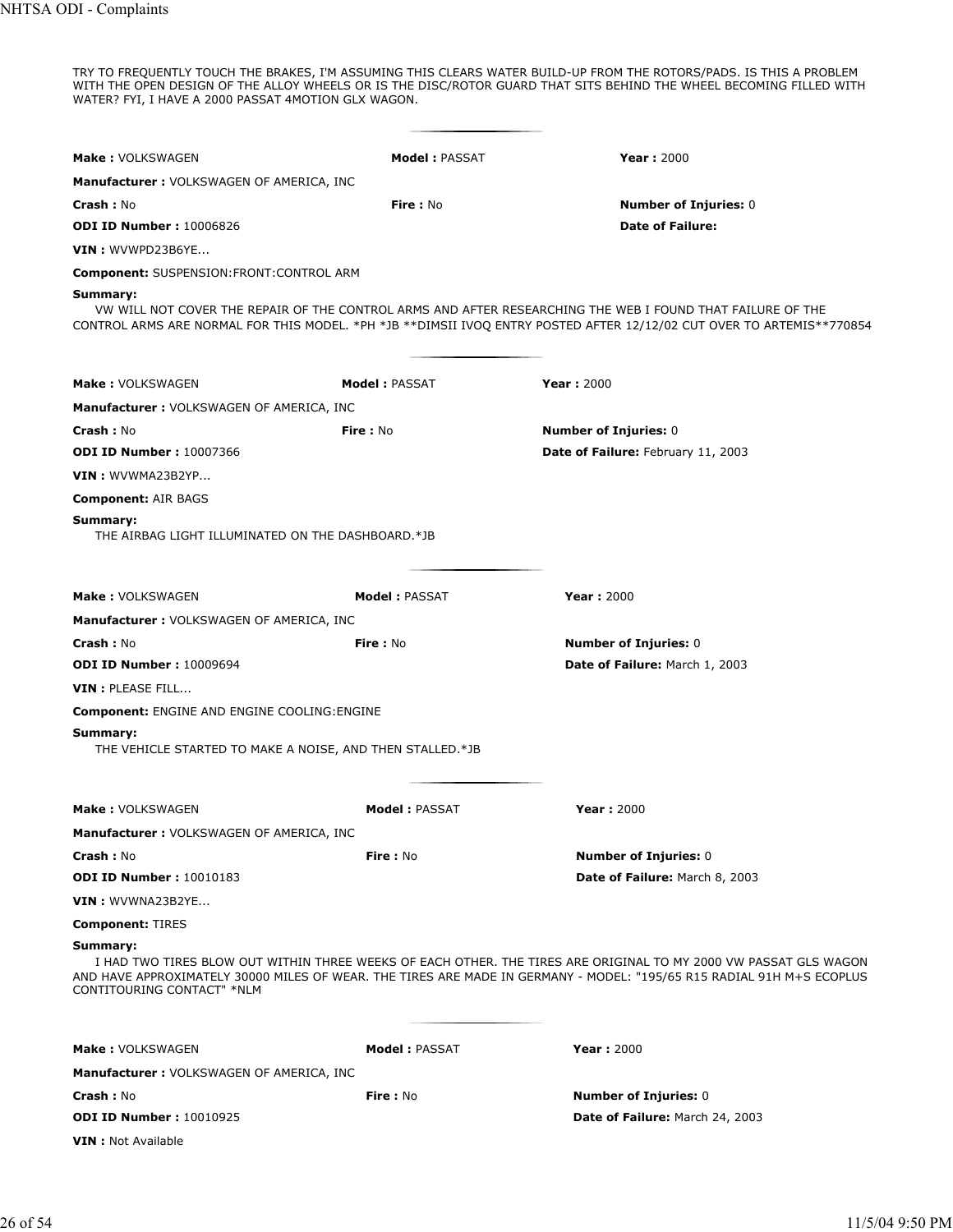#### **Component:** ELECTRICAL SYSTEM

#### **Summary:**

THIS IS REGARDING A 2000 VOLKWAGEN PASSAT. I HAVE READ THAT THERE IS AN "ACTION PLAN" BY VOLKSWAGEN FOR 2001 AND NEWER PASSATS FOR COIL WIRES. I FEEL THAT VOLKSWAGEN SHOULD INCLUDE THE 2000 AS WELL. ALTHOUGH MY CAR IS NOT INCLUDED I HAVE ALREADY HAD TWO COIL FAILURES. UNLIKE CARS WHICH ARE COVERED BY THE RECALL I HAVE TO GET THEM REPLACED AS THEY FAIL. I BELIEVE VW IS JUST TRYING TO SAVE MONEY BY NOT INCLUDING THE 2000 CARS. \*JB

| Make: VOLKSWAGEN                                                                                                                                                                                                                                                    | Model: PASSAT   | Year: $2000$                                                                                                |
|---------------------------------------------------------------------------------------------------------------------------------------------------------------------------------------------------------------------------------------------------------------------|-----------------|-------------------------------------------------------------------------------------------------------------|
| Manufacturer: VOLKSWAGEN OF AMERICA, INC                                                                                                                                                                                                                            |                 |                                                                                                             |
| Crash: No                                                                                                                                                                                                                                                           | Fire: $No$      | <b>Number of Injuries: 0</b>                                                                                |
| <b>ODI ID Number: 10013602</b>                                                                                                                                                                                                                                      |                 | Date of Failure: March 10, 2003                                                                             |
| $VIN:$ WVWPD23B2YE                                                                                                                                                                                                                                                  |                 |                                                                                                             |
| <b>Component: ELECTRICAL SYSTEM: IGNITION</b>                                                                                                                                                                                                                       |                 |                                                                                                             |
| Summary:<br>THROUGH THE GEARS, (NEUTRAL, DRIVE, ETC) THEN BACK TO THE PARK POSITION & THEN THE CAR WILL START. VW DEALER IS<br>UNABLE TO ISOLATE THE PROBLEM BUT OFFERED TO REPLACE A PART FOR A FEE OF \$400.00 BECAUSE THE VEHICLE IS NOW OUT OF<br>WARRANTY, *JB |                 | INTERMITTENTLY CAR WILL NOT START. USUALLY I CAN MANEUVER THE AUTOMATIC SHIFTER FROM THE PARK POSITION DOWN |
| Make: VOLKSWAGEN                                                                                                                                                                                                                                                    | Model: PASSAT   | <b>Year: 2000</b>                                                                                           |
| Manufacturer: VOLKSWAGEN OF AMERICA, INC                                                                                                                                                                                                                            |                 |                                                                                                             |
| <b>Crash: No</b>                                                                                                                                                                                                                                                    | <b>Fire: No</b> | <b>Number of Injuries: 0</b>                                                                                |
| <b>ODI ID Number: 10013837</b>                                                                                                                                                                                                                                      |                 | Date of Failure: March 28, 2003                                                                             |

**VIN :** WVWNA23B7YE...

**Component:** FUEL SYSTEM, GASOLINE:FUEL INJECTION SYSTEM:INJECTORS

#### **Summary:**

OUR VOLKSWAGEN DEALER (MARTENS VOLKSWAGEN) WAS INITIALLY CONTACTED FOR SERVICE WHEN AN ENGINE LIGHT CAME ON MY 2000 PASSAT GLS WAGON THAT SAID "EMISSIONS WORKSHOP". THEY SAID THEY COULDN'T TAKE A LOOK AT THE CAR FOR ABOUT TWO WEEKS BECAUSE IT WASN'T A SERIOUS PROBLEM AND WE SHOULD JUST KEEP DRIVING IT. AFTER A FEW MORE DAYS OF DRIVING THE CAR, WE SMELLED GASOLINE FUMES COMING FROM THE ENGINE COMPARTMENT (WHILE DRIVING, NOT WHILE STARTING). WE THEN INSISTED THAT MARTENS LOOK AT THE PROBLEM IMMEDIATELY. THE MECHANIC SAID THAT ALL FOUR FUEL INJECTORS WERE LEAKING FUEL THROUGH THE SIDE OF THE INJECTORS INTO THE ENGINE COMPARTMENT AND NEEDED REPLACING. HE CLAIMED THAT SOMETHING IN THE GASOLINE WAS MELTING THE SEALS. THE CAR HAS ONLY 33,421 MILES ON IT. IT HAS HAD REGULAR SERVICE AT VOLKSWAGEN DEALERS AND WAS ONLY FILLED UP WITH 93 OCTANE GASOLINE BOUGHT IN THE US AS REQUIRED BY VOLKSWAGEN. IN ADDITION WE HAVE NEVER USED ANY FUEL ADDITIVES. I BELIEVE THAT THESE FUEL INJECTORS ARE DEFECTIVE AND THERE MAY BE MANY OTHER PEOPLE WHO ARE ALSO BEING TOLD TO CONTINUE TO DRIVE WITH THE ENGINE LIGHT ON WHO MAY IN FACT HAVE GASOLINE LEAKING INTO THE ENGINE COMPARTMENT DUE TO LEAKING INJECTORS. THEREFORE WE RECOMMEND THAT NHTSA INVESTIGATE IF A SAFETY RECALL IS NEEDED TO PREVENT ENGINE FIRES THAT MIGHT RESULT FROM DEFECTIVE FUEL INJECTORS IN THIS MODEL VOLKSWAGEN. \*NLM

| <b>Make: VOLKSWAGEN</b>                          | Model: PASSAT | Year: $2000$                                                                                                       |
|--------------------------------------------------|---------------|--------------------------------------------------------------------------------------------------------------------|
| Manufacturer: VOLKSWAGEN OF AMERICA, INC         |               |                                                                                                                    |
| Crash: No                                        | Fire: $No$    | <b>Number of Injuries: 0</b>                                                                                       |
| <b>ODI ID Number: 10014090</b>                   |               | <b>Date of Failure: April 7, 2003</b>                                                                              |
| <b>VIN</b> : Not Available                       |               |                                                                                                                    |
| <b>Component: SUSPENSION: FRONT: CONTROL ARM</b> |               |                                                                                                                    |
| Summary:                                         |               | SEVEN OF THE EIGHT CONTROL ARMS ON MY 2000 VW PASSAT HAVE FAILED. THERE HAS BEEN A RECALL ISSUED IN EUROPE FOR THE |

SAME PROBLEM. LIKEWISE, THE AUDI A4 SHARES THE SAME CHASSIS AND SAME FRONT END SUSPENSION. JUST LIKE THE VOG RECALLED THE PASSAT AOA HAS RECALLED THE A4. HOWEVER VOA HAS DECIDED TO NOT ISSUE A RECALL AND RISKING THE PASSAT CUSTOMER BASE INJURY OR EVEN DEATH. WHY IS IT THE EXACT SAME PARTS WERE RECALLED AND THE SAME CHASSIS, BUT VOA HAS NOT RECALLED THE PASSAT. THE DEALERSHIP HAS TOLD ME THAT IT WILL COST 1,400.00 DOLLARS TO REPLACE THE CONTROL ARMS. NHTSA NEEDS TO QUESTION VOA ON THIS MATTER. MY CAR HAS 40,000 MILES ON IT AND IS BEING MAINTAINED BY A VOLKSWAGEN TECHNICIAN. THERE IS JUST NO REASON WHY A PART THAT IS DESIGNED TO LAST THE LIFE OF THE CAR HAS FAILED AT 40,000 MILES. \*JB

**Make :** VOLKSWAGEN **Model :** PASSAT **Year :** 2000

**Manufacturer :** VOLKSWAGEN OF AMERICA, INC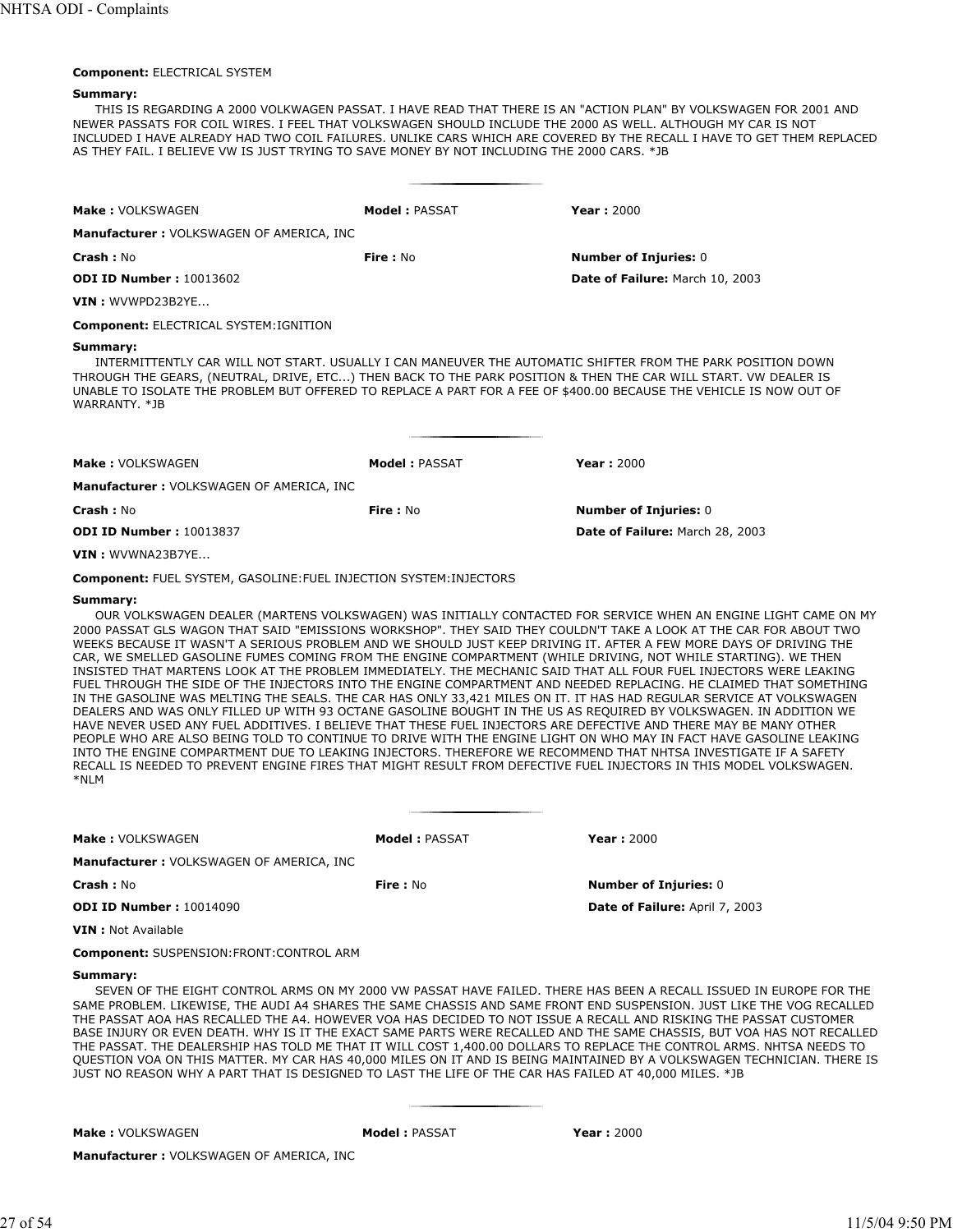| <b>Crash: No</b>                                                                                                                                                                                                                                                                                                                                                                                                                                                                                                                                                                                                                                                                                                                                                                                                                                                                                                                                                                                                                                                                                                                                                                                                                                                                                     | Fire: No             | <b>Number of Injuries: 0</b>      |  |  |
|------------------------------------------------------------------------------------------------------------------------------------------------------------------------------------------------------------------------------------------------------------------------------------------------------------------------------------------------------------------------------------------------------------------------------------------------------------------------------------------------------------------------------------------------------------------------------------------------------------------------------------------------------------------------------------------------------------------------------------------------------------------------------------------------------------------------------------------------------------------------------------------------------------------------------------------------------------------------------------------------------------------------------------------------------------------------------------------------------------------------------------------------------------------------------------------------------------------------------------------------------------------------------------------------------|----------------------|-----------------------------------|--|--|
| <b>ODI ID Number: 10016144</b>                                                                                                                                                                                                                                                                                                                                                                                                                                                                                                                                                                                                                                                                                                                                                                                                                                                                                                                                                                                                                                                                                                                                                                                                                                                                       |                      | Date of Failure: April 12, 2003   |  |  |
| <b>VIN</b> : Not Available                                                                                                                                                                                                                                                                                                                                                                                                                                                                                                                                                                                                                                                                                                                                                                                                                                                                                                                                                                                                                                                                                                                                                                                                                                                                           |                      |                                   |  |  |
| <b>Component: SUSPENSION:FRONT:CONTROL ARM</b>                                                                                                                                                                                                                                                                                                                                                                                                                                                                                                                                                                                                                                                                                                                                                                                                                                                                                                                                                                                                                                                                                                                                                                                                                                                       |                      |                                   |  |  |
| Summary:<br>CONTROL ARM FAILURE LEADING TO SUSPENSION BREAKDOWN. SECOND OCCURRENCE IN 60000 MILES. FIRST OWNER. NOT HAPPY<br>ABOUT VW'S INABILITY TO CLAIM FAULT FOR PROBLEM. *NLM                                                                                                                                                                                                                                                                                                                                                                                                                                                                                                                                                                                                                                                                                                                                                                                                                                                                                                                                                                                                                                                                                                                   |                      |                                   |  |  |
| <b>Make: VOLKSWAGEN</b>                                                                                                                                                                                                                                                                                                                                                                                                                                                                                                                                                                                                                                                                                                                                                                                                                                                                                                                                                                                                                                                                                                                                                                                                                                                                              | <b>Model: PASSAT</b> | <b>Year: 2000</b>                 |  |  |
| <b>Manufacturer: VOLKSWAGEN OF AMERICA, INC</b>                                                                                                                                                                                                                                                                                                                                                                                                                                                                                                                                                                                                                                                                                                                                                                                                                                                                                                                                                                                                                                                                                                                                                                                                                                                      |                      |                                   |  |  |
| Crash: No                                                                                                                                                                                                                                                                                                                                                                                                                                                                                                                                                                                                                                                                                                                                                                                                                                                                                                                                                                                                                                                                                                                                                                                                                                                                                            | <b>Fire: No</b>      | <b>Number of Injuries: 0</b>      |  |  |
| <b>ODI ID Number: 10016778</b>                                                                                                                                                                                                                                                                                                                                                                                                                                                                                                                                                                                                                                                                                                                                                                                                                                                                                                                                                                                                                                                                                                                                                                                                                                                                       |                      | Date of Failure: November 5, 2001 |  |  |
| VIN: WVWMA23B7YP                                                                                                                                                                                                                                                                                                                                                                                                                                                                                                                                                                                                                                                                                                                                                                                                                                                                                                                                                                                                                                                                                                                                                                                                                                                                                     |                      |                                   |  |  |
| <b>Component:</b> ENGINE AND ENGINE COOLING: EXHAUST SYSTEM: EMISSION CONTROL: CRANKCASE (PCV)                                                                                                                                                                                                                                                                                                                                                                                                                                                                                                                                                                                                                                                                                                                                                                                                                                                                                                                                                                                                                                                                                                                                                                                                       |                      |                                   |  |  |
| Summary:<br>I PURCHASED A NEW 2000 PASSAT IN FEB. OF 2000. ON NOV. 5, 2001 THE ENGINE LIGHT CAME ON, THE DASH DISPLAYED EMISSION<br>WORKSHOP.THE SYSMPTOMS WERE A JOLTING WHEN PLACING THE CAR INTO ANY GEAR AND THE CAR LOSING POWER FOR SEVERAL<br>SECONDS WHILE DRIVING.I TOOK IT IN AND FOUND OUT THE "ENGINE CONTROL MODULE" NEEDED REPLACMENT & THE "MASS AIR FLOW<br>SENSOR" NEEDED TO BE REPLACED AND IT WAS FIXED AT NO CHARGE. THEN, ON DEC. 23, 2002 I HAD THE SAME SYMPTOMS AND TOOK IT<br>IN AND HAD TOPAY \$161.00 TO REPLACE THE "VACCUM LINE TO MANIFOLD". NOW YESTERDAY APRIL 28,2003 I HAD THE SAME SYMPTOMS<br>AND FOUND OUT THE "MASS AIR FLOW SENSOR" NEEDS TO BE REPLACED FOR THE SEONCD TIME AND THE DEALER WILL ONLY PAY 50%<br>AND THEY WILL STAND BEHIND THEIR DECISION BECAUSE THEY FEEL IT'S MORE THEN FAIR. THE DEALER HAS TOLD ME THAT IT IS VERY<br>RARE FOR THIS PROBLEM TO HAPPEN. WELL IT HAS ALREADY HAPPENED 3 TIMES IN THE 3 YEARS I HAVE OWNED IT AND THEY ARE<br>UNABLE TO GIVE ME AN ANSWER TO WHY THIS HAPPENS. I WOULD LIKE TO KNOW HOW MAY COMPLAINTS YOU HAVE RECEIVED ON CASE<br>NUMBER:748685. I FEEL LIKE I PURCHASED A LEMON AND WILL BE DEALING WITH THIS SAME PROBLEM OVER AND OVER. I WILL NEVER<br>PURCHASE OR RECOMMEND A VOLKSWAGEN TO ANYONE. |                      |                                   |  |  |
| Make: VOLKSWAGEN                                                                                                                                                                                                                                                                                                                                                                                                                                                                                                                                                                                                                                                                                                                                                                                                                                                                                                                                                                                                                                                                                                                                                                                                                                                                                     | Model: PASSAT        | <b>Year: 2000</b>                 |  |  |
| <b>Manufacturer: VOLKSWAGEN OF AMERICA, INC</b>                                                                                                                                                                                                                                                                                                                                                                                                                                                                                                                                                                                                                                                                                                                                                                                                                                                                                                                                                                                                                                                                                                                                                                                                                                                      |                      |                                   |  |  |
| Crash: No                                                                                                                                                                                                                                                                                                                                                                                                                                                                                                                                                                                                                                                                                                                                                                                                                                                                                                                                                                                                                                                                                                                                                                                                                                                                                            | Fire: No             | <b>Number of Injuries: 0</b>      |  |  |
| <b>ODI ID Number: 10017047</b>                                                                                                                                                                                                                                                                                                                                                                                                                                                                                                                                                                                                                                                                                                                                                                                                                                                                                                                                                                                                                                                                                                                                                                                                                                                                       |                      | Date of Failure: May 5, 2003      |  |  |
| VIN: WVWMA23B5YE                                                                                                                                                                                                                                                                                                                                                                                                                                                                                                                                                                                                                                                                                                                                                                                                                                                                                                                                                                                                                                                                                                                                                                                                                                                                                     |                      |                                   |  |  |
| <b>Component: STEERING:LINKAGES: TIE ROD ASSEMBLY</b>                                                                                                                                                                                                                                                                                                                                                                                                                                                                                                                                                                                                                                                                                                                                                                                                                                                                                                                                                                                                                                                                                                                                                                                                                                                |                      |                                   |  |  |
| Summary:<br>TIE ROD AND CONTROL ARMS ARE PRONE TO FAILURE, I.E. BUSHINGS BECOME WORN AND WILL TEAR AFTER TIME. THE BUSHINGS ON<br>MY VEHICLE FOR BOTH UPPER CONTROL ARMS (CURRENTLY @ 48000 MILES) ON BOTH SIDES AND TIE RODS HAVE STARTED TO CRACK<br>AND TEAR. *JB                                                                                                                                                                                                                                                                                                                                                                                                                                                                                                                                                                                                                                                                                                                                                                                                                                                                                                                                                                                                                                 |                      |                                   |  |  |
|                                                                                                                                                                                                                                                                                                                                                                                                                                                                                                                                                                                                                                                                                                                                                                                                                                                                                                                                                                                                                                                                                                                                                                                                                                                                                                      |                      | <b>Year: 2000</b>                 |  |  |
| <b>Make: VOLKSWAGEN</b><br><b>Manufacturer: VOLKSWAGEN OF AMERICA, INC</b>                                                                                                                                                                                                                                                                                                                                                                                                                                                                                                                                                                                                                                                                                                                                                                                                                                                                                                                                                                                                                                                                                                                                                                                                                           | <b>Model: PASSAT</b> |                                   |  |  |
| Crash: No                                                                                                                                                                                                                                                                                                                                                                                                                                                                                                                                                                                                                                                                                                                                                                                                                                                                                                                                                                                                                                                                                                                                                                                                                                                                                            | Fire: No             | <b>Number of Injuries: 0</b>      |  |  |
| <b>ODI ID Number: 10017047</b>                                                                                                                                                                                                                                                                                                                                                                                                                                                                                                                                                                                                                                                                                                                                                                                                                                                                                                                                                                                                                                                                                                                                                                                                                                                                       |                      | Date of Failure: May 5, 2003      |  |  |
| <b>VIN</b> : WVWMA23B5YE                                                                                                                                                                                                                                                                                                                                                                                                                                                                                                                                                                                                                                                                                                                                                                                                                                                                                                                                                                                                                                                                                                                                                                                                                                                                             |                      |                                   |  |  |
| <b>Component: SUSPENSION: FRONT: CONTROL ARM</b>                                                                                                                                                                                                                                                                                                                                                                                                                                                                                                                                                                                                                                                                                                                                                                                                                                                                                                                                                                                                                                                                                                                                                                                                                                                     |                      |                                   |  |  |
| Summary:<br>TIE ROD AND CONTROL ARMS ARE PRONE TO FAILURE, I.E. BUSHINGS BECOME WORN AND WILL TEAR AFTER TIME. THE BUSHINGS ON<br>MY VEHICLE FOR BOTH UPPER CONTROL ARMS (CURRENTLY @ 48000 MILES) ON BOTH SIDES AND TIE RODS HAVE STARTED TO CRACK<br>AND TEAR. *JB                                                                                                                                                                                                                                                                                                                                                                                                                                                                                                                                                                                                                                                                                                                                                                                                                                                                                                                                                                                                                                 |                      |                                   |  |  |
| <b>Make: VOLKSWAGEN</b>                                                                                                                                                                                                                                                                                                                                                                                                                                                                                                                                                                                                                                                                                                                                                                                                                                                                                                                                                                                                                                                                                                                                                                                                                                                                              | <b>Model: PASSAT</b> | <b>Year: 2000</b>                 |  |  |
| <b>Manufacturer: VOLKSWAGEN OF AMERICA, INC</b>                                                                                                                                                                                                                                                                                                                                                                                                                                                                                                                                                                                                                                                                                                                                                                                                                                                                                                                                                                                                                                                                                                                                                                                                                                                      |                      |                                   |  |  |
| Crash: No                                                                                                                                                                                                                                                                                                                                                                                                                                                                                                                                                                                                                                                                                                                                                                                                                                                                                                                                                                                                                                                                                                                                                                                                                                                                                            | Fire: No             | <b>Number of Injuries: 0</b>      |  |  |
| <b>ODI ID Number: 10019075</b>                                                                                                                                                                                                                                                                                                                                                                                                                                                                                                                                                                                                                                                                                                                                                                                                                                                                                                                                                                                                                                                                                                                                                                                                                                                                       |                      | Date of Failure: May 1, 2003      |  |  |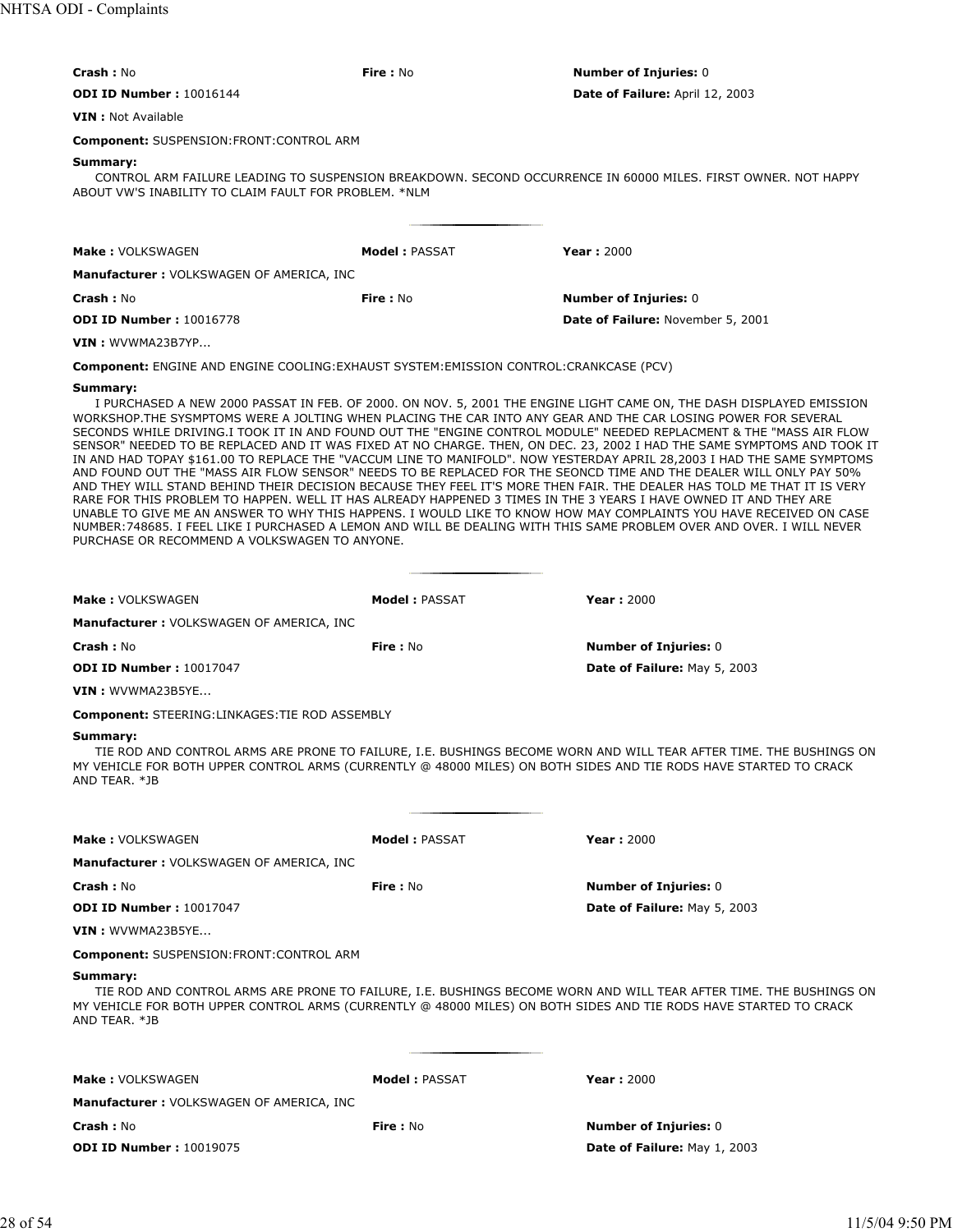# **VIN :** Not Available

# **Component:** SUSPENSION:FRONT:CONTROL ARM

# **Summary:**

CONTROL ARMS ON THIS MODEL ARE CHRONICALLY FAILING. EVERY PASSAT OWNER I HAVE TALKED TO IS HAVING A SIMILAR PROBLEM. MY VEHICLE IS ONLY AT 40000 AND THE CONTROL ARMS ARE STARTING TO CRACK AND TEAR. PLEASE INVESTIGATE AND CONSIDER A SAFETY RECALL. A CONTROL ARM FAILURE AT HIGH SPEED COULD BE FATAL.\*JB

| <b>Make: VOLKSWAGEN</b>                                                               | <b>Model: PASSAT</b> | <b>Year: 2000</b>                                                                                                                                                                                                                                                                                                                                                                                                                                                                        |
|---------------------------------------------------------------------------------------|----------------------|------------------------------------------------------------------------------------------------------------------------------------------------------------------------------------------------------------------------------------------------------------------------------------------------------------------------------------------------------------------------------------------------------------------------------------------------------------------------------------------|
| <b>Manufacturer: VOLKSWAGEN OF AMERICA, INC</b>                                       |                      |                                                                                                                                                                                                                                                                                                                                                                                                                                                                                          |
| <b>Crash: No</b>                                                                      | <b>Fire: No</b>      | <b>Number of Injuries: 0</b>                                                                                                                                                                                                                                                                                                                                                                                                                                                             |
| <b>ODI ID Number: 10020761</b>                                                        |                      | <b>Date of Failure: May 20, 2003</b>                                                                                                                                                                                                                                                                                                                                                                                                                                                     |
| VIN: WVWPD23B0YP                                                                      |                      |                                                                                                                                                                                                                                                                                                                                                                                                                                                                                          |
| <b>Component: SUSPENSION:FRONT:CONTROL ARM:LOWER BALL JOINT</b>                       |                      |                                                                                                                                                                                                                                                                                                                                                                                                                                                                                          |
| Summary:<br>HAVE SEPARATED FROM THE RACK AND DISABLED STEERING OF VEHICLE.*AK         |                      | ARM CONTROL BALL JOINTS AND BUSHINGS PREMATURELY FAILED ON VEHICLE. BALL JOINT FAILURE WAS SO SEVERE THAT IT COULD                                                                                                                                                                                                                                                                                                                                                                       |
| Make: VOLKSWAGEN                                                                      | <b>Model: PASSAT</b> | <b>Year: 2000</b>                                                                                                                                                                                                                                                                                                                                                                                                                                                                        |
| <b>Manufacturer:</b> VOLKSWAGEN OF AMERICA, INC                                       |                      |                                                                                                                                                                                                                                                                                                                                                                                                                                                                                          |
| <b>Crash: No</b>                                                                      | <b>Fire</b> : No     | <b>Number of Injuries: 0</b>                                                                                                                                                                                                                                                                                                                                                                                                                                                             |
| <b>ODI ID Number: 10020761</b>                                                        |                      | Date of Failure: May 20, 2003                                                                                                                                                                                                                                                                                                                                                                                                                                                            |
| VIN: WVWPD23B0YP                                                                      |                      |                                                                                                                                                                                                                                                                                                                                                                                                                                                                                          |
| <b>Component: SUSPENSION:FRONT:CONTROL ARM:UPPER BALL JOINT</b>                       |                      |                                                                                                                                                                                                                                                                                                                                                                                                                                                                                          |
| Summary:<br>HAVE SEPARATED FROM THE RACK AND DISABLED STEERING OF VEHICLE.*AK         |                      | ARM CONTROL BALL JOINTS AND BUSHINGS PREMATURELY FAILED ON VEHICLE. BALL JOINT FAILURE WAS SO SEVERE THAT IT COULD                                                                                                                                                                                                                                                                                                                                                                       |
| <b>Make: VOLKSWAGEN</b>                                                               | <b>Model: PASSAT</b> | <b>Year: 2000</b>                                                                                                                                                                                                                                                                                                                                                                                                                                                                        |
| <b>Manufacturer: VOLKSWAGEN OF AMERICA, INC</b>                                       |                      |                                                                                                                                                                                                                                                                                                                                                                                                                                                                                          |
| <b>Crash: No</b>                                                                      | <b>Fire</b> : No     | <b>Number of Injuries: 0</b>                                                                                                                                                                                                                                                                                                                                                                                                                                                             |
| <b>ODI ID Number: 10022437</b>                                                        |                      | <b>Date of Failure:</b>                                                                                                                                                                                                                                                                                                                                                                                                                                                                  |
| <b>VIN</b> : Not Available                                                            |                      |                                                                                                                                                                                                                                                                                                                                                                                                                                                                                          |
| <b>Component: POWER TRAIN</b>                                                         |                      |                                                                                                                                                                                                                                                                                                                                                                                                                                                                                          |
| Summary:<br>THE VEHICLE HESITATED AND JERKED WHEN IT REACHED THE SPEED OF 40 MPH. *JB |                      |                                                                                                                                                                                                                                                                                                                                                                                                                                                                                          |
| <b>Make: VOLKSWAGEN</b>                                                               | <b>Model: PASSAT</b> | <b>Year: 2000</b>                                                                                                                                                                                                                                                                                                                                                                                                                                                                        |
| Manufacturer: VOLKSWAGEN OF AMERICA, INC                                              |                      |                                                                                                                                                                                                                                                                                                                                                                                                                                                                                          |
| Crash: No                                                                             | Fire: No             | <b>Number of Injuries: 0</b>                                                                                                                                                                                                                                                                                                                                                                                                                                                             |
| <b>ODI ID Number: 10023415</b>                                                        |                      | Date of Failure: June 15, 2003                                                                                                                                                                                                                                                                                                                                                                                                                                                           |
| VIN: WVWRH23B0YE                                                                      |                      |                                                                                                                                                                                                                                                                                                                                                                                                                                                                                          |
| <b>Component:</b> FUEL SYSTEM, GASOLINE: FUEL INJECTION SYSTEM: INJECTORS             |                      |                                                                                                                                                                                                                                                                                                                                                                                                                                                                                          |
| Summary:<br>FOR EVERYTHING. *NLM                                                      |                      | APPARENTLY THE FUEL INJECTORS IN MY 2000 VW PASSAT WAGON 4MOTION ARE DEFECTIVE. THE CAR HAS 63,000 MILES. STARTING<br>AND IDLING PROBLEMS LED TO THE DISCOVERY OF EXCESS CARBON BUILD-UP IN THE VALVES AND THE FAILURE OF THE COMBINATION<br>VALVE. THIS VALVE COST ME ABOUT \$400 TO REPLACE. VW SAYS THE FUEL INJECTORS SHOULD BE REPLACED BECAUSE THEY ARE A<br>CERTAIN COLOR (OF MANUFACTURE), IMPLYING THEY ARE DEFECTIVE. REPLACING THEM WILL COST ME ABOUT \$600, OR ABOUT \$1000 |
| <b>Make: VOLKSWAGEN</b>                                                               | <b>Model: PASSAT</b> | <b>Year: 2000</b>                                                                                                                                                                                                                                                                                                                                                                                                                                                                        |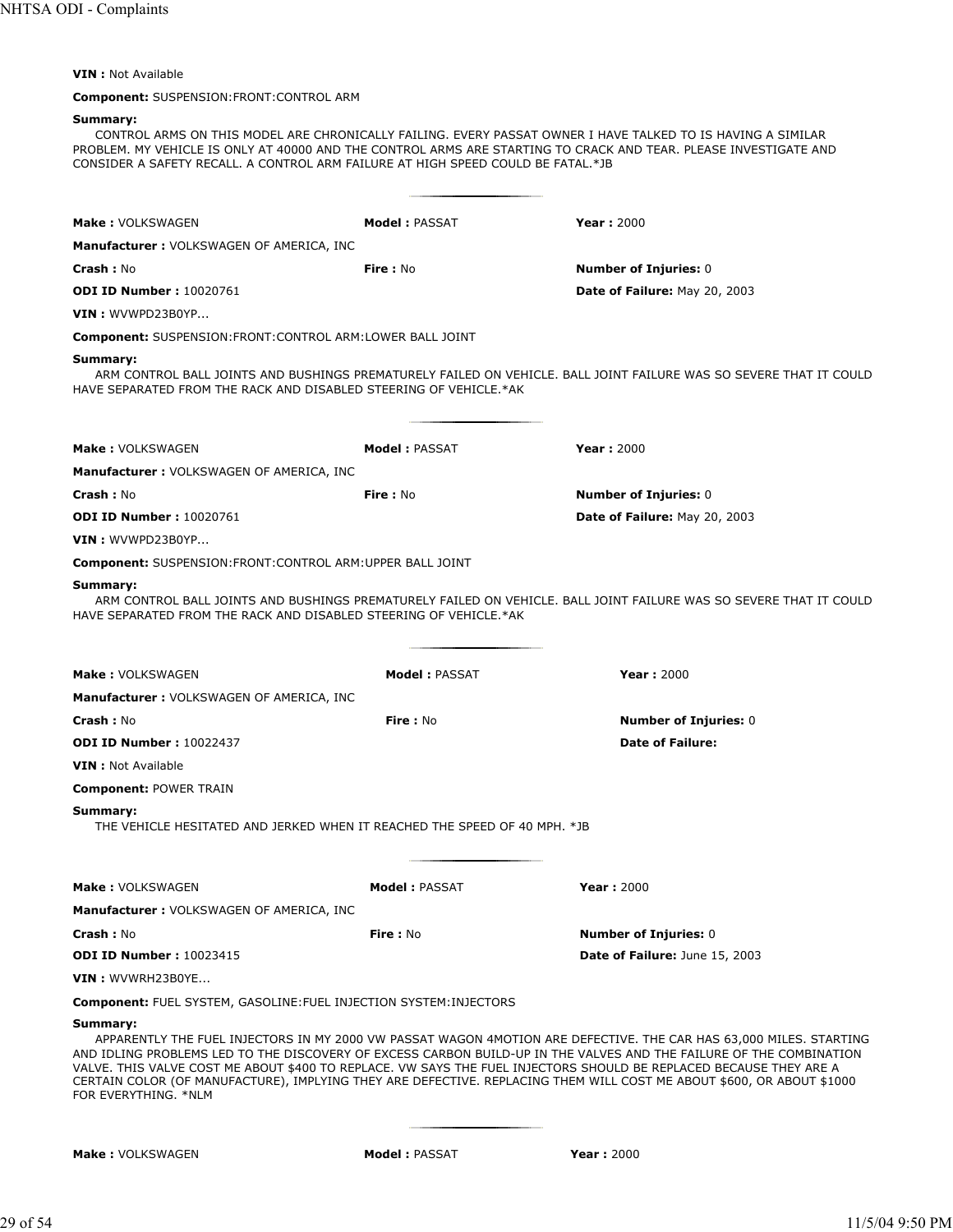| <b>Manufacturer: VOLKSWAGEN OF AMERICA, INC.</b>                                                                                                                                                                      |                      |                                                                                                                                                                                                                                                                                                                                                                                                                                                                                                 |
|-----------------------------------------------------------------------------------------------------------------------------------------------------------------------------------------------------------------------|----------------------|-------------------------------------------------------------------------------------------------------------------------------------------------------------------------------------------------------------------------------------------------------------------------------------------------------------------------------------------------------------------------------------------------------------------------------------------------------------------------------------------------|
| <b>Crash: No</b>                                                                                                                                                                                                      | <b>Fire: No</b>      | <b>Number of Injuries: 0</b>                                                                                                                                                                                                                                                                                                                                                                                                                                                                    |
| <b>ODI ID Number: 10023600</b>                                                                                                                                                                                        |                      | Date of Failure: January 1, 2000                                                                                                                                                                                                                                                                                                                                                                                                                                                                |
| <b>VIN</b> : Not Available                                                                                                                                                                                            |                      |                                                                                                                                                                                                                                                                                                                                                                                                                                                                                                 |
| <b>Component: ELECTRICAL SYSTEM: IGNITION</b>                                                                                                                                                                         |                      |                                                                                                                                                                                                                                                                                                                                                                                                                                                                                                 |
| Summary:<br>EXPRESSWAY. I HAD IT INTO THE SHOP AT LEAST EIGHT TIMES. THE VW REP INSINUATED THAT I WAS DOING SOMETHING TO THE<br>THINK YOU HAD BETTER INCLUDE 2000 ON THAT RECALL. *NLM                                |                      | I OWNED A 2000 VW PASSAT. MY CAR FAILED SEVERAL TIMES UPON ACCELERATION DURING PASSING OR ACCELERATING ONTO THE<br>VEHICLE. THEY FINALLY ALLOWED ME TO TRADE FOR A 2003. THERE IS NOW A RECALL ON THE IGNITION COIL STARTING WITH 2001. I                                                                                                                                                                                                                                                       |
| Make: VOLKSWAGEN                                                                                                                                                                                                      | <b>Model: PASSAT</b> | <b>Year: 2000</b>                                                                                                                                                                                                                                                                                                                                                                                                                                                                               |
|                                                                                                                                                                                                                       |                      |                                                                                                                                                                                                                                                                                                                                                                                                                                                                                                 |
| <b>Manufacturer: VOLKSWAGEN OF AMERICA, INC.</b>                                                                                                                                                                      |                      |                                                                                                                                                                                                                                                                                                                                                                                                                                                                                                 |
| <b>Crash: No</b><br><b>ODI ID Number: 10024264</b>                                                                                                                                                                    | <b>Fire: No</b>      | <b>Number of Injuries: 0</b><br>Date of Failure: May 22, 2003                                                                                                                                                                                                                                                                                                                                                                                                                                   |
|                                                                                                                                                                                                                       |                      |                                                                                                                                                                                                                                                                                                                                                                                                                                                                                                 |
| VIN: WVWNA23B2YE                                                                                                                                                                                                      |                      |                                                                                                                                                                                                                                                                                                                                                                                                                                                                                                 |
| <b>Component: ENGINE AND ENGINE COOLING: ENGINE</b>                                                                                                                                                                   |                      |                                                                                                                                                                                                                                                                                                                                                                                                                                                                                                 |
| Summary:<br>SENSOR WAS REPLACED. SIX DAYS LATER LIGHT THE ILLUMINATED AGAIN.*AK THE VOLKSWAGEN HEADQUARTERS DID PAY FOR THE<br>HOSE WHEN THE MALFUNCTION INDICATOR LIGHT ILLUMINATED AT APPROX. 24,000 MILES. *PH *JB |                      | THE MALFUNCTION INDICATOR LIGHT ILLUMINATED. THE VEHICLE WAS TAKEN TO THE DEALER ON 5/24/2003, AND THE TEMPERATURE                                                                                                                                                                                                                                                                                                                                                                              |
| <b>Make: VOLKSWAGEN</b>                                                                                                                                                                                               | <b>Model: PASSAT</b> | <b>Year: 2000</b>                                                                                                                                                                                                                                                                                                                                                                                                                                                                               |
| <b>Manufacturer: VOLKSWAGEN OF AMERICA, INC</b>                                                                                                                                                                       |                      |                                                                                                                                                                                                                                                                                                                                                                                                                                                                                                 |
| <b>Crash: No</b>                                                                                                                                                                                                      | Fire: No             | <b>Number of Injuries: 0</b>                                                                                                                                                                                                                                                                                                                                                                                                                                                                    |
| <b>ODI ID Number: 10025632</b>                                                                                                                                                                                        |                      | Date of Failure: July 7, 2003                                                                                                                                                                                                                                                                                                                                                                                                                                                                   |
| VIN: WVWPD23B8YP                                                                                                                                                                                                      |                      |                                                                                                                                                                                                                                                                                                                                                                                                                                                                                                 |
| <b>Component: STEERING:LINKAGES:TIE ROD ASSEMBLY</b>                                                                                                                                                                  |                      |                                                                                                                                                                                                                                                                                                                                                                                                                                                                                                 |
| Summary:                                                                                                                                                                                                              |                      |                                                                                                                                                                                                                                                                                                                                                                                                                                                                                                 |
| TO RECALL IN 1999 MODEL. VW WAS NOTIFIED ON 7/7/2003 AND DECLINED TO TAKE RESPONSIBILITY FOR THE REPAIR.*AK                                                                                                           |                      | (2000 VW PASSAT) MECHANIC INDICATED EXCESSIVE TIE-ROD-END WEAR DUE TO SEAL FAILURE -- IDENTICAL TO FAILURE SUBJECT                                                                                                                                                                                                                                                                                                                                                                              |
| <b>Make: VOLKSWAGEN</b>                                                                                                                                                                                               | <b>Model: PASSAT</b> | <b>Year: 2000</b>                                                                                                                                                                                                                                                                                                                                                                                                                                                                               |
| Manufacturer: VOLKSWAGEN OF AMERICA, INC                                                                                                                                                                              |                      |                                                                                                                                                                                                                                                                                                                                                                                                                                                                                                 |
| <b>Crash: No</b>                                                                                                                                                                                                      | <b>Fire: No</b>      | <b>Number of Injuries: 0</b>                                                                                                                                                                                                                                                                                                                                                                                                                                                                    |
| <b>ODI ID Number: 10028387</b>                                                                                                                                                                                        |                      | Date of Failure: July 16, 2003                                                                                                                                                                                                                                                                                                                                                                                                                                                                  |
| VIN : WVWMA23BXYP                                                                                                                                                                                                     |                      |                                                                                                                                                                                                                                                                                                                                                                                                                                                                                                 |
| <b>Component: FUEL SYSTEM, GASOLINE:STORAGE:TANK ASSEMBLY:FILLER PIPE AND CAP</b>                                                                                                                                     |                      |                                                                                                                                                                                                                                                                                                                                                                                                                                                                                                 |
| Summary:                                                                                                                                                                                                              |                      |                                                                                                                                                                                                                                                                                                                                                                                                                                                                                                 |
| VW'S DEFECT. I ONLY HOPE VW RECTIFIES THIS PROBLEM ASAP.*AK                                                                                                                                                           |                      | HAD A REAR TIRE BLOW UT A WHILE BACK AND NOW MY CAR IS EXPERIENCING A SIGNIFICANT SIZE GAS LEAK( IN THE REAR LEFT<br>PASSENGER SIDE OF CAR), WHICH IS THE SUMMARY AND CONSEQUENCE OF THE VW PASSAT RECALL ISSUED JAN 23, 2002. I, HOWEVER,<br>JUST RECEIVED THE RECALL NOTICE 2 WEEKS AGO. I DID REPORT MY TIRE BLOW OUT WITH NHTSA BECAUSE I WAS CONCERNED I HAD A<br>DEFECTIVE TIRE. IT APPEARS THE REMEDY FOR THIS RECALL IS TOO LATE FOR ME, I ALREADY HAVE TO DEAL WITH THE CONSEQUENCE OF |
| Make: VOLKSWAGEN                                                                                                                                                                                                      | <b>Model: PASSAT</b> | <b>Year: 2000</b>                                                                                                                                                                                                                                                                                                                                                                                                                                                                               |
| <b>Manufacturer: VOLKSWAGEN OF AMERICA, INC</b>                                                                                                                                                                       |                      |                                                                                                                                                                                                                                                                                                                                                                                                                                                                                                 |
| <b>Crash: No</b>                                                                                                                                                                                                      | Fire: No             | <b>Number of Injuries: 0</b>                                                                                                                                                                                                                                                                                                                                                                                                                                                                    |
| <b>ODI ID Number: 10028570</b>                                                                                                                                                                                        |                      | Date of Failure: June 11, 2003                                                                                                                                                                                                                                                                                                                                                                                                                                                                  |
| VIN: WVWND23B2YE                                                                                                                                                                                                      |                      |                                                                                                                                                                                                                                                                                                                                                                                                                                                                                                 |
|                                                                                                                                                                                                                       |                      |                                                                                                                                                                                                                                                                                                                                                                                                                                                                                                 |
| <b>Component: ELECTRICAL SYSTEM: IGNITION</b>                                                                                                                                                                         |                      |                                                                                                                                                                                                                                                                                                                                                                                                                                                                                                 |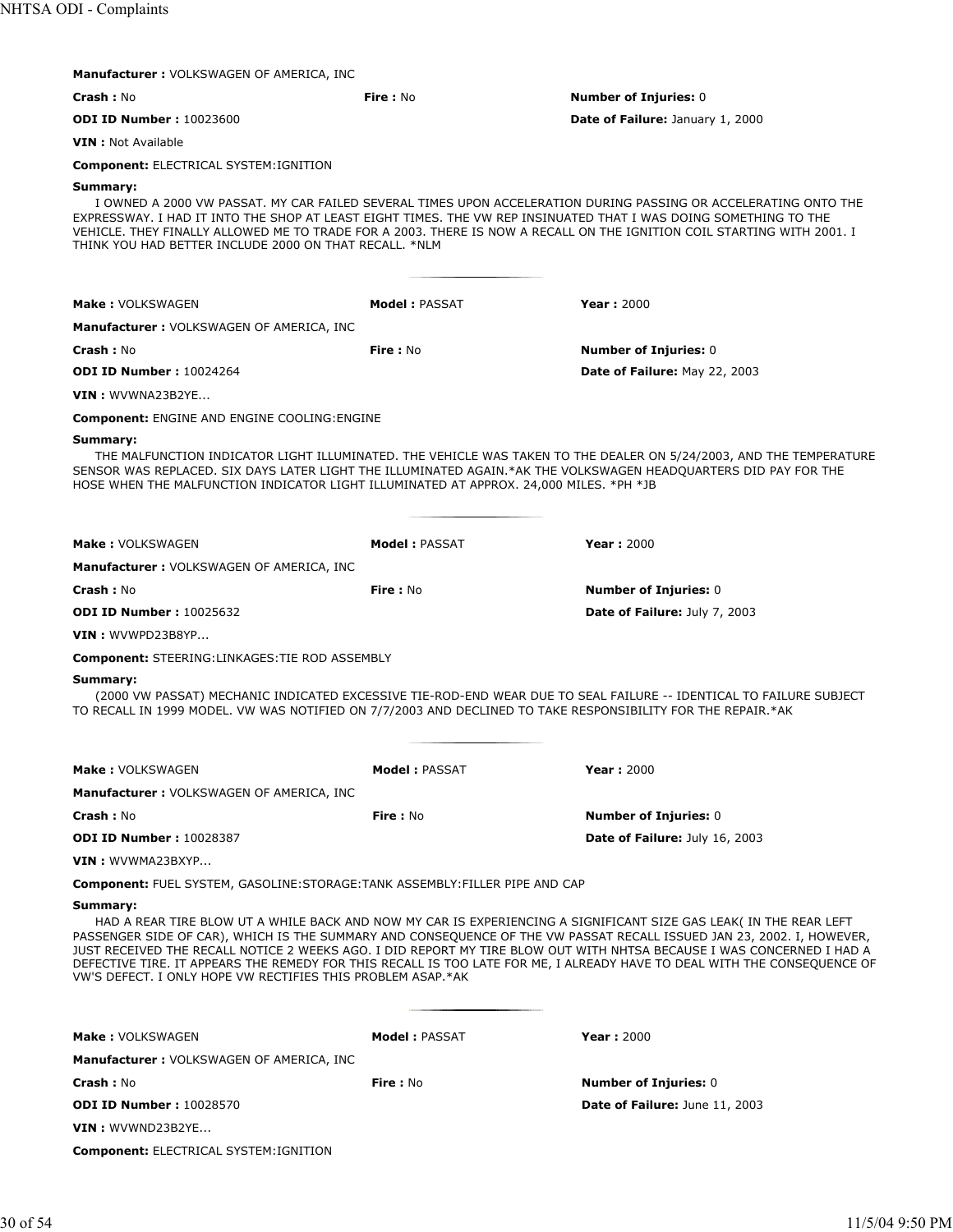THE ENGINE SHOOK VIOLENTLY AND CONTINUED DURING THE ENTIRE TIME THE ENGINE WAS ON. IT SEEMED TO START AT EVERY IGNITION ACTIVATION, THE PROBLEMS DOES NOT OCCUR WHILE DRIVING OR IDLE. IT HAPPENED EVERY TIME I AM READY TO GO TO WORK!! I TOOK THE CAR THREE TIMES TO THE DEALERSHIP WHILE WARRANTY WAS STILL GOOD - THEY COULD NOT FIND ANYTHING WRONG IN ALL THREE TIMES. THE MAIN INDICATOR HAS ALWAYS BEEN THE "ENGINE SYMBOL W/THE VOLT" SYMBOL THAT GOES ON IN THE DASHBOARD. THE FOURTH TIME IT HAPPENED (PAST THE WARRANTY PERIOD, NOW), IT WENT AWAY WHILE THE DEALER WAS CHECKING IT OUT. AGAIN THE MECHANICS COULD NOT DETECT THE SOURCE OF THE PROBLEM. ON JULY 11, AS I WAS COMING HOME THE PROBLEM AGAIN SHOWED UP. THIS TIME THE DEALER CHANGED AN ENGINE PART "COIL" AND SAID THAT THE COIL WAS THE PROBLEM AND THESE PASSAT CARS HAD THE SAME PROBLEM ALL THE TIME. I AM REALLY MAD BECAUSE I DID NOT EXPECT THE ADDED EXPENSE \$620 TOTAL, THE TIME LOST, THE INCONVENIENCE, AND THE LACK OF RESPECT BY THE DEALERS (THESE GUYS BEHAVE AS IF THEY ARE DOING ME A FAVOR, I AM PAYING DEARLY BY CHOOSING WV BRAND). \*JB

| <b>Make: VOLKSWAGEN</b>                                         | <b>Model: PASSAT</b> | <b>Year: 2000</b>                                                                                                                                                                                                                                                                                                                                                  |
|-----------------------------------------------------------------|----------------------|--------------------------------------------------------------------------------------------------------------------------------------------------------------------------------------------------------------------------------------------------------------------------------------------------------------------------------------------------------------------|
| <b>Manufacturer: VOLKSWAGEN OF AMERICA, INC</b>                 |                      |                                                                                                                                                                                                                                                                                                                                                                    |
| <b>Crash: No</b>                                                | <b>Fire: No</b>      | <b>Number of Injuries: 0</b>                                                                                                                                                                                                                                                                                                                                       |
| <b>ODI ID Number: 10028582</b>                                  |                      | <b>Date of Failure: April 7, 2003</b>                                                                                                                                                                                                                                                                                                                              |
| <b>VIN</b> : Not Available                                      |                      |                                                                                                                                                                                                                                                                                                                                                                    |
| <b>Component:</b> SUSPENSION:FRONT:CONTROL ARM                  |                      |                                                                                                                                                                                                                                                                                                                                                                    |
| Summary:<br>OVER EVEN LITTLE BUMPS. *JB                         |                      | FRONT UPPER CONTROL ARM NEEDS REPLACEMENT BECAUSE BALL JOINT IS LOOSE. THIS CAUSES SEVERE RATTLING WHEN DRIVING                                                                                                                                                                                                                                                    |
| <b>Make: VOLKSWAGEN</b>                                         | <b>Model: PASSAT</b> | <b>Year: 2000</b>                                                                                                                                                                                                                                                                                                                                                  |
| <b>Manufacturer: VOLKSWAGEN OF AMERICA, INC</b>                 |                      |                                                                                                                                                                                                                                                                                                                                                                    |
| <b>Crash: No</b>                                                | <b>Fire</b> : No     | <b>Number of Injuries: 0</b>                                                                                                                                                                                                                                                                                                                                       |
| <b>ODI ID Number: 10028582</b>                                  |                      | Date of Failure: April 7, 2003                                                                                                                                                                                                                                                                                                                                     |
| <b>VIN</b> : Not Available                                      |                      |                                                                                                                                                                                                                                                                                                                                                                    |
| <b>Component: SUSPENSION:FRONT:CONTROL ARM:UPPER BALL JOINT</b> |                      |                                                                                                                                                                                                                                                                                                                                                                    |
| Summary:<br>OVER EVEN LITTLE BUMPS. *JB                         |                      | FRONT UPPER CONTROL ARM NEEDS REPLACEMENT BECAUSE BALL JOINT IS LOOSE. THIS CAUSES SEVERE RATTLING WHEN DRIVING                                                                                                                                                                                                                                                    |
| <b>Make: VOLKSWAGEN</b>                                         | <b>Model: PASSAT</b> | <b>Year: 2000</b>                                                                                                                                                                                                                                                                                                                                                  |
| <b>Manufacturer: VOLKSWAGEN OF AMERICA, INC</b>                 |                      |                                                                                                                                                                                                                                                                                                                                                                    |
| Crash: No                                                       | Fire: No             | <b>Number of Injuries: 0</b>                                                                                                                                                                                                                                                                                                                                       |
| <b>ODI ID Number: 10029401</b>                                  |                      | Date of Failure: June 16, 2003                                                                                                                                                                                                                                                                                                                                     |
| $VIN:$ WVWND23B2YE                                              |                      |                                                                                                                                                                                                                                                                                                                                                                    |
| <b>Component:</b> STEERING:LINKAGES:TIE ROD ASSEMBLY            |                      |                                                                                                                                                                                                                                                                                                                                                                    |
| Summary:<br>*AK *PH *NLM                                        |                      | THE VEHICLE WAS TAKEN TO THE SHOP FOR AN ALIGNMENT. THE TECHNICIAN NOTICED THAT THE TIE ROD ENDS WERE WORN BUT<br>THE VEHICLE ONLY HAD 60000 MILES ON IT. THE CONSUMER FOUND A RECALL (99V24800) ON THE INTERNET WHICH DESCRIBED THE<br>SYMPTOMS THE VEHICLE EXPERIENCED WITH THE TIE RODS. THE CONSUMERS VEHICLE WAS NOT INCLUDED IN THE RECALL DUE TO VIN.       |
| Make: VOLKSWAGEN                                                | <b>Model: PASSAT</b> | <b>Year: 2000</b>                                                                                                                                                                                                                                                                                                                                                  |
| <b>Manufacturer: VOLKSWAGEN OF AMERICA, INC</b>                 |                      |                                                                                                                                                                                                                                                                                                                                                                    |
| <b>Crash: No</b>                                                | Fire: No             | <b>Number of Injuries: 0</b>                                                                                                                                                                                                                                                                                                                                       |
| <b>ODI ID Number: 10030716</b>                                  |                      | Date of Failure: August 4, 2003                                                                                                                                                                                                                                                                                                                                    |
| VIN : WVWPD23BXYE                                               |                      |                                                                                                                                                                                                                                                                                                                                                                    |
| <b>Component: AIR BAGS</b>                                      |                      |                                                                                                                                                                                                                                                                                                                                                                    |
| Summary:                                                        |                      | WHILE DRIVING I EXPERIENCED A SPONTANEOUS DEPLOYMENT OF THE PASSENGER SIDE LATERAL AIR BAG IN MY 2000 VW PASSAT.<br>WITH DEPLOYMENT, ALL ELECTICAL POWER WAS LOST TO THE VEHICLE, LEAVING ME WITH NO CONTROL OF THE AUTO. THERE HAD BEEN<br>NO COLLISION OR IMPACT TO THE VEHICLE. THE AIR BAG JUST WENT OFF BY ITSELF. THERE WAS NO INJURY TO PASSENGERS FROM THE |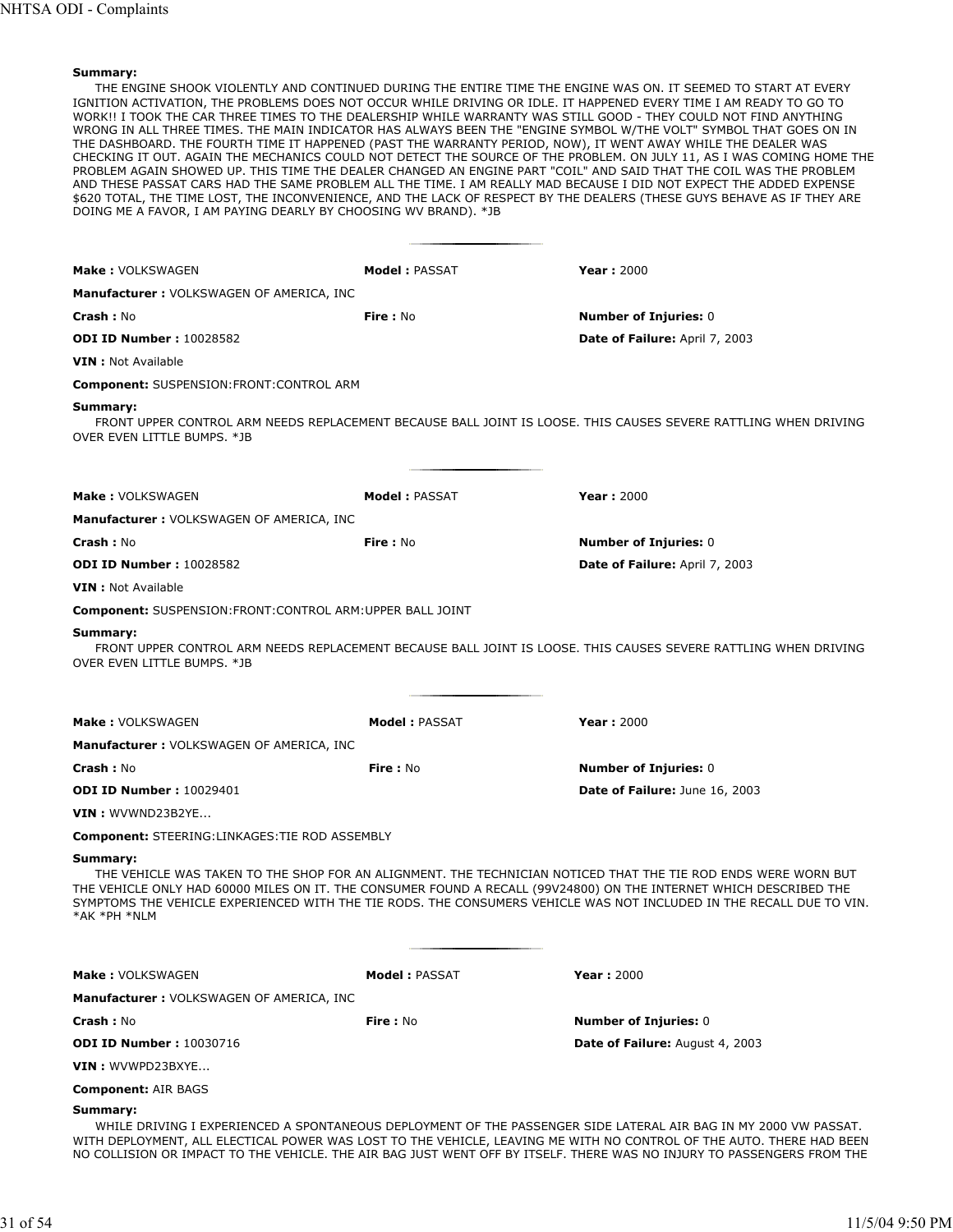AIRBAG, BUT IT ALMOST CAUSED ME TO LOSE CONTROL OF THE VEHICLE.\*AK

| <b>Make: VOLKSWAGEN</b>                                                             | Model: PASSAT        | <b>Year: 2000</b>                                                                                                                                                                                                                                                                                                                                    |
|-------------------------------------------------------------------------------------|----------------------|------------------------------------------------------------------------------------------------------------------------------------------------------------------------------------------------------------------------------------------------------------------------------------------------------------------------------------------------------|
| <b>Manufacturer: VOLKSWAGEN OF AMERICA, INC</b>                                     |                      |                                                                                                                                                                                                                                                                                                                                                      |
| <b>Crash: No</b>                                                                    | <b>Fire: Yes</b>     | <b>Number of Injuries: 0</b>                                                                                                                                                                                                                                                                                                                         |
| <b>ODI ID Number: 10030821</b>                                                      |                      | Date of Failure: March 25, 2003                                                                                                                                                                                                                                                                                                                      |
| <b>VIN</b> : Not Available                                                          |                      |                                                                                                                                                                                                                                                                                                                                                      |
| <b>Component: ELECTRICAL SYSTEM</b>                                                 |                      |                                                                                                                                                                                                                                                                                                                                                      |
| Summary:<br>ELECTRICAL COMPONENT, HOWEVER EXACT CAUSE REMAINS UNDETERMINED.*AK      |                      | FIRE: 2000 VW PASSAT GL - SEDAN/V6. SPONTANEOUSLY COMBUSTED. CAR HAD NOT BEEN DRIVEN FOR 3 HOURS. FIRE STARTED IN<br>ENGINE COMPARTMENT ON RIGHT SIDE AND DESTROYED MAJOR COMPONENTS. FIRE WAS NOT DISCOVERED UNTIL FUEL LINE BREACHED<br>AT WHICH TIME FIRE CONSUMED VEHICLE. SUBSEQUENT INVESTIGATION BY INSURANCE COMPANY INDICATED FAILURE OF AN |
| Make: VOLKSWAGEN                                                                    | <b>Model: PASSAT</b> | <b>Year: 2000</b>                                                                                                                                                                                                                                                                                                                                    |
| <b>Manufacturer: VOLKSWAGEN OF AMERICA, INC</b>                                     |                      |                                                                                                                                                                                                                                                                                                                                                      |
|                                                                                     | Fire: No             |                                                                                                                                                                                                                                                                                                                                                      |
| <b>Crash: No</b><br><b>ODI ID Number: 10032075</b>                                  |                      | <b>Number of Injuries: 0</b><br><b>Date of Failure:</b>                                                                                                                                                                                                                                                                                              |
| <b>VIN</b> : Not Available                                                          |                      |                                                                                                                                                                                                                                                                                                                                                      |
| <b>Component: STEERING:LINKAGES:TIE ROD ASSEMBLY</b>                                |                      |                                                                                                                                                                                                                                                                                                                                                      |
| Summary:<br>NUMBER NOT INCLUDED.*AK                                                 |                      | VEHICLE EXPERIENCED THE SAME DEFECT WITH ITS TIE RODS AS STATED IN RECALL 00 V 414 000. BUT, IT'S MODEL/ YEAR, AND VIN                                                                                                                                                                                                                               |
| <b>Make: VOLKSWAGEN</b>                                                             | <b>Model: PASSAT</b> | <b>Year: 2000</b>                                                                                                                                                                                                                                                                                                                                    |
| <b>Manufacturer: VOLKSWAGEN OF AMERICA, INC</b>                                     |                      |                                                                                                                                                                                                                                                                                                                                                      |
| <b>Crash: No</b>                                                                    | Fire : No            | <b>Number of Injuries: 0</b>                                                                                                                                                                                                                                                                                                                         |
| <b>ODI ID Number: 10032875</b>                                                      |                      | <b>Date of Failure: August 16, 2003</b>                                                                                                                                                                                                                                                                                                              |
| VIN: WVWNA23B6YE                                                                    |                      |                                                                                                                                                                                                                                                                                                                                                      |
| <b>Component: VISIBILITY: SUN ROOF ASSEMBLY</b>                                     |                      |                                                                                                                                                                                                                                                                                                                                                      |
| Summary:<br>INFOMED BY DEALER NEEDS NEW SUNROOF FRAME AT A COST OF \$850 TO ME. *AK |                      | SUNROOF MAKING LOUD CLANKING NOISE WHEN IN OPERATION SINCE PURCHASE BACK FOR REPAIR ONE MONTH LATER NOW                                                                                                                                                                                                                                              |
| <b>Make: VOLKSWAGEN</b>                                                             | Model: PASSAT        | <b>Year: 2000</b>                                                                                                                                                                                                                                                                                                                                    |
| Manufacturer: VOLKSWAGEN OF AMERICA, INC                                            |                      |                                                                                                                                                                                                                                                                                                                                                      |
| <b>Crash: No</b>                                                                    | Fire: No             | <b>Number of Injuries: 0</b>                                                                                                                                                                                                                                                                                                                         |
| <b>ODI ID Number: 10033564</b>                                                      |                      | Date of Failure: August 8, 2003                                                                                                                                                                                                                                                                                                                      |
| <b>VIN</b> : Not Available                                                          |                      |                                                                                                                                                                                                                                                                                                                                                      |
| <b>Component: FUEL SYSTEM, DIESEL: STORAGE: TANK ASSEMBLY</b>                       |                      |                                                                                                                                                                                                                                                                                                                                                      |
| Summary:<br>CONSUMER STATES WHILE DRIVING FUEL TANK BURST, DEALER NOTIFIED, *AK     |                      |                                                                                                                                                                                                                                                                                                                                                      |
| <b>Make: VOLKSWAGEN</b>                                                             | <b>Model: PASSAT</b> | <b>Year: 2000</b>                                                                                                                                                                                                                                                                                                                                    |
| <b>Manufacturer: VOLKSWAGEN OF AMERICA, INC</b>                                     |                      |                                                                                                                                                                                                                                                                                                                                                      |
| <b>Crash: No</b>                                                                    | <b>Fire: Yes</b>     | <b>Number of Injuries: 0</b>                                                                                                                                                                                                                                                                                                                         |
| <b>ODI ID Number: 10037085</b>                                                      |                      | <b>Date of Failure:</b> August 25, 2003                                                                                                                                                                                                                                                                                                              |
| $VIN:$ WVWPD23B1YE                                                                  |                      |                                                                                                                                                                                                                                                                                                                                                      |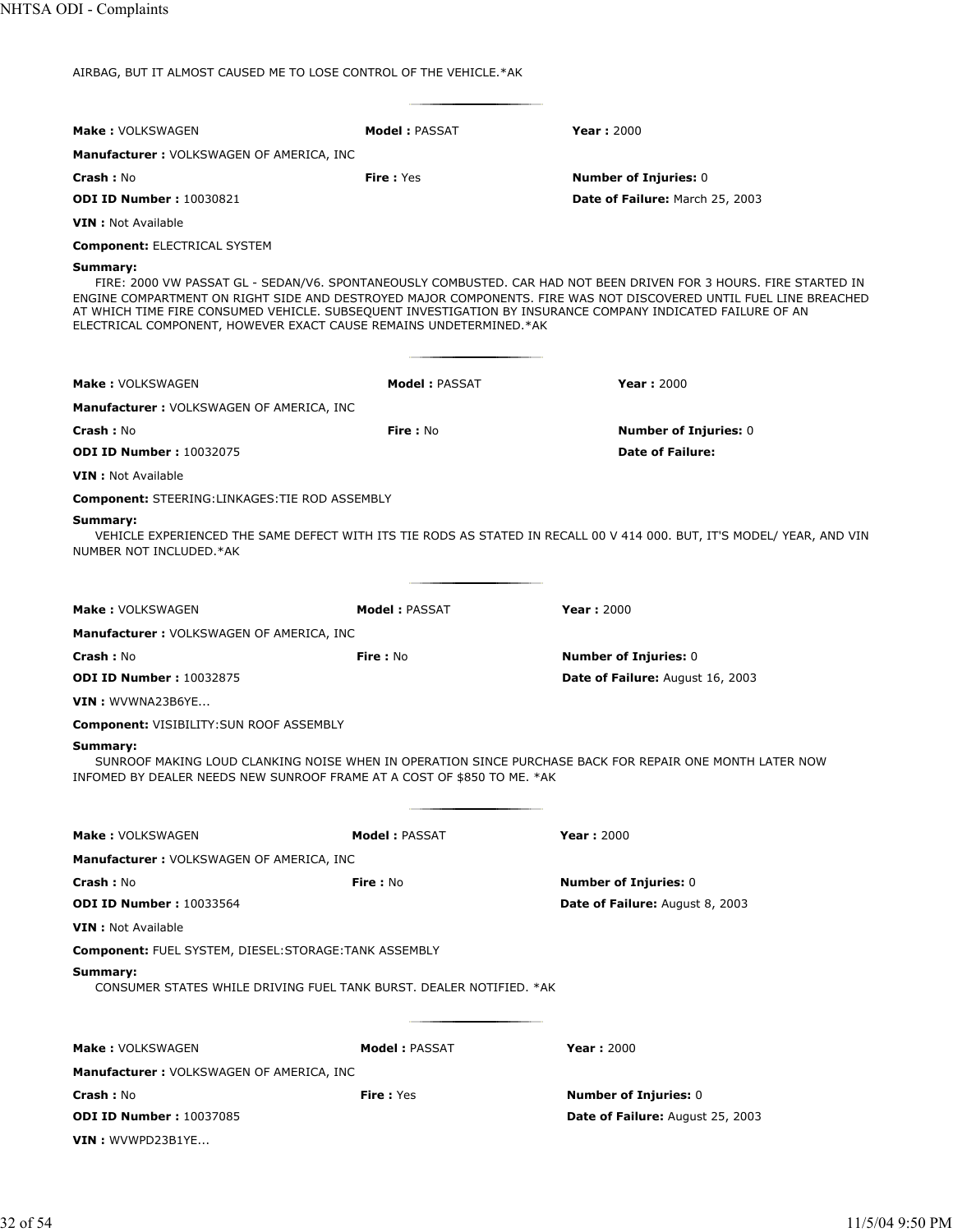# **Component:** ELECTRICAL SYSTEM:ALTERNATOR/GENERATOR/REGULATOR

### **Summary:**

I WAS DIRIVNG THE CAR WHEN SMOKE STARTED ENTERING THE CABIN AREA. PULLED OVER, AND THE ENGINE COMPARTMENT WAS ENGLUFED IN SMOKE. HAD TO CALL THE FIRE DEPARTMENT TO EXTINGUISH THE FIRE. THERE WAS NO FLAMES, BUT THE FIREFIGHTERS HAD TO USE A HOSE TO KILL THE SMOKE. VOLKSWAGEN DEALER IN TALLAHASSEE INDICATED THAT THE ALTERNATOR "MALFUNCTIONED". I'D LIKE AN INVESTIGATION INTO HOW A MALFUCNTION INT HE ALTERNATOR COULD CAUSE A NEAR FIRE HAZARD, AND IF IT WAS A MALFUCNTION -- WHAT CAUSED IT, AND A BULLETIN POSTED AS TO HOW TO AVOID IT. THIS IS A VERY SERIOUS MATTER AS THE CAR WAS PARACTICALLY IN FLAMES.\*AK

| <b>Make: VOLKSWAGEN</b>                                                            | <b>Model: PASSAT</b>  | <b>Year: 2000</b>                                                                                                                                                                                                                                                                                                                                                                                                                                                                                                                                                                                                                                                                                                                                                                                                                                    |
|------------------------------------------------------------------------------------|-----------------------|------------------------------------------------------------------------------------------------------------------------------------------------------------------------------------------------------------------------------------------------------------------------------------------------------------------------------------------------------------------------------------------------------------------------------------------------------------------------------------------------------------------------------------------------------------------------------------------------------------------------------------------------------------------------------------------------------------------------------------------------------------------------------------------------------------------------------------------------------|
| <b>Manufacturer: VOLKSWAGEN OF AMERICA, INC</b>                                    |                       |                                                                                                                                                                                                                                                                                                                                                                                                                                                                                                                                                                                                                                                                                                                                                                                                                                                      |
| <b>Crash: No</b>                                                                   | <b>Fire: No</b>       | <b>Number of Injuries: 0</b>                                                                                                                                                                                                                                                                                                                                                                                                                                                                                                                                                                                                                                                                                                                                                                                                                         |
| <b>ODI ID Number: 10037228</b>                                                     |                       | Date of Failure: September 4, 2003                                                                                                                                                                                                                                                                                                                                                                                                                                                                                                                                                                                                                                                                                                                                                                                                                   |
| <b>VIN</b> : Not Available                                                         |                       |                                                                                                                                                                                                                                                                                                                                                                                                                                                                                                                                                                                                                                                                                                                                                                                                                                                      |
| <b>Component: ENGINE AND ENGINE COOLING: EXHAUST SYSTEM: EMISSION CONTROL</b>      |                       |                                                                                                                                                                                                                                                                                                                                                                                                                                                                                                                                                                                                                                                                                                                                                                                                                                                      |
| Summary:<br>THE BACK OF THE HEAD REPLACED.*AK                                      |                       | MASS AIR FLOW SENSOR NEEDED TO BE REPLACED 4 MONTHS AFTER HAVING THE SECONDARY AIR PUMP AND ACTUATOR VALVE ON                                                                                                                                                                                                                                                                                                                                                                                                                                                                                                                                                                                                                                                                                                                                        |
| Make: VOLKSWAGEN                                                                   | <b>Model : PASSAT</b> | <b>Year: 2000</b>                                                                                                                                                                                                                                                                                                                                                                                                                                                                                                                                                                                                                                                                                                                                                                                                                                    |
| <b>Manufacturer: VOLKSWAGEN OF AMERICA, INC</b>                                    |                       |                                                                                                                                                                                                                                                                                                                                                                                                                                                                                                                                                                                                                                                                                                                                                                                                                                                      |
| <b>Crash: No</b>                                                                   | Fire: No              | <b>Number of Injuries: 0</b>                                                                                                                                                                                                                                                                                                                                                                                                                                                                                                                                                                                                                                                                                                                                                                                                                         |
| <b>ODI ID Number: 10037244</b>                                                     |                       | Date of Failure: August 27, 2003                                                                                                                                                                                                                                                                                                                                                                                                                                                                                                                                                                                                                                                                                                                                                                                                                     |
| VIN : WVWUH23B9YE                                                                  |                       |                                                                                                                                                                                                                                                                                                                                                                                                                                                                                                                                                                                                                                                                                                                                                                                                                                                      |
| Component: SERVICE BRAKES, HYDRAULIC: ANTILOCK                                     |                       |                                                                                                                                                                                                                                                                                                                                                                                                                                                                                                                                                                                                                                                                                                                                                                                                                                                      |
| Summary:<br>MALFUNCTION OF ROBERT BOSCH 5.3 ABS MODULE, *AK                        |                       |                                                                                                                                                                                                                                                                                                                                                                                                                                                                                                                                                                                                                                                                                                                                                                                                                                                      |
| <b>Make: VOLKSWAGEN</b>                                                            | <b>Model: PASSAT</b>  | <b>Year: 2000</b>                                                                                                                                                                                                                                                                                                                                                                                                                                                                                                                                                                                                                                                                                                                                                                                                                                    |
| <b>Manufacturer: VOLKSWAGEN OF AMERICA, INC</b>                                    |                       |                                                                                                                                                                                                                                                                                                                                                                                                                                                                                                                                                                                                                                                                                                                                                                                                                                                      |
| <b>Crash: No</b>                                                                   | Fire: No              | <b>Number of Injuries: 0</b>                                                                                                                                                                                                                                                                                                                                                                                                                                                                                                                                                                                                                                                                                                                                                                                                                         |
| <b>ODI ID Number: 10037505</b>                                                     |                       | Date of Failure: August 30, 2003                                                                                                                                                                                                                                                                                                                                                                                                                                                                                                                                                                                                                                                                                                                                                                                                                     |
| <b>VIN</b> : Not Available                                                         |                       |                                                                                                                                                                                                                                                                                                                                                                                                                                                                                                                                                                                                                                                                                                                                                                                                                                                      |
| <b>Component: ENGINE AND ENGINE COOLING: ENGINE: GASOLINE: TURBO-CHARGER</b>       |                       |                                                                                                                                                                                                                                                                                                                                                                                                                                                                                                                                                                                                                                                                                                                                                                                                                                                      |
| Summary:<br>CRASH WITH POSSIBLE FATALITIES IF IT OCCURRED.*AK                      |                       | WHILE DRIVING AT MODERATE SPEEDS OF ABOUT 35 TO 45 MPH, CAR ENGINE LOST ALL POWER. ENGINE WAS STILL RUNNING AND<br>ALL ACCESSORIES (LIGHTS, RADIO, ETC.) WERE ON, BUT PRESSING ON THE GAS PEDAL LEAD TO NO MOVEMENT BY THE CAR. EPC<br>WARNING LIGHT CAME ON AT THE TIME OF POWER LOSS AS DID THE ASR WARNING LIGHT. STOPPING THE CAR AND TURNING IT OFF AND<br>THEN BACK ON REMEDIED SITUATION, BUT IT RECURRED ON 9/2/2003 UNDER SAME CONDITIONS. DEALER ANALYSIS SHOWED A<br>STICKING TURBO BOOSTER VALVE AND A BAD OXYGEN SENSOR (THIS IS THE 2ND O2 SENSOR TO BE REPLACED WITHIN A YEAR). DEALER<br>HAD TO ORDER PARTS AND THEY WILL NOT BE IN UNTIL AT LEAST 9/9/2003. MEANWHILE, I HAVE TO DRIVE A 79 MILE ROUND TRIP<br>COMMUTE DAILY IN TRAFFIC, AND FEAR THAT THIS WILL HAPPEN WHEN I AM AT 75 MPH ON THE INTERSTATE. THIS COULD LEAD TO A |
| <b>Make: VOLKSWAGEN</b>                                                            | <b>Model: PASSAT</b>  | <b>Year: 2000</b>                                                                                                                                                                                                                                                                                                                                                                                                                                                                                                                                                                                                                                                                                                                                                                                                                                    |
| <b>Manufacturer: VOLKSWAGEN OF AMERICA, INC</b>                                    |                       |                                                                                                                                                                                                                                                                                                                                                                                                                                                                                                                                                                                                                                                                                                                                                                                                                                                      |
| <b>Crash :</b> No                                                                  | <b>Fire</b> : No      | <b>Number of Injuries: 0</b>                                                                                                                                                                                                                                                                                                                                                                                                                                                                                                                                                                                                                                                                                                                                                                                                                         |
| <b>ODI ID Number: 10037770</b>                                                     |                       | Date of Failure: June 13, 2003                                                                                                                                                                                                                                                                                                                                                                                                                                                                                                                                                                                                                                                                                                                                                                                                                       |
| <b>VIN</b> : Not Available                                                         |                       |                                                                                                                                                                                                                                                                                                                                                                                                                                                                                                                                                                                                                                                                                                                                                                                                                                                      |
| <b>Component:</b> SERVICE BRAKES, AIR: ANTILOCK: ABS WARNING LIGHT                 |                       |                                                                                                                                                                                                                                                                                                                                                                                                                                                                                                                                                                                                                                                                                                                                                                                                                                                      |
| Summary:<br>DEALER STATESD PARTS NEEDED TO REPAIR VEHICLE WERE ON BACK ORDER. * AK |                       | WHILE DRIVING ABS CONTROL MODULE FAILED, CAUSING WARNING BELL TO SOUND, WHICH INDICATED FOR THE DRIVER TO STOP.                                                                                                                                                                                                                                                                                                                                                                                                                                                                                                                                                                                                                                                                                                                                      |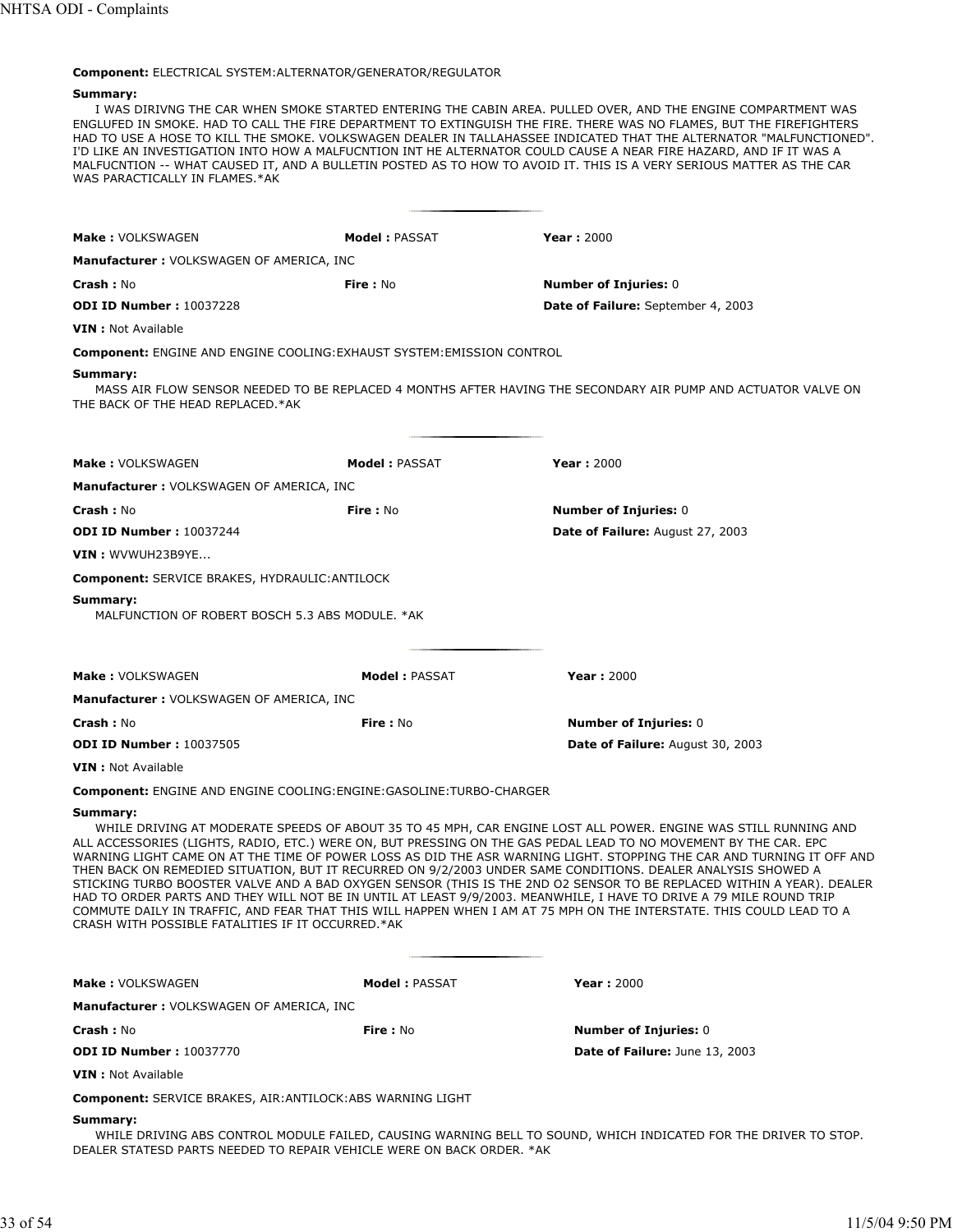| Make: VOLKSWAGEN                                                              | <b>Model: PASSAT</b> | <b>Year: 2000</b>                                                                                                                                                                                                                                                                                                                                                                                                                                                             |
|-------------------------------------------------------------------------------|----------------------|-------------------------------------------------------------------------------------------------------------------------------------------------------------------------------------------------------------------------------------------------------------------------------------------------------------------------------------------------------------------------------------------------------------------------------------------------------------------------------|
| <b>Manufacturer: VOLKSWAGEN OF AMERICA, INC</b>                               |                      |                                                                                                                                                                                                                                                                                                                                                                                                                                                                               |
| <b>Crash: No</b>                                                              | Fire: No             | <b>Number of Injuries: 0</b>                                                                                                                                                                                                                                                                                                                                                                                                                                                  |
| <b>ODI ID Number: 10041012</b>                                                |                      | Date of Failure: September 30, 2003                                                                                                                                                                                                                                                                                                                                                                                                                                           |
| VIN : WVWMA23B6YP                                                             |                      |                                                                                                                                                                                                                                                                                                                                                                                                                                                                               |
|                                                                               |                      |                                                                                                                                                                                                                                                                                                                                                                                                                                                                               |
| <b>Component: STEERING:LINKAGES:TIE ROD ASSEMBLY</b><br>Summary:              |                      |                                                                                                                                                                                                                                                                                                                                                                                                                                                                               |
|                                                                               |                      | AT 62K MILES 3 CONTROL ARMS/BUSHINGS AND TIE ROD END HAVE FAILED FOR NO APPARENT REASON. AUTHORIZED DEALER'S<br>MECHANIC SEEMED SURPRISED THAT THIS PART FAILED SO EARLY. ON THE OTHER HAND, IT SEEMS LIKE IT IS A WELL-KNOWN PROBLEM<br>WITH 2000 PASSATS (AND AUDIS WHICH ARE SUPPOSED TO USE SAME PARTS), AND THE RECALL HAS ALREADY BEEN SUPPOSEDLY<br>ISSUED FOR IN GERMANY. WHY HAS IT NOT BEEN ADDRESSED HERE IN THE U.S. IF IT'S A KNOWN PROBLEM AND SAFETY RISK? *LA |
| <b>Make: VOLKSWAGEN</b>                                                       | <b>Model: PASSAT</b> | <b>Year: 2000</b>                                                                                                                                                                                                                                                                                                                                                                                                                                                             |
| <b>Manufacturer: VOLKSWAGEN OF AMERICA, INC</b>                               |                      |                                                                                                                                                                                                                                                                                                                                                                                                                                                                               |
| Crash: No                                                                     | Fire: No             | <b>Number of Injuries: 0</b>                                                                                                                                                                                                                                                                                                                                                                                                                                                  |
| <b>ODI ID Number: 10041012</b>                                                |                      | Date of Failure: September 30, 2003                                                                                                                                                                                                                                                                                                                                                                                                                                           |
| VIN: WVWMA23B6YP                                                              |                      |                                                                                                                                                                                                                                                                                                                                                                                                                                                                               |
| Component: SUSPENSION:FRONT:CONTROL ARM                                       |                      |                                                                                                                                                                                                                                                                                                                                                                                                                                                                               |
| Summary:                                                                      |                      | AT 62K MILES 3 CONTROL ARMS/BUSHINGS AND TIE ROD END HAVE FAILED FOR NO APPARENT REASON. AUTHORIZED DEALER'S<br>MECHANIC SEEMED SURPRISED THAT THIS PART FAILED SO EARLY. ON THE OTHER HAND, IT SEEMS LIKE IT IS A WELL-KNOWN PROBLEM<br>WITH 2000 PASSATS (AND AUDIS WHICH ARE SUPPOSED TO USE SAME PARTS), AND THE RECALL HAS ALREADY BEEN SUPPOSEDLY<br>ISSUED FOR IN GERMANY. WHY HAS IT NOT BEEN ADDRESSED HERE IN THE U.S. IF IT'S A KNOWN PROBLEM AND SAFETY RISK? *LA |
| <b>Make: VOLKSWAGEN</b>                                                       | Model: PASSAT        | <b>Year: 2000</b>                                                                                                                                                                                                                                                                                                                                                                                                                                                             |
| <b>Manufacturer: VOLKSWAGEN OF AMERICA, INC</b>                               |                      |                                                                                                                                                                                                                                                                                                                                                                                                                                                                               |
| Crash: No                                                                     | <b>Fire: No</b>      | <b>Number of Injuries: 0</b>                                                                                                                                                                                                                                                                                                                                                                                                                                                  |
| <b>ODI ID Number: 10041744</b>                                                |                      | Date of Failure: September 4, 2003                                                                                                                                                                                                                                                                                                                                                                                                                                            |
| VIN: WVWNA23B4YE                                                              |                      |                                                                                                                                                                                                                                                                                                                                                                                                                                                                               |
|                                                                               |                      |                                                                                                                                                                                                                                                                                                                                                                                                                                                                               |
| <b>Component: ENGINE AND ENGINE COOLING: EXHAUST SYSTEM: EMISSION CONTROL</b> |                      |                                                                                                                                                                                                                                                                                                                                                                                                                                                                               |
| Summary:<br>ONCE. CAR HAS LESS THAN 24000 MILES. *LA                          |                      | 3 EMISSIONS SYSTEM FAILURES IN ONE YEAR. SECONDARY AIR PUMP REPLACED TWICE AND MASS AIR FLOW SENSOR REPLACED                                                                                                                                                                                                                                                                                                                                                                  |
| <b>Make: VOLKSWAGEN</b>                                                       | <b>Model: PASSAT</b> | <b>Year: 2000</b>                                                                                                                                                                                                                                                                                                                                                                                                                                                             |
| <b>Manufacturer: VOLKSWAGEN OF AMERICA, INC</b>                               |                      |                                                                                                                                                                                                                                                                                                                                                                                                                                                                               |
| <b>Crash: No</b>                                                              | Fire: No             | <b>Number of Injuries: 0</b>                                                                                                                                                                                                                                                                                                                                                                                                                                                  |
| <b>ODI ID Number: 10045325</b>                                                |                      | Date of Failure: October 20, 2003                                                                                                                                                                                                                                                                                                                                                                                                                                             |
| VIN: WVWMA23B9YP                                                              |                      |                                                                                                                                                                                                                                                                                                                                                                                                                                                                               |
| <b>Component: SUSPENSION:FRONT:CONTROL ARM</b>                                |                      |                                                                                                                                                                                                                                                                                                                                                                                                                                                                               |
| Summary:                                                                      |                      | IT WAS DETERMINED THAT BOTH UPPER AND LOWER LINKS ON MY 2000 PASSAT HAD FAILED WITH 48,000 MILES ON THE CAR. *LA                                                                                                                                                                                                                                                                                                                                                              |
| <b>Make: VOLKSWAGEN</b>                                                       | <b>Model: PASSAT</b> | <b>Year: 2000</b>                                                                                                                                                                                                                                                                                                                                                                                                                                                             |
| <b>Manufacturer: VOLKSWAGEN OF AMERICA, INC</b>                               |                      |                                                                                                                                                                                                                                                                                                                                                                                                                                                                               |
| <b>Crash :</b> No                                                             | <b>Fire</b> : No     |                                                                                                                                                                                                                                                                                                                                                                                                                                                                               |
| <b>ODI ID Number: 10045945</b>                                                |                      | <b>Number of Injuries: 0</b><br><b>Date of Failure:</b> September 28, 2003                                                                                                                                                                                                                                                                                                                                                                                                    |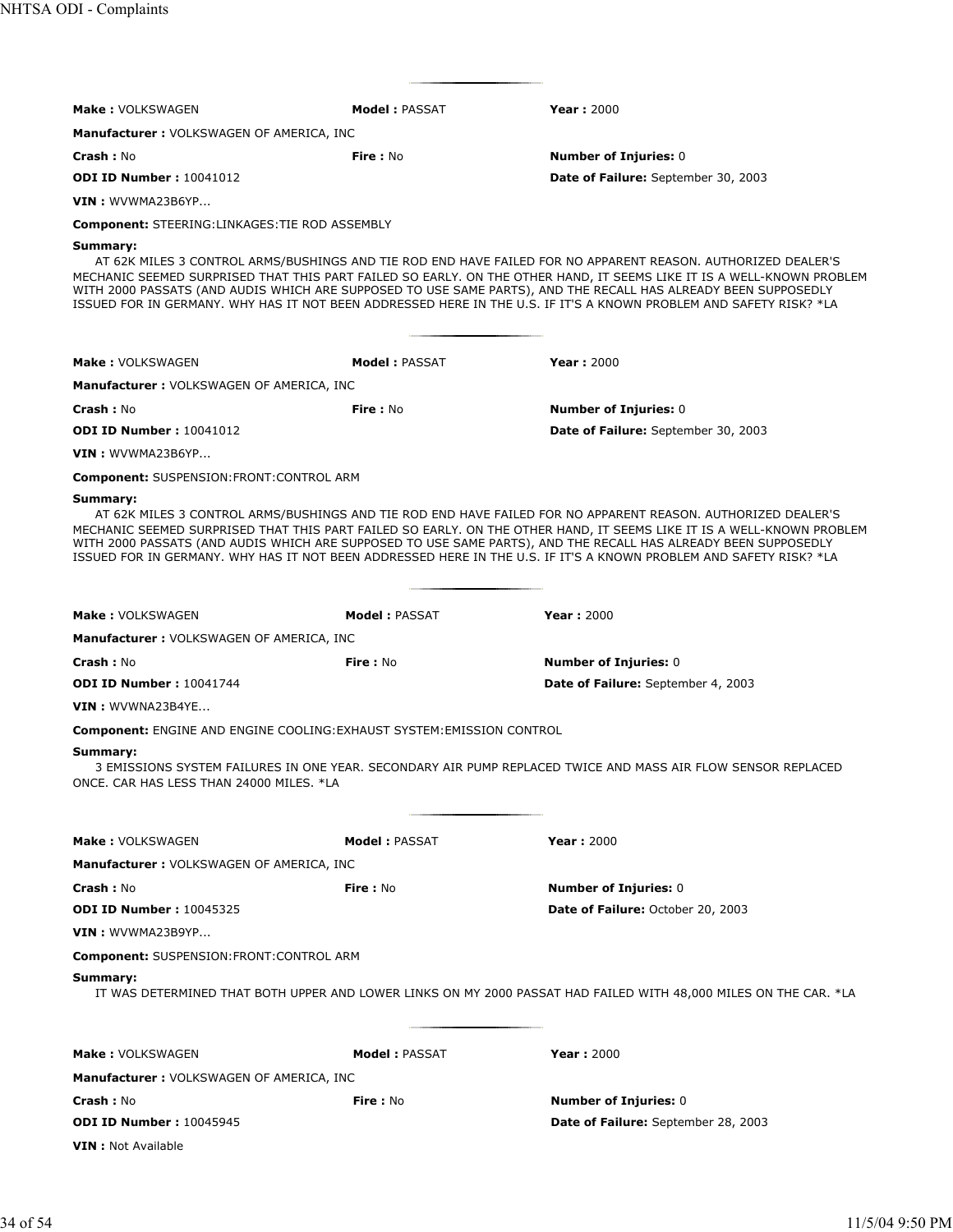#### **Component:** STRUCTURE

#### **Summary:**

THE FLOOR WELL OF MY VW PASSAT BECOMES WET EVERY TIME IT RAINS. ACCORDINGLY TO THE VW DEALER THERE IS A CRACK IN THE POLLEN FILTER HOUSING WHICH RESULTS IN THE LEAK. I HAVE READ NUMEROUS ACCOUNTS OF THE SAME PROBLEM OCCURING IN OTHER PASSATS, ALONG WITH ELECTRICAL FAILURES. BESIDES BEING INCONVENIENCED, MY CONCERN IS THE POTENTIAL FOR AN ELECTRICAL FIRE AND/OR OTHER ELECTRICAL FAILURES WHICH COULD RESULT IN HARM TO DRIVER, PASSANGER(S) OR OTHER INDIVIDUALS. I WOULD LIKE VOLKSWAGEN TO ACKNOWLEDGE THIS DESIGN FAULT AND RESPOND ACCORDINGLY BY RECTIFYING THE ISSUE.\*AK

| <b>Make: VOLKSWAGEN</b>                                                                                                                                                                           | <b>Model: PASSAT</b> | <b>Year: 2000</b>                                                                                                                                                                                                                |
|---------------------------------------------------------------------------------------------------------------------------------------------------------------------------------------------------|----------------------|----------------------------------------------------------------------------------------------------------------------------------------------------------------------------------------------------------------------------------|
| <b>Manufacturer: VOLKSWAGEN OF AMERICA, INC</b>                                                                                                                                                   |                      |                                                                                                                                                                                                                                  |
| <b>Crash: No</b>                                                                                                                                                                                  | <b>Fire: No</b>      | <b>Number of Injuries: 0</b>                                                                                                                                                                                                     |
| <b>ODI ID Number: 10046010</b>                                                                                                                                                                    |                      | Date of Failure: October 16, 2003                                                                                                                                                                                                |
| VIN: WVWNA23BXYE                                                                                                                                                                                  |                      |                                                                                                                                                                                                                                  |
| <b>Component: STEERING:LINKAGES: TIE ROD ASSEMBLY</b>                                                                                                                                             |                      |                                                                                                                                                                                                                                  |
| Summary:<br>CONSIDERED PREMATURE. VW ASKED ME TO BRING IN VEHICLE FOR A THOROUGH INSPECTION AND CONFIRMED TIE ROD FAILURE-<br>REPLACEMENT TO BE AT MY EXPENSE.*AK                                 |                      | 2000 VW PASSAT WAGON- LESS THAN 50 THOUSAND MILES- MECHANIC INFORMED US THAT THE TIE ROD ENDS WERE SHOT.<br>CONTACTED VW WITH A COMPLAINT ABOUT THE RATE OF FAILURES OF MANY PARTS OF THIS CAR. THESE FAILURES ARE WHAT WOULD BE |
| Make: VOLKSWAGEN                                                                                                                                                                                  | <b>Model: PASSAT</b> | <b>Year: 2000</b>                                                                                                                                                                                                                |
| <b>Manufacturer: VOLKSWAGEN OF AMERICA, INC</b>                                                                                                                                                   |                      |                                                                                                                                                                                                                                  |
| <b>Crash: No</b>                                                                                                                                                                                  | Fire: No             | <b>Number of Injuries: 0</b>                                                                                                                                                                                                     |
| <b>ODI ID Number: 10046637</b>                                                                                                                                                                    |                      | Date of Failure: October 22, 2003                                                                                                                                                                                                |
| VIN: WVWNA23B7YE                                                                                                                                                                                  |                      |                                                                                                                                                                                                                                  |
| <b>Component: ENGINE AND ENGINE COOLING: ENGINE</b>                                                                                                                                               |                      |                                                                                                                                                                                                                                  |
| ROUGH. THE CHECK ENGINE LIGHT WAS INTERMITTENT PRIOR TO REPAIR. *SC *JB                                                                                                                           |                      | SECONDARY AIR INJECTOR VALVE. THE VEHICLE EXPERIENCED A ROUGH IDLE. THE VALVE WAS REPLACED, BUT THE VEHICLE STILL IDLED                                                                                                          |
| <b>Make: VOLKSWAGEN</b>                                                                                                                                                                           | <b>Model: PASSAT</b> | <b>Year: 2000</b>                                                                                                                                                                                                                |
| <b>Manufacturer: VOLKSWAGEN OF AMERICA, INC</b>                                                                                                                                                   |                      |                                                                                                                                                                                                                                  |
| <b>Crash: No</b>                                                                                                                                                                                  | Fire: No             | <b>Number of Injuries: 0</b>                                                                                                                                                                                                     |
| <b>ODI ID Number: 10046637</b>                                                                                                                                                                    |                      | Date of Failure: October 22, 2003                                                                                                                                                                                                |
| VIN: WVWNA23B7YE                                                                                                                                                                                  |                      |                                                                                                                                                                                                                                  |
| <b>Component: FUEL SYSTEM, GASOLINE: FUEL INJECTION SYSTEM: INJECTORS</b>                                                                                                                         |                      |                                                                                                                                                                                                                                  |
| Summary:<br>WHEN THE VEHICLE STOPPED AT A STOP SIGN OR A TRAFFIC LIGHT, IT STALLED. *AK THE PROBLEM WAS DIAGNOSED AS A<br>ROUGH. THE CHECK ENGINE LIGHT WAS INTERMITTENT PRIOR TO REPAIR. *SC *JB |                      | SECONDARY AIR INJECTOR VALVE. THE VEHICLE EXPERIENCED A ROUGH IDLE. THE VALVE WAS REPLACED, BUT THE VEHICLE STILL IDLED                                                                                                          |
| <b>Make: VOLKSWAGEN</b>                                                                                                                                                                           | <b>Model: PASSAT</b> | <b>Year: 2000</b>                                                                                                                                                                                                                |
| <b>Manufacturer: VOLKSWAGEN OF AMERICA, INC</b>                                                                                                                                                   |                      |                                                                                                                                                                                                                                  |
| <b>Crash: No</b>                                                                                                                                                                                  | Fire: No             | <b>Number of Injuries: 0</b>                                                                                                                                                                                                     |
| <b>ODI ID Number: 10046952</b>                                                                                                                                                                    |                      | <b>Date of Failure: October 23, 2003</b>                                                                                                                                                                                         |
| VIN : WVWMD23B3YP                                                                                                                                                                                 |                      |                                                                                                                                                                                                                                  |
| <b>Component: POWER TRAIN: CLUTCH ASSEMBLY</b>                                                                                                                                                    |                      |                                                                                                                                                                                                                                  |
| Summary:<br>BUT I WAS REQUIRED TO PAY \$600.00 IN LABOR. *LA                                                                                                                                      |                      | MY CLUTCH FAILED AT ONLY 21,000 MILES. I HAVE NEVER HEARD OF A CLUTCH FAILING IN A VW THAT EARLY. VW DID COVER PARTS,                                                                                                            |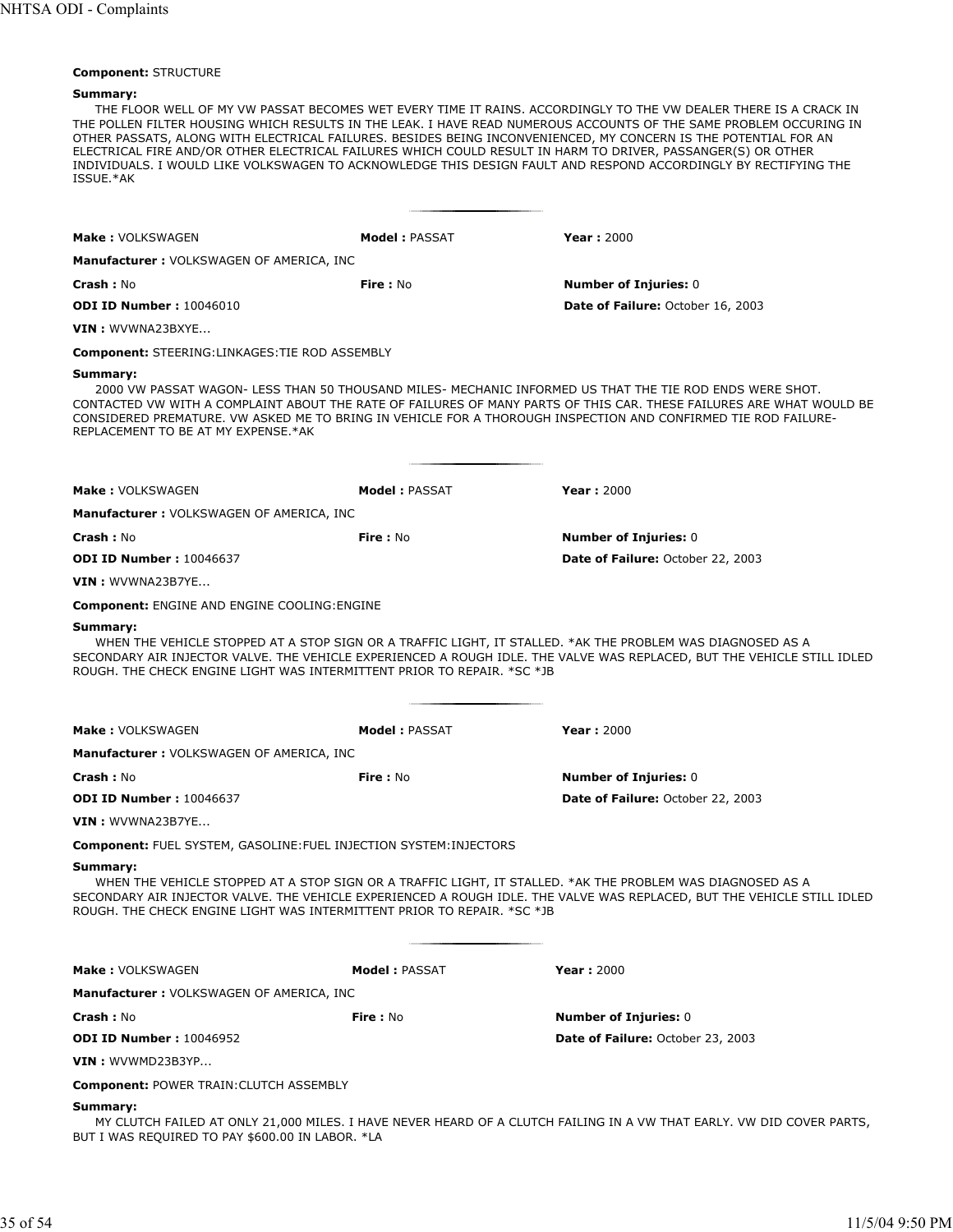| <b>Make: VOLKSWAGEN</b>                  | Model: PASSAT | Year: $2000$                       |
|------------------------------------------|---------------|------------------------------------|
| Manufacturer: VOLKSWAGEN OF AMERICA, INC |               |                                    |
| Crash: No                                | Fire: No      | <b>Number of Injuries: 0</b>       |
| <b>ODI ID Number: 10047080</b>           |               | Date of Failure: November 17, 2003 |
| $VIN:$ WVWMA23B9YP                       |               |                                    |
| <b>Component: ELECTRICAL SYSTEM</b>      |               |                                    |

MY HUSBAND AND I PURCHASED A 2000 PASSAT WITH 927 MILES ON THE ODOMETER ON JULY 21, 2000 (ANCIRA, SAN ANTONIO, TX). THREE VISITS TO THE DEALER THREE FOR A FLUID LEAK (3/29/01, 2/13/02, 1/17/03). EACH TIME, WE WERE TOLD THAT NOTHING WAS WRONG. FOUR MONTHS AGO- "EMISSION CONTROL," "CHECK ENGINE" LIGHT CAME ON. ALSO THE FOLLOWING QUIT WORKING: POWER MIRRORS, THE TRAVEL COMPUTER, TEMPERATURE SENSOR WAS ERRATIC, FUEL DOOR QUIT AND THE FUEL MILEAGE GAUGE MALFUNCTIONED. MOST RECENTLY, THE CAR STARTED RUNNING ROUGH AND A CLEAR, VISCOUS FLUID APPEARED ON MY GARAGE FLOOR. THE CAR HAS 25,000 MILES. WE CHANGE THE OIL REGULARLY. IT HAD A 15,000-MILE CHECK-UP. WE TOOK THE CAR TO A REPUTABLE MECHANIC (MANDER AUTOMOTIVE IN HELOTES, TEXAS). THE OWNER OF MANDER (BOB MANDER) WAS VERY CONCERNED THAT THIS CAR HAD SO MANY ELECTRICAL AND COMPUTER PROBLEMS. ANCIRA INFORMED (MANDER) THAT THE CAR'S WARRANTY HAD EXPIRED BY 900 MILES (24,990) THAT VISIT (11/6/03). COMPUTER SCAN AND ANALYSIS SHOWED SEVERAL CODES RELATED TO MISFIRES AND RUNNING LEAN. ALSO: TRANSAXLE SEAL LEAK AND BATTERY FAILED THE LOAD TEST-WOULD NOT HOLD ACHARGE. MANDER FIXED: SEAL LEAK, REPLACED THE BATTERY, CHANGED THE OIL, REPLACED THE ACTUATOR (FUEL DOOR), REPAIRED VACUUM LEAKS, RESET THE T.E.H. COMPUTER AND CORRECTED THE FAULTY WIRING TO THE MIRRORS. WE SPENT \$649. 24 HOURS LATER-"CHECK ENGINE" LIGHT RE-APPEARED. THE CAR BEGAN TO VIBRATE HARD. WE TOOK THE CAR BACK TO MR. MANDER (11/14/03). HE FOUND A DEFECTIVE OXYGEN SENSOR AND PROBLEM WITH THE COOLANT SENSOR- BOTH REPLACED. THAT TIME WE SPENT \$358. MY HUSBAND AND I HAVE AN ESTABLISHED RELATIONSHIP WITH MANDER AUTOMOTIVE AND TRUST THEIR WORK AND ANALYSIS. THE "CHECK ENGINE" LIGHT AND "EMISSIONS CONTROL" LIGHT IS BACK ON. THE CAR IS RUNNING HARD, AGAIN. I HAVE CONTACTED VW (REFERENCE #30522917) AND MY HUSBAND WAS ADVISED TO TAKE THE CAR TO A DIFFERENT DEALER HERE IN SAN ANTONIO (ROD EAST). \*LA

| <b>Make: VOLKSWAGEN</b>                  | <b>Model: PASSAT</b> | Year: $2000$                       |
|------------------------------------------|----------------------|------------------------------------|
| Manufacturer: VOLKSWAGEN OF AMERICA, INC |                      |                                    |
| <b>Crash: No</b>                         | Fire: No             | <b>Number of Injuries: 0</b>       |
| <b>ODI ID Number: 10047080</b>           |                      | Date of Failure: November 17, 2003 |
| VIN : WVWMA23B9YP                        |                      |                                    |

**Component:** ENGINE AND ENGINE COOLING:ENGINE

# **Summary:**

MY HUSBAND AND I PURCHASED A 2000 PASSAT WITH 927 MILES ON THE ODOMETER ON JULY 21, 2000 (ANCIRA, SAN ANTONIO, TX). THREE VISITS TO THE DEALER THREE FOR A FLUID LEAK (3/29/01, 2/13/02, 1/17/03). EACH TIME, WE WERE TOLD THAT NOTHING WAS WRONG. FOUR MONTHS AGO- "EMISSION CONTROL," "CHECK ENGINE" LIGHT CAME ON. ALSO THE FOLLOWING QUIT WORKING: POWER MIRRORS, THE TRAVEL COMPUTER, TEMPERATURE SENSOR WAS ERRATIC, FUEL DOOR QUIT AND THE FUEL MILEAGE GAUGE MALFUNCTIONED. MOST RECENTLY, THE CAR STARTED RUNNING ROUGH AND A CLEAR, VISCOUS FLUID APPEARED ON MY GARAGE FLOOR. THE CAR HAS 25,000 MILES. WE CHANGE THE OIL REGULARLY. IT HAD A 15,000-MILE CHECK-UP. WE TOOK THE CAR TO A REPUTABLE MECHANIC (MANDER AUTOMOTIVE IN HELOTES, TEXAS). THE OWNER OF MANDER (BOB MANDER) WAS VERY CONCERNED THAT THIS CAR HAD SO MANY ELECTRICAL AND COMPUTER PROBLEMS. ANCIRA INFORMED (MANDER) THAT THE CAR'S WARRANTY HAD EXPIRED BY 900 MILES (24,990) THAT VISIT (11/6/03). COMPUTER SCAN AND ANALYSIS SHOWED SEVERAL CODES RELATED TO MISFIRES AND RUNNING LEAN. ALSO: TRANSAXLE SEAL LEAK AND BATTERY FAILED THE LOAD TEST-WOULD NOT HOLD ACHARGE. MANDER FIXED: SEAL LEAK, REPLACED THE BATTERY, CHANGED THE OIL, REPLACED THE ACTUATOR (FUEL DOOR), REPAIRED VACUUM LEAKS, RESET THE T.E.H. COMPUTER AND CORRECTED THE FAULTY WIRING TO THE MIRRORS. WE SPENT \$649. 24 HOURS LATER-"CHECK ENGINE" LIGHT RE-APPEARED. THE CAR BEGAN TO VIBRATE HARD. WE TOOK THE CAR BACK TO MR. MANDER (11/14/03). HE FOUND A DEFECTIVE OXYGEN SENSOR AND PROBLEM WITH THE COOLANT SENSOR- BOTH REPLACED. THAT TIME WE SPENT \$358. MY HUSBAND AND I HAVE AN ESTABLISHED RELATIONSHIP WITH MANDER AUTOMOTIVE AND TRUST THEIR WORK AND ANALYSIS. THE "CHECK ENGINE" LIGHT AND "EMISSIONS CONTROL" LIGHT IS BACK ON. THE CAR IS RUNNING HARD, AGAIN. I HAVE CONTACTED VW (REFERENCE #30522917) AND MY HUSBAND WAS ADVISED TO TAKE THE CAR TO A DIFFERENT DEALER HERE IN SAN ANTONIO (ROD EAST). \*LA

| Make: VOLKSWAGEN                                                              | <b>Model: PASSAT</b> | <b>Year: 2000</b>                  |
|-------------------------------------------------------------------------------|----------------------|------------------------------------|
| <b>Manufacturer: VOLKSWAGEN OF AMERICA, INC.</b>                              |                      |                                    |
| <b>Crash: No</b>                                                              | Fire: No             | <b>Number of Injuries: 0</b>       |
| <b>ODI ID Number: 10047080</b>                                                |                      | Date of Failure: November 17, 2003 |
| VIN: WVWMA23B9YP                                                              |                      |                                    |
| <b>Component: ENGINE AND ENGINE COOLING: EXHAUST SYSTEM: EMISSION CONTROL</b> |                      |                                    |

#### **Summary:**

MY HUSBAND AND I PURCHASED A 2000 PASSAT WITH 927 MILES ON THE ODOMETER ON JULY 21, 2000 (ANCIRA, SAN ANTONIO, TX). THREE VISITS TO THE DEALER THREE FOR A FLUID LEAK (3/29/01, 2/13/02, 1/17/03). EACH TIME, WE WERE TOLD THAT NOTHING WAS WRONG. FOUR MONTHS AGO- "EMISSION CONTROL," "CHECK ENGINE" LIGHT CAME ON. ALSO THE FOLLOWING QUIT WORKING: POWER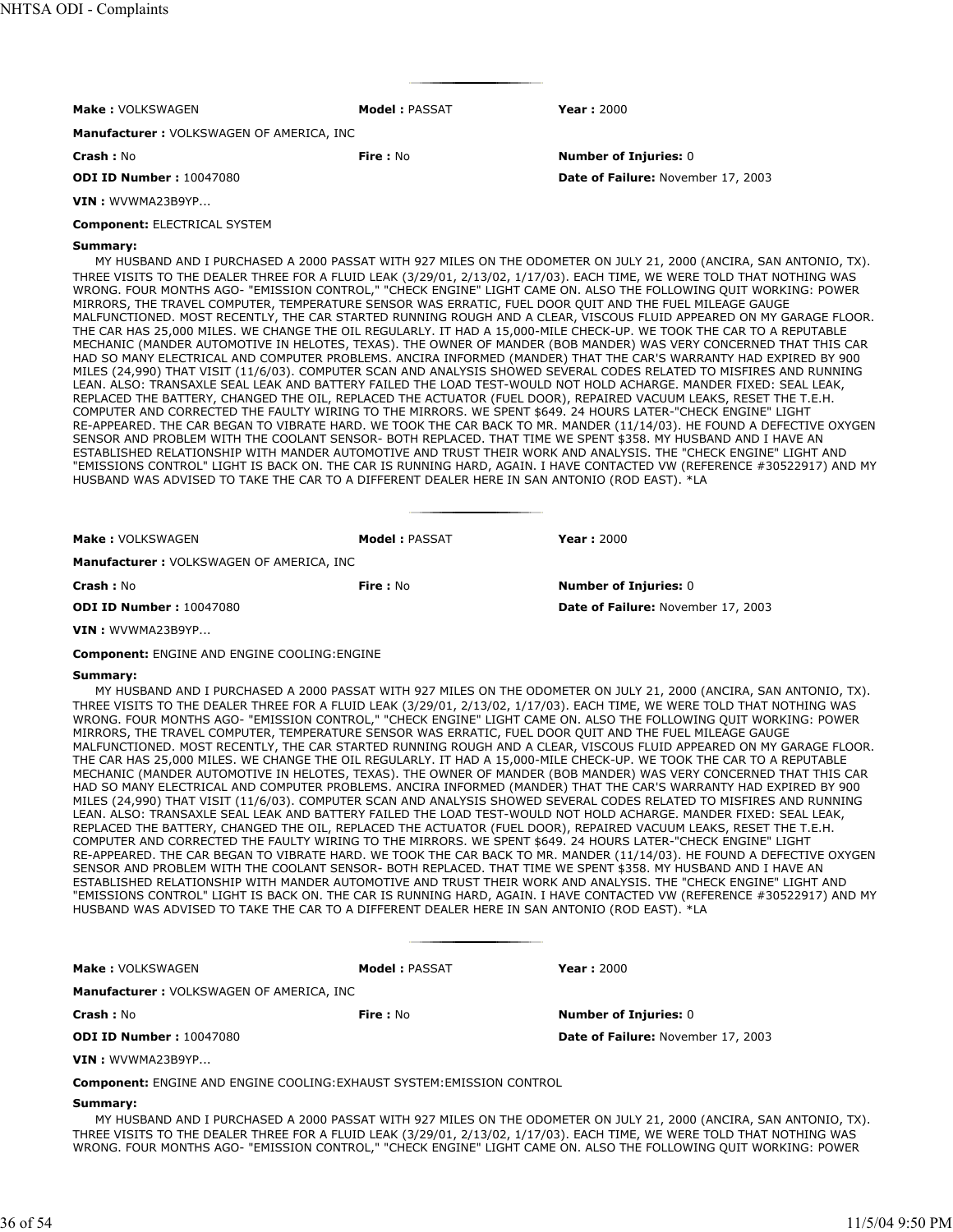MIRRORS, THE TRAVEL COMPUTER, TEMPERATURE SENSOR WAS ERRATIC, FUEL DOOR QUIT AND THE FUEL MILEAGE GAUGE MALFUNCTIONED. MOST RECENTLY, THE CAR STARTED RUNNING ROUGH AND A CLEAR, VISCOUS FLUID APPEARED ON MY GARAGE FLOOR. THE CAR HAS 25,000 MILES. WE CHANGE THE OIL REGULARLY. IT HAD A 15,000-MILE CHECK-UP. WE TOOK THE CAR TO A REPUTABLE MECHANIC (MANDER AUTOMOTIVE IN HELOTES, TEXAS). THE OWNER OF MANDER (BOB MANDER) WAS VERY CONCERNED THAT THIS CAR HAD SO MANY ELECTRICAL AND COMPUTER PROBLEMS. ANCIRA INFORMED (MANDER) THAT THE CAR'S WARRANTY HAD EXPIRED BY 900 MILES (24,990) THAT VISIT (11/6/03). COMPUTER SCAN AND ANALYSIS SHOWED SEVERAL CODES RELATED TO MISFIRES AND RUNNING LEAN. ALSO: TRANSAXLE SEAL LEAK AND BATTERY FAILED THE LOAD TEST-WOULD NOT HOLD ACHARGE. MANDER FIXED: SEAL LEAK, REPLACED THE BATTERY, CHANGED THE OIL, REPLACED THE ACTUATOR (FUEL DOOR), REPAIRED VACUUM LEAKS, RESET THE T.E.H. COMPUTER AND CORRECTED THE FAULTY WIRING TO THE MIRRORS. WE SPENT \$649. 24 HOURS LATER-"CHECK ENGINE" LIGHT RE-APPEARED. THE CAR BEGAN TO VIBRATE HARD. WE TOOK THE CAR BACK TO MR. MANDER (11/14/03). HE FOUND A DEFECTIVE OXYGEN SENSOR AND PROBLEM WITH THE COOLANT SENSOR- BOTH REPLACED. THAT TIME WE SPENT \$358. MY HUSBAND AND I HAVE AN ESTABLISHED RELATIONSHIP WITH MANDER AUTOMOTIVE AND TRUST THEIR WORK AND ANALYSIS. THE "CHECK ENGINE" LIGHT AND "EMISSIONS CONTROL" LIGHT IS BACK ON. THE CAR IS RUNNING HARD, AGAIN. I HAVE CONTACTED VW (REFERENCE #30522917) AND MY HUSBAND WAS ADVISED TO TAKE THE CAR TO A DIFFERENT DEALER HERE IN SAN ANTONIO (ROD EAST). \*LA

| Make: VOLKSWAGEN                                                                                                                                                            | Model: PASSAT | <b>Year: 2000</b>                                                                                                                                                                                                                                                                                                                                                                                                                                                                                                                                                                                                                                                                                                                        |  |
|-----------------------------------------------------------------------------------------------------------------------------------------------------------------------------|---------------|------------------------------------------------------------------------------------------------------------------------------------------------------------------------------------------------------------------------------------------------------------------------------------------------------------------------------------------------------------------------------------------------------------------------------------------------------------------------------------------------------------------------------------------------------------------------------------------------------------------------------------------------------------------------------------------------------------------------------------------|--|
| Manufacturer: VOLKSWAGEN OF AMERICA, INC                                                                                                                                    |               |                                                                                                                                                                                                                                                                                                                                                                                                                                                                                                                                                                                                                                                                                                                                          |  |
| Crash: No                                                                                                                                                                   | Fire: No      | <b>Number of Injuries: 0</b>                                                                                                                                                                                                                                                                                                                                                                                                                                                                                                                                                                                                                                                                                                             |  |
| <b>ODI ID Number: 10047164</b>                                                                                                                                              |               | Date of Failure: November 1, 2003                                                                                                                                                                                                                                                                                                                                                                                                                                                                                                                                                                                                                                                                                                        |  |
| VIN: WVWMA23B4YP                                                                                                                                                            |               |                                                                                                                                                                                                                                                                                                                                                                                                                                                                                                                                                                                                                                                                                                                                          |  |
| <b>Component: VISIBILITY:DEFROSTER/DEFOGGER SYSTEM:WINDSHIELD:HEATER CORE</b>                                                                                               |               |                                                                                                                                                                                                                                                                                                                                                                                                                                                                                                                                                                                                                                                                                                                                          |  |
| Summary:<br>EVEN WORK AND WE HAVE TO TURN THE A/C ON TO GET THE WINDOWS DE-FOGGED. I DID SOME RESEARCH AND FOUND THAT<br>I'M STUCK TRYING TO GET VW TO OFFSET THE COST. *LA |               | HEATER CORE DEFECT - THIS CAR IS ONLY 3 YEARS OLD WITH JUST OVER 50,000 MILES AND NOW NEEDS A NEW HEATER CORE - A<br>\$1500 REPAIR! WHEN THE HEAT IS TURNED ON, AN ANTI-FREEZE MIST (NOT TOO HEALTHY FOR THE DRIVER!) COMES OUT OF THE VENTS<br>AND ALL OF THE WINDOWS FOG UP. THE ONLY WAY TO CLEAR THE WINDOWS IS TO TURN THE HEAT OFF AND SOMETIMES THAT DOESN'T<br>VOLKSWAGENS (VW) HAVE HAD HEATER CORE PROBLEMS FOR 10+ YEARS, AND SOME OF THE OLDER VW'S WERE IN FACT RECALLED FOR<br>THIS PROBLEM. VW HAS OBVIOUSLY NOT MADE ANY CHANGES TO THE HEATER CORES BEING PUT INTO NEWER CARS. I BOUGHT THE CAR<br>IN THE SPRING AND HAD NO WAY OF KNOWING THAT THIS WAS GOING TO BE AN ISSUE UNTIL IT STARTED TO GET COLD OUTSIDE. NOW |  |
| Make: VOLKSWAGEN                                                                                                                                                            | Model: PASSAT | <b>Year: 2000</b>                                                                                                                                                                                                                                                                                                                                                                                                                                                                                                                                                                                                                                                                                                                        |  |
| Manufacturer: VOLKSWAGEN OF AMERICA, INC                                                                                                                                    |               |                                                                                                                                                                                                                                                                                                                                                                                                                                                                                                                                                                                                                                                                                                                                          |  |
| Crash: No                                                                                                                                                                   | Fire: No      | <b>Number of Injuries: 0</b>                                                                                                                                                                                                                                                                                                                                                                                                                                                                                                                                                                                                                                                                                                             |  |
| <b>ODI ID Number: 10047736</b>                                                                                                                                              |               | Date of Failure: November 7, 2003                                                                                                                                                                                                                                                                                                                                                                                                                                                                                                                                                                                                                                                                                                        |  |
| $VIN:$ WVWMA23B7YP                                                                                                                                                          |               |                                                                                                                                                                                                                                                                                                                                                                                                                                                                                                                                                                                                                                                                                                                                          |  |

**Component:** SERVICE BRAKES, HYDRAULIC:ANTILOCK:ABS WARNING LIGHT

#### **Summary:**

FAULTY ABS SPEED SENSOR. \*AK

| Make: VOLKSWAGEN                                           | Model: PASSAT | Year: $2000$                                                                                                                                                                                                                            |
|------------------------------------------------------------|---------------|-----------------------------------------------------------------------------------------------------------------------------------------------------------------------------------------------------------------------------------------|
| Manufacturer: VOLKSWAGEN OF AMERICA, INC                   |               |                                                                                                                                                                                                                                         |
| Crash: No                                                  | Fire: No      | <b>Number of Injuries: 0</b>                                                                                                                                                                                                            |
| <b>ODI ID Number: 10048456</b>                             |               | Date of Failure: November 21, 2003                                                                                                                                                                                                      |
| <b>VIN</b> : WVWND23B1YE                                   |               |                                                                                                                                                                                                                                         |
| Component: POWER TRAIN: DRIVELINE: CONSTANT VELOCITY JOINT |               |                                                                                                                                                                                                                                         |
| Summary:<br>*MR                                            |               | WHILE DRIVING BETWEEN 5 TO 10 MPH AND WITH OUT ANY WARNING THE DRIVER AND PASSENGER CV-JOINT BROKE. AS A RESULT<br>THE FRONT SUSPENSION FELL OFF. MANUFACTURER STATED SO WHAT THERE IS NO BIG DEAL. DEALER REPLACED BOTH CV-JOINT. *NLM |

| <b>Make: VOLKSWAGEN</b>                  | <b>Model: PASSAT</b> |
|------------------------------------------|----------------------|
| Manufacturer: VOLKSWAGEN OF AMERICA, INC |                      |
| <b>Crash: No</b>                         | Fire : No            |
| <b>ODI ID Number: 10049503</b>           |                      |
| <b>VIN</b> : WVWNA23B8YE                 |                      |

**Number of Injuries: 0** Date of Failure: November 19, 2003

**Year: 2000**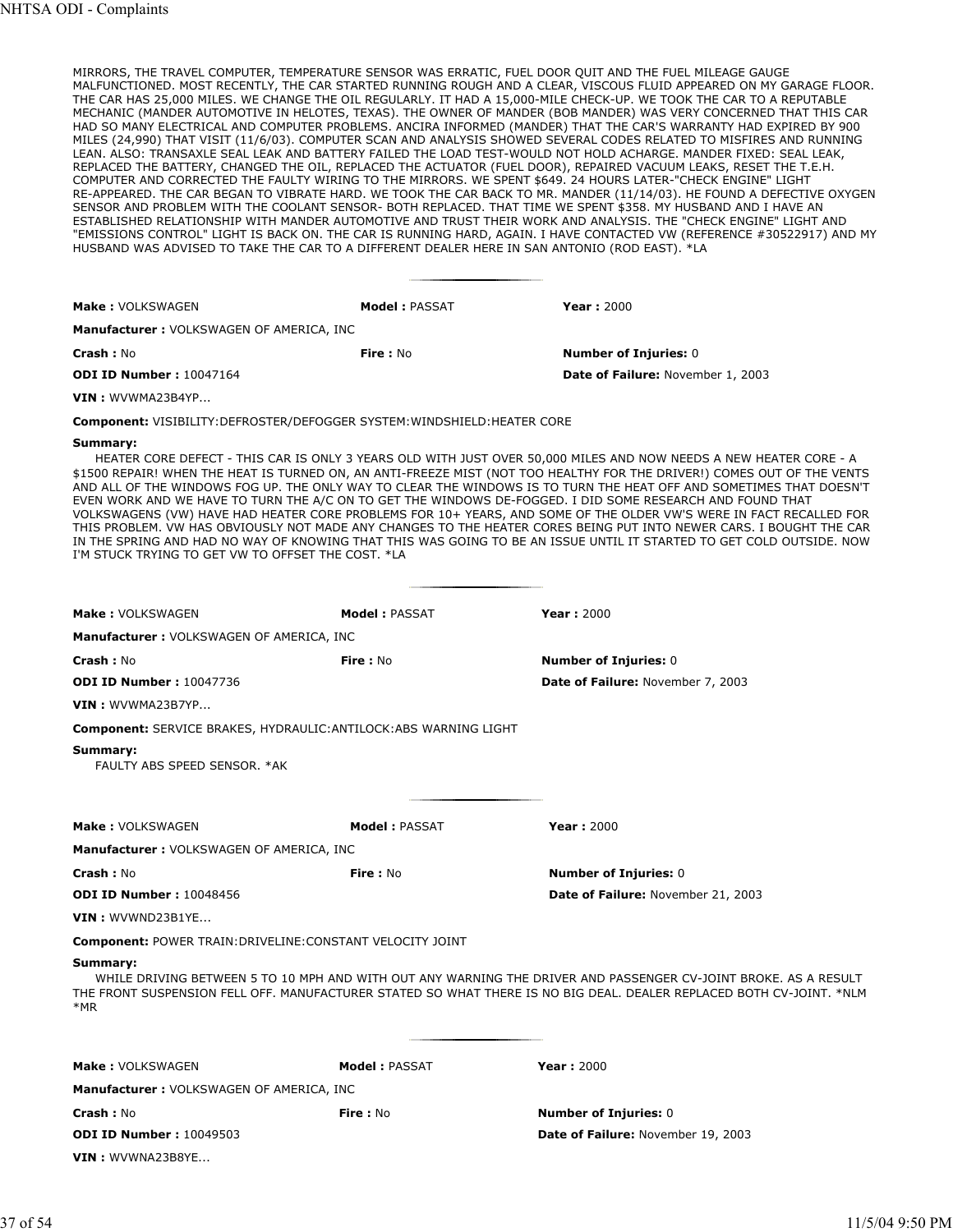**Component:** SERVICE BRAKES, HYDRAULIC:ANTILOCK:CONTROL UNIT/MODULE

# **Summary:**

MALFUNCTION IN ABS MODULE ABS BRAKE LIGHTS ON ALSO TRACTION CONTROL LIGHT ON. \*LA

| <b>Make: VOLKSWAGEN</b>                                                        | <b>Model: PASSAT</b> | <b>Year: 2000</b>                                                                                                                                                                                                                                                                                                                                                                                                                                                                                                                                                                                                                                                                                                                  |
|--------------------------------------------------------------------------------|----------------------|------------------------------------------------------------------------------------------------------------------------------------------------------------------------------------------------------------------------------------------------------------------------------------------------------------------------------------------------------------------------------------------------------------------------------------------------------------------------------------------------------------------------------------------------------------------------------------------------------------------------------------------------------------------------------------------------------------------------------------|
| Manufacturer: VOLKSWAGEN OF AMERICA, INC                                       |                      |                                                                                                                                                                                                                                                                                                                                                                                                                                                                                                                                                                                                                                                                                                                                    |
| <b>Crash: No</b>                                                               | <b>Fire: No</b>      | <b>Number of Injuries: 0</b>                                                                                                                                                                                                                                                                                                                                                                                                                                                                                                                                                                                                                                                                                                       |
| <b>ODI ID Number: 10049722</b>                                                 |                      | Date of Failure: November 20, 2001                                                                                                                                                                                                                                                                                                                                                                                                                                                                                                                                                                                                                                                                                                 |
| $VIN:$ WVWMA23B6YP                                                             |                      |                                                                                                                                                                                                                                                                                                                                                                                                                                                                                                                                                                                                                                                                                                                                    |
| <b>Component: VEHICLE SPEED CONTROL</b>                                        |                      |                                                                                                                                                                                                                                                                                                                                                                                                                                                                                                                                                                                                                                                                                                                                    |
| Summary:<br>AFTER REPAIRS, ALL PROBLEMS BEGIN OCCURRING AGAIN.*AK              |                      | ISSUES MAY ALL BE RELATED, COULD BE VACUUM PROBLEM. THESE PROBLEMS ARE CONSTANT, OCCURRING EVERY DAY REGARDLESS<br>OF WEATHER. 1. ENGINE REVS IN NEUTRAL, WHILE CREEPING AT LOWEST RPMS AND WHILE STOPPED IN DRIVE. RPMS FLUCTUATE EVERY<br>SPLIT SECOND, 750-900 RPMS. WHILE PULLING INTO GARAGE, THE REVVING OFTEN CAUSES COLLISION WITH OBJECTS IN GARAGE. 2.<br>ALSO, ENGINE ALMOST STALLS ON TAKEOFF IMMEDIATELY AFTER COLD START OR HOT RESTART. 3. POWER-ASSIST BRAKES FAIL IN<br>REVERSE IMMEDIATELY AFTER ENGINE START AND BACKING OUT OF PARKING SLOT. DANGEROUS SITUATIONS HAVE OCCURRED. DEALER<br>HAS CHECKED AT LEAST THREE TIMES, REPLACED PARTS, MADE ADJUSTMENTS. WITHIN SEVERAL BLOCKS OF LEAVING THE DEALERSHIP |
| Make: VOLKSWAGEN                                                               | <b>Model: PASSAT</b> | <b>Year: 2000</b>                                                                                                                                                                                                                                                                                                                                                                                                                                                                                                                                                                                                                                                                                                                  |
| <b>Manufacturer: VOLKSWAGEN OF AMERICA, INC</b>                                |                      |                                                                                                                                                                                                                                                                                                                                                                                                                                                                                                                                                                                                                                                                                                                                    |
| Crash: No                                                                      | <b>Fire: No</b>      | <b>Number of Injuries: 0</b>                                                                                                                                                                                                                                                                                                                                                                                                                                                                                                                                                                                                                                                                                                       |
| <b>ODI ID Number: 10050431</b>                                                 |                      | Date of Failure: December 6, 2003                                                                                                                                                                                                                                                                                                                                                                                                                                                                                                                                                                                                                                                                                                  |
| <b>VIN</b> : Not Available                                                     |                      |                                                                                                                                                                                                                                                                                                                                                                                                                                                                                                                                                                                                                                                                                                                                    |
| <b>Component:</b> VISIBILITY:DEFROSTER/DEFOGGER SYSTEM:WINDSHIELD:HEATER CORE  |                      |                                                                                                                                                                                                                                                                                                                                                                                                                                                                                                                                                                                                                                                                                                                                    |
| Summary:                                                                       |                      | WINDOWS FOGGED UP DUE TO A FAULTY HEATER CORE. THIS WAS CAUSING POOR VISIBILITY TO THE DRIVER. *AK *SC *JB                                                                                                                                                                                                                                                                                                                                                                                                                                                                                                                                                                                                                         |
| <b>Make: VOLKSWAGEN</b>                                                        | <b>Model: PASSAT</b> | <b>Year: 2000</b>                                                                                                                                                                                                                                                                                                                                                                                                                                                                                                                                                                                                                                                                                                                  |
| <b>Manufacturer: VOLKSWAGEN OF AMERICA, INC</b>                                |                      |                                                                                                                                                                                                                                                                                                                                                                                                                                                                                                                                                                                                                                                                                                                                    |
| <b>Crash: No</b>                                                               | <b>Fire: No</b>      | <b>Number of Injuries: 0</b>                                                                                                                                                                                                                                                                                                                                                                                                                                                                                                                                                                                                                                                                                                       |
| <b>ODI ID Number: 10050966</b>                                                 |                      | Date of Failure: December 4, 2003                                                                                                                                                                                                                                                                                                                                                                                                                                                                                                                                                                                                                                                                                                  |
| VIN: WVWMA23B5YP                                                               |                      |                                                                                                                                                                                                                                                                                                                                                                                                                                                                                                                                                                                                                                                                                                                                    |
| <b>Component: STEERING:LINKAGES:TIE ROD ASSEMBLY</b>                           |                      |                                                                                                                                                                                                                                                                                                                                                                                                                                                                                                                                                                                                                                                                                                                                    |
| Summary:                                                                       |                      | TIE ROD ENDS FAILED ON 2000 PASSAT EFFECTING THE STEERING CONTROL. PRIOR TO 44000. DEALER STATED THIS IS CONSIDERED<br>NORMAL FOR PASSAT . TIE ROD ENDS WERE RETURNED TO ME AND THE SEALS WERE NOT PROTECTING THE SWIVEL BEARING. *AK<br>INDEPENDENT AUTO REPAIR SHOP ADVISED THERE HAD BEEN A PREVIOUS RECALL IN 99 FOR THE SAME PROBLEM BUT THIS CAR WAS NOT<br>INCLUDED. WE BELIEVE VOLKSWAGEN MAY HAVE THE SAME OR SIMILAR ISSUE WITH TIE ROD ENDS ON ADDITIONAL AUTOS.*AK                                                                                                                                                                                                                                                     |
| <b>Make: VOLKSWAGEN</b>                                                        | <b>Model: PASSAT</b> | <b>Year: 2000</b>                                                                                                                                                                                                                                                                                                                                                                                                                                                                                                                                                                                                                                                                                                                  |
| <b>Manufacturer: VOLKSWAGEN OF AMERICA, INC</b>                                |                      |                                                                                                                                                                                                                                                                                                                                                                                                                                                                                                                                                                                                                                                                                                                                    |
| Crash: No                                                                      | Fire: No             | <b>Number of Injuries: 0</b>                                                                                                                                                                                                                                                                                                                                                                                                                                                                                                                                                                                                                                                                                                       |
| <b>ODI ID Number: 10051308</b>                                                 |                      | Date of Failure: December 5, 2003                                                                                                                                                                                                                                                                                                                                                                                                                                                                                                                                                                                                                                                                                                  |
| VIN: WVWNA23B4YE                                                               |                      |                                                                                                                                                                                                                                                                                                                                                                                                                                                                                                                                                                                                                                                                                                                                    |
| <b>Component: SERVICE BRAKES, AIR: ANTILOCK: CONTROL UNIT/MODULE</b>           |                      |                                                                                                                                                                                                                                                                                                                                                                                                                                                                                                                                                                                                                                                                                                                                    |
| Summary:<br>TO DEALER WHO INFORMED THAT ABS MODULE NEEDS REPLACING FOR \$1300. |                      | WAS DRIVING TO WORK AND HAD A FULL STOP ACTIVATING ABS. TWO DAYS LATER THE ABS/BRAKE LIGHT STARTED FLASHING - TOOK                                                                                                                                                                                                                                                                                                                                                                                                                                                                                                                                                                                                                 |

| <b>Make: VOLKSWAGEN</b> | <b>Model: PASSAT</b> | Year: $2000$ |
|-------------------------|----------------------|--------------|
|                         |                      |              |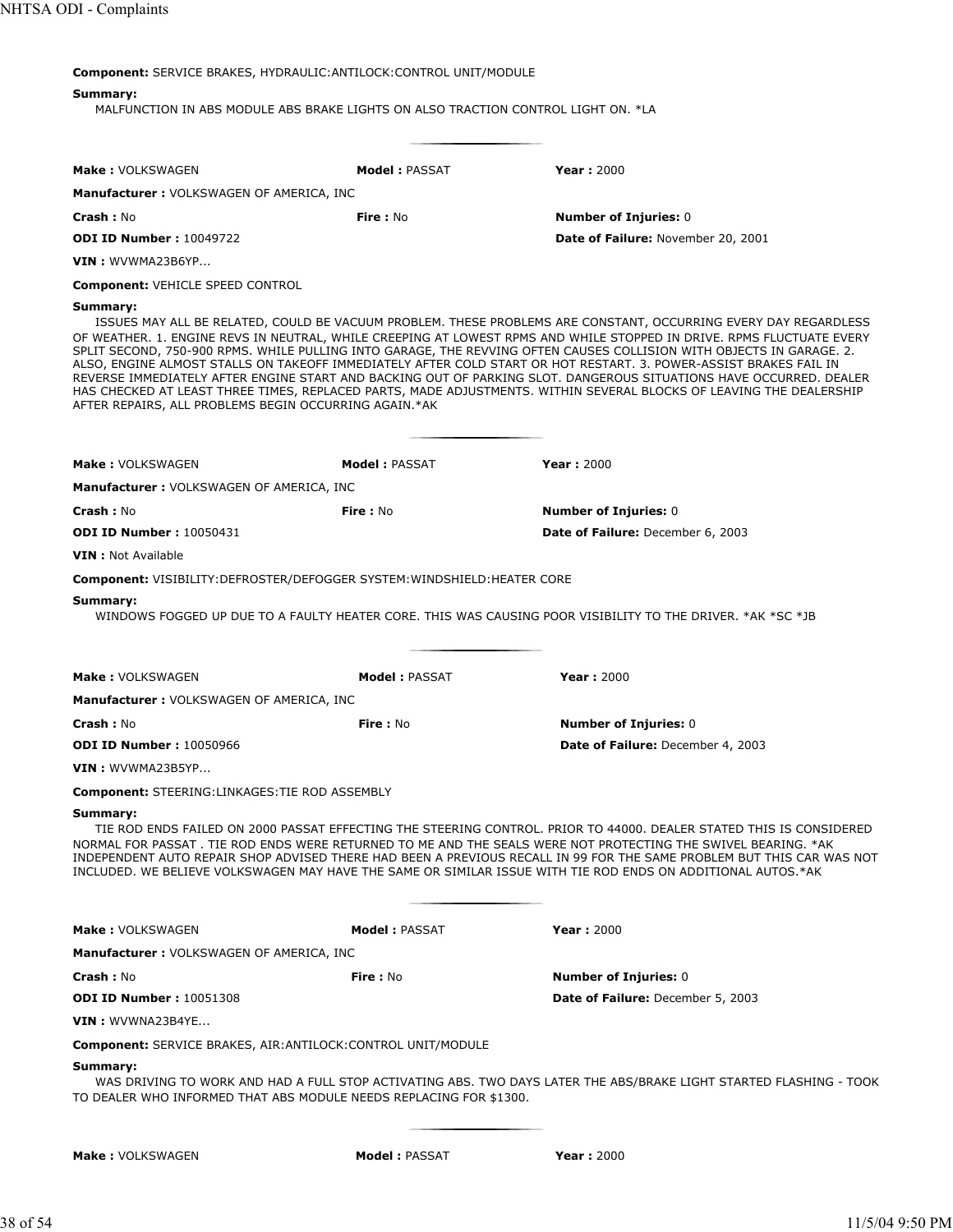| <b>Manufacturer: VOLKSWAGEN OF AMERICA, INC</b>                                                                                                                                                                                                                                                                                                                                                                                                                                                                                                                                            |                      |                                                                                                                                                                                                                                                                                                                                                                                                                                                                               |  |
|--------------------------------------------------------------------------------------------------------------------------------------------------------------------------------------------------------------------------------------------------------------------------------------------------------------------------------------------------------------------------------------------------------------------------------------------------------------------------------------------------------------------------------------------------------------------------------------------|----------------------|-------------------------------------------------------------------------------------------------------------------------------------------------------------------------------------------------------------------------------------------------------------------------------------------------------------------------------------------------------------------------------------------------------------------------------------------------------------------------------|--|
| Crash: No                                                                                                                                                                                                                                                                                                                                                                                                                                                                                                                                                                                  | Fire: No             | <b>Number of Injuries: 0</b>                                                                                                                                                                                                                                                                                                                                                                                                                                                  |  |
| <b>ODI ID Number: 10051370</b>                                                                                                                                                                                                                                                                                                                                                                                                                                                                                                                                                             |                      | Date of Failure: December 29, 2003                                                                                                                                                                                                                                                                                                                                                                                                                                            |  |
| VIN: WVWPD23B6YE                                                                                                                                                                                                                                                                                                                                                                                                                                                                                                                                                                           |                      |                                                                                                                                                                                                                                                                                                                                                                                                                                                                               |  |
| <b>Component: ENGINE AND ENGINE COOLING: ENGINE</b>                                                                                                                                                                                                                                                                                                                                                                                                                                                                                                                                        |                      |                                                                                                                                                                                                                                                                                                                                                                                                                                                                               |  |
| Summary:<br>PROBLEM PERSISTS.                                                                                                                                                                                                                                                                                                                                                                                                                                                                                                                                                              |                      | 4TH WINTER IN A ROW SINCE PURCHASING VEHICLE IT HAS EXPERIENCED A PROBLEM STARTING. EACH YEAR THE "DIAGNOSIS" HAS<br>BEEN SOMEWHAT DIFFERENTBUT MAINLY A "PROBLEM WITH CARBONIZATION BUILDUP". 4 TIMES IN 4 YEARS, RESULTING IN NEW<br>PLUGS, OIL CHANGE, THIS YEAR A NEW BATTERY, "DECARBONIZATION PROCEDURE"HUNDREDS AND HUNDREDS OF DOLLARS. HAVE<br>USED ONLY THE FINEST FUEL (VW CLAIMED THIS WAS THE ROOT PROBLEM, POOR QUALITY FUEL) SINCE THE FIRST INCIDENT IN 2000. |  |
| <b>Make: VOLKSWAGEN</b>                                                                                                                                                                                                                                                                                                                                                                                                                                                                                                                                                                    | <b>Model: PASSAT</b> | <b>Year: 2000</b>                                                                                                                                                                                                                                                                                                                                                                                                                                                             |  |
| <b>Manufacturer: VOLKSWAGEN OF AMERICA, INC</b>                                                                                                                                                                                                                                                                                                                                                                                                                                                                                                                                            |                      |                                                                                                                                                                                                                                                                                                                                                                                                                                                                               |  |
| <b>Crash: No</b>                                                                                                                                                                                                                                                                                                                                                                                                                                                                                                                                                                           | <b>Fire: No</b>      | <b>Number of Injuries: 0</b>                                                                                                                                                                                                                                                                                                                                                                                                                                                  |  |
| <b>ODI ID Number: 10052139</b>                                                                                                                                                                                                                                                                                                                                                                                                                                                                                                                                                             |                      | Date of Failure: December 26, 2003                                                                                                                                                                                                                                                                                                                                                                                                                                            |  |
| VIN: WVWMA23B0YP                                                                                                                                                                                                                                                                                                                                                                                                                                                                                                                                                                           |                      |                                                                                                                                                                                                                                                                                                                                                                                                                                                                               |  |
| <b>Component: SERVICE BRAKES, HYDRAULIC: ANTILOCK: CONTROL UNIT/MODULE</b>                                                                                                                                                                                                                                                                                                                                                                                                                                                                                                                 |                      |                                                                                                                                                                                                                                                                                                                                                                                                                                                                               |  |
| Summary:                                                                                                                                                                                                                                                                                                                                                                                                                                                                                                                                                                                   |                      | THE VEHICLE'S ABS MODULE MALFUNCTIONED WITHOUT WARNING. PLEASE PROVIDE ANY ADDITIONAL INFORMATION. *NM *MR                                                                                                                                                                                                                                                                                                                                                                    |  |
| <b>Make: VOLKSWAGEN</b>                                                                                                                                                                                                                                                                                                                                                                                                                                                                                                                                                                    | <b>Model: PASSAT</b> | <b>Year: 2000</b>                                                                                                                                                                                                                                                                                                                                                                                                                                                             |  |
| Manufacturer : VOLKSWAGEN OF AMERICA, INC                                                                                                                                                                                                                                                                                                                                                                                                                                                                                                                                                  |                      |                                                                                                                                                                                                                                                                                                                                                                                                                                                                               |  |
| <b>Crash: No</b>                                                                                                                                                                                                                                                                                                                                                                                                                                                                                                                                                                           | Fire: No             | <b>Number of Injuries: 0</b>                                                                                                                                                                                                                                                                                                                                                                                                                                                  |  |
| <b>ODI ID Number: 10052423</b>                                                                                                                                                                                                                                                                                                                                                                                                                                                                                                                                                             |                      | Date of Failure: September 1, 2003                                                                                                                                                                                                                                                                                                                                                                                                                                            |  |
| <b>VIN</b> : Not Available                                                                                                                                                                                                                                                                                                                                                                                                                                                                                                                                                                 |                      |                                                                                                                                                                                                                                                                                                                                                                                                                                                                               |  |
| <b>Component: FUEL SYSTEM, OTHER: STORAGE: FUEL GAUGE SYSTEM</b>                                                                                                                                                                                                                                                                                                                                                                                                                                                                                                                           |                      |                                                                                                                                                                                                                                                                                                                                                                                                                                                                               |  |
| Summary:<br>I HAVE A '00 VOLKSWAGEN PASSAT. THE FUEL GAUGE HAS NOT WORKED ADEQUATELY SINCE SOON AFTER I PURCHASED THE VEHICLE<br>"NEW" IN JULY/AUGUST '00. DURING THE TIME THE VEHICLE WAS UNDER WARRANTY I BROUGHT THE VEHICLE IN FOR SERVICE TWICE<br>DUE TO THIS DEFECT. IT WAS TEMPORARILY REPLACED AND SOON AFTER WARRANTY EXPIRATION THE PROBLEM RECURRED. I HAVE NOT<br>HAD A WORKABLE FUEL GAUGE ON THIS VEHICLE FOR AT LEAST TWO YEARS. I UNDERSTAND THAT THE VW '00 4 MOTION MODEL WAS<br>RECALLED FOR A SIMILAR PROBLEM AND I URGE A RECALL TO BE MADE FOR ALL '00 PASSATS. *AK |                      |                                                                                                                                                                                                                                                                                                                                                                                                                                                                               |  |
|                                                                                                                                                                                                                                                                                                                                                                                                                                                                                                                                                                                            |                      |                                                                                                                                                                                                                                                                                                                                                                                                                                                                               |  |
| <b>Make: VOLKSWAGEN</b>                                                                                                                                                                                                                                                                                                                                                                                                                                                                                                                                                                    | Model: PASSAT        | <b>Year: 2000</b>                                                                                                                                                                                                                                                                                                                                                                                                                                                             |  |
| <b>Manufacturer: VOLKSWAGEN OF AMERICA, INC</b>                                                                                                                                                                                                                                                                                                                                                                                                                                                                                                                                            |                      |                                                                                                                                                                                                                                                                                                                                                                                                                                                                               |  |
| <b>Crash: No</b>                                                                                                                                                                                                                                                                                                                                                                                                                                                                                                                                                                           | Fire : No            | <b>Number of Injuries: 0</b>                                                                                                                                                                                                                                                                                                                                                                                                                                                  |  |
| <b>ODI ID Number: 10052794</b>                                                                                                                                                                                                                                                                                                                                                                                                                                                                                                                                                             |                      | <b>Date of Failure:</b> December 10, 2003                                                                                                                                                                                                                                                                                                                                                                                                                                     |  |
| <b>VIN</b> : Not Available                                                                                                                                                                                                                                                                                                                                                                                                                                                                                                                                                                 |                      |                                                                                                                                                                                                                                                                                                                                                                                                                                                                               |  |
| <b>Component: AIR BAGS</b><br>Summary:<br>AIR BAG WARNING INDICATOR LIGHT CAME ON. CIRCLE VOLKWAGEN DEALER QUOTED ME \$900 TO FIX FOUR SENSORS. WE CALLED<br>VOLKSWAGON U.S. AND THEY SAID VW WOULD PAY ALL COSTS TO FIX THE AIR BAGS SENSORS. *AK                                                                                                                                                                                                                                                                                                                                         |                      |                                                                                                                                                                                                                                                                                                                                                                                                                                                                               |  |
| <b>Make: VOLKSWAGEN</b>                                                                                                                                                                                                                                                                                                                                                                                                                                                                                                                                                                    | <b>Model: PASSAT</b> | <b>Year: 2000</b>                                                                                                                                                                                                                                                                                                                                                                                                                                                             |  |
| <b>Manufacturer: VOLKSWAGEN OF AMERICA, INC</b>                                                                                                                                                                                                                                                                                                                                                                                                                                                                                                                                            |                      |                                                                                                                                                                                                                                                                                                                                                                                                                                                                               |  |
| <b>Crash: No</b>                                                                                                                                                                                                                                                                                                                                                                                                                                                                                                                                                                           | <b>Fire</b> : No     | <b>Number of Injuries: 0</b>                                                                                                                                                                                                                                                                                                                                                                                                                                                  |  |
| <b>ODI ID Number: 10053092</b>                                                                                                                                                                                                                                                                                                                                                                                                                                                                                                                                                             |                      | <b>Date of Failure: January 7, 2004</b>                                                                                                                                                                                                                                                                                                                                                                                                                                       |  |
| $VIN:$ WVWMD23B8YP                                                                                                                                                                                                                                                                                                                                                                                                                                                                                                                                                                         |                      |                                                                                                                                                                                                                                                                                                                                                                                                                                                                               |  |
| <b>Component: POWER TRAIN: CLUTCH ASSEMBLY</b>                                                                                                                                                                                                                                                                                                                                                                                                                                                                                                                                             |                      |                                                                                                                                                                                                                                                                                                                                                                                                                                                                               |  |
|                                                                                                                                                                                                                                                                                                                                                                                                                                                                                                                                                                                            |                      |                                                                                                                                                                                                                                                                                                                                                                                                                                                                               |  |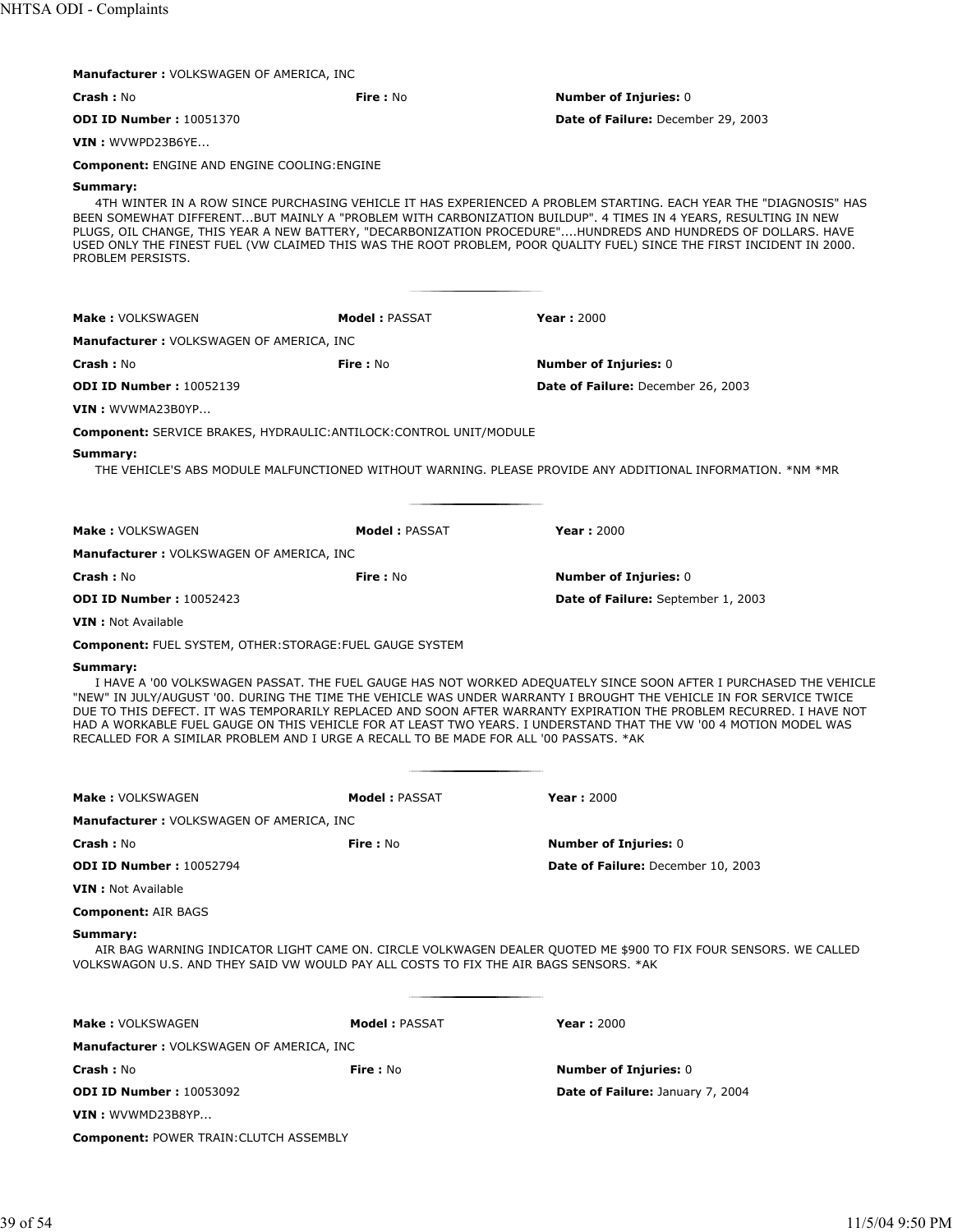DEALER INFORMED OF A \$2,200 CLUTCH REPAIR AT 32K MILES WHICH SEEMS VERY EARLY. VW CUSTOMER SERVICE PROVIDES NO ASSISTANCE.

| Make: VOLKSWAGEN                                                                                                                                    | <b>Model: PASSAT</b>  | <b>Year: 2000</b>                                                                                                                                                                                                                      |
|-----------------------------------------------------------------------------------------------------------------------------------------------------|-----------------------|----------------------------------------------------------------------------------------------------------------------------------------------------------------------------------------------------------------------------------------|
| <b>Manufacturer: VOLKSWAGEN OF AMERICA, INC</b>                                                                                                     |                       |                                                                                                                                                                                                                                        |
| <b>Crash :</b> No                                                                                                                                   | <b>Fire: Yes</b>      | <b>Number of Injuries: 0</b>                                                                                                                                                                                                           |
| <b>ODI ID Number: 10055238</b>                                                                                                                      |                       | Date of Failure: January 15, 2004                                                                                                                                                                                                      |
| $VIN: {\sf FILLIN}$                                                                                                                                 |                       |                                                                                                                                                                                                                                        |
| <b>Component: EXTERIOR LIGHTING</b>                                                                                                                 |                       |                                                                                                                                                                                                                                        |
| Summary:                                                                                                                                            |                       |                                                                                                                                                                                                                                        |
| THE PROBLEM STILL EXIST. *NM                                                                                                                        |                       | WHILE DRIVING THE EXTERIOR LIGHTS FAILED INTERMITTENTLY. THE DEALERSHIP HAS BEEN NOTIFIED ON FOUR OCCASIONS BUT                                                                                                                        |
| Make: VOLKSWAGEN                                                                                                                                    | <b>Model: PASSAT</b>  | <b>Year: 2000</b>                                                                                                                                                                                                                      |
| <b>Manufacturer: VOLKSWAGEN OF AMERICA, INC</b>                                                                                                     |                       |                                                                                                                                                                                                                                        |
| <b>Crash: No</b>                                                                                                                                    | Fire: No              | <b>Number of Injuries: 0</b>                                                                                                                                                                                                           |
| <b>ODI ID Number: 10055823</b>                                                                                                                      |                       | <b>Date of Failure: January 19, 2004</b>                                                                                                                                                                                               |
| VIN : PLEASE PROV                                                                                                                                   |                       |                                                                                                                                                                                                                                        |
| <b>Component:</b> SERVICE BRAKES, HYDRAULIC:FOUNDATION COMPONENTS:MASTER CYLINDER                                                                   |                       |                                                                                                                                                                                                                                        |
| Summary:                                                                                                                                            |                       | WHILE STOPPED AT A TRAFFIC LIGHT THE VEHICLES BRAKE LOCKED UP. THE MECHANIC EXAMINED THE VEHICLE AND INFORMED THE<br>CONSUMER THAT THE BRAKE MASTER CYLINDER HAD FAILED. THE MANUFACTURER AND THE DEALER ARE AWARE OF THE PROBLEM. *NM |
| <b>Make: VOLKSWAGEN</b>                                                                                                                             | <b>Model : PASSAT</b> | <b>Year: 2000</b>                                                                                                                                                                                                                      |
| <b>Manufacturer: VOLKSWAGEN OF AMERICA, INC</b>                                                                                                     |                       |                                                                                                                                                                                                                                        |
| <b>Crash :</b> No                                                                                                                                   | Fire: No              | <b>Number of Injuries: 0</b>                                                                                                                                                                                                           |
| <b>ODI ID Number: 10056665</b>                                                                                                                      |                       | Date of Failure: January 2, 2004                                                                                                                                                                                                       |
| VIN : WVWMA23B2YP                                                                                                                                   |                       |                                                                                                                                                                                                                                        |
| <b>Component: STRUCTURE:BODY</b>                                                                                                                    |                       |                                                                                                                                                                                                                                        |
| Summary:<br>NOW NOT SUPPOSE TO OPEN THE CAR DOOR TO PREVENT THE MOLDING BEING RIPPED OFF AS THE DOOR<br>OPENS!!!!!!!!!!!!!!???????????????????? *AK |                       | MOLDING ON THE CAR IS DEFECTIVE!!! THE DEALER NOR THE WARRANTY WANTS TO HELP ME OUT. I WILL NOT PAY FOR THE<br>DEFECTIVE OF THE MOLDING AND I WAS HOPING THAT THERE IS SOMEONE OUT THERE THAT HAS THE SAME PROBLEM AS ME!!!! AM I      |
| <b>Make: VOLKSWAGEN</b>                                                                                                                             | <b>Model: PASSAT</b>  | <b>Year: 2000</b>                                                                                                                                                                                                                      |
| <b>Manufacturer: VOLKSWAGEN OF AMERICA, INC</b>                                                                                                     |                       |                                                                                                                                                                                                                                        |
| <b>Crash :</b> No                                                                                                                                   | <b>Fire: No</b>       | <b>Number of Injuries: 0</b>                                                                                                                                                                                                           |
| <b>ODI ID Number: 10056687</b>                                                                                                                      |                       | <b>Date of Failure: November 3, 2003</b>                                                                                                                                                                                               |
| <b>VIN</b> : WVWNA23B4YE                                                                                                                            |                       |                                                                                                                                                                                                                                        |
| <b>Component:</b> SERVICE BRAKES, HYDRAULIC: ANTILOCK: CONTROL UNIT/MODULE                                                                          |                       |                                                                                                                                                                                                                                        |
| Summary:<br>BEING NO ACTUAL ABS FAULT.*AK                                                                                                           |                       | BOSCH ABS CONTROL MODULE FAULT CAUSES ABS, BRAKE, AND TRACTION CONTROL WARNING LIGHTS TO COME ON DESPITE THERE                                                                                                                         |
| <b>Make: VOLKSWAGEN</b>                                                                                                                             | <b>Model: PASSAT</b>  | <b>Year: 2000</b>                                                                                                                                                                                                                      |
| <b>Manufacturer: VOLKSWAGEN OF AMERICA, INC</b>                                                                                                     |                       |                                                                                                                                                                                                                                        |
| <b>Crash :</b> No                                                                                                                                   | <b>Fire:</b> No       | <b>Number of Injuries: 0</b>                                                                                                                                                                                                           |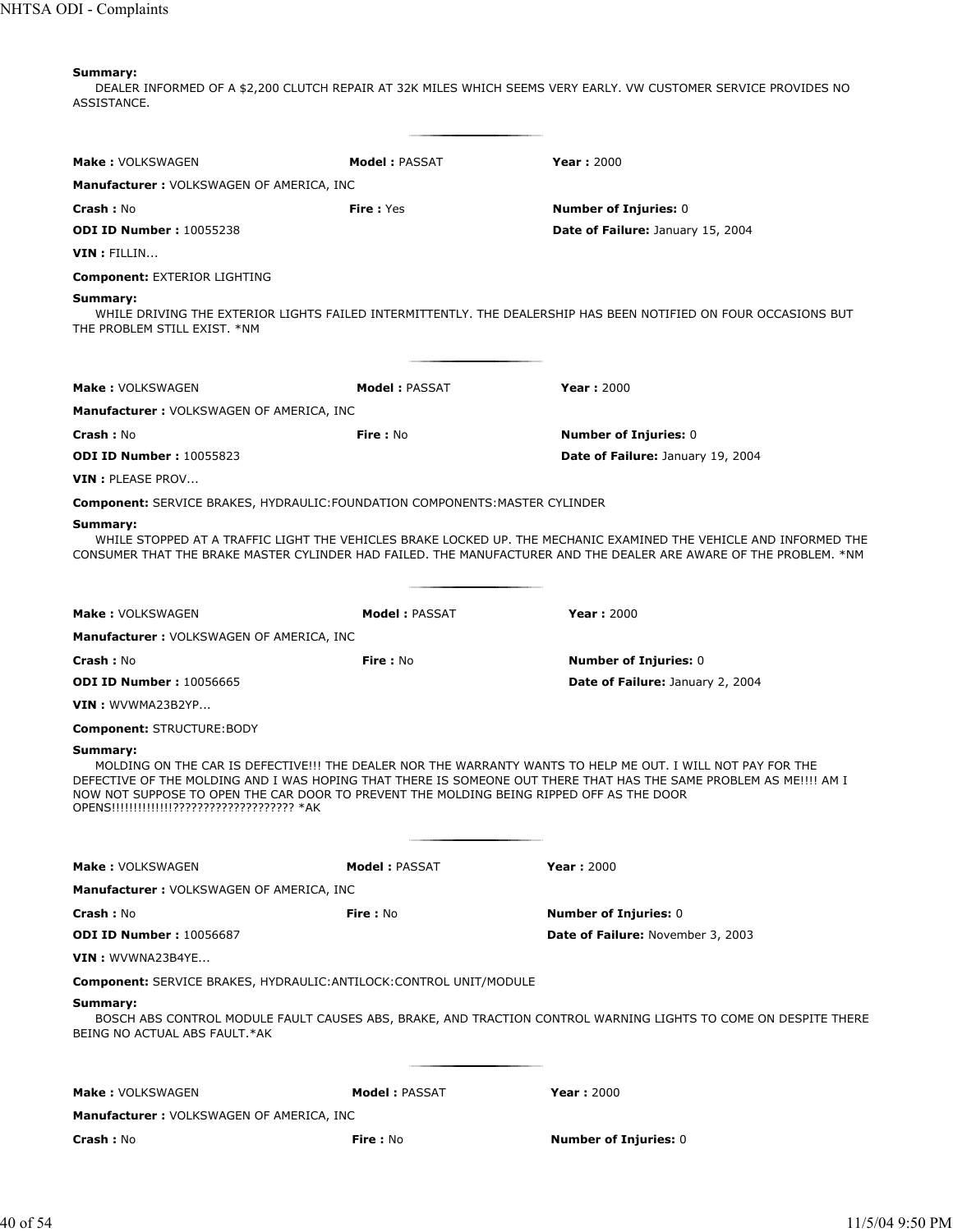| <b>ODI ID Number: 10056759</b>                                                                                                                                                                                                                                                                                                                                                                                                                                                                                                                                                                                                                                                                                                                                                                                                                                                                                                                                                                                                                                                                                                                                                                             |                      | Date of Failure: November 15, 2003                                                                                                                                                                                                  |
|------------------------------------------------------------------------------------------------------------------------------------------------------------------------------------------------------------------------------------------------------------------------------------------------------------------------------------------------------------------------------------------------------------------------------------------------------------------------------------------------------------------------------------------------------------------------------------------------------------------------------------------------------------------------------------------------------------------------------------------------------------------------------------------------------------------------------------------------------------------------------------------------------------------------------------------------------------------------------------------------------------------------------------------------------------------------------------------------------------------------------------------------------------------------------------------------------------|----------------------|-------------------------------------------------------------------------------------------------------------------------------------------------------------------------------------------------------------------------------------|
| VIN : WVWPD23B1YP                                                                                                                                                                                                                                                                                                                                                                                                                                                                                                                                                                                                                                                                                                                                                                                                                                                                                                                                                                                                                                                                                                                                                                                          |                      |                                                                                                                                                                                                                                     |
| <b>Component: STEERING</b>                                                                                                                                                                                                                                                                                                                                                                                                                                                                                                                                                                                                                                                                                                                                                                                                                                                                                                                                                                                                                                                                                                                                                                                 |                      |                                                                                                                                                                                                                                     |
| Summary:<br>TO BE REPLACED. THIS REPAIR IS NOT COVERED UNDER WARRANTY.*AK                                                                                                                                                                                                                                                                                                                                                                                                                                                                                                                                                                                                                                                                                                                                                                                                                                                                                                                                                                                                                                                                                                                                  |                      | THE CV BOOT COVER HAS FAILED ON BOTH CV JOINTS. THIS ALLOWED GREASE FROM THE CV JOINTS TO SLING ONTO THE FRONT<br>BRAKE ROTORS, CAUSING THE BRAKES TO OPERATE WITH MUCH LESS STOPPING POWER. THE CV JOINTS ARE NOW DAMAGED AND NEED |
| <b>Make: VOLKSWAGEN</b>                                                                                                                                                                                                                                                                                                                                                                                                                                                                                                                                                                                                                                                                                                                                                                                                                                                                                                                                                                                                                                                                                                                                                                                    | <b>Model: PASSAT</b> | <b>Year: 2000</b>                                                                                                                                                                                                                   |
| <b>Manufacturer: VOLKSWAGEN OF AMERICA, INC</b>                                                                                                                                                                                                                                                                                                                                                                                                                                                                                                                                                                                                                                                                                                                                                                                                                                                                                                                                                                                                                                                                                                                                                            |                      |                                                                                                                                                                                                                                     |
| <b>Crash: No</b>                                                                                                                                                                                                                                                                                                                                                                                                                                                                                                                                                                                                                                                                                                                                                                                                                                                                                                                                                                                                                                                                                                                                                                                           | Fire: No             | <b>Number of Injuries: 0</b>                                                                                                                                                                                                        |
| <b>ODI ID Number: 10057549</b>                                                                                                                                                                                                                                                                                                                                                                                                                                                                                                                                                                                                                                                                                                                                                                                                                                                                                                                                                                                                                                                                                                                                                                             |                      | Date of Failure: January 29, 2004                                                                                                                                                                                                   |
| <b>VIN</b> : Not Available                                                                                                                                                                                                                                                                                                                                                                                                                                                                                                                                                                                                                                                                                                                                                                                                                                                                                                                                                                                                                                                                                                                                                                                 |                      |                                                                                                                                                                                                                                     |
| <b>Component: STEERING:LINKAGES:TIE ROD ASSEMBLY</b>                                                                                                                                                                                                                                                                                                                                                                                                                                                                                                                                                                                                                                                                                                                                                                                                                                                                                                                                                                                                                                                                                                                                                       |                      |                                                                                                                                                                                                                                     |
| Summary:<br>MECHANIC DETERMINED THAT THE TIE RODS NEEDED TO BE REPLACED. *AK                                                                                                                                                                                                                                                                                                                                                                                                                                                                                                                                                                                                                                                                                                                                                                                                                                                                                                                                                                                                                                                                                                                               |                      | WHILE DRIVING AT ANY SPEED FRONT END WOBBLED. CONSUMER TOOK VEHICLE TO A MECHANIC FOR A FRONT END ALIGNMENT.                                                                                                                        |
| Make: VOLKSWAGEN                                                                                                                                                                                                                                                                                                                                                                                                                                                                                                                                                                                                                                                                                                                                                                                                                                                                                                                                                                                                                                                                                                                                                                                           | <b>Model: PASSAT</b> | <b>Year: 2000</b>                                                                                                                                                                                                                   |
| <b>Manufacturer: VOLKSWAGEN OF AMERICA, INC</b>                                                                                                                                                                                                                                                                                                                                                                                                                                                                                                                                                                                                                                                                                                                                                                                                                                                                                                                                                                                                                                                                                                                                                            |                      |                                                                                                                                                                                                                                     |
| <b>Crash: No</b>                                                                                                                                                                                                                                                                                                                                                                                                                                                                                                                                                                                                                                                                                                                                                                                                                                                                                                                                                                                                                                                                                                                                                                                           | <b>Fire: No</b>      | <b>Number of Injuries: 0</b>                                                                                                                                                                                                        |
| <b>ODI ID Number: 10060396</b>                                                                                                                                                                                                                                                                                                                                                                                                                                                                                                                                                                                                                                                                                                                                                                                                                                                                                                                                                                                                                                                                                                                                                                             |                      | Date of Failure: February 20, 2004                                                                                                                                                                                                  |
| VIN: WVWMA23B0YP                                                                                                                                                                                                                                                                                                                                                                                                                                                                                                                                                                                                                                                                                                                                                                                                                                                                                                                                                                                                                                                                                                                                                                                           |                      |                                                                                                                                                                                                                                     |
| <b>Component: SERVICE BRAKES, AIR: ANTILOCK: ABS WARNING LIGHT</b>                                                                                                                                                                                                                                                                                                                                                                                                                                                                                                                                                                                                                                                                                                                                                                                                                                                                                                                                                                                                                                                                                                                                         |                      |                                                                                                                                                                                                                                     |
| Summary:<br>I OWN A 2000 VW PASSAT. MY ABS LIGHT AND BREAK LIGHT ARE GOING ON INTERMITTANTLY. I RECENTLY TOOK MY VEHICLE TO THE<br>DEALER AND I WAS TOLD IT WAS THE ABS MODULE THAT NEEDED TO BE REPLACED. THE COST TO REPAIR WILL BE APPROX. \$1200 FOR<br>PARTS AND LABOR. THE DEALER TOLD ME THEY COULD NOT HELP WITH THE COST BECAUSE I AM OUT OF WARRANTY AND I HAVE 50K ON<br>THE ODOMETER. I FEEL THAT THE ABS IS A SAFETY FEATURE ON THE VEHICLE AND VW SHOULD BE WILLING TO COVER AT LEAST SOME OF<br>THE COST. I HAVE HAD NO SUCH LUCK THUS FAR. I HAVE BEEN LOOKING INTO THIS PROBLEM IN VW FORUMS AND HAVE FOUND I AM NOT<br>THE ONLY ONE WITH THIS PROBLEM. MOST PEOPLE ARE SAYING THE SAME STORY \$1100 - \$1500 FOR REPLACING THE ABS MODULE. IT<br>SEEMS A BIT ODD THAT A PART THAT HAS LITTLE USE WOULD GO BAD SO FREQUENTLY ON THIS VEHICLE. GANTED I'M NOT SURE WHAT<br>THE FREQUENCY RATE IS BUT I WOULD LIKE TO BE ANOTHER VOICE FILING A COMPLAINT. MY MANUAL STATES THAT I SHOULD AVOID<br>SUDDEN STOPS BACUASE THIS COULD CAUSE MY BACK BREAKS TO LOCK AND CAUSE ACCIDENT, SERIOUS INJURY OR EVEN DEATH. YET<br>THEIR IS NOTHING THE DEALER COULD DO TO HELP! WELL MAYBE YOU CAN!! |                      |                                                                                                                                                                                                                                     |
| Make: VOLKSWAGEN                                                                                                                                                                                                                                                                                                                                                                                                                                                                                                                                                                                                                                                                                                                                                                                                                                                                                                                                                                                                                                                                                                                                                                                           | <b>Model: PASSAT</b> | <b>Year: 2000</b>                                                                                                                                                                                                                   |
| Manufacturer: VOLKSWAGEN OF AMERICA, INC                                                                                                                                                                                                                                                                                                                                                                                                                                                                                                                                                                                                                                                                                                                                                                                                                                                                                                                                                                                                                                                                                                                                                                   |                      |                                                                                                                                                                                                                                     |
| <b>Crash: No</b>                                                                                                                                                                                                                                                                                                                                                                                                                                                                                                                                                                                                                                                                                                                                                                                                                                                                                                                                                                                                                                                                                                                                                                                           | Fire: No             | <b>Number of Injuries: 0</b>                                                                                                                                                                                                        |
| <b>ODI ID Number: 10060396</b>                                                                                                                                                                                                                                                                                                                                                                                                                                                                                                                                                                                                                                                                                                                                                                                                                                                                                                                                                                                                                                                                                                                                                                             |                      | Date of Failure: February 20, 2004                                                                                                                                                                                                  |
| <b>VIN</b> : WVWMA23B0YP                                                                                                                                                                                                                                                                                                                                                                                                                                                                                                                                                                                                                                                                                                                                                                                                                                                                                                                                                                                                                                                                                                                                                                                   |                      |                                                                                                                                                                                                                                     |
| <b>Component: SERVICE BRAKES, AIR: ANTILOCK: CONTROL UNIT/MODULE</b>                                                                                                                                                                                                                                                                                                                                                                                                                                                                                                                                                                                                                                                                                                                                                                                                                                                                                                                                                                                                                                                                                                                                       |                      |                                                                                                                                                                                                                                     |
|                                                                                                                                                                                                                                                                                                                                                                                                                                                                                                                                                                                                                                                                                                                                                                                                                                                                                                                                                                                                                                                                                                                                                                                                            |                      |                                                                                                                                                                                                                                     |

I OWN A 2000 VW PASSAT. MY ABS LIGHT AND BREAK LIGHT ARE GOING ON INTERMITTANTLY. I RECENTLY TOOK MY VEHICLE TO THE DEALER AND I WAS TOLD IT WAS THE ABS MODULE THAT NEEDED TO BE REPLACED. THE COST TO REPAIR WILL BE APPROX. \$1200 FOR PARTS AND LABOR. THE DEALER TOLD ME THEY COULD NOT HELP WITH THE COST BECAUSE I AM OUT OF WARRANTY AND I HAVE 50K ON THE ODOMETER. I FEEL THAT THE ABS IS A SAFETY FEATURE ON THE VEHICLE AND VW SHOULD BE WILLING TO COVER AT LEAST SOME OF THE COST. I HAVE HAD NO SUCH LUCK THUS FAR. I HAVE BEEN LOOKING INTO THIS PROBLEM IN VW FORUMS AND HAVE FOUND I AM NOT THE ONLY ONE WITH THIS PROBLEM. MOST PEOPLE ARE SAYING THE SAME STORY \$1100 - \$1500 FOR REPLACING THE ABS MODULE. IT SEEMS A BIT ODD THAT A PART THAT HAS LITTLE USE WOULD GO BAD SO FREQUENTLY ON THIS VEHICLE. GANTED I'M NOT SURE WHAT THE FREQUENCY RATE IS BUT I WOULD LIKE TO BE ANOTHER VOICE FILING A COMPLAINT. MY MANUAL STATES THAT I SHOULD AVOID SUDDEN STOPS BACUASE THIS COULD CAUSE MY BACK BREAKS TO LOCK AND CAUSE ACCIDENT, SERIOUS INJURY OR EVEN DEATH. YET THEIR IS NOTHING THE DEALER COULD DO TO HELP! WELL MAYBE YOU CAN!!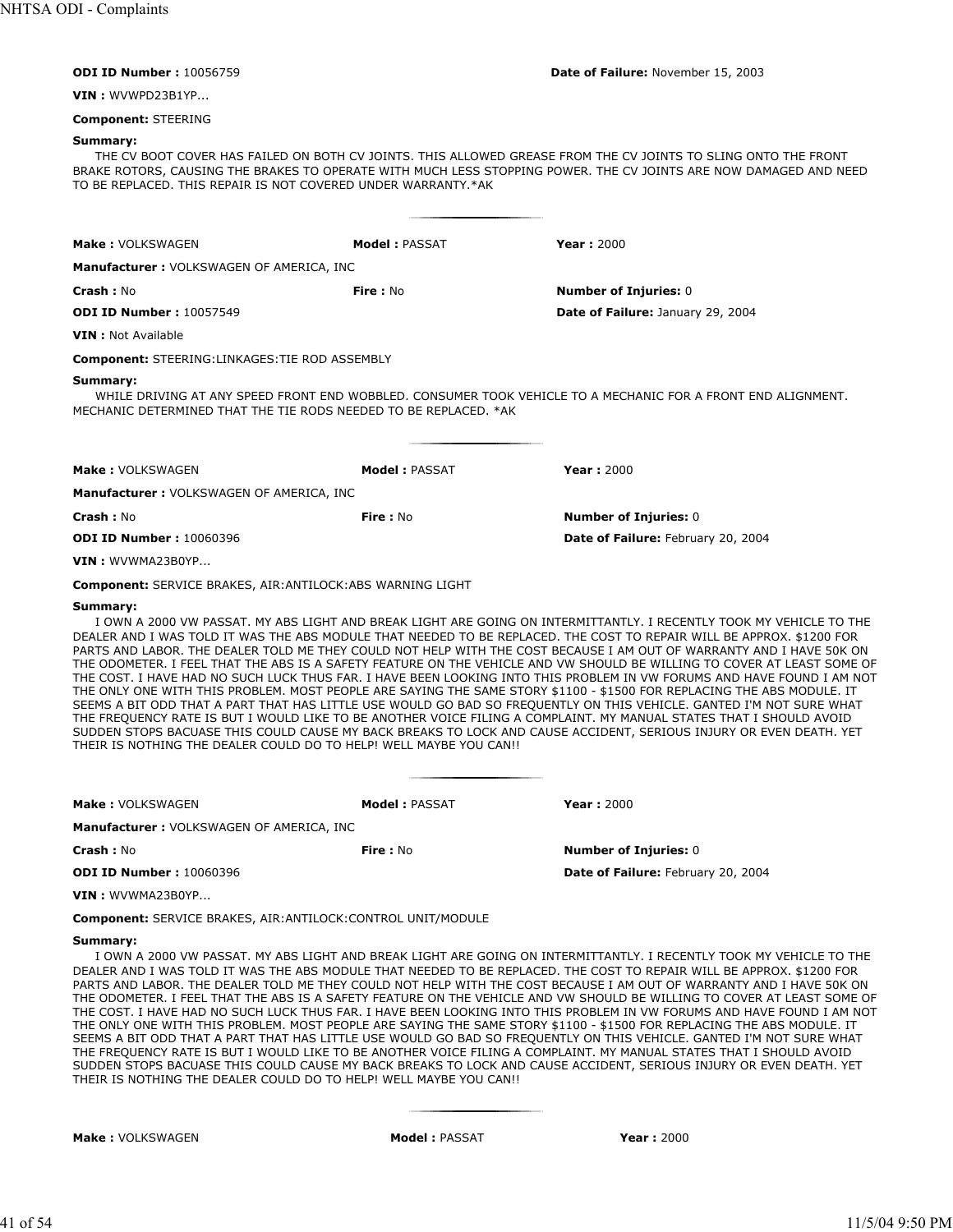| <b>Manufacturer: VOLKSWAGEN OF AMERICA, INC</b>                                                                                                                                                                                                                                                                                          |                       |                                                                                                                                                                                                                                                                                                                                                                |
|------------------------------------------------------------------------------------------------------------------------------------------------------------------------------------------------------------------------------------------------------------------------------------------------------------------------------------------|-----------------------|----------------------------------------------------------------------------------------------------------------------------------------------------------------------------------------------------------------------------------------------------------------------------------------------------------------------------------------------------------------|
| <b>Crash: No</b>                                                                                                                                                                                                                                                                                                                         | Fire: No              | <b>Number of Injuries: 0</b>                                                                                                                                                                                                                                                                                                                                   |
| <b>ODI ID Number: 10061538</b>                                                                                                                                                                                                                                                                                                           |                       | <b>Date of Failure:</b>                                                                                                                                                                                                                                                                                                                                        |
| VIN: WVWMA23B3YP                                                                                                                                                                                                                                                                                                                         |                       |                                                                                                                                                                                                                                                                                                                                                                |
| <b>Component: SUSPENSION:FRONT:CONTROL ARM:LOWER BALL JOINT</b>                                                                                                                                                                                                                                                                          |                       |                                                                                                                                                                                                                                                                                                                                                                |
| Summary:<br>DEALER, AND DEALER DETERMINED THAT UPPER AND LOWER BALL JOINTS WERE DEFECTIVE, *AK *MR                                                                                                                                                                                                                                       |                       | A NOISE WAS HEARD IN THE FRONT END WHEN TURNING THE STEERING WHEEL LEFT OR RIGHT. CONSUMER TOOK VEHICLE TO THE                                                                                                                                                                                                                                                 |
| Make: VOLKSWAGEN                                                                                                                                                                                                                                                                                                                         | Model: PASSAT         | <b>Year: 2000</b>                                                                                                                                                                                                                                                                                                                                              |
| <b>Manufacturer: VOLKSWAGEN OF AMERICA, INC</b>                                                                                                                                                                                                                                                                                          |                       |                                                                                                                                                                                                                                                                                                                                                                |
| <b>Crash: No</b>                                                                                                                                                                                                                                                                                                                         | Fire: No              | <b>Number of Injuries: 0</b>                                                                                                                                                                                                                                                                                                                                   |
| <b>ODI ID Number: 10061538</b>                                                                                                                                                                                                                                                                                                           |                       | <b>Date of Failure:</b>                                                                                                                                                                                                                                                                                                                                        |
| VIN: WVWMA23B3YP                                                                                                                                                                                                                                                                                                                         |                       |                                                                                                                                                                                                                                                                                                                                                                |
| Component: SUSPENSION: FRONT: CONTROL ARM: UPPER BALL JOINT                                                                                                                                                                                                                                                                              |                       |                                                                                                                                                                                                                                                                                                                                                                |
| Summary:<br>DEALER, AND DEALER DETERMINED THAT UPPER AND LOWER BALL JOINTS WERE DEFECTIVE. *AK *MR                                                                                                                                                                                                                                       |                       | A NOISE WAS HEARD IN THE FRONT END WHEN TURNING THE STEERING WHEEL LEFT OR RIGHT. CONSUMER TOOK VEHICLE TO THE                                                                                                                                                                                                                                                 |
| Make: VOLKSWAGEN                                                                                                                                                                                                                                                                                                                         | <b>Model: PASSAT</b>  | <b>Year: 2000</b>                                                                                                                                                                                                                                                                                                                                              |
| Manufacturer: VOLKSWAGEN OF AMERICA, INC                                                                                                                                                                                                                                                                                                 |                       |                                                                                                                                                                                                                                                                                                                                                                |
| <b>Crash: No</b>                                                                                                                                                                                                                                                                                                                         | <b>Fire: No</b>       | <b>Number of Injuries: 0</b>                                                                                                                                                                                                                                                                                                                                   |
| <b>ODI ID Number: 10061883</b>                                                                                                                                                                                                                                                                                                           |                       | Date of Failure: March 12, 2004                                                                                                                                                                                                                                                                                                                                |
| VIN: WVWWH23B8YE                                                                                                                                                                                                                                                                                                                         |                       |                                                                                                                                                                                                                                                                                                                                                                |
| <b>Component: POWER TRAIN: AUTOMATIC TRANSMISSION</b>                                                                                                                                                                                                                                                                                    |                       |                                                                                                                                                                                                                                                                                                                                                                |
| Summary:<br>FIRST AT SLOW SPEEDS WHEN THE ACCELERATOR IS PUSHED FIRMLY. THEN, THE ENGINE RACES WILDLY FOR AN INSTANT AND THEN<br>49,000 MILES CAR CAN BE DOWNRIGHT DANGEROUS IF PROBLEM OCCURS WHILE MERGING ONTO A BUSY HIGHWAY. REFER TO<br>AUDIWORLD WEB PAGE FOR SIMILAR OWNER AUDI QUATTRO PROBLEMS WITH 2.7L V6 AND TIPTRONIC. *AK |                       | I HAVE A VW PASSAT 4-MOTION WAGON TIPTRONIC THAT EXHIBITS THE PROBLEM OF REFUSING THE DOWNSHIFT FROM SECOND INTO<br>"BANGS" INTO GEAR. THE DEALER ACKNOWLEDGES THE PROBLEM, BUT THUS FAR THERE'S NO FIX FOR IT. ENGINE: 2.8 V6 YEAR: 2000<br>GEAR: MOVING FROM 2ND INTO 1ST ERRATIC AND SEEMS SOMEWHAT HEAT-RELATED--WORST IN HOT WEATHER FIRST NOTICED: ABOUT |
| <b>Make: VOLKSWAGEN</b>                                                                                                                                                                                                                                                                                                                  | <b>Model : PASSAT</b> | <b>Year: 2000</b>                                                                                                                                                                                                                                                                                                                                              |
| <b>Manufacturer: VOLKSWAGEN OF AMERICA, INC.</b>                                                                                                                                                                                                                                                                                         |                       |                                                                                                                                                                                                                                                                                                                                                                |
| <b>Crash: No</b>                                                                                                                                                                                                                                                                                                                         | <b>Fire: No</b>       | <b>Number of Injuries: 0</b>                                                                                                                                                                                                                                                                                                                                   |
| <b>ODI ID Number: 10062401</b>                                                                                                                                                                                                                                                                                                           |                       | Date of Failure: December 17, 2003                                                                                                                                                                                                                                                                                                                             |
| <b>VIN</b> : Not Available                                                                                                                                                                                                                                                                                                               |                       |                                                                                                                                                                                                                                                                                                                                                                |
| <b>Component: ENGINE AND ENGINE COOLING: EXHAUST SYSTEM: EMISSION CONTROL</b>                                                                                                                                                                                                                                                            |                       |                                                                                                                                                                                                                                                                                                                                                                |
| Summary:<br>BACK TO SOMETHING IN MY SECONDARY AIR SYSTEM (ERROR CODES 1411, 1423). THESE EMISSION PROBLEMS ARE REGULAR AND<br>TIME AGAIN! *NM                                                                                                                                                                                            |                       | I HAVE HAD PERSISTENT EMISSION PROBLEMS WITH MY 2000 V6 VW PASSAT SINCE DATE OF PURCHASE. THE MAF/OXYGEN SENSORS<br>HAVE BEEN REPLACED NUMEROUS TIMES AND NOW I HAVE AN EMISSIONS ISSUE AGAIN (NOW OUTSIDE OF WARRANTY) THAT TRACES<br>PERSISTENT AND VW SHOULD TAKE CARE OF THEM WITHOUT ME SPENDING HUNDREDS/THOUSANDS OF DOLLARS TIME AND TIME AND          |
| <b>Make: VOLKSWAGEN</b>                                                                                                                                                                                                                                                                                                                  | <b>Model: PASSAT</b>  | <b>Year: 2000</b>                                                                                                                                                                                                                                                                                                                                              |
| <b>Manufacturer: VOLKSWAGEN OF AMERICA, INC</b>                                                                                                                                                                                                                                                                                          |                       |                                                                                                                                                                                                                                                                                                                                                                |
| <b>Crash: No</b>                                                                                                                                                                                                                                                                                                                         | Fire: No              | <b>Number of Injuries: 0</b>                                                                                                                                                                                                                                                                                                                                   |
| <b>ODI ID Number: 10062542</b>                                                                                                                                                                                                                                                                                                           |                       | Date of Failure: March 13, 2004                                                                                                                                                                                                                                                                                                                                |
| VIN: WVWPD23B7YE                                                                                                                                                                                                                                                                                                                         |                       |                                                                                                                                                                                                                                                                                                                                                                |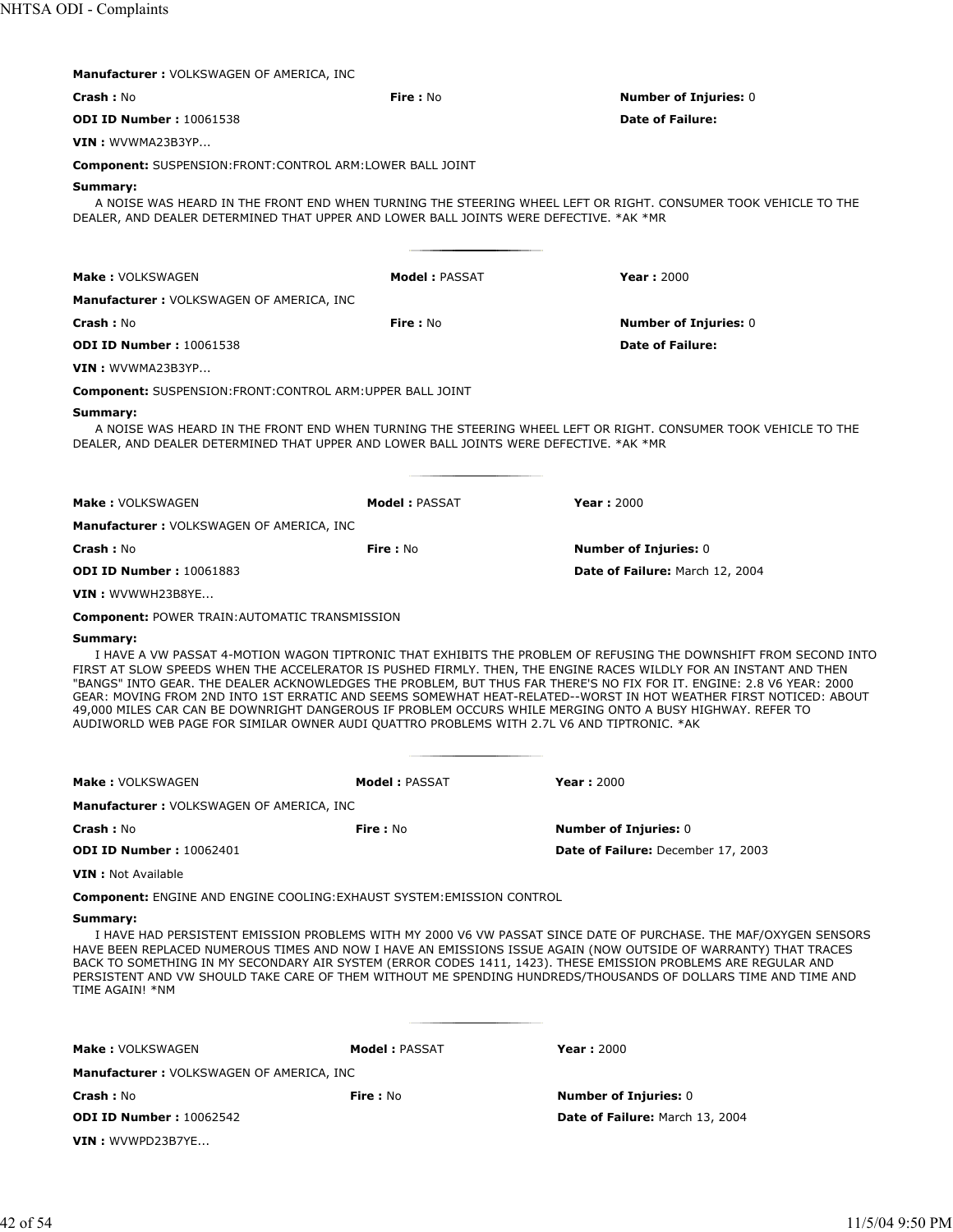| <b>Component:</b> SERVICE BRAKES, HYDRAULIC: ANTILOCK: CONTROL UNIT/MODULE                                                                                                                                                                                                                                                                                                                                            |                      |                                                                                                                                                                                                                                                                                                                                                                   |  |
|-----------------------------------------------------------------------------------------------------------------------------------------------------------------------------------------------------------------------------------------------------------------------------------------------------------------------------------------------------------------------------------------------------------------------|----------------------|-------------------------------------------------------------------------------------------------------------------------------------------------------------------------------------------------------------------------------------------------------------------------------------------------------------------------------------------------------------------|--|
| Summary:<br>ABS MODULE FAILURE ON A 2000 PASSAT WITH 55,230 MILES. *AK                                                                                                                                                                                                                                                                                                                                                |                      |                                                                                                                                                                                                                                                                                                                                                                   |  |
| <b>Make: VOLKSWAGEN</b>                                                                                                                                                                                                                                                                                                                                                                                               | Model: PASSAT        | <b>Year: 2000</b>                                                                                                                                                                                                                                                                                                                                                 |  |
| <b>Manufacturer: VOLKSWAGEN OF AMERICA, INC</b>                                                                                                                                                                                                                                                                                                                                                                       |                      |                                                                                                                                                                                                                                                                                                                                                                   |  |
| <b>Crash: No</b>                                                                                                                                                                                                                                                                                                                                                                                                      | Fire: No             | <b>Number of Injuries: 0</b>                                                                                                                                                                                                                                                                                                                                      |  |
| <b>ODI ID Number: 10063718</b>                                                                                                                                                                                                                                                                                                                                                                                        |                      | Date of Failure: January 10, 2004                                                                                                                                                                                                                                                                                                                                 |  |
| <b>VIN</b> : Not Available                                                                                                                                                                                                                                                                                                                                                                                            |                      |                                                                                                                                                                                                                                                                                                                                                                   |  |
| <b>Component: STEERING:LINKAGES:TIE ROD ASSEMBLY</b>                                                                                                                                                                                                                                                                                                                                                                  |                      |                                                                                                                                                                                                                                                                                                                                                                   |  |
| Summary:<br>BE WRECKED OR DAMAGED OTHER WISE.*AK                                                                                                                                                                                                                                                                                                                                                                      |                      | HAD TO REPLACE ALL OF THE FRONT CONTROL ARMS AND TIE ROD ENDS ON MY 2000 PASSAT GLX 4-MOTION WAGON. FIVE OUT OF 8<br>CONTROL ARMS WERE IN VERY POOR CONDITIONS WITH TORN BOOTS OVER THE BALL JOINTS. THE BALL JOINTS IN THE CONTROLL ARMS<br>WERE TORN AND BALL JOINS WERE DRY AND NOISY. THE TIE ROD BALL JOINS WERE WORN OUT AND MAKING NOISES. THE CAR HAS NOT |  |
|                                                                                                                                                                                                                                                                                                                                                                                                                       |                      |                                                                                                                                                                                                                                                                                                                                                                   |  |
| <b>Make: VOLKSWAGEN</b>                                                                                                                                                                                                                                                                                                                                                                                               | <b>Model: PASSAT</b> | <b>Year: 2000</b>                                                                                                                                                                                                                                                                                                                                                 |  |
| Manufacturer : VOLKSWAGEN OF AMERICA, INC                                                                                                                                                                                                                                                                                                                                                                             |                      |                                                                                                                                                                                                                                                                                                                                                                   |  |
| <b>Crash: No</b>                                                                                                                                                                                                                                                                                                                                                                                                      | <b>Fire: No</b>      | <b>Number of Injuries: 0</b>                                                                                                                                                                                                                                                                                                                                      |  |
| <b>ODI ID Number: 10063718</b>                                                                                                                                                                                                                                                                                                                                                                                        |                      | Date of Failure: January 10, 2004                                                                                                                                                                                                                                                                                                                                 |  |
| <b>VIN</b> : Not Available                                                                                                                                                                                                                                                                                                                                                                                            |                      |                                                                                                                                                                                                                                                                                                                                                                   |  |
| <b>Component: SUSPENSION:FRONT:CONTROL ARM:LOWER BALL JOINT</b>                                                                                                                                                                                                                                                                                                                                                       |                      |                                                                                                                                                                                                                                                                                                                                                                   |  |
| BE WRECKED OR DAMAGED OTHER WISE.*AK                                                                                                                                                                                                                                                                                                                                                                                  |                      | HAD TO REPLACE ALL OF THE FRONT CONTROL ARMS AND TIE ROD ENDS ON MY 2000 PASSAT GLX 4-MOTION WAGON. FIVE OUT OF 8<br>CONTROL ARMS WERE IN VERY POOR CONDITIONS WITH TORN BOOTS OVER THE BALL JOINTS. THE BALL JOINTS IN THE CONTROLL ARMS<br>WERE TORN AND BALL JOINS WERE DRY AND NOISY. THE TIE ROD BALL JOINS WERE WORN OUT AND MAKING NOISES. THE CAR HAS NOT |  |
| <b>Make: VOLKSWAGEN</b>                                                                                                                                                                                                                                                                                                                                                                                               | Model: PASSAT        | <b>Year: 2000</b>                                                                                                                                                                                                                                                                                                                                                 |  |
| <b>Manufacturer: VOLKSWAGEN OF AMERICA, INC</b>                                                                                                                                                                                                                                                                                                                                                                       |                      |                                                                                                                                                                                                                                                                                                                                                                   |  |
| <b>Crash: No</b>                                                                                                                                                                                                                                                                                                                                                                                                      | <b>Fire</b> : No     | <b>Number of Injuries: 0</b>                                                                                                                                                                                                                                                                                                                                      |  |
| <b>ODI ID Number: 10063718</b>                                                                                                                                                                                                                                                                                                                                                                                        |                      | Date of Failure: January 10, 2004                                                                                                                                                                                                                                                                                                                                 |  |
| <b>VIN</b> : Not Available                                                                                                                                                                                                                                                                                                                                                                                            |                      |                                                                                                                                                                                                                                                                                                                                                                   |  |
| <b>Component: SUSPENSION:FRONT:CONTROL ARM:UPPER BALL JOINT</b>                                                                                                                                                                                                                                                                                                                                                       |                      |                                                                                                                                                                                                                                                                                                                                                                   |  |
| Summary:<br>HAD TO REPLACE ALL OF THE FRONT CONTROL ARMS AND TIE ROD ENDS ON MY 2000 PASSAT GLX 4-MOTION WAGON. FIVE OUT OF 8<br>CONTROL ARMS WERE IN VERY POOR CONDITIONS WITH TORN BOOTS OVER THE BALL JOINTS. THE BALL JOINTS IN THE CONTROLL ARMS<br>WERE TORN AND BALL JOINS WERE DRY AND NOISY. THE TIE ROD BALL JOINS WERE WORN OUT AND MAKING NOISES. THE CAR HAS NOT<br>BE WRECKED OR DAMAGED OTHER WISE.*AK |                      |                                                                                                                                                                                                                                                                                                                                                                   |  |
| <b>Make: VOLKSWAGEN</b>                                                                                                                                                                                                                                                                                                                                                                                               | <b>Model: PASSAT</b> | Year: 2000                                                                                                                                                                                                                                                                                                                                                        |  |
| <b>Manufacturer: VOLKSWAGEN OF AMERICA, INC</b>                                                                                                                                                                                                                                                                                                                                                                       |                      |                                                                                                                                                                                                                                                                                                                                                                   |  |
| <b>Crash: No</b>                                                                                                                                                                                                                                                                                                                                                                                                      | Fire: No             | <b>Number of Injuries: 0</b>                                                                                                                                                                                                                                                                                                                                      |  |
| <b>ODI ID Number: 10063729</b>                                                                                                                                                                                                                                                                                                                                                                                        |                      | Date of Failure: March 19, 2004                                                                                                                                                                                                                                                                                                                                   |  |
| VIN: WVWMA23B0YP                                                                                                                                                                                                                                                                                                                                                                                                      |                      |                                                                                                                                                                                                                                                                                                                                                                   |  |
| <b>Component: SERVICE BRAKES, AIR: ANTILOCK: CONTROL UNIT/MODULE</b>                                                                                                                                                                                                                                                                                                                                                  |                      |                                                                                                                                                                                                                                                                                                                                                                   |  |
| Summary:<br>W/VARIOUS AGENCIES. AFTER FULLY ENGAGING ABS - TWO DAYS LATER, STOP BRAKE FAILURE LIGHTS COMING ON AND DEALER<br>DIAGNOSED AS ABS CONTROL MODULE FAILURE. * AK                                                                                                                                                                                                                                            |                      | ABS CONTROL MODULE MALFUNCTIONED,- SUSPECTED THE PART WAS FAULTY BECAUSE OF MANY OTHER INSTANCES DOCUMENTED                                                                                                                                                                                                                                                       |  |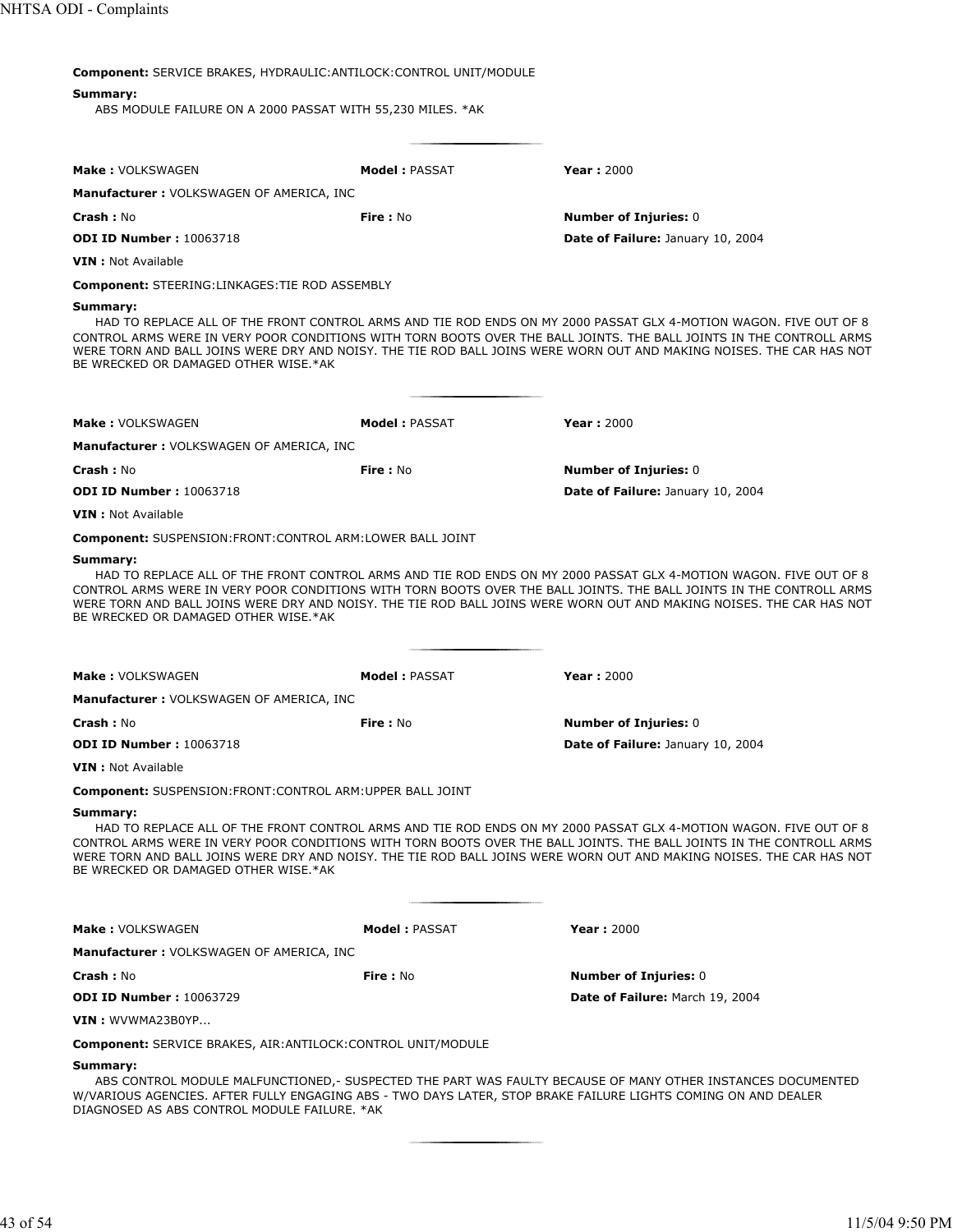| <b>Make: VOLKSWAGEN</b>                                                                                                                                                                                                                                                                                                                                                                                                                                                                                                                            | <b>Model : PASSAT</b> | <b>Year: 2000</b>                                                                                                                                                                                                                                                                                                                                                                                                                                                                                                                                                                                                   |  |
|----------------------------------------------------------------------------------------------------------------------------------------------------------------------------------------------------------------------------------------------------------------------------------------------------------------------------------------------------------------------------------------------------------------------------------------------------------------------------------------------------------------------------------------------------|-----------------------|---------------------------------------------------------------------------------------------------------------------------------------------------------------------------------------------------------------------------------------------------------------------------------------------------------------------------------------------------------------------------------------------------------------------------------------------------------------------------------------------------------------------------------------------------------------------------------------------------------------------|--|
| <b>Manufacturer: VOLKSWAGEN OF AMERICA, INC</b>                                                                                                                                                                                                                                                                                                                                                                                                                                                                                                    |                       |                                                                                                                                                                                                                                                                                                                                                                                                                                                                                                                                                                                                                     |  |
| Crash: No                                                                                                                                                                                                                                                                                                                                                                                                                                                                                                                                          | <b>Fire: No</b>       | <b>Number of Injuries: 0</b>                                                                                                                                                                                                                                                                                                                                                                                                                                                                                                                                                                                        |  |
| <b>ODI ID Number: 10063944</b>                                                                                                                                                                                                                                                                                                                                                                                                                                                                                                                     |                       | Date of Failure: February 5, 2004                                                                                                                                                                                                                                                                                                                                                                                                                                                                                                                                                                                   |  |
| <b>VIN</b> : WVWMA23B3YP                                                                                                                                                                                                                                                                                                                                                                                                                                                                                                                           |                       |                                                                                                                                                                                                                                                                                                                                                                                                                                                                                                                                                                                                                     |  |
|                                                                                                                                                                                                                                                                                                                                                                                                                                                                                                                                                    |                       |                                                                                                                                                                                                                                                                                                                                                                                                                                                                                                                                                                                                                     |  |
| <b>Component: ENGINE AND ENGINE COOLING</b>                                                                                                                                                                                                                                                                                                                                                                                                                                                                                                        |                       |                                                                                                                                                                                                                                                                                                                                                                                                                                                                                                                                                                                                                     |  |
| Summary:<br>THEN TO A REPUTABLE MECHANIC (HAVE ALL THE SERVICE RECORDS). IT IS CURRENTLY AT 82,000 MILES. 2 MONTHS AGO THE CAR<br>CAM SHAFTS 3 AND 4 WERE DRY AND NOT RECEIVING OIL. I SUBMITTED THE CAR TO VW TO CLAIM UNDER THE 10 YEAR/100K MILE<br>TO THIS SHOP AND HAVE NEVER HAD A PROBLEM. I AM IN THE STAGES OF LEGAL ACTION AGAINST VW USA.*AK                                                                                                                                                                                            |                       | I HAVE A 2000 VW PASSAT GLS SEDAN (AUTOMATIC) 1.8T ENGINE. I HAVE TAKEN THE CAR TO SERVICE EVERY 5K MILES TO VW AND<br>STALLED ON THE ROAD. THE OIL CHECK LIGHT HAD BEEN ON FOR AWHILE. I HAD CALLED VW REGARDING THE SENSOR LIGHT AND THEY<br>SAID THAT IT IS ONLY A SENSOR PROBLEM, AND NOT WORRY ABOUT IT. AFTER INVESTIGATION, THE CAR IS IN NEED OF A NEW ENGINE.<br>POWERTRAIN WARRANTY. AFTER 2 MONTHS OF INVESTIGATIONS, VW USA HAS DENIED MY CLAIM AND STATES THAT THIS IS DUE TO<br>POOR MAINTENANCE. THE MECHANIC SHOP I TAKE MY CAR TO IS VERY REPUTABLE. MY FAMILY AND FRIENDS HAVE AND CONTINUE TO GO |  |
| Make: VOLKSWAGEN                                                                                                                                                                                                                                                                                                                                                                                                                                                                                                                                   | <b>Model: PASSAT</b>  | <b>Year: 2000</b>                                                                                                                                                                                                                                                                                                                                                                                                                                                                                                                                                                                                   |  |
| Manufacturer: VOLKSWAGEN OF AMERICA, INC                                                                                                                                                                                                                                                                                                                                                                                                                                                                                                           |                       |                                                                                                                                                                                                                                                                                                                                                                                                                                                                                                                                                                                                                     |  |
| <b>Crash: No</b>                                                                                                                                                                                                                                                                                                                                                                                                                                                                                                                                   | <b>Fire: No</b>       | <b>Number of Injuries: 0</b>                                                                                                                                                                                                                                                                                                                                                                                                                                                                                                                                                                                        |  |
| <b>ODI ID Number: 10064178</b>                                                                                                                                                                                                                                                                                                                                                                                                                                                                                                                     |                       | Date of Failure: March 18, 2004                                                                                                                                                                                                                                                                                                                                                                                                                                                                                                                                                                                     |  |
| <b>VIN</b> : Not Available                                                                                                                                                                                                                                                                                                                                                                                                                                                                                                                         |                       |                                                                                                                                                                                                                                                                                                                                                                                                                                                                                                                                                                                                                     |  |
| <b>Component: ELECTRICAL SYSTEM: WIRING: INTERIOR/UNDER DASH</b>                                                                                                                                                                                                                                                                                                                                                                                                                                                                                   |                       |                                                                                                                                                                                                                                                                                                                                                                                                                                                                                                                                                                                                                     |  |
| Summary:<br>DEFECTIVE FUEL GAUGE AND TEMP. GAUGE CAUSING TO REPLACE ENTIRE INSTRUMENT CLUSTER. *AK                                                                                                                                                                                                                                                                                                                                                                                                                                                 |                       |                                                                                                                                                                                                                                                                                                                                                                                                                                                                                                                                                                                                                     |  |
| <b>Make: VOLKSWAGEN</b>                                                                                                                                                                                                                                                                                                                                                                                                                                                                                                                            | <b>Model: PASSAT</b>  | <b>Year: 2000</b>                                                                                                                                                                                                                                                                                                                                                                                                                                                                                                                                                                                                   |  |
| <b>Manufacturer: VOLKSWAGEN OF AMERICA, INC</b>                                                                                                                                                                                                                                                                                                                                                                                                                                                                                                    |                       |                                                                                                                                                                                                                                                                                                                                                                                                                                                                                                                                                                                                                     |  |
| Crash: No                                                                                                                                                                                                                                                                                                                                                                                                                                                                                                                                          | Fire: No              | <b>Number of Injuries: 0</b>                                                                                                                                                                                                                                                                                                                                                                                                                                                                                                                                                                                        |  |
| <b>ODI ID Number: 10064226</b>                                                                                                                                                                                                                                                                                                                                                                                                                                                                                                                     |                       | Date of Failure: March 24, 2004                                                                                                                                                                                                                                                                                                                                                                                                                                                                                                                                                                                     |  |
| <b>VIN</b> : Not Available                                                                                                                                                                                                                                                                                                                                                                                                                                                                                                                         |                       |                                                                                                                                                                                                                                                                                                                                                                                                                                                                                                                                                                                                                     |  |
| <b>Component: AIR BAGS:SIDE/WINDOW</b>                                                                                                                                                                                                                                                                                                                                                                                                                                                                                                             |                       |                                                                                                                                                                                                                                                                                                                                                                                                                                                                                                                                                                                                                     |  |
| Summary:<br>2000 VW PASSAT WAGON. MY WIFE WAS DRIVING ON THE HIGHWAY (70 MPH) WHEN HER PASSENGER SIDE AIR BAG DEPLOYED<br>WITHOUT ANY IMPACT, BUMP OR INCIDENT WHICH SHOULD HAVE CAUSED DEPLOYMENT. THE DRIVER'S SIDE AIR BAG THEN DEPLOYED<br>ABOUT 1 MINUTE LATER WHILE SHE WAS STILL IN MOTION. PRELIMINARY INVESTIGATION SHOWED AN ELECTRICAL SHORT/MELTDOWN IN<br>THE CENTER CONSOLE WIRING. FUTHER INVESTIAGTION IMPENDING. THANKFULLY THE FRONT AIR BAG DID NOT DEPLOY AT THAT RATE<br>OF SPEED AND A FULL FLEDGED FIRE DID NOT DEVELOP.*AK |                       |                                                                                                                                                                                                                                                                                                                                                                                                                                                                                                                                                                                                                     |  |
| <b>Make: VOLKSWAGEN</b>                                                                                                                                                                                                                                                                                                                                                                                                                                                                                                                            | <b>Model: PASSAT</b>  | <b>Year: 2000</b>                                                                                                                                                                                                                                                                                                                                                                                                                                                                                                                                                                                                   |  |
| <b>Manufacturer: VOLKSWAGEN OF AMERICA, INC</b>                                                                                                                                                                                                                                                                                                                                                                                                                                                                                                    |                       |                                                                                                                                                                                                                                                                                                                                                                                                                                                                                                                                                                                                                     |  |
| Crash: No                                                                                                                                                                                                                                                                                                                                                                                                                                                                                                                                          | Fire: No              | <b>Number of Injuries: 0</b>                                                                                                                                                                                                                                                                                                                                                                                                                                                                                                                                                                                        |  |
| <b>ODI ID Number: 10066032</b>                                                                                                                                                                                                                                                                                                                                                                                                                                                                                                                     |                       | Date of Failure: March 27, 2004                                                                                                                                                                                                                                                                                                                                                                                                                                                                                                                                                                                     |  |
| VIN: WVWMA23B6YP                                                                                                                                                                                                                                                                                                                                                                                                                                                                                                                                   |                       |                                                                                                                                                                                                                                                                                                                                                                                                                                                                                                                                                                                                                     |  |
| <b>Component: ELECTRICAL SYSTEM</b>                                                                                                                                                                                                                                                                                                                                                                                                                                                                                                                |                       |                                                                                                                                                                                                                                                                                                                                                                                                                                                                                                                                                                                                                     |  |
| Summary:<br>2000 VW PASSAT- WHEN YOU TRY TO LOCK THE DRIVERS SIDE DOOR IT WILL NOT LOCK WITH THE DOOR CONTROL UNLESS YOU OPEN<br>ALL THE DOORS AND THEN PUSH THE LOCK BUTTON. THIS DOES NOT CONCERN ME AS MUCH AS WHEN YOU PUSH THE UNLOCK BUTTON<br>AND OPEN THE DRIVERS DOOR AND CLOSE IT BEIND YOU. THE DOOR WILL LOCK YOU IN AND THE PANIC ALARM STARTS GOING OFF. IF<br>YOU ONLY HAVE ONE KEY IT WILL LOCK YOU OR YOUR CHILDREN IN THE CAR AND WILL SET THE PANIC ALARM OFF.                                                                  |                       |                                                                                                                                                                                                                                                                                                                                                                                                                                                                                                                                                                                                                     |  |
| <b>Make: VOLKSWAGEN</b>                                                                                                                                                                                                                                                                                                                                                                                                                                                                                                                            | <b>Model: PASSAT</b>  | <b>Year: 2000</b>                                                                                                                                                                                                                                                                                                                                                                                                                                                                                                                                                                                                   |  |
| <b>Manufacturer: VOLKSWAGEN OF AMERICA, INC</b>                                                                                                                                                                                                                                                                                                                                                                                                                                                                                                    |                       |                                                                                                                                                                                                                                                                                                                                                                                                                                                                                                                                                                                                                     |  |
| Crash: No                                                                                                                                                                                                                                                                                                                                                                                                                                                                                                                                          | Fire: No              | <b>Number of Injuries: 0</b>                                                                                                                                                                                                                                                                                                                                                                                                                                                                                                                                                                                        |  |
|                                                                                                                                                                                                                                                                                                                                                                                                                                                                                                                                                    |                       |                                                                                                                                                                                                                                                                                                                                                                                                                                                                                                                                                                                                                     |  |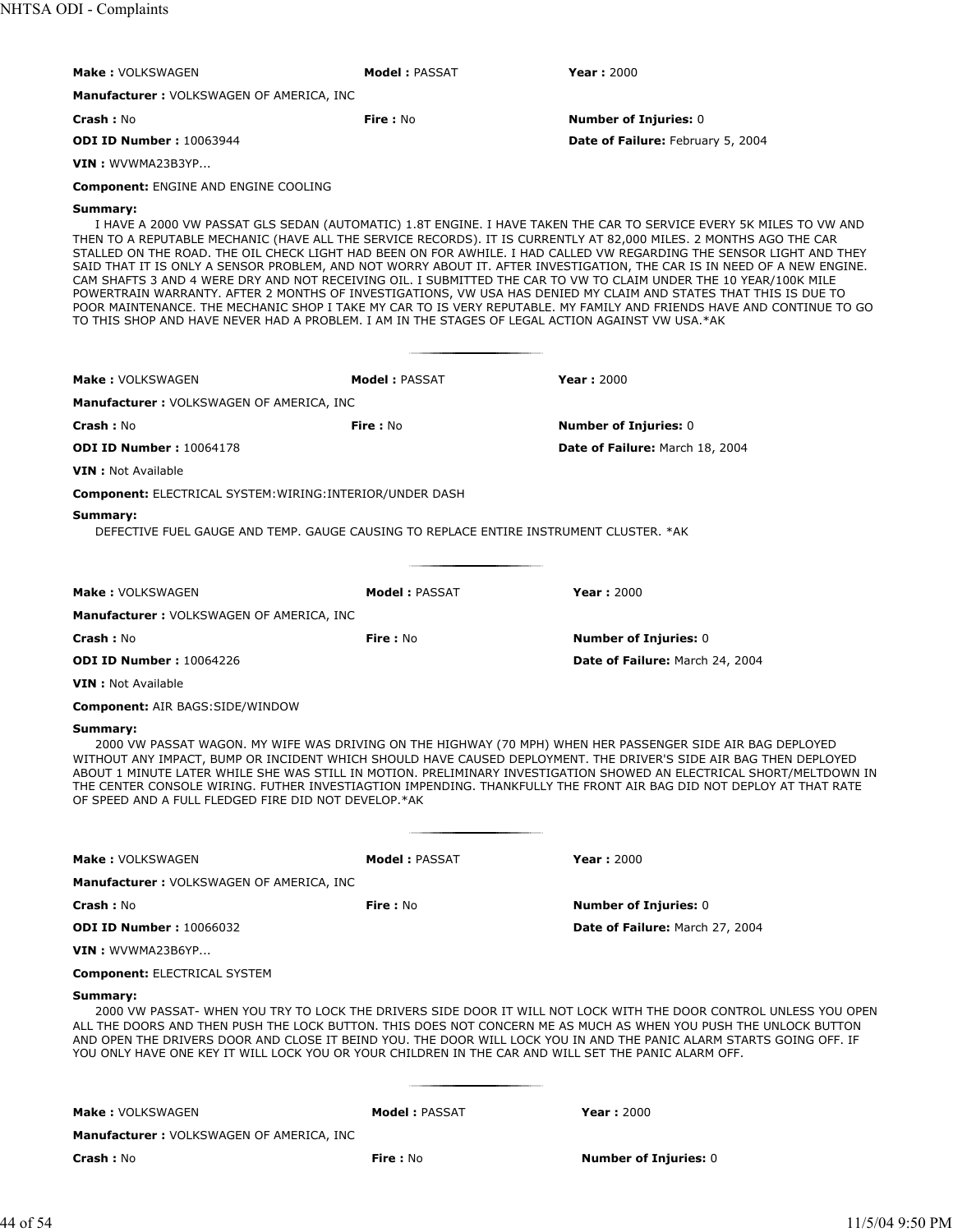#### **ODI ID Number :** 10066567 **Date of Failure:** April 19, 2004

**VIN :** Not Available

**Component:** FUEL SYSTEM, OTHER:STORAGE:FUEL GAUGE SYSTEM

#### **Summary:**

I PURCHASED A VW 2000 PASSAT IN 5/00. I NEVER RECEIVED A RECALL 01V157000 NOTIFICATION ON MY CAR. THIS RECALL WAS FOR PASSATS MANUFACTURED FROM 9/99 TO 12/00 AFFECTING 70,000 VEHICLES WHERE THIS IS A FAULTY FUEL GAUGE SYSTEM PROBLEM. IT'S FROM SULFUR DEPOSITS IN THE FUEL TANK WHICH CAUSES THE FUEL GAUGE TO READ FULL WHEN IT IS NOT AND EVEN CLOSE TO EMPTY. I'VE BEEN EXPERIENCING THIS PROBLEM. MY VEHICLE HAS BEEN ABOUT A QUARTER TANK FULL OR HALF FULL AND FUEL GAUGE CONSISTENLY SHOWS FULL. I'M STILL HAVING THIS PROBLEM. I HAVE NOT GONE TO A DEALER YET BECAUSE I WANTED TO CALL VW DIRECTLY AT 800-822-8987. I WAS INFORMED SINCE MY VIN # WAS NOT ON VW'S LIST FOR RECALL NOTIFICATION THAT IT DOES NOT APPLY TO MY CAR. IS THERE ANY WAY YOU CAN HELP OR PROVIDE ASSISTANCE WITH THIS PROBLEM? I FEEL I DO HAVE THIS PROBLEM MENTIONED IN THE RECALL. AGAIN MY FUEL GAUGE CONSISTENLY DISPLAYS FULL WHEN CAR IS HALF-FULL OR NEAR EMPLY. THIS IS A MAJOR CONCERN AND I FEEL A SAFETY ISSUE. THANK YOU!

| <b>Make: VOLKSWAGEN</b>                  | Model: PASSAT | Year: $2000$                 |
|------------------------------------------|---------------|------------------------------|
| Manufacturer: VOLKSWAGEN OF AMERICA, INC |               |                              |
| <b>Crash :</b> No                        | Fire: No      | <b>Number of Injuries: 0</b> |
| <b>ODI ID Number: 10068406</b>           |               | Date of Failure: May 6, 2004 |
| <b>VIN: Not Available</b>                |               |                              |

**Component:** ENGINE AND ENGINE COOLING:ENGINE:GASOLINE:TURBO-CHARGER

#### **Summary:**

I HAVE A 2000 VW PASSAT AND HAVE CARBON BUILD UP ON THE VALVES DUE FROM PREMIUM GAS USE AS REQUIRED IN MANUAL. 2 SEPERATE OCCASIONS I HAD TO PAY HUNDREDS TO REPAIR THIS RECURRING PROBLEM. THE DEALER SAYS THEY DON'T KNOW WHAT FUEL I SHOULD USE. VW HEADQUARTERS FIRST SAID A YEAR AGO TO STRICTLY USE PREMIUM. NOW THEY TELL ME TO USE REGULAR BUT THEY WILL NOT DO ANYTHING FOR ME. I HAD TO REPLACE A RE CIRCULATION VALVE AND VACUUMS. I BELEIVE THERE IS A CONSUMER ISSUE HERE THAT SOMEONE HAS TO ADDRESS BECAUSE I CANNOT GET ANYBODY TO AGREE WHICH FUEL TO USE. THEY SHOULD REPAIR MY PROBLEM FOR FREE.

| Make: VOLKSWAGEN                                                                                        | Model: PASSAT        | <b>Year: 2000</b>                                                                                                                                                                                                                  |
|---------------------------------------------------------------------------------------------------------|----------------------|------------------------------------------------------------------------------------------------------------------------------------------------------------------------------------------------------------------------------------|
| Manufacturer : VOLKSWAGEN OF AMERICA, INC                                                               |                      |                                                                                                                                                                                                                                    |
| Crash: No                                                                                               | Fire: No             | <b>Number of Injuries: 0</b>                                                                                                                                                                                                       |
| <b>ODI ID Number: 10069077</b>                                                                          |                      | Date of Failure: October 15, 2003                                                                                                                                                                                                  |
| VIN: WVWNA23B0YE                                                                                        |                      |                                                                                                                                                                                                                                    |
| <b>Component: ENGINE AND ENGINE COOLING</b>                                                             |                      |                                                                                                                                                                                                                                    |
| Summary:<br>APPEARS AT 44578 MILES; CAR TAKEN TO ANOTHER DEALER AND DEALER CLAIMS ENGINE IS TOTAL LOSS. |                      | COMPLETE ENGINE FAILURE CHECK OIL PRESSURE LIGHT APPEARED AT 38000 MILES; BROUGHT TO VW DEALER - TOLD THAT THE<br>SENSOR LIGHT WAS STUCK ON CAR IS TAKEN TO VW DEALER AT 40444 FOR 40000 MILE MAINTENANCE CHECK OIL PRESSURE LIGHT |
| Make: VOLKSWAGEN                                                                                        | <b>Model: PASSAT</b> | <b>Year: 2000</b>                                                                                                                                                                                                                  |
| Manufacturer: VOLKSWAGEN OF AMERICA, INC                                                                |                      |                                                                                                                                                                                                                                    |
| Crash: No                                                                                               | Fire: No             | <b>Number of Injuries: 0</b>                                                                                                                                                                                                       |
| <b>ODI ID Number: 10071522</b>                                                                          |                      | Date of Failure: April 26, 2004                                                                                                                                                                                                    |
| <b>VIN</b> : Not Available                                                                              |                      |                                                                                                                                                                                                                                    |
| Component: SERVICE BRAKES, HYDRAULIC: ANTILOCK                                                          |                      |                                                                                                                                                                                                                                    |
| Summary:<br>THE DASHBOARD. DEALER REPLACED THE SENSOR AT CONSUMER'S EXPENSE OF \$1,500. *AK             |                      | WHEN THE BRAKES ARE APPLIED THERE IS A DELAY BEFORE THE VEHICLE WILL STOP. ALSO, ENGINE SERVICE LIGHT WILL APPEAR ON                                                                                                               |
| <b>Make: VOLKSWAGEN</b>                                                                                 | <b>Model: PASSAT</b> | <b>Year: 2000</b>                                                                                                                                                                                                                  |
| Manufacturer: VOLKSWAGEN OF AMERICA, INC                                                                |                      |                                                                                                                                                                                                                                    |
| Crash: No                                                                                               | Fire: Yes            | <b>Number of Injuries: 0</b>                                                                                                                                                                                                       |
| <b>ODI ID Number: 10071670</b>                                                                          |                      | Date of Failure:                                                                                                                                                                                                                   |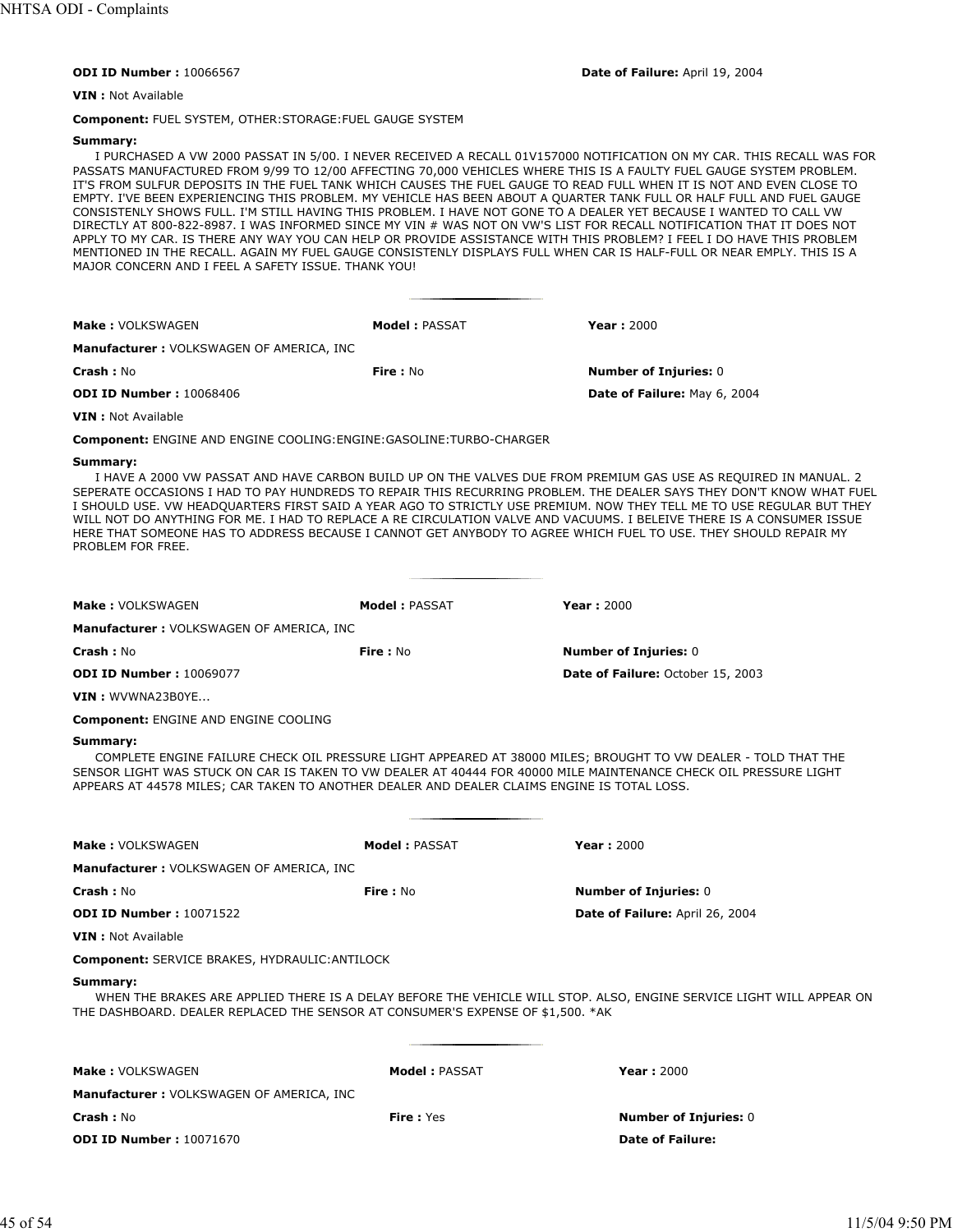# **VIN :** Not Available

# **Component:** ELECTRICAL SYSTEM:WIRING:FRONT UNDERHOOD

# **Summary:**

AFTER PARKING THE VEHICLE 5 TO 10 MINUTES CONSUMER NOTICED SMOKE, THEN FLAMES COMING FROM THE HOOD. THE FIRE CONSUMED THE VEHICLE,IT WAS TOTALLY DAMAGED. \*AK

| <b>Make: VOLKSWAGEN</b>                                                                          | <b>Model: PASSAT</b> | <b>Year: 2000</b>                                                                                                                                                                                                                                                                                                                                                                                                                                                                 |
|--------------------------------------------------------------------------------------------------|----------------------|-----------------------------------------------------------------------------------------------------------------------------------------------------------------------------------------------------------------------------------------------------------------------------------------------------------------------------------------------------------------------------------------------------------------------------------------------------------------------------------|
| <b>Manufacturer: VOLKSWAGEN OF AMERICA, INC</b>                                                  |                      |                                                                                                                                                                                                                                                                                                                                                                                                                                                                                   |
| <b>Crash: No</b>                                                                                 | Fire: No             | <b>Number of Injuries: 0</b>                                                                                                                                                                                                                                                                                                                                                                                                                                                      |
| <b>ODI ID Number: 10072637</b>                                                                   |                      | Date of Failure: May 14, 2004                                                                                                                                                                                                                                                                                                                                                                                                                                                     |
| VIN: WVWMA23B8YP                                                                                 |                      |                                                                                                                                                                                                                                                                                                                                                                                                                                                                                   |
| <b>Component: STEERING:LINKAGES:TIE ROD ASSEMBLY</b>                                             |                      |                                                                                                                                                                                                                                                                                                                                                                                                                                                                                   |
| Summary:<br>DUE TO PREMATURE/FAULTY BRAKAGE OF SEAL.*AK                                          |                      | FAULTY OUTER TIE ROD END SEAL FOR VW PASSAT 1.8T. CAR WITH ONLY 46000 MILES ALREADY NEEDS NEW OUTERS TIE ROD END                                                                                                                                                                                                                                                                                                                                                                  |
| <b>Make: VOLKSWAGEN</b>                                                                          | <b>Model: PASSAT</b> | <b>Year: 2000</b>                                                                                                                                                                                                                                                                                                                                                                                                                                                                 |
| <b>Manufacturer: VOLKSWAGEN OF AMERICA, INC</b>                                                  |                      |                                                                                                                                                                                                                                                                                                                                                                                                                                                                                   |
| <b>Crash: No</b>                                                                                 | <b>Fire:</b> No      | <b>Number of Injuries: 0</b>                                                                                                                                                                                                                                                                                                                                                                                                                                                      |
| <b>ODI ID Number: 10075127</b>                                                                   |                      | Date of Failure: March 15, 2004                                                                                                                                                                                                                                                                                                                                                                                                                                                   |
| VIN: WVWNA23B1YE                                                                                 |                      |                                                                                                                                                                                                                                                                                                                                                                                                                                                                                   |
| <b>Component: ENGINE AND ENGINE COOLING: ENGINE</b>                                              |                      |                                                                                                                                                                                                                                                                                                                                                                                                                                                                                   |
| IN JAN. 2003, RESOLUTION THROUGH REPLACEMENT OF COOLANT SENSOR AND THROTTLE BODY.*AK             |                      | ENGINE SPEED PULSATES AT IDLE WHEN AUTOMATIC TRANSMISSION IS IN GEAR AND BRAKES APPLIED. NO FAILURE OR WARNING<br>LIGHTS DISPLAYED. TO PREVENT SURGING OF CAR WHILE STOPPED, TRANSMISSION MUST BE PUT IN NEUTRAL. ALSO HESITATES<br>SIGNIFICANTLY DURING SOME ACCELERATIONS FROM STOP DUE TO CONDITION, AND IDLES ROUGH WHEN COLD. SAME FAULT LAST YEAR                                                                                                                           |
| <b>Make: VOLKSWAGEN</b>                                                                          | <b>Model: PASSAT</b> | <b>Year: 2000</b>                                                                                                                                                                                                                                                                                                                                                                                                                                                                 |
| <b>Manufacturer: VOLKSWAGEN OF AMERICA, INC</b>                                                  |                      |                                                                                                                                                                                                                                                                                                                                                                                                                                                                                   |
| <b>Crash: No</b>                                                                                 | <b>Fire: No</b>      | <b>Number of Injuries: 0</b>                                                                                                                                                                                                                                                                                                                                                                                                                                                      |
| <b>ODI ID Number: 10075127</b>                                                                   |                      | Date of Failure: March 15, 2004                                                                                                                                                                                                                                                                                                                                                                                                                                                   |
| VIN: WVWNA23B1YE                                                                                 |                      |                                                                                                                                                                                                                                                                                                                                                                                                                                                                                   |
| <b>Component: VEHICLE SPEED CONTROL</b>                                                          |                      |                                                                                                                                                                                                                                                                                                                                                                                                                                                                                   |
| Summary:<br>IN JAN. 2003, RESOLUTION THROUGH REPLACEMENT OF COOLANT SENSOR AND THROTTLE BODY.*AK |                      | ENGINE SPEED PULSATES AT IDLE WHEN AUTOMATIC TRANSMISSION IS IN GEAR AND BRAKES APPLIED. NO FAILURE OR WARNING<br>LIGHTS DISPLAYED. TO PREVENT SURGING OF CAR WHILE STOPPED, TRANSMISSION MUST BE PUT IN NEUTRAL. ALSO HESITATES<br>SIGNIFICANTLY DURING SOME ACCELERATIONS FROM STOP DUE TO CONDITION, AND IDLES ROUGH WHEN COLD. SAME FAULT LAST YEAR                                                                                                                           |
| Make: VOLKSWAGEN                                                                                 | <b>Model: PASSAT</b> | <b>Year: 2000</b>                                                                                                                                                                                                                                                                                                                                                                                                                                                                 |
| <b>Manufacturer: VOLKSWAGEN OF AMERICA, INC</b>                                                  |                      |                                                                                                                                                                                                                                                                                                                                                                                                                                                                                   |
| Crash: No                                                                                        | Fire: No             | <b>Number of Injuries: 0</b>                                                                                                                                                                                                                                                                                                                                                                                                                                                      |
| <b>ODI ID Number: 10075130</b>                                                                   |                      | Date of Failure: March 15, 2004                                                                                                                                                                                                                                                                                                                                                                                                                                                   |
| VIN : WVWNA23B1YE                                                                                |                      |                                                                                                                                                                                                                                                                                                                                                                                                                                                                                   |
| <b>Component: VEHICLE SPEED CONTROL</b>                                                          |                      |                                                                                                                                                                                                                                                                                                                                                                                                                                                                                   |
| Summary:                                                                                         |                      | IDLE PULSATES HEAVILY AT STOPS WHEN IN GEAR. IDLE IS ROUGH WHEN CAR IS COLD. CAR HESITATES HEAVILY SOMETIMES WHILE<br>ACCELERATING FROM A STOP. NO FAULT CODES DISPLAYED. HAVE REPLACED COMBINATION VALVE DUE TO FAULT CODE STORED IN ECU,<br>VALVE SHOWED HEAVY BUILDUP OF CARBON. HAVE REPLACED SECONDARY AIR PUMP DUE TO WATER BUILDUP IN PUMP. PROBLEM<br>OCCURRED 1 YEAR AGO, WAS RESOLVED BY REPLACEMENT OF THROTTLE BODY AND COOLANT TEMP SENSOR AT COST OF \$600. PROBLEM |

NOW BACK. \*AK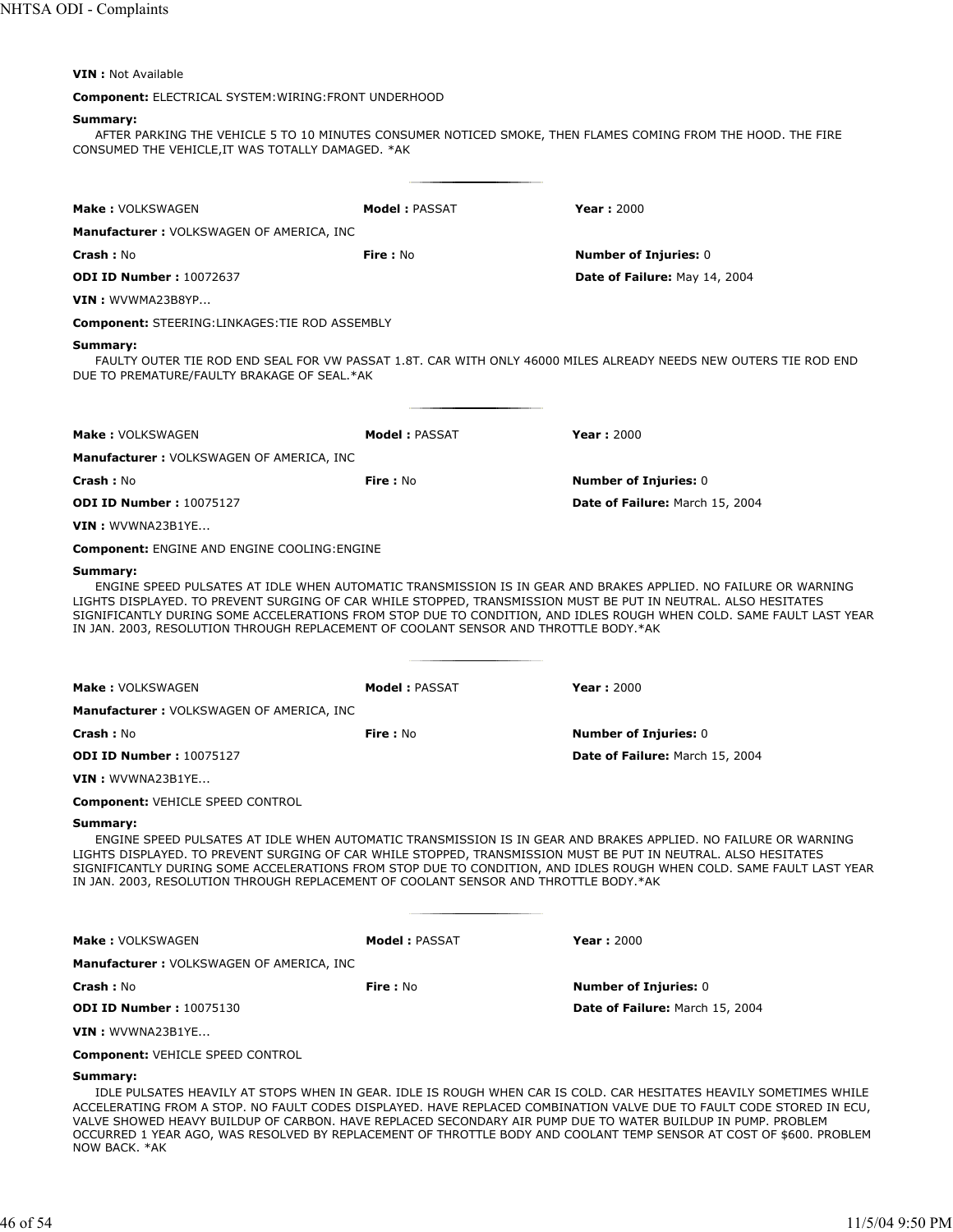| <b>Make: VOLKSWAGEN</b>                                                                                                                                                                          | <b>Model: PASSAT</b> | <b>Year: 2000</b>                                                                                                                                                                                                                                                                                                                                                                                                                                                                                                                                                                                                                                                                                                                            |
|--------------------------------------------------------------------------------------------------------------------------------------------------------------------------------------------------|----------------------|----------------------------------------------------------------------------------------------------------------------------------------------------------------------------------------------------------------------------------------------------------------------------------------------------------------------------------------------------------------------------------------------------------------------------------------------------------------------------------------------------------------------------------------------------------------------------------------------------------------------------------------------------------------------------------------------------------------------------------------------|
| <b>Manufacturer: VOLKSWAGEN OF AMERICA, INC</b>                                                                                                                                                  |                      |                                                                                                                                                                                                                                                                                                                                                                                                                                                                                                                                                                                                                                                                                                                                              |
| <b>Crash: No</b>                                                                                                                                                                                 | <b>Fire: No</b>      | <b>Number of Injuries: 0</b>                                                                                                                                                                                                                                                                                                                                                                                                                                                                                                                                                                                                                                                                                                                 |
| <b>ODI ID Number: 10075627</b>                                                                                                                                                                   |                      | Date of Failure: May 14, 2004                                                                                                                                                                                                                                                                                                                                                                                                                                                                                                                                                                                                                                                                                                                |
| <b>VIN</b> : WVWMA23B2YP                                                                                                                                                                         |                      |                                                                                                                                                                                                                                                                                                                                                                                                                                                                                                                                                                                                                                                                                                                                              |
| <b>Component:</b> SERVICE BRAKES, HYDRAULIC: FOUNDATION COMPONENTS: DISC: ROTOR                                                                                                                  |                      |                                                                                                                                                                                                                                                                                                                                                                                                                                                                                                                                                                                                                                                                                                                                              |
| Summary:<br>AND TRANSMISSION BEING INOPERATIVE. THE DEALERSHIP COULDN'T IDENTIFY THE CAUSE OF THE ROTOR MELT DOWN ,THEY ONLY<br>REPLACED THE MELTED AND DAMAGED PARTS. *NM *LA                   |                      | WHILE DRIVING ON THE HIGHWAY AT 62 MPH THE VEHICLE STARTED SHAKING, LOST POWER THEN COASTED TO A STOP. THIS<br>OCCURRED BECAUSE THE LEFT REAR ROTOR MELTED DOWN AND GUMMED UP THE BRAKE FLUID. THIS RESULTED IN THE BRAKING SYSTEM                                                                                                                                                                                                                                                                                                                                                                                                                                                                                                           |
| <b>Make: VOLKSWAGEN</b>                                                                                                                                                                          | Model: PASSAT        | <b>Year: 2000</b>                                                                                                                                                                                                                                                                                                                                                                                                                                                                                                                                                                                                                                                                                                                            |
| <b>Manufacturer: VOLKSWAGEN OF AMERICA, INC</b>                                                                                                                                                  |                      |                                                                                                                                                                                                                                                                                                                                                                                                                                                                                                                                                                                                                                                                                                                                              |
| Crash: No                                                                                                                                                                                        | <b>Fire: No</b>      | <b>Number of Injuries: 0</b>                                                                                                                                                                                                                                                                                                                                                                                                                                                                                                                                                                                                                                                                                                                 |
| <b>ODI ID Number: 10078291</b>                                                                                                                                                                   |                      | Date of Failure: June 1, 2004                                                                                                                                                                                                                                                                                                                                                                                                                                                                                                                                                                                                                                                                                                                |
| <b>VIN</b> : Not Available                                                                                                                                                                       |                      |                                                                                                                                                                                                                                                                                                                                                                                                                                                                                                                                                                                                                                                                                                                                              |
| <b>Component: AIR BAGS:FRONTAL</b>                                                                                                                                                               |                      |                                                                                                                                                                                                                                                                                                                                                                                                                                                                                                                                                                                                                                                                                                                                              |
| SECOND TIME THE LIGHT CAME ON VW WAS CONTACTED AND THEY AGREED TO PAY FOR THE REPAIR, \$300 FOR A WIRING HARNESS<br>AIRBAGS ALSO BURN OUT AFTER A WHILE, A RATHER POMPOUS STATEMENT TO MAKE. *LA |                      | AIR BAG LIGHT CAME ON TWICE. THE FIRST TIME FRONT AND SIDE DRIVER SIDE AIRBAGS WERE REPLACED, COSTING \$1200. THE<br>UNDER THE STEERING WHEEL. PLEASE ADVISE, THIS IS A PROBLEM THAT SHOULD HAPPEN CONSIDERING THE CAR WAS NOT INVOLVED IN<br>ANY TYPE OF ACCIDENT. SERVICE MANAGER AT VOLKSWAGEN COMPARED AIR BAG TO A "LIGHT BULB." SAYING THAT LIKE LIGHT BULBS                                                                                                                                                                                                                                                                                                                                                                           |
| Make: VOLKSWAGEN                                                                                                                                                                                 | <b>Model: PASSAT</b> | <b>Year: 2000</b>                                                                                                                                                                                                                                                                                                                                                                                                                                                                                                                                                                                                                                                                                                                            |
| <b>Manufacturer: VOLKSWAGEN OF AMERICA, INC</b>                                                                                                                                                  |                      |                                                                                                                                                                                                                                                                                                                                                                                                                                                                                                                                                                                                                                                                                                                                              |
| Crash: No                                                                                                                                                                                        | <b>Fire: No</b>      | <b>Number of Injuries: 0</b>                                                                                                                                                                                                                                                                                                                                                                                                                                                                                                                                                                                                                                                                                                                 |
| <b>ODI ID Number: 10078349</b>                                                                                                                                                                   |                      | Date of Failure: June 10, 2004                                                                                                                                                                                                                                                                                                                                                                                                                                                                                                                                                                                                                                                                                                               |
| VIN : WVWUH23B6YE                                                                                                                                                                                |                      |                                                                                                                                                                                                                                                                                                                                                                                                                                                                                                                                                                                                                                                                                                                                              |
| <b>Component: FUEL SYSTEM, OTHER: STORAGE: FUEL GAUGE SYSTEM</b>                                                                                                                                 |                      |                                                                                                                                                                                                                                                                                                                                                                                                                                                                                                                                                                                                                                                                                                                                              |
| Summary:<br>GIVE TROUBLE. THE DEALERSHIP IS REFUSING TO DO ANY MORE WORK UNDER THE RECALL. I HAVE CALLED THE VW CUSTOMER<br>FL.*AK                                                               |                      | 2000 VW PASSAT 4 MOTION RAN OUT OF GAS WHILE GAUGE SHOWED FUEL. UPON CHECKING I DISCOVERED THERE WAS A SAFETY<br>RECALL FOR THIS PROBLEM ISSUED OCT. 2001. I TOOK THE CAR TO THE DEALERSHIP AND THEY ATTEMPTED TO FIX THE PROBLEM BUT<br>WHEN I GOT THE CAR BACK THE GAUGE DID NOT WORK AT ALL. I TOOK IT BACK IMMEDIATELY AND THEY SAID I WOULD HAVE TO BRING<br>IT BACK ANOTHER TIME AFTER THEY CALLED TECH SUPPORT. WHEN I TOOK IT BACK THEY SAID IT NEEDED A FUEL PUMP (THE FUEL PUMP<br>HAS A FUEL SENDING UNIT BUILT IN). THE RECALL STATED THAT THERE ARE 3 SENDING UNITS IN THE TANK AND ANY ONE OF THEM CAN<br>RELATIONS DEPT BUT THEY REFUSE TO HELP ME. WHAT CAN I DO? CAN YOU HELP ME? THE DEALERSHIP IS PETE MOORE VW PENSACOLA |
| Make: VOLKSWAGEN                                                                                                                                                                                 | <b>Model: PASSAT</b> | <b>Year: 2000</b>                                                                                                                                                                                                                                                                                                                                                                                                                                                                                                                                                                                                                                                                                                                            |
| Manufacturer: VOLKSWAGEN OF AMERICA, INC                                                                                                                                                         |                      |                                                                                                                                                                                                                                                                                                                                                                                                                                                                                                                                                                                                                                                                                                                                              |
| Crash: No                                                                                                                                                                                        | Fire: No             | <b>Number of Injuries: 0</b>                                                                                                                                                                                                                                                                                                                                                                                                                                                                                                                                                                                                                                                                                                                 |
| <b>ODI ID Number: 10078450</b>                                                                                                                                                                   |                      | Date of Failure: May 15, 2004                                                                                                                                                                                                                                                                                                                                                                                                                                                                                                                                                                                                                                                                                                                |
| VIN: WVWMA23B3YP                                                                                                                                                                                 |                      |                                                                                                                                                                                                                                                                                                                                                                                                                                                                                                                                                                                                                                                                                                                                              |
| <b>Component:</b> SERVICE BRAKES, HYDRAULIC: ANTILOCK: CONTROL UNIT/MODULE                                                                                                                       |                      |                                                                                                                                                                                                                                                                                                                                                                                                                                                                                                                                                                                                                                                                                                                                              |
| Summary:                                                                                                                                                                                         |                      | WHILE DRIVING ON THE FREEWAY MY ABS LIGHT CAME ON. THE DISPLAY READ"STOP, BRAKE FAILURE IMMANENT". AFTER TALKING ON<br>MY CELL PHONE WITH MY REGULAR VW MECHANIC HE SAID IT WOULD BE SAFE TO DRIVE EXCEPT I WOULD NOT HAVE ANY ANTI-LOCK                                                                                                                                                                                                                                                                                                                                                                                                                                                                                                     |

BRAKING CAPABILITY. I HAD TO TAKE THE CAR TO THE DEALER AND THEY DIAGNOST THE ANTI-LOCK BRAKE CONTROLER AND PUMP. THE DIAGNOSTIC COST ME \$90.00 AND LATER WHEN THEY FOUND THE PART THAT BILL WAS \$1580.85. WHY IS A SAFETY ITEM LIKE THAT NOT PAYED FOR BY THE MANUFACTURER? THE CAR IS 4 YEARS OLD AND HAS 70,000 MILES ON IT. SEEMS A LITTLE TO SOON TO BE REPLACING SUCH A SELDOM USED AND EXPENSIVE PART.\*AK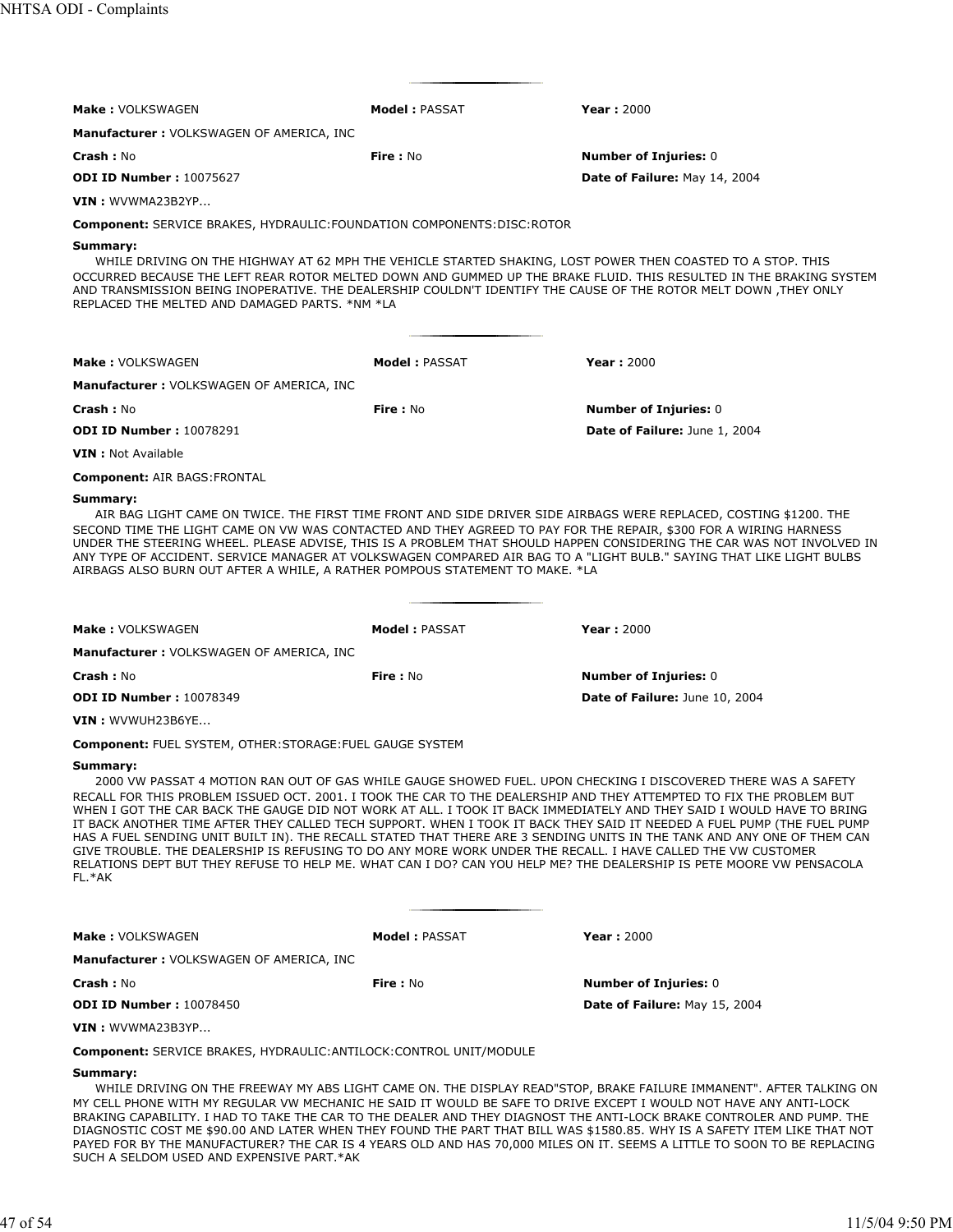| <b>Make: VOLKSWAGEN</b>                                                                                                                                                                                                                                                                                                                                                                                                                        | <b>Model: PASSAT</b> | <b>Year: 2000</b>                                                                                                                                                                                                                                 |
|------------------------------------------------------------------------------------------------------------------------------------------------------------------------------------------------------------------------------------------------------------------------------------------------------------------------------------------------------------------------------------------------------------------------------------------------|----------------------|---------------------------------------------------------------------------------------------------------------------------------------------------------------------------------------------------------------------------------------------------|
| <b>Manufacturer: VOLKSWAGEN OF AMERICA, INC</b>                                                                                                                                                                                                                                                                                                                                                                                                |                      |                                                                                                                                                                                                                                                   |
| Crash: No                                                                                                                                                                                                                                                                                                                                                                                                                                      | Fire: No             | <b>Number of Injuries: 0</b>                                                                                                                                                                                                                      |
| <b>ODI ID Number: 10078625</b>                                                                                                                                                                                                                                                                                                                                                                                                                 |                      | Date of Failure: June 11, 2004                                                                                                                                                                                                                    |
| <b>VIN</b> : Not Available                                                                                                                                                                                                                                                                                                                                                                                                                     |                      |                                                                                                                                                                                                                                                   |
| <b>Component: SUSPENSION:FRONT:CONTROL ARM</b>                                                                                                                                                                                                                                                                                                                                                                                                 |                      |                                                                                                                                                                                                                                                   |
| Summary:<br>STEERING WAS MAKING A FUNNY NOISE - BROGHT CAR IN FOR SERVICE WAS TOLD IT WAS UNSAFE TO DRIVE IT HOME. HAD TO<br>REPLACE ALL CONTROL ARMS (4) DEALER SAID THIS WAS COMMON ON THIS VEHICLE. CAR HAD 60,000 MILES ON IT. THESE ITEMS<br>SHOULD NOT FAIL SO SOON - COST \$1600 TO REPAIR. * AK                                                                                                                                        |                      |                                                                                                                                                                                                                                                   |
| Make: VOLKSWAGEN                                                                                                                                                                                                                                                                                                                                                                                                                               | <b>Model: PASSAT</b> | <b>Year: 2000</b>                                                                                                                                                                                                                                 |
| <b>Manufacturer: VOLKSWAGEN OF AMERICA, INC</b>                                                                                                                                                                                                                                                                                                                                                                                                |                      |                                                                                                                                                                                                                                                   |
| Crash: No                                                                                                                                                                                                                                                                                                                                                                                                                                      | Fire: No             | <b>Number of Injuries: 0</b>                                                                                                                                                                                                                      |
| <b>ODI ID Number: 10079560</b>                                                                                                                                                                                                                                                                                                                                                                                                                 |                      | Date of Failure: May 7, 2004                                                                                                                                                                                                                      |
| VIN: WVWUH23B6YE                                                                                                                                                                                                                                                                                                                                                                                                                               |                      |                                                                                                                                                                                                                                                   |
| Component: FUEL SYSTEM, GASOLINE: DELIVERY: FUEL PUMP                                                                                                                                                                                                                                                                                                                                                                                          |                      |                                                                                                                                                                                                                                                   |
| Summary:<br>NOT TO WORK.*AK                                                                                                                                                                                                                                                                                                                                                                                                                    |                      | AFTER THE DEALERSHIP PERFORMED THE FUEL SENDING RECALL 01V157000 REPAIRS THE FUEL GAUGE FAILED TO WORK. THE FUEL<br>GAUGE WAS WORKING PRIOR TO HAVING REPAIRS DONE. DEALERSHIP INDICATED THAT THE FUEL PUMP WAS CAUSING THE FUEL GAUGE            |
| Make: VOLKSWAGEN                                                                                                                                                                                                                                                                                                                                                                                                                               | <b>Model: PASSAT</b> | <b>Year: 2000</b>                                                                                                                                                                                                                                 |
| <b>Manufacturer: VOLKSWAGEN OF AMERICA, INC</b>                                                                                                                                                                                                                                                                                                                                                                                                |                      |                                                                                                                                                                                                                                                   |
| Crash: No                                                                                                                                                                                                                                                                                                                                                                                                                                      | <b>Fire: No</b>      | <b>Number of Injuries: 0</b>                                                                                                                                                                                                                      |
| <b>ODI ID Number: 10080593</b>                                                                                                                                                                                                                                                                                                                                                                                                                 |                      | Date of Failure: July 8, 2004                                                                                                                                                                                                                     |
| <b>VIN</b> : Not Available                                                                                                                                                                                                                                                                                                                                                                                                                     |                      |                                                                                                                                                                                                                                                   |
| <b>Component: SUSPENSION:FRONT:CONTROL ARM</b>                                                                                                                                                                                                                                                                                                                                                                                                 |                      |                                                                                                                                                                                                                                                   |
| Summary:<br>REPLACED. THIS IS NOT ACCEPTABLE; I HAVE ALSO HEARD OF PEOPLE WHO HAD THE CONTROL ARMS BREAK WHILE DRIVING. THIS<br>PROBLEM HAS HAPPENED TO MANY, MANY OWNERS.*AK                                                                                                                                                                                                                                                                  |                      | CONTROL ARMS ON 2000 VOLKSWAGEN PASSAT ARE FAILING. THE CAR HAS 55,000 MILES; ARMS ALSO FAILED AT 36,000 AND WERE                                                                                                                                 |
| <b>Make: VOLKSWAGEN</b>                                                                                                                                                                                                                                                                                                                                                                                                                        | <b>Model: PASSAT</b> | <b>Year: 2000</b>                                                                                                                                                                                                                                 |
| <b>Manufacturer: VOLKSWAGEN OF AMERICA, INC</b>                                                                                                                                                                                                                                                                                                                                                                                                |                      |                                                                                                                                                                                                                                                   |
| Crash: No                                                                                                                                                                                                                                                                                                                                                                                                                                      | Fire: No             | <b>Number of Injuries: 0</b>                                                                                                                                                                                                                      |
| <b>ODI ID Number: 10080603</b>                                                                                                                                                                                                                                                                                                                                                                                                                 |                      | Date of Failure: June 27, 2004                                                                                                                                                                                                                    |
| <b>VIN</b> : Not Available                                                                                                                                                                                                                                                                                                                                                                                                                     |                      |                                                                                                                                                                                                                                                   |
| Component: SERVICE BRAKES, AIR: ANTILOCK: ABS WARNING LIGHT                                                                                                                                                                                                                                                                                                                                                                                    |                      |                                                                                                                                                                                                                                                   |
| Summary:<br>DEFECTIVE ENGINEERING OF THE VOLKSWAGEN PASSAT ABS CONTROL MODULE, CAUSING IT TO FAIL AROUND 50000 MILES.<br>THROUGH SIGNIFICANT RESEARCH, I HAVE DISCOVERED THIS IS A PREVALENT PROBLEM IN 1998-2000 VOLKSWAGEN PASSATS UPON<br>HAVE NOT ISSUED A RECALL OF THIS SIGNIFICANT SAFETY CONTROL COMPONENT NOR OFFERED TO SHARE THE COST OF REPAIR.<br>INFORMED IF NOT CORRECTED, COULD CAUSE REAR BREAKS TO LOCK UP UPON SUDDEN STOP. |                      | REACHING APPROXIMATELY 50000 MILES. DESPITE THE FACT THAT THIS IS A RECOGNIZED COMMON ISSUE BY VW SERVICE SHOPS, THEY<br>FURTHERMORE, THEY HAVE INCREASED THE COST OF THIS COMPONENT FROM \$200-\$300 A FEW YEARS AGO TO \$1100-\$1700 TODAY. *AK |
| <b>Make: VOLKSWAGEN</b>                                                                                                                                                                                                                                                                                                                                                                                                                        | <b>Model: PASSAT</b> | <b>Year: 2000</b>                                                                                                                                                                                                                                 |
| <b>Manufacturer: VOLKSWAGEN OF AMERICA, INC</b>                                                                                                                                                                                                                                                                                                                                                                                                |                      |                                                                                                                                                                                                                                                   |
| <b>Crash: No</b>                                                                                                                                                                                                                                                                                                                                                                                                                               | Fire: No             | <b>Number of Injuries: 0</b>                                                                                                                                                                                                                      |
|                                                                                                                                                                                                                                                                                                                                                                                                                                                |                      |                                                                                                                                                                                                                                                   |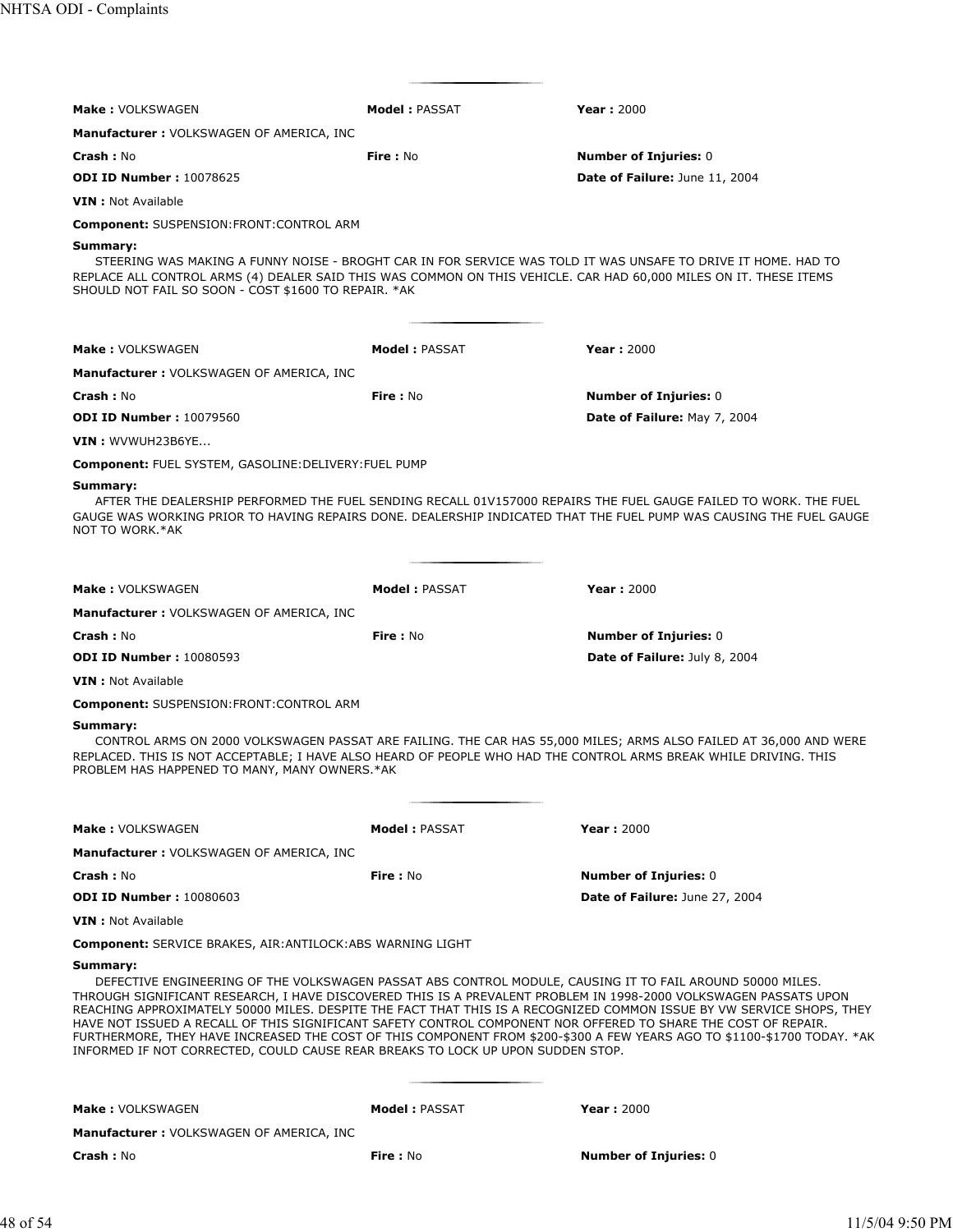**ODI ID Number :** 10080603 **Date of Failure:** June 27, 2004

**VIN :** Not Available

**Component:** SERVICE BRAKES, AIR:ANTILOCK:CONTROL UNIT/MODULE

#### **Summary:**

DEFECTIVE ENGINEERING OF THE VOLKSWAGEN PASSAT ABS CONTROL MODULE, CAUSING IT TO FAIL AROUND 50000 MILES. THROUGH SIGNIFICANT RESEARCH, I HAVE DISCOVERED THIS IS A PREVALENT PROBLEM IN 1998-2000 VOLKSWAGEN PASSATS UPON REACHING APPROXIMATELY 50000 MILES. DESPITE THE FACT THAT THIS IS A RECOGNIZED COMMON ISSUE BY VW SERVICE SHOPS, THEY HAVE NOT ISSUED A RECALL OF THIS SIGNIFICANT SAFETY CONTROL COMPONENT NOR OFFERED TO SHARE THE COST OF REPAIR. FURTHERMORE, THEY HAVE INCREASED THE COST OF THIS COMPONENT FROM \$200-\$300 A FEW YEARS AGO TO \$1100-\$1700 TODAY. \*AK INFORMED IF NOT CORRECTED, COULD CAUSE REAR BREAKS TO LOCK UP UPON SUDDEN STOP.

| <b>Make: VOLKSWAGEN</b>                                                         | <b>Model: PASSAT</b>                                                 | <b>Year: 2000</b>                                                                                                                                                                                                                                                                                                                                                                                                                                                                     |
|---------------------------------------------------------------------------------|----------------------------------------------------------------------|---------------------------------------------------------------------------------------------------------------------------------------------------------------------------------------------------------------------------------------------------------------------------------------------------------------------------------------------------------------------------------------------------------------------------------------------------------------------------------------|
| Manufacturer: VOLKSWAGEN OF AMERICA, INC                                        |                                                                      |                                                                                                                                                                                                                                                                                                                                                                                                                                                                                       |
| <b>Crash: No</b>                                                                | Fire: No                                                             | <b>Number of Injuries: 0</b>                                                                                                                                                                                                                                                                                                                                                                                                                                                          |
| <b>ODI ID Number: 10080750</b>                                                  |                                                                      | Date of Failure: May 21, 2004                                                                                                                                                                                                                                                                                                                                                                                                                                                         |
| VIN: WVWMA23B0HP                                                                |                                                                      |                                                                                                                                                                                                                                                                                                                                                                                                                                                                                       |
| <b>Component: POWER TRAIN: AXLE ASSEMBLY</b>                                    |                                                                      |                                                                                                                                                                                                                                                                                                                                                                                                                                                                                       |
| Summary:                                                                        | REAR BRAKES REPLACED/TIE ROD BOOTS/ FRONT AXLE RUSTED/REPLACED. *AK  |                                                                                                                                                                                                                                                                                                                                                                                                                                                                                       |
| <b>Make: VOLKSWAGEN</b>                                                         | <b>Model: PASSAT</b>                                                 | <b>Year: 2000</b>                                                                                                                                                                                                                                                                                                                                                                                                                                                                     |
| <b>Manufacturer: VOLKSWAGEN OF AMERICA, INC</b>                                 |                                                                      |                                                                                                                                                                                                                                                                                                                                                                                                                                                                                       |
| <b>Crash: No</b>                                                                | <b>Fire</b> : No                                                     | <b>Number of Injuries: 0</b>                                                                                                                                                                                                                                                                                                                                                                                                                                                          |
| <b>ODI ID Number: 10080750</b>                                                  |                                                                      | Date of Failure: May 21, 2004                                                                                                                                                                                                                                                                                                                                                                                                                                                         |
| VIN: WVWMA23B0HP                                                                |                                                                      |                                                                                                                                                                                                                                                                                                                                                                                                                                                                                       |
| <b>Component: SERVICE BRAKES, HYDRAULIC: FOUNDATION COMPONENTS: DISC: ROTOR</b> |                                                                      |                                                                                                                                                                                                                                                                                                                                                                                                                                                                                       |
| Summary:                                                                        | REAR BRAKES REPLACED/TIE ROD BOOTS/ FRONT AXLE RUSTED/REPLACED. *AK  |                                                                                                                                                                                                                                                                                                                                                                                                                                                                                       |
| <b>Make: VOLKSWAGEN</b>                                                         | <b>Model: PASSAT</b>                                                 | <b>Year: 2000</b>                                                                                                                                                                                                                                                                                                                                                                                                                                                                     |
| <b>Manufacturer: VOLKSWAGEN OF AMERICA, INC</b>                                 |                                                                      |                                                                                                                                                                                                                                                                                                                                                                                                                                                                                       |
| <b>Crash: No</b>                                                                | Fire: No                                                             | <b>Number of Injuries: 0</b>                                                                                                                                                                                                                                                                                                                                                                                                                                                          |
| <b>ODI ID Number: 10080750</b>                                                  |                                                                      | Date of Failure: May 21, 2004                                                                                                                                                                                                                                                                                                                                                                                                                                                         |
| VIN: WVWMA23B0HP                                                                |                                                                      |                                                                                                                                                                                                                                                                                                                                                                                                                                                                                       |
| <b>Component: STEERING:LINKAGES: TIE ROD ASSEMBLY</b>                           |                                                                      |                                                                                                                                                                                                                                                                                                                                                                                                                                                                                       |
| Summary:                                                                        | REAR BRAKES REPLACED/TIE ROD BOOTS/ FRONT AXLE RUSTED/REPLACED. * AK |                                                                                                                                                                                                                                                                                                                                                                                                                                                                                       |
| <b>Make: VOLKSWAGEN</b>                                                         | <b>Model: PASSAT</b>                                                 | <b>Year: 2000</b>                                                                                                                                                                                                                                                                                                                                                                                                                                                                     |
| <b>Manufacturer: VOLKSWAGEN OF AMERICA, INC</b>                                 |                                                                      |                                                                                                                                                                                                                                                                                                                                                                                                                                                                                       |
| Crash: No                                                                       | Fire: No                                                             | <b>Number of Injuries: 0</b>                                                                                                                                                                                                                                                                                                                                                                                                                                                          |
| <b>ODI ID Number: 10082597</b>                                                  |                                                                      | Date of Failure: July 1, 2004                                                                                                                                                                                                                                                                                                                                                                                                                                                         |
| VIN: WVWMA23B3YP                                                                |                                                                      |                                                                                                                                                                                                                                                                                                                                                                                                                                                                                       |
| <b>Component: ENGINE AND ENGINE COOLING: EXHAUST SYSTEM: EMISSION CONTROL</b>   |                                                                      |                                                                                                                                                                                                                                                                                                                                                                                                                                                                                       |
| Summary:<br>COMPENSATE FOR REPAIRS. * AK                                        |                                                                      | ANALYSIS OF SYSTEM AFTER CHECK ENGINE LIGHT SHOWED ONE OF TWO OXYGEN SENSORS DEFECTIVE. ITEM WAS REPLACED. NO<br>OTHER CODES INDICATED FURTHER PROBLEMSTWO DAYS LATER, CHECK ENGINE LIGHT LIT AGAIN. SECOND OXYGEN SENSOR REPLACED.<br>THREE DAYS LATER, CHECK ENGINE LIGHT ON AGAIN. . ANALYSIS DETERMINED AIR MASS METER DEFECTIVE AND WAS REPLACED. REPAIR<br>COSTS = \$841.25. VERY REPUTABLE REPAIR SHOP SAID THIS HAPPENS FREQUENLY TO VW'S??? VW WILL BE NOTIFIED AND ASKED TO |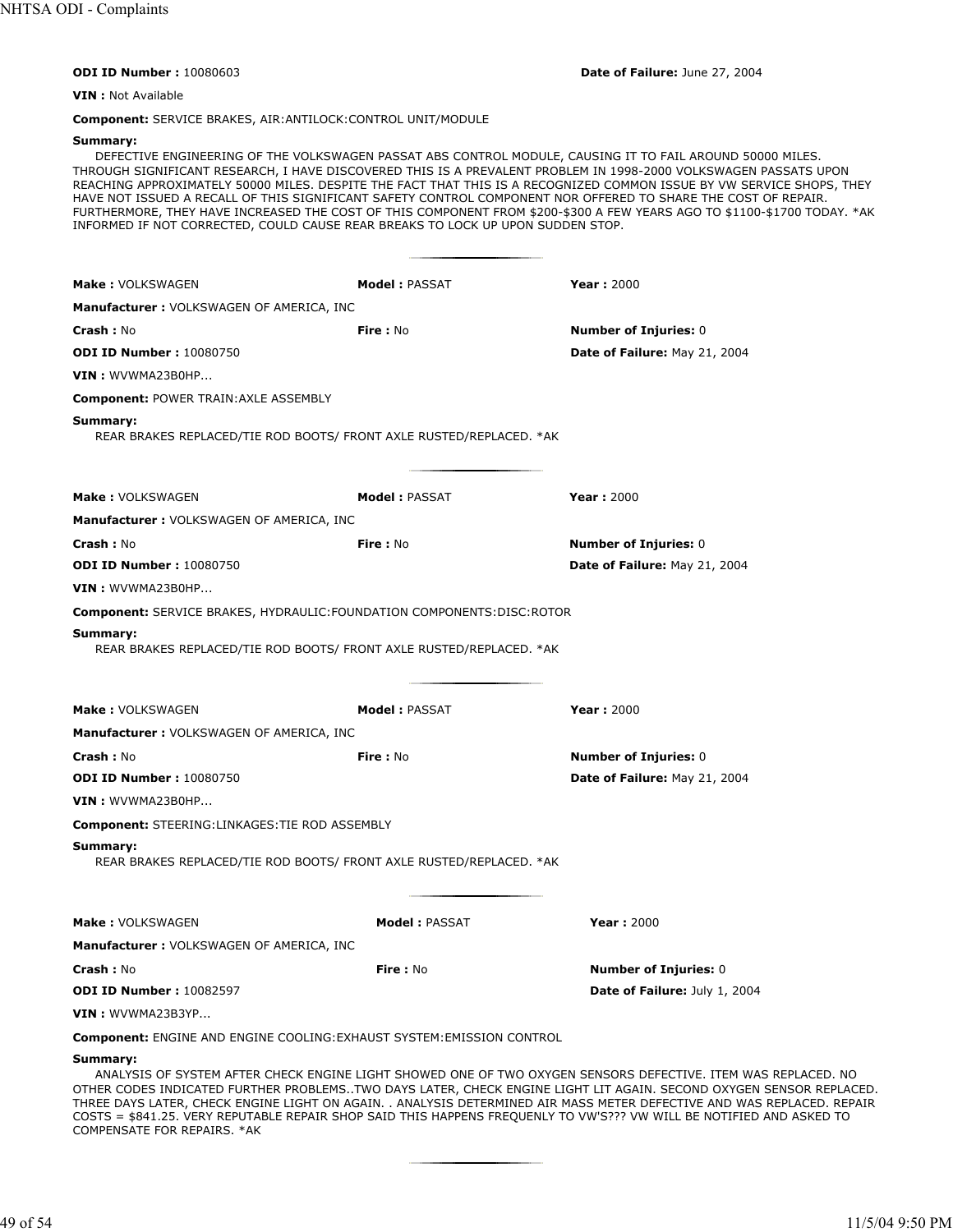| <b>Make: VOLKSWAGEN</b>                                                                                                                                                                                                                                                                                                                                                   | <b>Model: PASSAT</b> | <b>Year: 2000</b>                                                                                                   |  |
|---------------------------------------------------------------------------------------------------------------------------------------------------------------------------------------------------------------------------------------------------------------------------------------------------------------------------------------------------------------------------|----------------------|---------------------------------------------------------------------------------------------------------------------|--|
|                                                                                                                                                                                                                                                                                                                                                                           |                      |                                                                                                                     |  |
| <b>Manufacturer: VOLKSWAGEN OF AMERICA, INC</b>                                                                                                                                                                                                                                                                                                                           |                      |                                                                                                                     |  |
| <b>Crash: No</b><br><b>ODI ID Number: 10082657</b>                                                                                                                                                                                                                                                                                                                        | <b>Fire</b> : No     | <b>Number of Injuries: 0</b><br>Date of Failure: July 26, 2004                                                      |  |
|                                                                                                                                                                                                                                                                                                                                                                           |                      |                                                                                                                     |  |
| <b>VIN</b> : Not Available                                                                                                                                                                                                                                                                                                                                                |                      |                                                                                                                     |  |
| <b>Component: SUSPENSION:FRONT:CONTROL ARM:LOWER ARM</b>                                                                                                                                                                                                                                                                                                                  |                      |                                                                                                                     |  |
| Summary:<br>VERY ODD TO SEE THESE ITEMS FALING AT ONLY 67,000 MILES. IF THEY WERE TO COMPLETELY FAIL IT WOUD CAUSE THE DRIVER TO<br>LOSE CONTROL OF THE VEHICAL. THIS SAME FAILURE HAS OCCURED ON A NUMBER OF OTHER VEHICALS OF THE SAME MODEL.*AK                                                                                                                        |                      | THE UPPER AND LOWER CONTROL ARMS ON BOTH SIDES OF THE FRONT OF THE VEHICAL ARE FAILING. THE DEALER SAID THAT IT WAS |  |
| <b>Make: VOLKSWAGEN</b>                                                                                                                                                                                                                                                                                                                                                   | <b>Model: PASSAT</b> | <b>Year: 2000</b>                                                                                                   |  |
| <b>Manufacturer: VOLKSWAGEN OF AMERICA, INC</b>                                                                                                                                                                                                                                                                                                                           |                      |                                                                                                                     |  |
| <b>Crash: No</b>                                                                                                                                                                                                                                                                                                                                                          | <b>Fire: No</b>      | <b>Number of Injuries: 0</b>                                                                                        |  |
| <b>ODI ID Number: 10082657</b>                                                                                                                                                                                                                                                                                                                                            |                      | Date of Failure: July 26, 2004                                                                                      |  |
| <b>VIN</b> : Not Available                                                                                                                                                                                                                                                                                                                                                |                      |                                                                                                                     |  |
| <b>Component:</b> SUSPENSION:FRONT:CONTROL ARM:UPPER ARM                                                                                                                                                                                                                                                                                                                  |                      |                                                                                                                     |  |
| Summary:<br>THE UPPER AND LOWER CONTROL ARMS ON BOTH SIDES OF THE FRONT OF THE VEHICAL ARE FAILING. THE DEALER SAID THAT IT WAS<br>VERY ODD TO SEE THESE ITEMS FALING AT ONLY 67,000 MILES. IF THEY WERE TO COMPLETELY FAIL IT WOUD CAUSE THE DRIVER TO<br>LOSE CONTROL OF THE VEHICAL. THIS SAME FAILURE HAS OCCURED ON A NUMBER OF OTHER VEHICALS OF THE SAME MODEL.*AK |                      |                                                                                                                     |  |
| <b>Make: VOLKSWAGEN</b>                                                                                                                                                                                                                                                                                                                                                   | <b>Model: PASSAT</b> | <b>Year: 2000</b>                                                                                                   |  |
| <b>Manufacturer: VOLKSWAGEN OF AMERICA, INC</b>                                                                                                                                                                                                                                                                                                                           |                      |                                                                                                                     |  |
| <b>Crash: No</b>                                                                                                                                                                                                                                                                                                                                                          | <b>Fire: No</b>      | <b>Number of Injuries: 0</b>                                                                                        |  |
| <b>ODI ID Number: 10083689</b>                                                                                                                                                                                                                                                                                                                                            |                      | Date of Failure: April 15, 2003                                                                                     |  |
| VIN: WVWPD23B9YE                                                                                                                                                                                                                                                                                                                                                          |                      |                                                                                                                     |  |
| Component: ENGINE AND ENGINE COOLING: EXHAUST SYSTEM: EMISSION CONTROL: CATALYTIC CONVERTOR                                                                                                                                                                                                                                                                               |                      |                                                                                                                     |  |
| Summary:<br>CONSUMER COMPLAINED THAT AT 43000 MILES CATALYTIC CONVERTER WAS REPLACED UNDER WARRANTY. CURRENTLY, AT 90,000<br>MILES ANOTHER ONE NEEDED TO BE REPLACED. DEALER WILL NOT REPLACE THE CATALYTIC CONVERTER FOR FREE.*AK                                                                                                                                        |                      |                                                                                                                     |  |
| <b>Make: VOLKSWAGEN</b>                                                                                                                                                                                                                                                                                                                                                   | <b>Model: PASSAT</b> | <b>Year: 2000</b>                                                                                                   |  |
| Manufacturer: VOLKSWAGEN OF AMERICA, INC                                                                                                                                                                                                                                                                                                                                  |                      |                                                                                                                     |  |
| <b>Crash: No</b>                                                                                                                                                                                                                                                                                                                                                          | Fire: No             | <b>Number of Injuries: 0</b>                                                                                        |  |
| <b>ODI ID Number: 10086199</b>                                                                                                                                                                                                                                                                                                                                            |                      | Date of Failure: August 2, 2004                                                                                     |  |
| $VIN:$ WVWVD23B6YE                                                                                                                                                                                                                                                                                                                                                        |                      |                                                                                                                     |  |
| Component: SERVICE BRAKES, AIR: ANTILOCK: CONTROL UNIT/MODULE                                                                                                                                                                                                                                                                                                             |                      |                                                                                                                     |  |
| Summary:<br>ABS CONTROL UNIT FAILURE AT 67,000 MILES. *AK                                                                                                                                                                                                                                                                                                                 |                      |                                                                                                                     |  |
| <b>Make: VOLKSWAGEN</b>                                                                                                                                                                                                                                                                                                                                                   | <b>Model: PASSAT</b> | <b>Year: 2000</b>                                                                                                   |  |
| Manufacturer : VOLKSWAGEN OF AMERICA, INC                                                                                                                                                                                                                                                                                                                                 |                      |                                                                                                                     |  |
| <b>Crash: No</b>                                                                                                                                                                                                                                                                                                                                                          | Fire: No             | <b>Number of Injuries: 0</b>                                                                                        |  |
| <b>ODI ID Number: 10086543</b>                                                                                                                                                                                                                                                                                                                                            |                      | <b>Date of Failure: July 14, 2004</b>                                                                               |  |
| <b>VIN</b> : WVWMD23B8YE                                                                                                                                                                                                                                                                                                                                                  |                      |                                                                                                                     |  |
| <b>Component:</b> SERVICE BRAKES, HYDRAULIC: ANTILOCK: CONTROL UNIT/MODULE                                                                                                                                                                                                                                                                                                |                      |                                                                                                                     |  |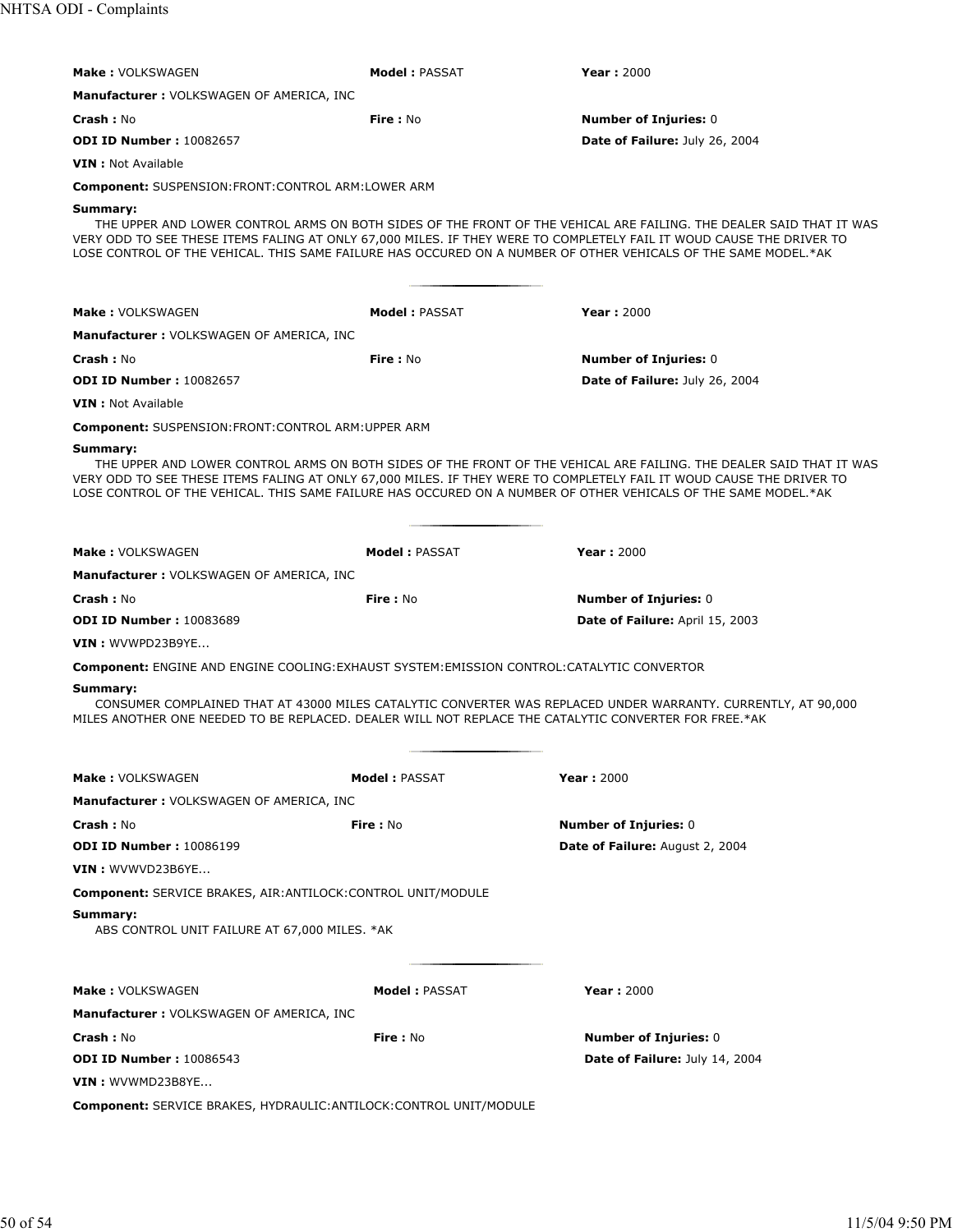AFTER RANDOM INTERVALS THE ABS WARNING OCCURS, SOMETIMES IT WILL END BUT MOST OF THE TIME THE ERROR WILL CONTINUE UNTIL THE CAR IS TURN OFF AND RESTARTED AFTER 5 MINUTES. AFTER THE FIRST ABS WARNING I TOOK THE CAR INTO THE DEALER. THE DEALER DETERMINED THE THE UNIT (BOSCH ABS AND CONTROLLER) WOULD NEED REPLACING. AFTER RESEARCHING ONLINE, I FOUND THAT SEVERAL COMPANIES BUY BACK THESE PARTICULAR UNITS FOR REMANUFACTURING DUE TO THE COMMON FAILURE OF THIS PART. SINCE THIS PART IS COMMON ON 1996-2001 AUDI A4'S, A6'S AND VW PASSAT AND IS FAILING CONSISTENTLY THAT SEVERAL COMPANIES ARE NOW IN THE BUSINESS OF REMANUFACTURER THESE UNITS, I FIND IT HARD THAT SUCH A VITAL COMPONENT TO THE SAFETY OF THE VEHICLE CAN FAIL SO CONSISTENTLY. IN ADDITION, SUNNYVALE VOLKSWAGON DEALER SAID THAT VW NO LONGER SELLS THE ABS CONTROLLER SEPERATE FROM THE ABS PUMP DUE TO THE FACT THAT WHEN REPLACING A FAILED CONTROLLER IT WAS COMMON FOR THE PUMP TO FAIL WITHIN SEVERAL MONTHS.

| <b>Make: VOLKSWAGEN</b>                                                                                                                                                                                                                                                                                                                                                                                                                                                                                                                                                                                                                                                                                                                                      | <b>Model: PASSAT</b> | <b>Year: 2000</b>                |  |
|--------------------------------------------------------------------------------------------------------------------------------------------------------------------------------------------------------------------------------------------------------------------------------------------------------------------------------------------------------------------------------------------------------------------------------------------------------------------------------------------------------------------------------------------------------------------------------------------------------------------------------------------------------------------------------------------------------------------------------------------------------------|----------------------|----------------------------------|--|
| Manufacturer: VOLKSWAGEN OF AMERICA, INC                                                                                                                                                                                                                                                                                                                                                                                                                                                                                                                                                                                                                                                                                                                     |                      |                                  |  |
| <b>Crash: No</b>                                                                                                                                                                                                                                                                                                                                                                                                                                                                                                                                                                                                                                                                                                                                             | <b>Fire: No</b>      | <b>Number of Injuries: 0</b>     |  |
| <b>ODI ID Number: 10086776</b>                                                                                                                                                                                                                                                                                                                                                                                                                                                                                                                                                                                                                                                                                                                               |                      | Date of Failure: August 11, 2004 |  |
| <b>VIN: WVWVD23B5YE</b>                                                                                                                                                                                                                                                                                                                                                                                                                                                                                                                                                                                                                                                                                                                                      |                      |                                  |  |
| <b>Component: SERVICE BRAKES, HYDRAULIC: ANTILOCK</b>                                                                                                                                                                                                                                                                                                                                                                                                                                                                                                                                                                                                                                                                                                        |                      |                                  |  |
| Summary:<br>ABS AND BRAKE WARNING LIGHT SUDDENLY APPEARS ACCOMPANIED BY WARNING MESSAGE "STOP - BRAKE FAULT" AND LOUD<br>AUDIBLE ALARM. MY INDEPENDENT VW MECHANIC RETRIEVED VEHICLE FAULT CODES AND ADVISES THE REPLACEMENT OF THE ABS<br>CONTROL UNIT. THE MECHANIC SAID HE HAS SEEN THIS PROBLEM SEVERAL TIMES IN THE PAST YEAR. THE ABS IS INOPERABLE AND THE<br>DRIVERS NORMAL BRAKING EFFORT COULD RESULT IN THE REAR WHEELS LOCKING UP. FAILURE TO CORRECT THIS PROBLEM BY<br>REPLACING THE ABS UNIT IS LIKELY DUE TO THE HIGH PART COST (\$1,123.25) AS THIS IS BECOMING A COMMON ISSUE WITH MANY VW<br>OWNERS (EVIDENCE OF THIS IS READILY AVAILABE ON THE INTERNET), THE DRIVING PUBLIC'S SAFETY IS BEING JEOPARDIZED FOR<br>ECOMOMIC REASONS, *AK |                      |                                  |  |
|                                                                                                                                                                                                                                                                                                                                                                                                                                                                                                                                                                                                                                                                                                                                                              |                      |                                  |  |
| <b>Make: VOLKSWAGEN</b>                                                                                                                                                                                                                                                                                                                                                                                                                                                                                                                                                                                                                                                                                                                                      | <b>Model: PASSAT</b> | <b>Year: 2000</b>                |  |
| <b>Manufacturer: VOLKSWAGEN OF AMERICA, INC</b>                                                                                                                                                                                                                                                                                                                                                                                                                                                                                                                                                                                                                                                                                                              |                      |                                  |  |
| <b>Crash: No</b>                                                                                                                                                                                                                                                                                                                                                                                                                                                                                                                                                                                                                                                                                                                                             | <b>Fire: No</b>      | <b>Number of Injuries: 0</b>     |  |
| <b>ODI ID Number: 10088180</b>                                                                                                                                                                                                                                                                                                                                                                                                                                                                                                                                                                                                                                                                                                                               |                      | Date of Failure: June 20, 2004   |  |
| VIN: WVWMA23B1YP                                                                                                                                                                                                                                                                                                                                                                                                                                                                                                                                                                                                                                                                                                                                             |                      |                                  |  |
| Component: SERVICE BRAKES, AIR: ANTILOCK: CONTROL UNIT/MODULE                                                                                                                                                                                                                                                                                                                                                                                                                                                                                                                                                                                                                                                                                                |                      |                                  |  |
| Summary:<br>ABS MODULE FAILS AT 70,000 MILES, AND IT COST ME AROUND \$1,500. MANY PEOPLE SEEM TO HAVE THE SAME KIND OF PROBLEM.<br>THE MANUFACTURER SHOULD BE RESPONSIBLE FOR IT, RATHER THAN WORRYING ABOUT THE COST OF RECALLS. *AK                                                                                                                                                                                                                                                                                                                                                                                                                                                                                                                        |                      |                                  |  |
| <b>Make: VOLKSWAGEN</b>                                                                                                                                                                                                                                                                                                                                                                                                                                                                                                                                                                                                                                                                                                                                      | <b>Model: PASSAT</b> | <b>Year: 2000</b>                |  |
| Manufacturer : VOLKSWAGEN OF AMERICA, INC                                                                                                                                                                                                                                                                                                                                                                                                                                                                                                                                                                                                                                                                                                                    |                      |                                  |  |
| <b>Crash: No</b>                                                                                                                                                                                                                                                                                                                                                                                                                                                                                                                                                                                                                                                                                                                                             | Fire: No             | <b>Number of Injuries: 0</b>     |  |
| <b>ODI ID Number: 10089642</b>                                                                                                                                                                                                                                                                                                                                                                                                                                                                                                                                                                                                                                                                                                                               |                      | Date of Failure: August 24, 2004 |  |
| <b>VIN</b> : Not Available                                                                                                                                                                                                                                                                                                                                                                                                                                                                                                                                                                                                                                                                                                                                   |                      |                                  |  |
| Component: CHILD SEAT:TETHER/HARNESS                                                                                                                                                                                                                                                                                                                                                                                                                                                                                                                                                                                                                                                                                                                         |                      |                                  |  |
| Summary:<br>BRITAX, MODEL # E900232/72501, THE CHILD WAS INSIDE OF THE CAR SEAT AND THE MECHANISM HOLDING THE STRAP STRAIGHT<br>FAILED. CONSUMER CONTACTED THE MANUFACTURER. * AK                                                                                                                                                                                                                                                                                                                                                                                                                                                                                                                                                                            |                      |                                  |  |
| <b>Make: VOLKSWAGEN</b>                                                                                                                                                                                                                                                                                                                                                                                                                                                                                                                                                                                                                                                                                                                                      | <b>Model: PASSAT</b> | <b>Year: 2000</b>                |  |
| <b>Manufacturer: VOLKSWAGEN OF AMERICA, INC</b>                                                                                                                                                                                                                                                                                                                                                                                                                                                                                                                                                                                                                                                                                                              |                      |                                  |  |
| Crash: No                                                                                                                                                                                                                                                                                                                                                                                                                                                                                                                                                                                                                                                                                                                                                    | <b>Fire:</b> No      | <b>Number of Injuries: 0</b>     |  |
| <b>ODI ID Number: 10089686</b>                                                                                                                                                                                                                                                                                                                                                                                                                                                                                                                                                                                                                                                                                                                               |                      | Date of Failure: March 20, 2004  |  |
| VIN: WVWPD23B9YP                                                                                                                                                                                                                                                                                                                                                                                                                                                                                                                                                                                                                                                                                                                                             |                      |                                  |  |
| <b>Component: POWER TRAIN: AXLE ASSEMBLY</b>                                                                                                                                                                                                                                                                                                                                                                                                                                                                                                                                                                                                                                                                                                                 |                      |                                  |  |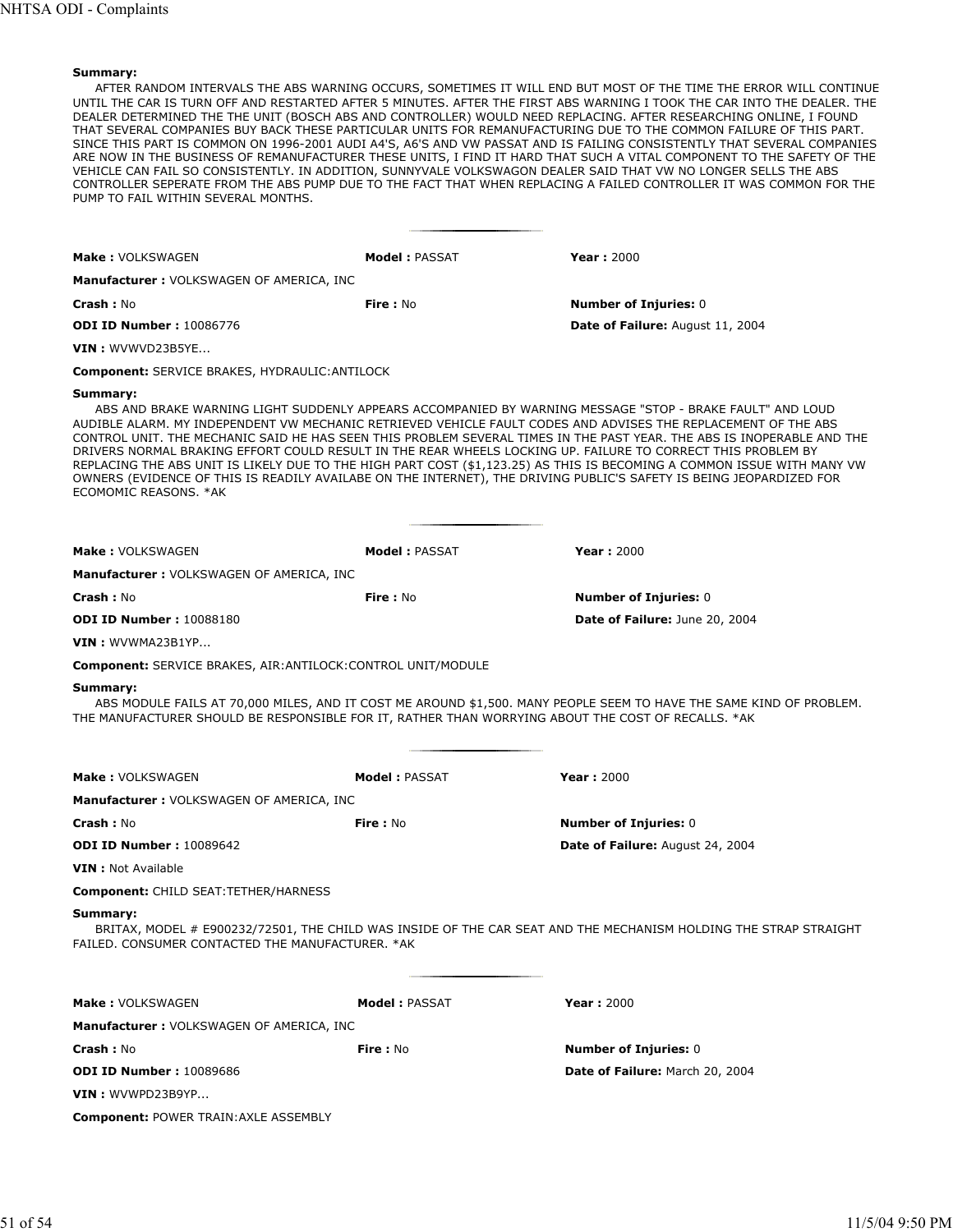WHEN ACCELERATING FROM A STOP LIGHT FRONT PASSENGER SIDE AXLE BROKE. AS A RESULT, VEHICLE WAS UNABLE TO BE MOVED, AND CONSUMER HAD TO GET THE VEHICLE TOWED. \*AK

| <b>Make: VOLKSWAGEN</b>                                                                                         | <b>Model: PASSAT</b> | <b>Year: 2000</b>                                                                                                                                                                                                                                                                                                                                                                                                                                                                                                                                                                                                                                                                                                                                                                                                                                                                                                                                                                                                                                                                                           |
|-----------------------------------------------------------------------------------------------------------------|----------------------|-------------------------------------------------------------------------------------------------------------------------------------------------------------------------------------------------------------------------------------------------------------------------------------------------------------------------------------------------------------------------------------------------------------------------------------------------------------------------------------------------------------------------------------------------------------------------------------------------------------------------------------------------------------------------------------------------------------------------------------------------------------------------------------------------------------------------------------------------------------------------------------------------------------------------------------------------------------------------------------------------------------------------------------------------------------------------------------------------------------|
| <b>Manufacturer: VOLKSWAGEN OF AMERICA, INC</b>                                                                 |                      |                                                                                                                                                                                                                                                                                                                                                                                                                                                                                                                                                                                                                                                                                                                                                                                                                                                                                                                                                                                                                                                                                                             |
| Crash: No                                                                                                       | <b>Fire: No</b>      | <b>Number of Injuries: 0</b>                                                                                                                                                                                                                                                                                                                                                                                                                                                                                                                                                                                                                                                                                                                                                                                                                                                                                                                                                                                                                                                                                |
| <b>ODI ID Number: 10089791</b>                                                                                  |                      | Date of Failure: August 25, 2004                                                                                                                                                                                                                                                                                                                                                                                                                                                                                                                                                                                                                                                                                                                                                                                                                                                                                                                                                                                                                                                                            |
| <b>VIN</b> : WVWVD63B72E                                                                                        |                      |                                                                                                                                                                                                                                                                                                                                                                                                                                                                                                                                                                                                                                                                                                                                                                                                                                                                                                                                                                                                                                                                                                             |
| <b>Component: ENGINE AND ENGINE COOLING</b>                                                                     |                      |                                                                                                                                                                                                                                                                                                                                                                                                                                                                                                                                                                                                                                                                                                                                                                                                                                                                                                                                                                                                                                                                                                             |
| Summary:<br>DEALER FOR INSPECTION, AND MECHANIC INFORMED CONSUMER THAT THE PROBLEM COULD NOT BE DUPLICATED. *AK |                      | WHILE DRIVING CHECK ENGINE LIGHT APPEARED ON THE DASHBOARD AND REMAINED ON. CONSUMER DROVE THE VEHICLE TO THE                                                                                                                                                                                                                                                                                                                                                                                                                                                                                                                                                                                                                                                                                                                                                                                                                                                                                                                                                                                               |
| <b>Make: VOLKSWAGEN</b>                                                                                         | <b>Model: PASSAT</b> | <b>Year: 2000</b>                                                                                                                                                                                                                                                                                                                                                                                                                                                                                                                                                                                                                                                                                                                                                                                                                                                                                                                                                                                                                                                                                           |
| <b>Manufacturer: VOLKSWAGEN OF AMERICA, INC.</b>                                                                |                      |                                                                                                                                                                                                                                                                                                                                                                                                                                                                                                                                                                                                                                                                                                                                                                                                                                                                                                                                                                                                                                                                                                             |
| <b>Crash: No</b>                                                                                                | <b>Fire: No</b>      | <b>Number of Injuries: 0</b>                                                                                                                                                                                                                                                                                                                                                                                                                                                                                                                                                                                                                                                                                                                                                                                                                                                                                                                                                                                                                                                                                |
| <b>ODI ID Number: 10090569</b>                                                                                  |                      | <b>Date of Failure:</b> September 6, 2004                                                                                                                                                                                                                                                                                                                                                                                                                                                                                                                                                                                                                                                                                                                                                                                                                                                                                                                                                                                                                                                                   |
| VIN: WVWMA23B8YE                                                                                                |                      |                                                                                                                                                                                                                                                                                                                                                                                                                                                                                                                                                                                                                                                                                                                                                                                                                                                                                                                                                                                                                                                                                                             |
| <b>Component: SERVICE BRAKES, HYDRAULIC: ANTILOCK</b>                                                           |                      |                                                                                                                                                                                                                                                                                                                                                                                                                                                                                                                                                                                                                                                                                                                                                                                                                                                                                                                                                                                                                                                                                                             |
|                                                                                                                 |                      | THIS IS CONCERNING MY 2000 VW PASSAT 1.8T AUTOMATIC(TIPTRONIC) VEHICLE. I AM HAVING ISSUES WITH MY ANTI LOCK BRAKE<br>SYSTEM. MY CAR WARNS ME OF AN ABS FAILURE RANDOMLY (WARNING LIGHTS COME ON AND GO AWAY FOR NO APPARENT REASON) I<br>HAVE FOUND A MULTITUDE OF OTHER PEOPLE ON THE INTERNET THAT EXPERIENCE THE SAME EXACT ISSUES WITH THIS CAR. I HAVE<br>CONTACTED VW OF AMERICA AND WAS TOLD THAT THERE IS NO KNOWN ISSUE WITH THE CAR (NO RECALL) AND THAT IF IN FACT THERE<br>ARE AS MANY PEOPLE HAVING THIS PROBLEM, THAT THEY SHOULD CALL VW AND ALSO REPORT IT TO THE NHTSA. SHE SAID THAT IF THE<br>NHTSA GOT ENOUGH COMPLAINTS THAT THEY COULD FORCE VW TO DO A RECALL. HERE ARE SOME LINKS WHERE I FOUND ALOT OF<br>OTHER PEOPLE WITH THE SAME CAR/SAME ISSUE: HTTP://TECH.BENTLEYPUBLISHERS.COM/SEARCH!EXECUTE.JSPA? RESOLUTION TO THIS<br>PROBLEM IS A \$2000 REPLACEMENT OF THE ABS UNIT TO "SEE" IF THAT FIXES IT. SOMETHING NEEDS TO BE DONE FOR THESE GUYS TO<br>ADMIT TO HAVING FAULTY PARTS IN THESE MODEL VEHICLES. ANY HELP IS GREATLY APPRECIATED! THANKS, STEVE BRICKHOUSE. *AK |
| <b>Make: VOLKSWAGEN</b>                                                                                         | <b>Model: PASSAT</b> | <b>Year: 2000</b>                                                                                                                                                                                                                                                                                                                                                                                                                                                                                                                                                                                                                                                                                                                                                                                                                                                                                                                                                                                                                                                                                           |
| Manufacturer: VOLKSWAGEN OF AMERICA, INC                                                                        |                      |                                                                                                                                                                                                                                                                                                                                                                                                                                                                                                                                                                                                                                                                                                                                                                                                                                                                                                                                                                                                                                                                                                             |
| <b>Crash: No</b>                                                                                                | Fire: No             | <b>Number of Injuries: 0</b>                                                                                                                                                                                                                                                                                                                                                                                                                                                                                                                                                                                                                                                                                                                                                                                                                                                                                                                                                                                                                                                                                |
| <b>ODI ID Number: 10091058</b>                                                                                  |                      | Date of Failure: September 14, 2004                                                                                                                                                                                                                                                                                                                                                                                                                                                                                                                                                                                                                                                                                                                                                                                                                                                                                                                                                                                                                                                                         |
| <b>VIN</b> : Not Available                                                                                      |                      |                                                                                                                                                                                                                                                                                                                                                                                                                                                                                                                                                                                                                                                                                                                                                                                                                                                                                                                                                                                                                                                                                                             |
| <b>Component: VEHICLE SPEED CONTROL: CRUISE CONTROL</b>                                                         |                      |                                                                                                                                                                                                                                                                                                                                                                                                                                                                                                                                                                                                                                                                                                                                                                                                                                                                                                                                                                                                                                                                                                             |
| Summary:<br>VEHICLE, A 2000 VW PASSAT ACCELERATED UNCONTROLLABLY.*AK                                            |                      | WHEN DRIVING WITH CRUISE CONTROL SET AT 55 MPH, UPON MOVING DOWN A SLOPE OF A HILL, THE ENGINE RACED OFF AND                                                                                                                                                                                                                                                                                                                                                                                                                                                                                                                                                                                                                                                                                                                                                                                                                                                                                                                                                                                                |
| <b>Make: VOLKSWAGEN</b>                                                                                         | <b>Model: PASSAT</b> | <b>Year: 2000</b>                                                                                                                                                                                                                                                                                                                                                                                                                                                                                                                                                                                                                                                                                                                                                                                                                                                                                                                                                                                                                                                                                           |
| <b>Manufacturer: VOLKSWAGEN OF AMERICA, INC</b>                                                                 |                      |                                                                                                                                                                                                                                                                                                                                                                                                                                                                                                                                                                                                                                                                                                                                                                                                                                                                                                                                                                                                                                                                                                             |
| <b>Crash: No</b>                                                                                                | <b>Fire: No</b>      | <b>Number of Injuries: 0</b>                                                                                                                                                                                                                                                                                                                                                                                                                                                                                                                                                                                                                                                                                                                                                                                                                                                                                                                                                                                                                                                                                |
| <b>ODI ID Number: 10092242</b>                                                                                  |                      | Date of Failure: January 14, 2004                                                                                                                                                                                                                                                                                                                                                                                                                                                                                                                                                                                                                                                                                                                                                                                                                                                                                                                                                                                                                                                                           |
| <b>VIN</b> : NOT AVAIL                                                                                          |                      |                                                                                                                                                                                                                                                                                                                                                                                                                                                                                                                                                                                                                                                                                                                                                                                                                                                                                                                                                                                                                                                                                                             |
| <b>Component: FUEL SYSTEM, GASOLINE:STORAGE:TANK ASSEMBLY</b>                                                   |                      |                                                                                                                                                                                                                                                                                                                                                                                                                                                                                                                                                                                                                                                                                                                                                                                                                                                                                                                                                                                                                                                                                                             |
| Summary:<br>VEHICLE WAS NOT INCLUDED IN RECALL NUMBER. 01V157000. *JB                                           |                      | THE FUEL GAUGE INDICATED FUEL WAN THE VEHICLE, HOWEVER THERE WAS NO FUEL AND THE VEHICLE RAN OUT OF GAS. THE                                                                                                                                                                                                                                                                                                                                                                                                                                                                                                                                                                                                                                                                                                                                                                                                                                                                                                                                                                                                |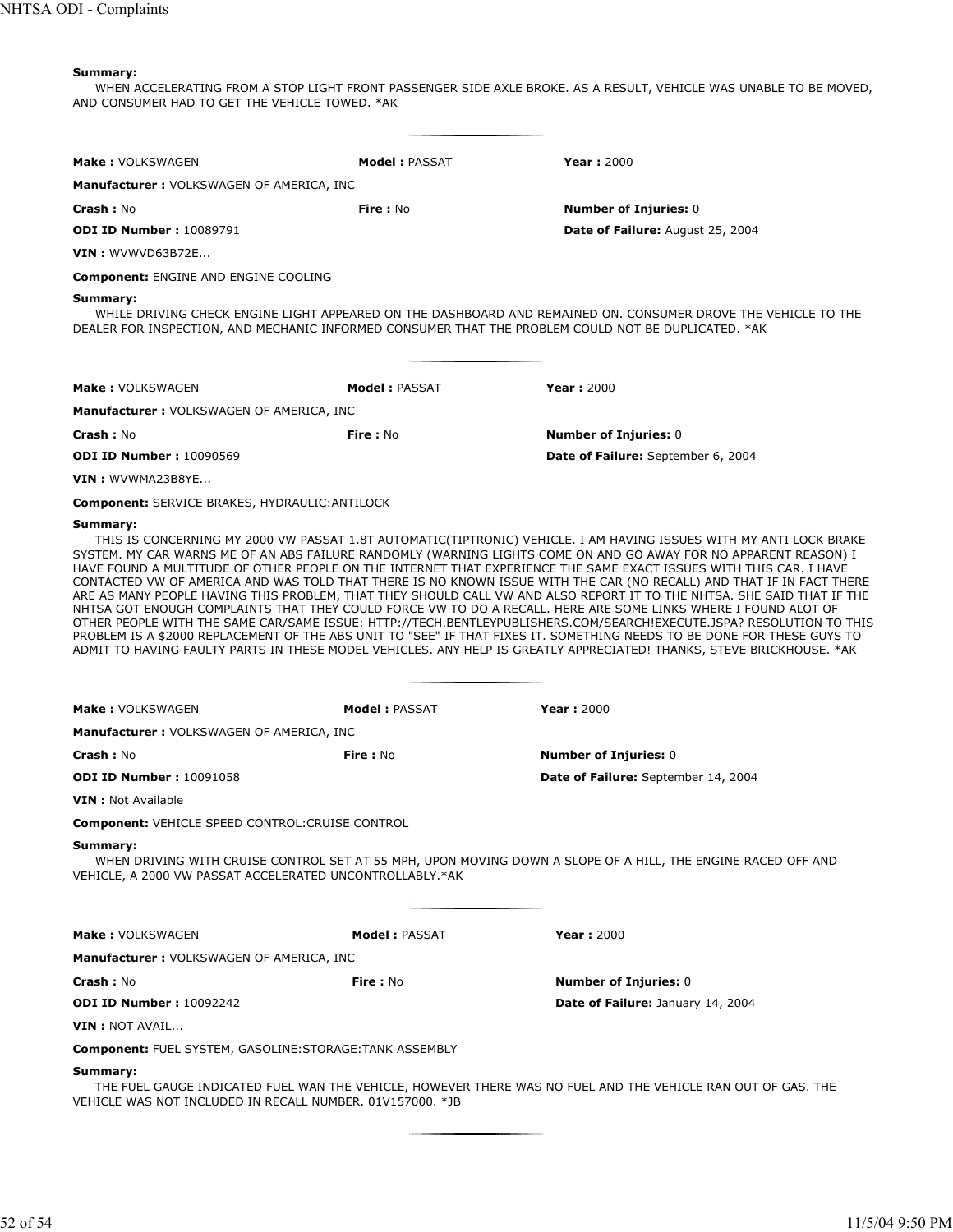| <b>Make: VOLKSWAGEN</b>                                                                                                                                                                                                          | <b>Model: PASSAT</b>  | Year: 2000                                                                                                                                                                                                                                 |  |
|----------------------------------------------------------------------------------------------------------------------------------------------------------------------------------------------------------------------------------|-----------------------|--------------------------------------------------------------------------------------------------------------------------------------------------------------------------------------------------------------------------------------------|--|
| <b>Manufacturer: VOLKSWAGEN OF AMERICA, INC</b>                                                                                                                                                                                  |                       |                                                                                                                                                                                                                                            |  |
| Crash: No                                                                                                                                                                                                                        | <b>Fire: No</b>       | <b>Number of Injuries: 0</b>                                                                                                                                                                                                               |  |
| <b>ODI ID Number: 10093727</b>                                                                                                                                                                                                   |                       | Date of Failure: July 15, 2004                                                                                                                                                                                                             |  |
| VIN: WVWTH23B7YE                                                                                                                                                                                                                 |                       |                                                                                                                                                                                                                                            |  |
| Component: SERVICE BRAKES, HYDRAULIC: ANTILOCK                                                                                                                                                                                   |                       |                                                                                                                                                                                                                                            |  |
| Summary:<br>RIDICULOUS. THIS IS NOT A WEAR COMPONENT!!! THIS SHOULD BE A RECALL ITEM. *AK                                                                                                                                        |                       | ABS FAILURE LIGHT CAME ON AT 55000 MILES. ABS NOT OPERATIONAL. DEALER TO CHARGE \$1200 FOR NEW ABS MODULE.                                                                                                                                 |  |
| <b>Make: VOLKSWAGEN</b>                                                                                                                                                                                                          | <b>Model: PASSAT</b>  | <b>Year: 2000</b>                                                                                                                                                                                                                          |  |
| <b>Manufacturer: VOLKSWAGEN OF AMERICA, INC</b>                                                                                                                                                                                  |                       |                                                                                                                                                                                                                                            |  |
| Crash: No                                                                                                                                                                                                                        | <b>Fire: No</b>       | <b>Number of Injuries: 0</b>                                                                                                                                                                                                               |  |
| <b>ODI ID Number: 10095274</b>                                                                                                                                                                                                   |                       | Date of Failure: September 20, 2004                                                                                                                                                                                                        |  |
| <b>VIN</b> : Not Available                                                                                                                                                                                                       |                       |                                                                                                                                                                                                                                            |  |
| Component: FUEL SYSTEM, OTHER: DELIVERY: FUEL PUMP                                                                                                                                                                               |                       |                                                                                                                                                                                                                                            |  |
| Summary:<br>VEHICLE FREE OF CHARGE. LITHIA AUTO GROUP, 775-852-3300, RENO, NEVADA. * AK                                                                                                                                          |                       | THE DEALERSHIPS STATED RECALL 01V157000 CONCERNING FUEL SENDING UNIT EXPIRED, AND DEALERSHIP WILL NOT REPAIR THE                                                                                                                           |  |
| <b>Make: VOLKSWAGEN</b>                                                                                                                                                                                                          | <b>Model : PASSAT</b> | Year: 2000                                                                                                                                                                                                                                 |  |
| Manufacturer: VOLKSWAGEN OF AMERICA, INC                                                                                                                                                                                         |                       |                                                                                                                                                                                                                                            |  |
| <b>Crash: No</b>                                                                                                                                                                                                                 | Fire: No              | <b>Number of Injuries: 0</b>                                                                                                                                                                                                               |  |
| <b>ODI ID Number: 10095750</b>                                                                                                                                                                                                   |                       | Date of Failure: August 8, 2004                                                                                                                                                                                                            |  |
| VIN: WVWMD23B5YE                                                                                                                                                                                                                 |                       |                                                                                                                                                                                                                                            |  |
| <b>Component: ENGINE AND ENGINE COOLING: COOLING SYSTEM</b>                                                                                                                                                                      |                       |                                                                                                                                                                                                                                            |  |
| Summary:<br>FAILURE.*AK                                                                                                                                                                                                          |                       | AT 40,000 MILES, THE WATER PUMP BEARING FAILED. FOUTUNATELY, I STOPPED THE CAR IMMEDIATELY AND DID NOT INCUR FURTHER<br>ENGINE DAMAGE. WAS ADVISED BY THE DEALER THAT WV "UNDER-ENGINEERED" THE WATER PUMP BEARING, RESULTING IN PREMATURE |  |
| Make: VOLKSWAGEN                                                                                                                                                                                                                 | <b>Model: PASSAT</b>  | Year: 2000                                                                                                                                                                                                                                 |  |
| <b>Manufacturer: VOLKSWAGEN OF AMERICA, INC</b>                                                                                                                                                                                  |                       |                                                                                                                                                                                                                                            |  |
| <b>Crash: No</b>                                                                                                                                                                                                                 | <b>Fire:</b> No       | <b>Number of Injuries: 0</b>                                                                                                                                                                                                               |  |
| <b>ODI ID Number: 10095751</b>                                                                                                                                                                                                   |                       | Date of Failure: August 27, 2004                                                                                                                                                                                                           |  |
| VIN: WVWMD23B5YE                                                                                                                                                                                                                 |                       |                                                                                                                                                                                                                                            |  |
| <b>Component: SEATS</b>                                                                                                                                                                                                          |                       |                                                                                                                                                                                                                                            |  |
| Summary:<br>DRIVERS SEAT CUSHION FAILED PREMATURELY ON BOTTOM OF SEAT. REPLACED SEAT CUSHION AT UPHOLSTERY SHOP RECOMMENDED<br>BY DEALER AT MY EXPENSE. NO WARRANTY SERVICE COVERAGE OFFERRED BY VW. OLD PART STILL ON HAND. *AK |                       |                                                                                                                                                                                                                                            |  |
| <b>Make: VOLKSWAGEN</b>                                                                                                                                                                                                          | <b>Model: PASSAT</b>  | <b>Year: 2000</b>                                                                                                                                                                                                                          |  |
| <b>Manufacturer: VOLKSWAGEN OF AMERICA, INC</b>                                                                                                                                                                                  |                       |                                                                                                                                                                                                                                            |  |
| <b>Crash: No</b>                                                                                                                                                                                                                 | <b>Fire:</b> Yes      | <b>Number of Injuries: 0</b>                                                                                                                                                                                                               |  |
| <b>ODI ID Number: 10096217</b>                                                                                                                                                                                                   |                       | Date of Failure: October 8, 2004                                                                                                                                                                                                           |  |
| <b>VIN</b> : WVWUH23B1YE                                                                                                                                                                                                         |                       |                                                                                                                                                                                                                                            |  |
| <b>Component: ENGINE AND ENGINE COOLING</b>                                                                                                                                                                                      |                       |                                                                                                                                                                                                                                            |  |